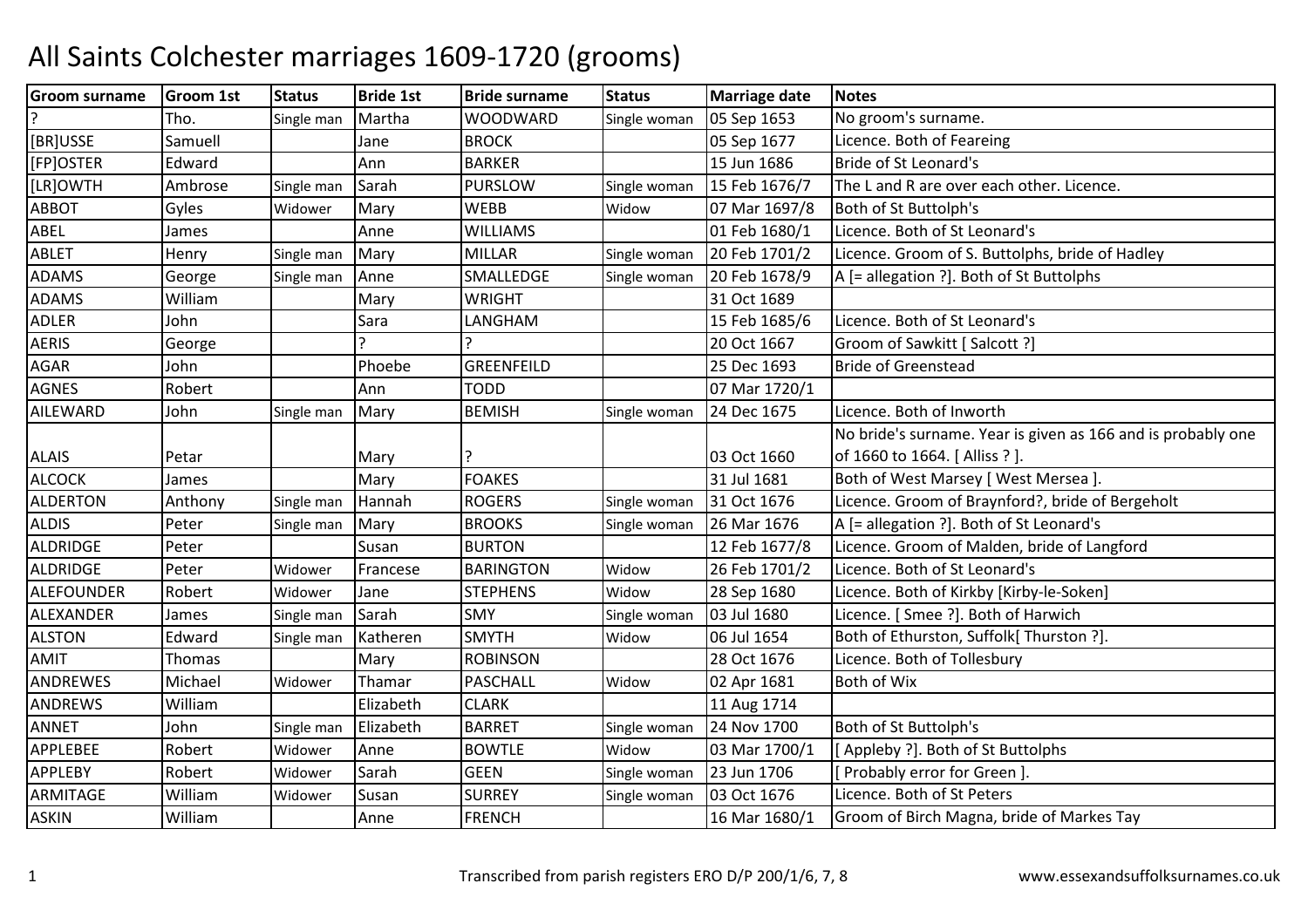| <b>Groom surname</b> | <b>Groom 1st</b> | <b>Status</b> | <b>Bride 1st</b> | <b>Bride surname</b> | <b>Status</b> | <b>Marriage date</b> | <b>Notes</b>                                               |
|----------------------|------------------|---------------|------------------|----------------------|---------------|----------------------|------------------------------------------------------------|
| <b>ATKIN</b>         | William          |               | Mary             | <b>ATKIN</b>         |               | 06 Mar 1681/2        | <b>Both of Boxted</b>                                      |
| <b>ATKINSON</b>      | John             |               | Elizabeth        | <b>BACON</b>         |               | 03 Mar 1681/2        | Both of St Peter's                                         |
| <b>ATKINSON</b>      | Edmund           | Widower       | Rose             | <b>WEBB</b>          | Single woman  | 12 Oct 1702          | Both of Kirley? [Kirby?]                                   |
| <b>ATTELDOM</b>      | Thomas           |               | Jane             | <b>YORK</b>          |               | 06 Mar 1714/5        |                                                            |
| <b>ATTLEDOM</b>      | <b>Thomas</b>    | Widower       | Sarah            | <b>WARREN</b>        | Single woman  | 29 Mar 1710          | Both of St Buttolph's                                      |
| <b>AUDLEY</b>        | John             |               | Mary             | SNELL                |               | 23 Dec 1716          |                                                            |
|                      |                  |               |                  |                      |               |                      |                                                            |
| AYLEARD              | John             |               | Frances          | <b>JOHNSON</b>       |               | 15 Jun 1678          | Licence. Groom is a husbandman, of Rattlesden, Suffolk.    |
| <b>AYLETT</b>        | John             | Single man    | Anne             | <b>BARTLE</b>        | Single woman  | 29 Mar 1695          | Both of St Buttolph's                                      |
| AYLWARD              | James            | Single man    | Elizabeth        | <b>SIDEE</b>         | Single woman  | 25 Feb 1678/9        | Licence. [For Sidey/Siday]. Both of Great Bentley          |
| <b>BACKHOUSE</b>     | Robert           |               | Eliz.            | <b>BIGG</b>          |               | 04 Sep 1718          |                                                            |
| <b>BACKHOWSE</b>     | John             | Single man    | Sarah            | <b>MARCH</b>         | Widow         | 09 Apr 1681          | Groom is a weaver. Both of St Mary Magdalen                |
| <b>BACKUS</b>        | Richard          |               | Winifride        | <b>RISDEL</b>        |               | 14 Feb 1713/4        | Bride of St Buttolph's                                     |
| <b>BACKWELL</b>      | John             |               | Mary             | <b>SMITH</b>         |               | 02 Jun 1681          | <b>Both of Messing</b>                                     |
| <b>BACON</b>         | Robert           | Single man    | Alice            | <b>RAY</b>           | Single woman  | 22 Jul 1676          | Licence. Groom of Wisson?, bride of Nayland                |
| <b>BACON</b>         | John             | Single man    | Susan            | <b>COLLINSON</b>     | Widow         | 09 May 1704          | Both of St Buttolph's                                      |
|                      |                  |               |                  |                      |               |                      | Groom of Tollesbury, bride of Tolleston Darcy [ Tolleshunt |
| <b>BADCOCK</b>       | Mark             | Widower       | Anne             | <b>MUNT</b>          | Single woman  | 23 Jul 1678          | Darcy ]. Licence.                                          |
| <b>BAINES</b>        | Benjamin         |               | Mary             | <b>PAYNE</b>         |               | 18 Mar 1720/1        |                                                            |
| <b>BAKER</b>         | Francis          | Single man    | Elizabeth        | <b>BREWER</b>        | Single woman  | 09 Oct 1677          | A [= allegation ?]. Both of Fingringhoe                    |
| <b>BAKER</b>         | Jonathan         |               | Elizabeth        | <b>WILLIAMS</b>      | Widow         | 21 Aug 1679          | $A$ [= allegation ?].                                      |
| <b>BAKER</b>         | Robert           |               | Anne             | <b>SOLES</b>         | Widow         | 24 Aug 1680          | Licence. Groom of St Buttolphs, bride of St James's        |
| <b>BAKER</b>         | John             |               | Joanna           | AMYE                 | Single woman  | 12 Oct 1681          | Groom of St Martins, bride of Earles Colne                 |
| <b>BAKER</b>         | Charles          |               | Martha           | <b>KEMPING</b>       |               | 06 Nov 1681          | Both of West Marsey [ West Mersea ]                        |
| <b>BAKER</b>         | Thomas           |               | Elizabeth        | <b>PASCHALL</b>      |               | 03 Jul 1683          | Licence. Groom of Higham                                   |
| <b>BAKER</b>         | Stephen          | Widower       | Rebecca          | <b>HARDY</b>         |               | 27 Sep 1689          | Both of Fingringhoe                                        |
|                      |                  |               |                  |                      |               |                      | Licence. Groom of Toleshunt major alias Toleshunt          |
| <b>BAKER</b>         | Thomas           | Single man    | Judith           | <b>MALLARD</b>       | Single woman  | 07 Dec 1693          | Buckingham, bride of Fordham.                              |
| <b>BAKER</b>         | <b>Thomas</b>    | Single man    | Mary             | <b>ALLYSTON</b>      | Single woman  | 01 May 1698          | Groom of St Gyles                                          |
| <b>BAKER</b>         | Robert           | Single man    | Mary             | <b>GOODMAN</b>       | Widow         | 13 Jul 1699          | Both of St Buttolph's                                      |
| <b>BAKER</b>         | Henry            | Single man    | Mary             | LAWRENCE             | Single woman  | 15 Oct 1699          | Both of St Buttolph's                                      |
| <b>BAKER</b>         | Daniel           | Single man    | Sarah            | <b>STEVENS</b>       | Widow         | 22 Oct 1699          | Both of St Buttolph's                                      |
|                      |                  |               |                  |                      |               |                      |                                                            |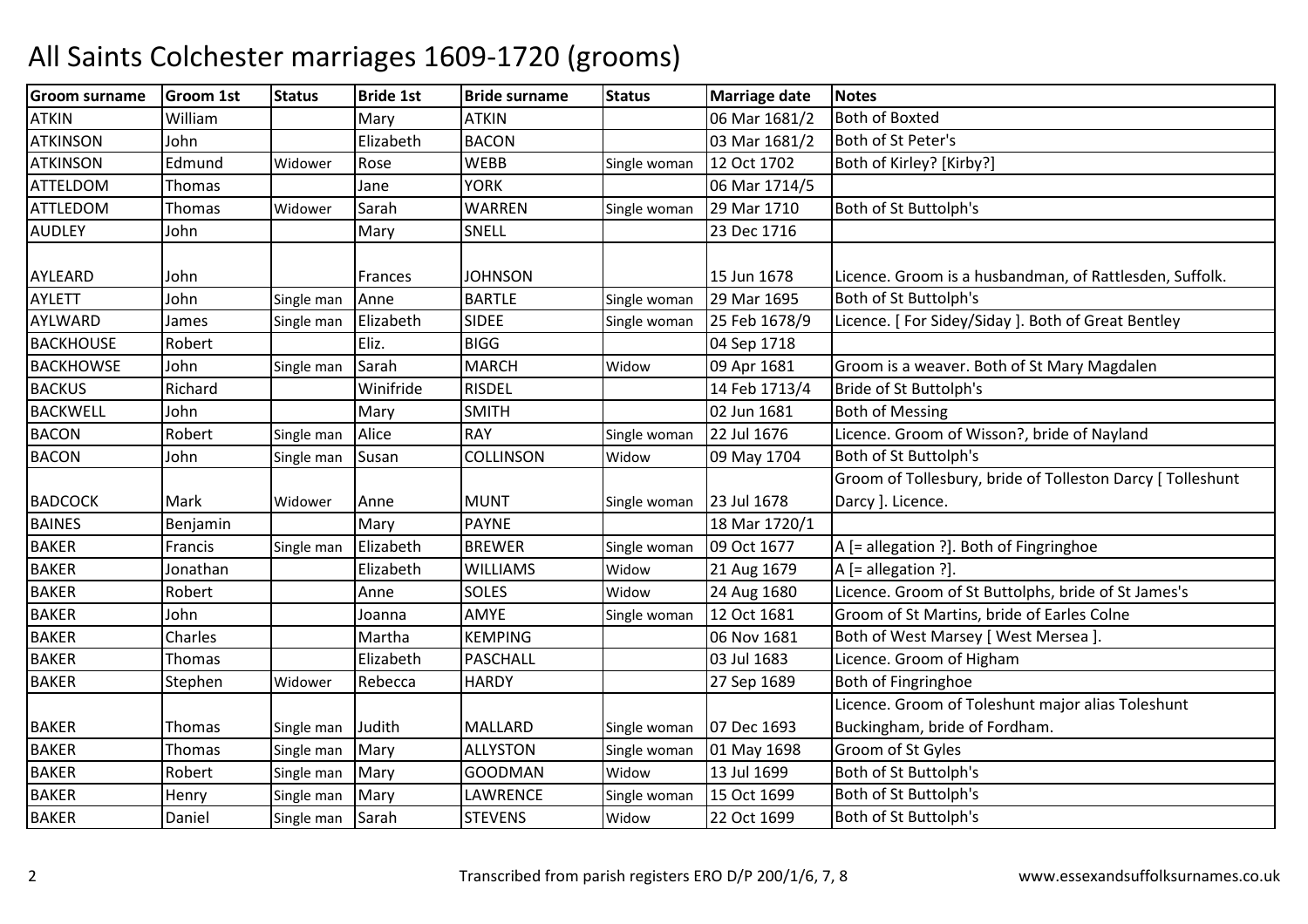| <b>Groom surname</b> | <b>Groom 1st</b> | <b>Status</b> | <b>Bride 1st</b> | <b>Bride surname</b> | <b>Status</b> | <b>Marriage date</b> | <b>Notes</b>                                                    |
|----------------------|------------------|---------------|------------------|----------------------|---------------|----------------------|-----------------------------------------------------------------|
| <b>BAKER</b>         | Joseph           | Single man    | Sarah            | <b>KENT</b>          | Single woman  | 25 Jun 1711          | Both of St Butts.                                               |
| <b>BAKER</b>         | John             |               | Mary             | <b>PRUDENCE</b>      |               | 07 May 1718          |                                                                 |
| <b>BALL</b>          | Isaac            | Single man    | Hannah           | <b>IVES</b>          | Widow         | 27 Jun 1678          | A [= allegation ?]. Both of St Leonard's                        |
| <b>BALL</b>          | John             | Single man    | Frances          | <b>BLACKSLY</b>      | Single woman  | 30 Jun 1702          | Both of St Buttolph's                                           |
|                      |                  |               |                  |                      |               |                      | For Bailey ?]. Licence. Groom of Fingringhoe, bride of East     |
| <b>BALLEE</b>        | John             | Widower       | Anne             | <b>FOKES</b>         | Widow         | 15 Feb 1676/7        | Marsey (East Mersey)                                            |
| <b>BARILL</b>        | Robert           |               | Eliz.            | <b>BRANSON</b>       |               | 08 Sep 1700          | Bride of Butt. [ St Botolph's ].                                |
|                      |                  |               |                  |                      |               |                      | Licence. Groom is a husbandman of Danbury. Bride is of St       |
| <b>BARKER</b>        | Robert           |               | Sarah            | <b>GOYMORE</b>       | Widow         | 09 Oct 1680          | Mary Madg.                                                      |
| <b>BARNARD</b>       | William          | Single man    | Mary             | <b>WARD</b>          | Single woman  | 25 Jun 1677          | Both of Wicks. [Wix].                                           |
|                      |                  |               |                  |                      |               |                      | Licence, A [= allegation ?]. Groom is a carpenter of St Maryes, |
| <b>BARNES</b>        | Robert           | Single man    | Jane             | <b>LOVE</b>          | Single woman  | 04 Mar 1679/80       | bride is of St Nicholas                                         |
| <b>BARNES</b>        | John             |               | Sarah            | <b>WOODS</b>         |               | 20 Apr 1715          |                                                                 |
| <b>BARNNS</b>        | Samuel           | Single man    | Sarah            | <b>THORP</b>         | Single woman  | 08 Jul 1701          |                                                                 |
| <b>BARNS</b>         | Benjamin         | Widower       | Mary             | <b>BLUNDEN</b>       | Widow         | 12 Oct 1701          | Both of St Buttolph's                                           |
| <b>BARNS</b>         | Benjamin         |               | Abigail          | <b>DOGET</b>         |               | 11 Feb 1704/5        | Both of St Buttolph's                                           |
| <b>BARNS</b>         | William          | Single man    | Mary             | <b>COLES</b>         | Single woman  | 14 Apr 1706          | Groom of St Buttolph's                                          |
| <b>BARRET</b>        | William          | Single man    | Anne             | POD                  | Single woman  | 29 Aug 1676          | <b>Both of St Maryes</b>                                        |
| <b>BARRINGTON</b>    | Sweeting         |               | Elizabeth        | <b>BUSBRIDGE</b>     |               | 26 Oct 1714          | Bride baptised 1713].                                           |
|                      |                  |               |                  |                      |               |                      | A [= allegation ?]. Groom of St Buttolph's, bride of St Marye   |
| <b>BARRIT</b>        | Samuell          | Single man    | Margaret         | <b>HARVEY</b>        | Single woman  | 22 Jul 1677          | Magdalen                                                        |
| <b>BARRY</b>         | Tristram         |               | Sarah            | <b>ELSING</b>        |               | 31 May 1691          | Groom of St Maryes, bride of St Buttolph's                      |
| <b>BATTEL</b>        | Isack            | Widower       | Ann              | <b>RICH</b>          | Widow         | 27 Sep 1654          | Both of Wecks [ Wix ?].                                         |
| <b>BAXTER</b>        | Edward           | Widower       | Mary             | <b>HOWELL</b>        | Single woman  | 02 Oct 1691          | Licence. This record was crossed out.                           |
| <b>BAYLY</b>         | Joseph           |               | Mary             | GAY                  | Widow         | 03 Oct 1681          | Both of St Leonard's                                            |
|                      |                  |               |                  |                      |               |                      | Groom of Laer Crosse. ' came to be married but I refused'. [    |
| <b>BEADLE</b>        | Abraham          |               |                  |                      |               | 28 Feb 1681/2        | Layer Cross, part of Layer de la Haye ].                        |
| <b>BEALES</b>        | John             | Single man    | Susan            | <b>BARKER</b>        | Single woman  | 10 Apr 1677          | Licence. Both of Lammis? [ Lamarsh ?]                           |
| <b>BEAR</b>          | Thomas           |               | Elizabeth        | <b>WENDON</b>        | Single woman  | 29 Sep 1681          | Both of West Marsey [ West Mersea ].                            |
| <b>BEAUMONT</b>      | John             | Single man    | Anne             | <b>CAUSTON</b>       | Single woman  | 12 Oct 1678          | Licence. Groom of Lavenham                                      |
| <b>BECKWITH</b>      | John             | Widower       | Mary             | <b>HUTCHINSON</b>    |               | 24 Jul 1710          | Groom of Wivenho [Wivenhoe], bride of Norwich                   |
| <b>BEDELL</b>        | James            |               | Mary             | <b>REEVES</b>        |               | 22 Aug 1683          | <b>Bride of St Botolphs</b>                                     |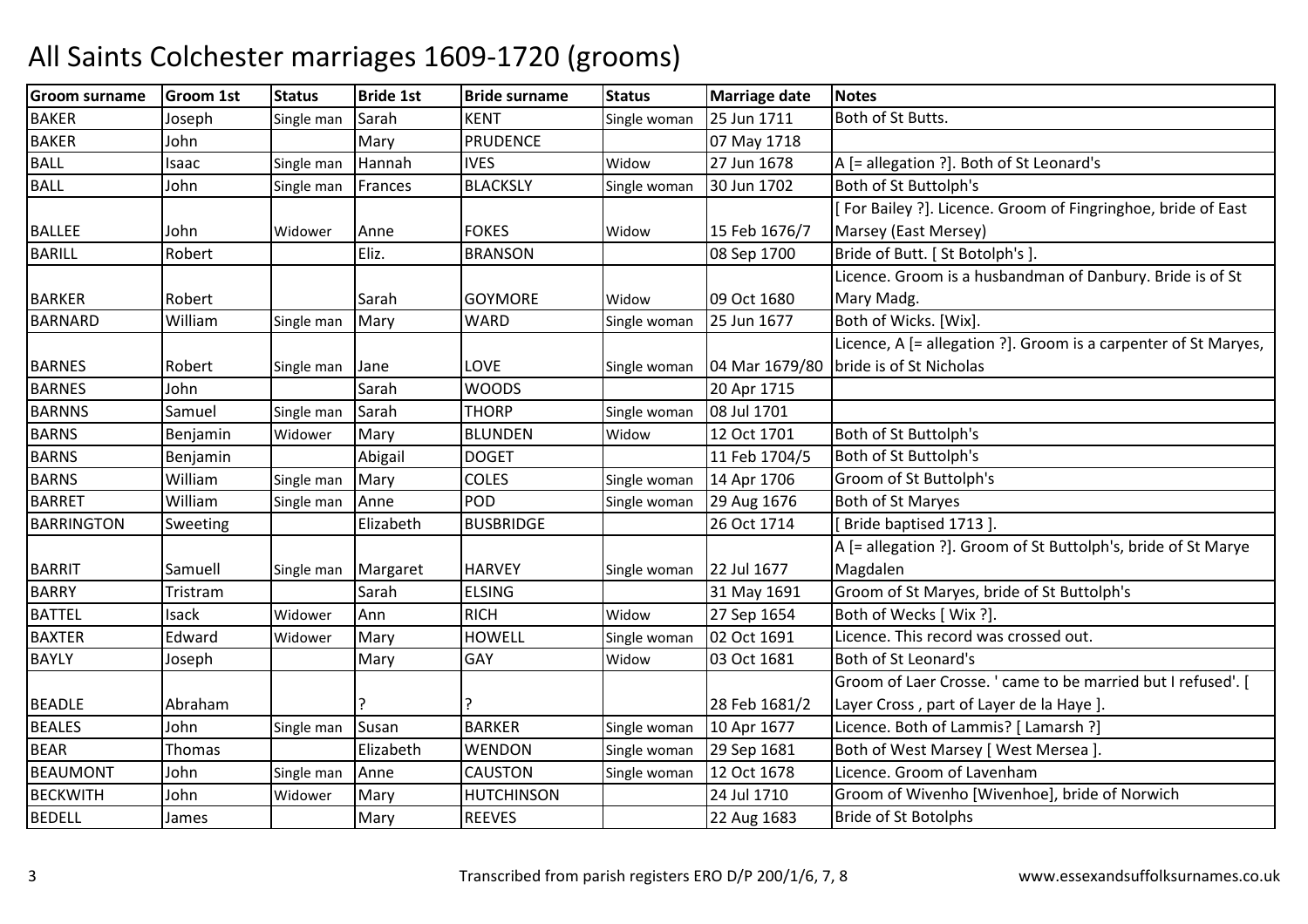#### Groom surnamee Groom 1st Status Bride 1st Bride surname Status Marriage date Notes BEDMAN Henry Sarah PRESTON **PRESTON** Single woman 31 Mar 1678 Groom of Little Wakerin in Retchford Hundred . [ Rochford]. Bride of Dengy [Dengie ]. Licence. BELL Johnn Single man Elizabeth SEARLES Widow Widow 17 Jul 1692 At Fingringhoe. Groom of St Peter's, bride of St Buttolph's<br>14 Jun 1711 Bride of St Buttolphs BELL JohnSarah SMEE 14 Jun 1711 Bride of St Buttolphs<br>Anne COLE Widow 04 Nov 1680 Licence Both of Boxt **BEMIS**  Isaac Widower Annee COLE Widow Widow 04 Nov 1680 Licence. Both of Boxted<br>Widow 19 Oct 1686 Licence. Groom of Lang **BEMISS**  Isaac Widower ElizabethWATSON<br>HOLE Widow 19 Oct 1686 Licence. Groom of Langham, bride of Polstead<br>Single woman 21 Mar 1680/1 Groom is a weaver. Bride is of St Peter's BETTSS Henry Anne Anne HOLE Single woman 21 Mar 1680/1 Groom is a weaver. Bride is of St Peter's **BEXBY** Y Samuel Widower Alice RINSALL Widow30 Jun 1681 Both of St Leonard's<br>26 Aug 1680 A [= allegation ?]. Bo **BIGSBY** Samuell Sarah<br>John Sarah DO[RW]MAN<br>CLARK 26 Aug 1680  $A =$  A  $[$  = allegation ?]. Both of St Leonard's<br>12 Jan 1681/2 Groom is a blacksmith, of Lannam [Lan BIRDJohn John Sarah CLARK 12 Jan 1681/2 Groom is a blacksmith, of Lannam [Langham ?].<br>Robert Single man Elizabeth HOWARD Single woman 28 Jan 1700/1 Both of St Buttolph's BIRDD Robert Single man Elizabeth HOWARD Single woman 28 Jan 1700/1 Both of St Buttolph's BIRKITT 1992 Daniel Single man Susanna BULL Single woman 24 May 1692 24 May 1692 | Groom of St Leonard's, bride of St Buttolph's **BISCOE**  Johnn 1980 May 1625 BISHOPP George Single man Anne HUNNOCKS Widow 16 Feb 1677/8 Licence. Groom of St Marye's, bride of St Buttolphs BLACKE BeniamenWidower Phillipie ALLEN Widow 17 May 1656 Groom of Harwish, bride of Dovercot [ Harwich, Dovercourt ]. BLACKMAN Phillip Single man Susanna BAKER Single woman 30 Jul 1696 Licence. PB, Jun'r. Groom of Lexden, bride of Fingringhoe BLACKSALL John Mary COLE 1995 May 1681 14 Feb 1688/9 Groom of St Nichol., bride of St James. 'halfe-marryed' written after the bride. BLACKSEEE Thomas Single man Mary WATTS 14 Feb 1688/9 29 May 1683 BLACKSILL John Elizabeth BRANCH29 May 1683 Groom of St Nicholas, bride of Ye Hith [The Hythe]<br>Single woman 06 Apr 1708 Both of St Buttolph's BLACKSLY JohnSingle man Sarah WOODWARD Single woman 06 Apr 1708 Both of St Buttolph's<br>Spinster 09 Apr 1716 BLANDD John Bachelor Eliz. THORNE Spinster 09 Apr 1716 BLANKS John John Single man Phoebe CORDER<br>Tho. Single man Abigail LAY Single woman 26 Dec 1678<br>Widow 16 Jan 1711/2 Licence. Groom is a 'cordwinder' (cordwainer) of St Leonards, bride is of Stannaway (Stanway)BLICHENDENTho. Single man Abigail Mary 16 Jan 1711/2 Groom of Ipswich, bride of Wivenho (Single man Mary 16 Jan 1711/2 Groom of Ipswich, bride of Wivenho<br>Thomas Single man Mary RICHARDSON Single woman 13 May 1676 Licence. Both of Ea BLOWERSSingle man Mary RICHARDSON<br>Mary SPARROW Single woman 13 May 1676 Licence. Both of East Dullyland [Donyland ?]<br>Widow 27 Feb 1692/3 Groom of Much Bromley, bride of Fingringho **BLOYSE**  MathewMathew Single man Mary SPARRC<br>George Mary HARRIS 27 Feb 1692/3 Groom of Much Bromley, bride of Fingringhoe<br>08 May 1715 BLUMFIELDD George Mary HARRIS 108 May 1715 BLUNDALL JohnWidower Jane **ARNNOLD** Single woman 22 Mar 1655/6 Both of Ardlle [ Ardleigh ?]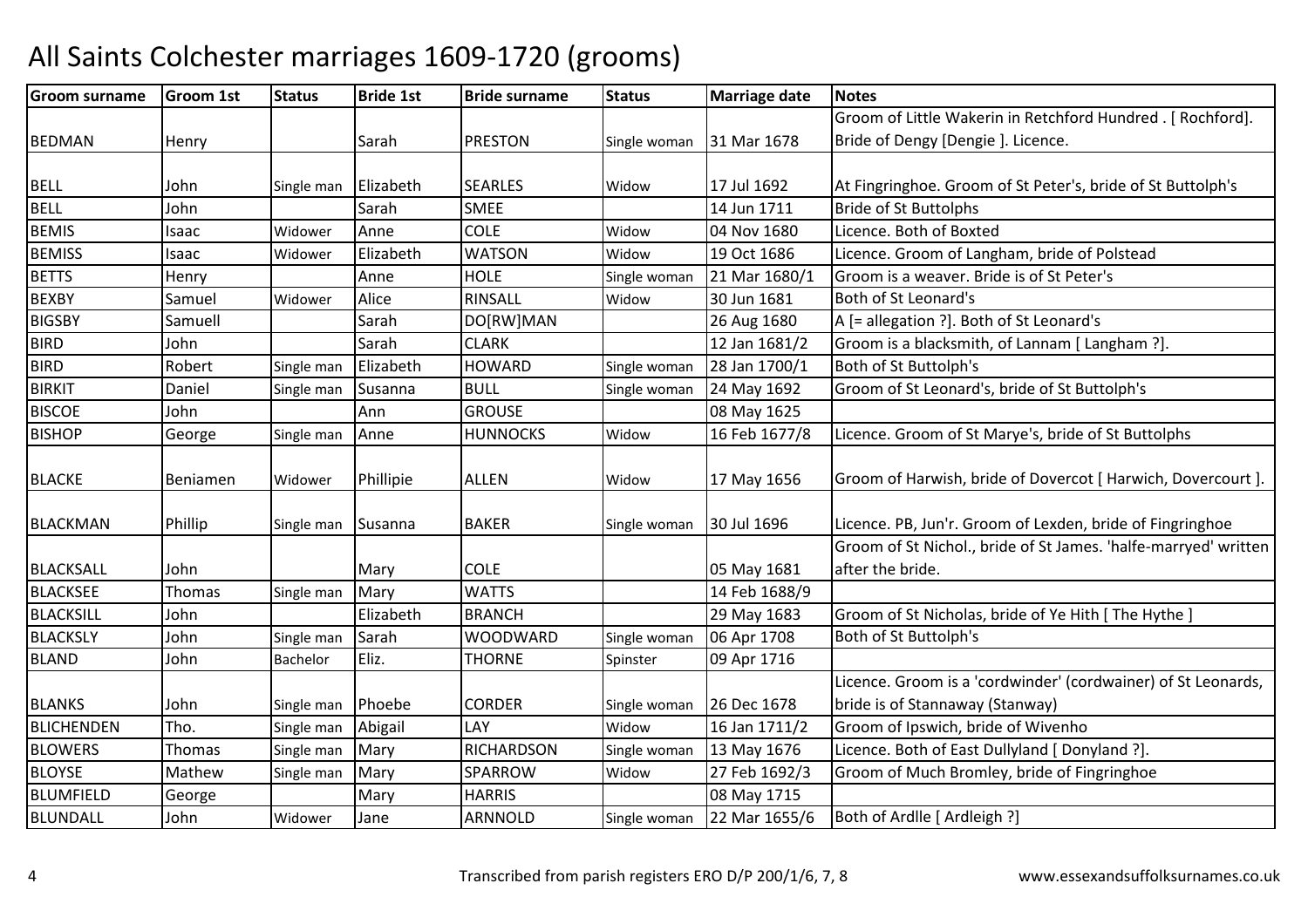| <b>Groom surname</b> | <b>Groom 1st</b> | <b>Status</b> | <b>Bride 1st</b> | <b>Bride surname</b> | <b>Status</b> | <b>Marriage date</b> | <b>Notes</b>                                                 |
|----------------------|------------------|---------------|------------------|----------------------|---------------|----------------------|--------------------------------------------------------------|
| <b>BLUNDELL</b>      | Samuel           | Widower       | Martha           | <b>WHITMAN</b>       | Widow         | 29 Oct 1685          | Both of Little Clackton                                      |
| <b>BLY</b>           | Edward           | Single man    | Mary             | <b>CRASK</b>         | Single woman  | 12 Oct 1676          | Licence. Groom of Wormingford, bride of Totham               |
| <b>BLYFORD</b>       | William          |               | Jane             | <b>WELLS</b>         |               | 29 Mar 1710          | Both St Rumbolls [Runwald's]                                 |
| <b>BOAR</b>          | Robert           | Single man    | Sarah            | <b>HARDWICK</b>      | Single woman  | 08 Jan 1677/8        | Licence. Both of Pols'? [Polstead?]                          |
| <b>BOND</b>          | Solomon          | Single man    | Susan            | <b>CUMPLIN</b>       | Single woman  | 22 Sep 1681          | Groom is a weaver. Both of St Buttolphs                      |
| <b>BONNER</b>        | Francis          | Single man    | Susan            | ABEL                 | Single woman  | 20 May 1678          | A [= allegation ?]. Both of St Leonard's                     |
| <b>BONNIVALL</b>     | Thomas           |               | Martha           | <b>PARKER</b>        |               | 01 May 1714          | Groom of Brightlingsea, bride of St Buttolphs                |
| <b>BONNIVENT</b>     | John             |               | Rhode            | SMALLEDG             |               | 12 Feb 1638/9        |                                                              |
| <b>BOOT</b>          | John             | Widower       | Sarah            | <b>BUMPSTEAD</b>     | Single woman  | 26 Oct 1703          | Licence. Groom of St Buttolphs                               |
| <b>BOOTH</b>         | Charles          | Widower       | Mary             | <b>RICHER</b>        | Single woman  | 08 Oct 1704          | Both of St Buttolph's                                        |
| <b>BOREHAM</b>       | Thomas           |               | Mary             | <b>TOPLY</b>         |               | 14 Sep 1681          | Groom is of St Maryes, bride is of St Gyles                  |
| <b>BOTTOME</b>       | Jeremy           |               | <b>Bridget</b>   | LANGLEY              | Widow         | 15 Aug 1676          | Licence. Both of Wivenhoe. Groom is a 'taylor'               |
| <b>BOULER</b>        | Peter            | Widower       | Margaret         | <b>TAYLOR</b>        | Widow         | 17 Jan 1680/1        | A [= allegation ?]. Both of St Buttolphs                     |
| <b>BOURNE</b>        | Thomas           |               | Margaret         | LOVEJOY              | Widow         | 28 Sep 1681          | Groom of St Buttolphs, bride of St Peters                    |
| <b>BOWDEN</b>        | Richard          |               | Elizabeth        | <b>HULL</b>          |               | 12 Oct 1684          | <b>Bride of Dedham</b>                                       |
| <b>BOWDETT</b>       | John             |               | Sarah            | <b>HOWARD</b>        |               | 28 Jul 1717          |                                                              |
| <b>BOWERS</b>        | John             |               | Mary             | <b>BROWNE</b>        |               | 11 Oct 1681          | Groom is a weaver. Both of Etherston [Thurston?]             |
| <b>BOWTELL</b>       | Edward           |               | Mary             | HOW                  |               | 25 May 1718          |                                                              |
| <b>BOWTLE</b>        | Thomas           | Widower       | Esther           | <b>GAYNAM</b>        | Single woman  | 09 May 1676          | Licence. Bride of Mumquick? [ Monkwick ]                     |
| <b>BOWTLE</b>        | John             | Single man    | Mary             | WOMACK               | Widow         | 29 Mar 1698          | Both of Fingringhoe                                          |
|                      |                  |               |                  |                      |               |                      |                                                              |
| <b>BOWYER</b>        | William          |               | Elizabeth        | <b>BEECHAM</b>       | Widow         | 04 Sep 1676          | Groom is a husbandman. Both of Sawkit? [Salcott ?]. Licence. |
| <b>BOYLES</b>        | Elijah           | Single man    | Jane             | <b>VINCENT</b>       | Single woman  | 25 Jun 1699          | Both of St Buttolph's                                        |
| <b>BOYS</b>          | <b>Tobias</b>    |               | Susan            | <b>DENNIS</b>        |               | 22 Dec 1689          |                                                              |
| <b>BRABAN</b>        | James            |               | Mary             | <b>JOHNSON</b>       | Widow         | 05 Sep 1681          | Groom is a weaver of St Gyles, bride is of St Buttolphs      |
| <b>BRABANT</b>       | James            | Widower       | Margaret         | COURTNALL            | Widow         | 23 Aug 1696          | Both of St Buttolph's                                        |
|                      |                  |               |                  |                      |               |                      | Licence. [ Braby ?] Groom of Laer de Lay [Layer de la Haye], |
| <b>BRABEE</b>        | Jeremy           | Widower       | Sarah            | <b>COFEILD</b>       |               | 30 Jun 1680          | bride of Bearchurch [Berechurch]                             |
| <b>BRABERTON</b>     | James            | Widower       | Eliz.            | <b>EMMON</b>         | Single woman  | 31 Aug 1710          | Both of St Buttolph's                                        |
| <b>BRACKSTON</b>     | Nicholas         |               | Mary             | <b>THORNE</b>        |               | 22 May 1681          | Groom of St James, bride of St Martins                       |
| <b>BRADDY</b>        | Robert           | Widower       | Mary             | <b>AUBERY</b>        | Single woman  | 07 Jul 1704          | Both of St Buttolph's                                        |
| <b>BRADY</b>         | Jerimy           | Single man    | Hannah           | <b>DAVIS</b>         | Single woman  | 14 Aug 1709          | Both of St Butts. [St Botolph's].                            |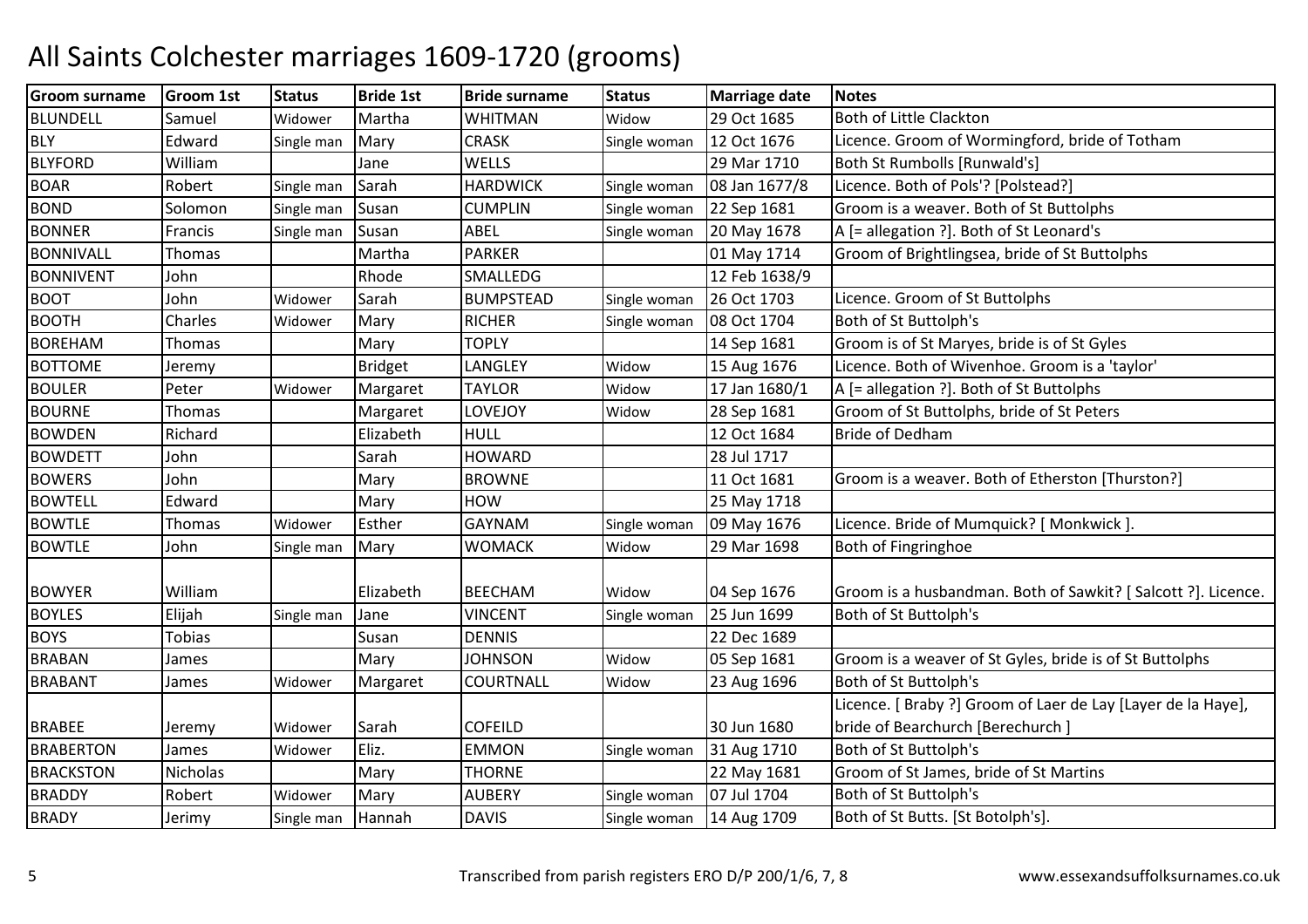| <b>Groom surname</b> | <b>Groom 1st</b> | <b>Status</b>    | <b>Bride 1st</b> | <b>Bride surname</b> | <b>Status</b> | <b>Marriage date</b> | <b>Notes</b>                                                                            |
|----------------------|------------------|------------------|------------------|----------------------|---------------|----------------------|-----------------------------------------------------------------------------------------|
| <b>BRAGG</b>         | Robert           |                  | Mary             | CHARMAN              |               | 02 Nov 1712          | Both of St Buttolphs                                                                    |
| <b>BRANCH</b>        | William          | Single man       | Mary             | <b>STEVENS</b>       | Single woman  | 12 Oct 1690          | Both of St Buttolph's                                                                   |
| <b>BRAND</b>         | Thomas           | Single man       | Anne             | <b>HEATH</b>         | Single woman  | 17 Feb 1701/2        | Both of St Buttolph's                                                                   |
| <b>BRANSON</b>       | Joseph           | Single man       | Sarah            | <b>WHYBROW</b>       | Single woman  | 09 Feb 1698/9        | Both of St Buttolph's                                                                   |
| <b>BRAY</b>          | John             |                  | Amy              | <b>BARKER</b>        | Single woman  | 15 Sep 1681          | Groom is a 'gardiner'. Both of St Leonard's                                             |
| <b>BRAY</b>          | Thomas           |                  | Ruth             | <b>BARKER</b>        |               | 30 Nov 1682          | <b>Groom of St Maries</b>                                                               |
| <b>BRAY</b>          | <b>Bernard</b>   | Single man       | Catherine        | <b>GOPPIT</b>        | Single woman  | 27 Dec 1685          | Both of St Buttolph's                                                                   |
| BRE[NW]ER            | Timothy          |                  | Mary             | <b>GUYANT</b>        |               | 24 Jul 1712          | [For Guyon ?]. Both of St Buttolphs                                                     |
| <b>BRELL</b>         | John             |                  | Mary             | <b>PLAINTAIN</b>     |               | * Nov 1706           |                                                                                         |
| <b>BRETTON</b>       | William          | Single man       | Martha           | <b>GAUNT</b>         | Widow         | 01 Aug 1676          | Licence                                                                                 |
| <b>BREWER</b>        | Richard          | Single man       | Martha           | <b>JEFFREYES</b>     | Single woman  | 24 Dec 1696          | Both of Fingringhoe                                                                     |
| <b>BRIDGE</b>        | John             |                  | Elizabeth        | <b>STANLEY</b>       | Widow         | 02 Sep 1681          | Groom is a husbandman. Both of Stoke.                                                   |
| <b>BRIDGE</b>        | John             | Single man       | Anne             | <b>CROSIER</b>       | Single woman  | 22 Apr 1701          | Both of Fingrige [ Fingringhoe ].                                                       |
| <b>BRITTY</b>        | Robert           |                  | Mary             | <b>MARCUM</b>        |               | 30 Nov 1712          | [For Markham ]. Both of St Buttolphs                                                    |
| <b>BROCK</b>         | Richard          |                  | Elizabeth        | THEEDAL?             |               | 13 Jan 1679/80       | Licence. Bride of East Marsey [ Or Theedam, East Mersea ].                              |
| <b>BROCK</b>         | Stephen          |                  | Joanna           | <b>RUST</b>          | Widow         | 16 Jul 1681          | Both of Laer Marney (Layer Marney)                                                      |
| <b>BROMLEY</b>       | John             | Single man       | Ellen            | <b>LUCAS</b>         | Single woman  | 27 Jun 1676          | A [= allegation ?]. Both of St Buttolphs                                                |
| <b>BROOK</b>         | William          |                  | Susan            | <b>GERRARD</b>       | Widow         | 29 Jul 1681          | Both of St Buttolphs                                                                    |
| <b>BROOKE</b>        | Robart           |                  | Marie            | <b>JACKSON</b>       |               | 17 Jan 1613/4        |                                                                                         |
| <b>BROOME</b>        | Michaell         | Widower          | Sarah            | <b>BLOYS</b>         | Widow         | 07 Jul 1681          | Both of St Peter's                                                                      |
| <b>BROWN</b>         | Edward           |                  | Dorcas           | <b>REYNOLDS</b>      |               | 27 Mar 1687          |                                                                                         |
| <b>BROWN</b>         | John             | Single man       | Mary             | <b>FILBRICK</b>      | Single woman  | 13 Feb 1698/9        | Both of St Buttolph's                                                                   |
| <b>BROWN</b>         | Jonathan         |                  | Eliza.           | <b>STEBBIN</b>       |               | 13 Sep 1714          | <b>Bride of St Buttolphs</b>                                                            |
| <b>BROWN</b>         | John             |                  | Abigail          | <b>SILLETO</b>       |               | 28 Feb 1714/5        |                                                                                         |
| <b>BROWNE</b>        | Thomas           | Single man       | Mary             | LUDKIN               | Single woman  | 24 Jan 1677/8        | [Perhaps should be Lufkin ]. A [= allegation ?]. Both of St<br>Leonards                 |
| <b>BROWNE</b>        | Edward           | Single man       | Sarah            | <b>HATCH</b>         | Single woman  | 03 Oct 1680          | A [= allegation ?]. Both of St Leonard's                                                |
| <b>BROWNE</b>        | Abraham          |                  | Elizabeth        | <b>TENIFFE</b>       |               | 27 Nov 1681          |                                                                                         |
| <b>BROWNE</b>        | James            | Single man       | Mary             | <b>RAY</b>           | Single woman  | 09 Sep 1694          | Licence. Groom of St Mary                                                               |
| <b>BROWNE</b>        | Robert           | Single man Joyce |                  | <b>HARRY</b>         |               |                      | Single woman   01 Jan 1699/00   Licence. Both of Civill Hinningham [ Sible Hedingham ]. |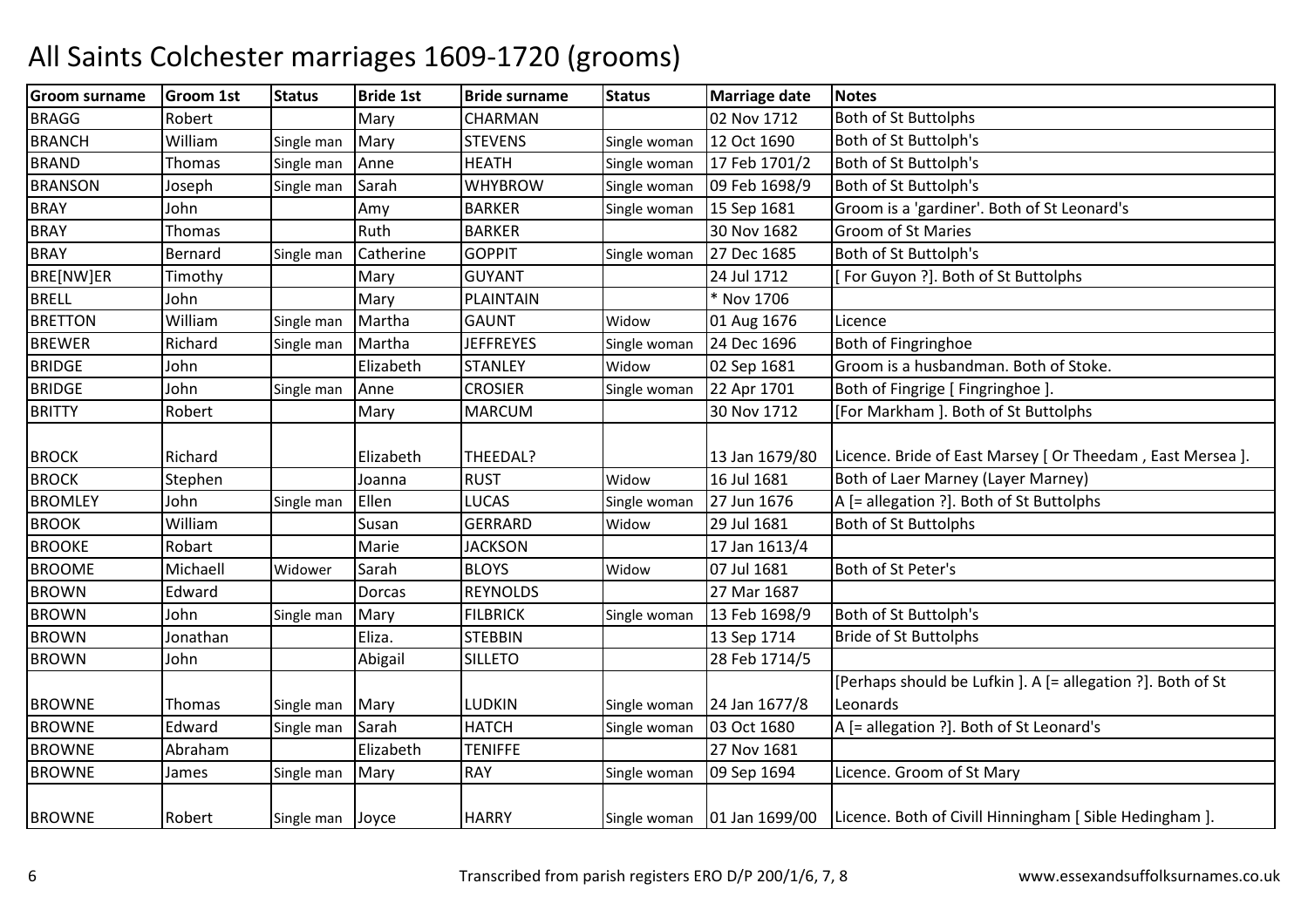| <b>Groom surname</b> | <b>Groom 1st</b> | <b>Status</b> | <b>Bride 1st</b> | <b>Bride surname</b> | <b>Status</b> | <b>Marriage date</b> | <b>Notes</b>                                                   |
|----------------------|------------------|---------------|------------------|----------------------|---------------|----------------------|----------------------------------------------------------------|
| <b>BROWNSELL</b>     | John             |               | Elizabeth        | <b>BARNES</b>        |               | 07 Aug 1681          | Groom is a 'taylor'. Both of St Buttolphs                      |
| <b>BRUCE</b>         | William          | Single man    | Anne             | <b>DICKSON</b>       | Single woman  | 10 Nov 1693          | Groom of St Margarets, Ipswich                                 |
| <b>BRUCE</b>         | James            |               | Mary             | SANDAL               |               | 26 Dec 1714          |                                                                |
| <b>BRYANT</b>        | James            | Single man    | Sarah            | <b>REVE</b>          | Single woman  | 04 Jun 1655          |                                                                |
| <b>BRYNER</b>        | Anthony          |               | Sarah            | SHERMAN              |               | 05 Nov 1681          | <b>Bride of St Peters</b>                                      |
| <b>BUCKELL</b>       | Richard          |               | Margaret         | <b>BRANSON</b>       |               | 04 Oct 1681          | Both of Inworth                                                |
| <b>BULL</b>          | Thomas           | Single man    | Mary             | <b>HARRISON</b>      | Widow         | 26 Aug 1678          | A [= allegation ?]. Both of St Buttolphs                       |
| <b>BULL</b>          | George           | Widower       | Sarah            | <b>CRICKET</b>       | Widow         | 07 Apr 1681          | A [= allegation ?]. Groom is a weaver. Both of St Peters       |
| <b>BULL</b>          | William          | Single man    | Elizabeth        | <b>LEFLY</b>         | Single woman  | 25 Dec 1698          | <b>Groom of St Bottolphs</b>                                   |
| <b>BULL</b>          | Henry            | Single man    | Margaret         | <b>HUBART</b>        | Single woman  | 26 Dec 1706          | Groom of St Giles, bride of St Buttolph's                      |
| <b>BULL</b>          | John             | Single man    | Hannah           | <b>HARVY</b>         | Widow         | 29 Dec 1707          | Both of St Buttolph's                                          |
|                      |                  |               |                  |                      |               |                      | Licence. Groom of Little Clackton, bride of Bricklesea         |
| <b>BUMSTEAD</b>      | Joseph           |               | Thomazin         | <b>RAM</b>           | Widow         | 22 Jul 1680          | [Brightlingsea].                                               |
| <b>BURDET</b>        | John             |               | Ann              | <b>BLAND</b>         |               | 25 Aug 1720          |                                                                |
| <b>BURDIT</b>        | Benjamin         |               | Margaret         | <b>HARWOOD</b>       |               | 18 Apr 1693          | Groom of St Nicholas, bride of St Buttolph's                   |
| <b>BURDITT</b>       | Thomas           |               |                  |                      |               | 30 Jan 1664/5        | No bride given.                                                |
| <b>BURDOCK</b>       | Henry            | Single man    | Sarah            | <b>HICKERINGILL</b>  | Single woman  | 03 Dec 1693          | Licence. At Rabnes? [Wrabness ?].                              |
| <b>BURGESS</b>       | Tho.             |               | Eliz.            | <b>ROOT</b>          |               | 06 Apr 1686          |                                                                |
| <b>BURGESS</b>       | John             | Single man    | Elizabeth        | <b>ALLYSTONE</b>     | Single woman  | 10 May 1692          |                                                                |
| <b>BURGESS</b>       | John             |               | Eliz.            | <b>HARVEY</b>        |               | 03 Jun 1716          |                                                                |
| BURLA[NU]D           | William          | Single man    | Tabitha          | <b>CLEMENTS</b>      | Single woman  | 16 May 1698          |                                                                |
| <b>BURNSWINE</b>     | Robert           |               | Susan            |                      |               | $* * 1628$           | Undated and no bride's surname.                                |
| <b>BURRAGE</b>       | Nathaneel        | Single man    | Mary             | <b>NEWPORT</b>       | Single woman  | 09 Oct 1681          | Groom is a weaver. Both of St Peter's                          |
| <b>BURTON</b>        | George           | Single man    | Mary             | <b>DOD</b>           | Widow         | 28 Feb 1675/6        | Groom of St Mary Magdalen                                      |
| <b>BUSBRIDGE</b>     | Isaac            | Single man    | Hannah           | LAUD                 | Widow         | 26 Dec 1697          | For Lord ?]. Both of St Buttolphs                              |
|                      |                  |               |                  |                      |               |                      |                                                                |
| <b>BUTCHER</b>       | John             | Single man    | Hannah           | <b>CAR</b>           | Single woman  | 05 Oct 1693          | Licence. Groom of Acton, Suffolk, bride of Cockford [Copford?] |
| <b>BUTTON</b>        | John             | Single man    | Anne             | <b>COURTMAN</b>      | Widow         | 22 Jul 1677          | A [= allegation ?]. Both of St Buttolphs                       |
| <b>BUTTON</b>        | Robert           |               | Mary             | <b>MONS</b>          |               | 25 Dec 1717          |                                                                |
| <b>BYAT</b>          | Jacob            |               | Esther           | <b>DINKTELLO</b>     |               | 17 Jan 1720/1        |                                                                |
| <b>BYRD</b>          | Peter            |               | Elsabeth         | WAYLAND              |               | 25 Aug 1623          |                                                                |
| <b>BYSOUTH</b>       | John             | Widower       | Elizabeth        | <b>SAUNDERS</b>      |               | 14 May 1679          | Licence. Both of Inworth                                       |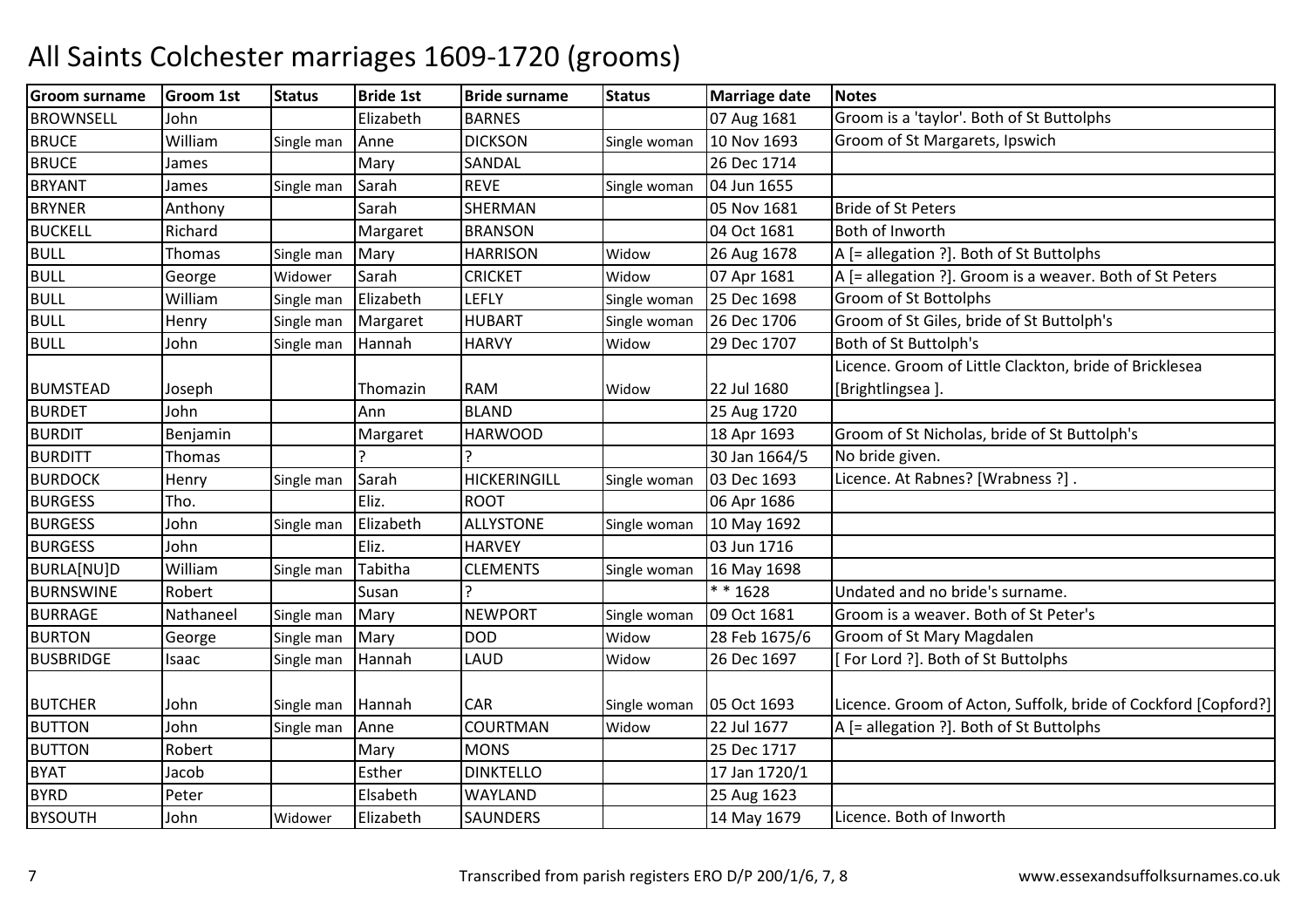| CACH?<br><b>SUMMERS</b><br>29 Sep 1653<br>Rebecca<br>John<br><b>Charles Paul</b><br><b>WOODY</b><br>Bride of Fingrigo [ Fingringhoe ]<br>12 Oct 1701<br>Single man<br>Mary<br>Single woman<br>Licence, A [= allegation ?]. Groom of St Leonards, bride of St<br><b>CAMPBELL</b><br><b>BARRIT</b><br>Nicholas<br>25 Apr 1680<br>Nicholas<br>Mary<br>Licence. Both of St Leonard's<br>CANNON<br><b>WITHERS</b><br>04 Jan 1686/7<br>Dorothy<br>Lawrence<br>CANT<br>Elizabeth<br><b>RUDLAN</b><br>20 Mar 1697/8<br>Licence. Bride of Fingringhoe<br>John<br>CANT<br><b>HOLLOWAY</b><br>04 Apr 1714<br>Bride of St Bott's<br>Rose<br>George<br><b>CANT</b><br><b>BULL</b><br>18 Dec 1720<br>Margrett<br>George<br><b>CAPSTACK</b><br><b>SMITH</b><br>10 Oct 1711<br>Both of St Buttolphs<br>Edward<br>Elizabeth<br>Single man<br>Single woman<br>CARD<br><b>BLOYS</b><br>Licence. Both of Ardley<br>Robert<br>Mary<br>22 May 1679<br>Single man<br>Single woman<br>CARD<br><b>PLUM</b><br>16 Oct 1679<br>Licence. Bride of Mag Bromley<br>Peter<br>Susan<br>CARD<br>William<br>05 Feb 1679/80<br>Licence. Both of Ardley<br>Elizabeth<br><b>TOWSEY</b><br>Single man<br>Single woman<br>CARR<br>Abigail<br><b>HORN</b><br>Both of St Buttolph's<br>14 Oct 1706<br>Jacob<br>Single man<br>Single woman<br><b>CARTER</b><br><b>THORNTON</b><br>Licence. Both of St Peter's<br>11 Oct 1680<br>Francis<br>Elizabeth<br><b>CARTER</b><br><b>RAND</b><br>Mary<br>08 Jan 1704/5<br>Both of St Buttolph's<br>Joseph<br>Single woman<br>Single man<br><b>CARTER</b><br><b>COLLIN</b><br>11 Nov 1718<br>Susan<br>Jonas<br><b>CASKETER</b><br>Abraham<br>LAMB<br>03 Jan 1675/6<br>Both Dutch. Both of St Buttolphs<br>Tuantin<br>Single woman<br>Single man<br><b>CASKETER</b><br><b>COOK</b><br>Both of St Buttolph's<br>16 Apr 1704<br>Mary<br>Single woman<br>Isaac<br>Single man<br>Elizabeth<br><b>PARSONS</b><br>Peter<br>07 Feb 1691/2<br>Widow<br>Single man<br>Bride of Tayne Magna [Great Tey ?]<br><b>CATER</b><br><b>STOWERS</b><br>08 Oct 1685<br>Edward<br>Sarah<br>CAVALL<br><b>DAVY</b><br>05 Aug 1700<br>Both of Fingringhoe<br>Aaron<br>Single man<br>Mary<br>Single woman<br><b>CHADKIRK</b><br>SOONES<br>26 Feb 1679/80<br>John<br>Sarah<br>Licence.<br><b>ARNOLD</b><br><b>CHALK</b><br>16 Oct 1677<br>Abraham<br>Elizabeth<br>A [= allegation ?]. Both of Fingringhoe<br><b>DICKSON</b><br>Bride of Fingringhoe<br>CHAMBERLAIN<br>Robert<br>Alice<br>01 Dec 1681<br>Widow<br>William<br><b>CALFE</b><br>At Fingringhoe. Both of St Buttolph's<br>CHAMBERLIN<br>Mary<br>24 Nov 1699<br>Single man<br>Single woman<br><b>CHAMBERS</b><br><b>SILLERY</b><br>Both of St Buttolph's<br>Peter<br>Sarah<br>07 Aug 1705<br>Single man<br>Single woman<br><b>Bride of Wix</b><br>CHAMPNESSE<br><b>SPENCER</b><br>13 Dec 1681<br>Elizabeth<br>Samuell<br>Groom of St Mary Magdalen, bride of St Buttolph's<br>CHANDELER<br>John<br>Sarah<br><b>GROOM</b><br>24 Dec 1693<br>Single woman<br>Widower<br><b>STARR</b><br>A [= allegation ?]. Bride of St Buttolph's<br>CHAPMAN<br>Samuell<br>Anne<br>Single woman<br>18 Aug 1679<br>Single man<br><b>THOMPSON</b><br>09 Oct 1712<br><b>Both of St Buttolphs</b><br><b>CHATTON</b><br>Daniel<br>Susanna<br><b>WEST</b><br>Both of St Buttolph's<br><b>CHEFFON</b><br>Abel<br>05 Jul 1692<br>Single man<br>Anne<br>Single woman<br><b>CHESSON</b><br>Abel<br><b>WEST</b><br>05 Jul 1692<br>Both of St Buttolph's<br>Single man<br>Anne<br>Single woman | Groom surname | <b>Groom 1st</b> | <b>Status</b> | <b>Bride 1st</b> | <b>Bride surname</b> | <b>Status</b> | <b>Marriage date</b> | <b>Notes</b> |
|-----------------------------------------------------------------------------------------------------------------------------------------------------------------------------------------------------------------------------------------------------------------------------------------------------------------------------------------------------------------------------------------------------------------------------------------------------------------------------------------------------------------------------------------------------------------------------------------------------------------------------------------------------------------------------------------------------------------------------------------------------------------------------------------------------------------------------------------------------------------------------------------------------------------------------------------------------------------------------------------------------------------------------------------------------------------------------------------------------------------------------------------------------------------------------------------------------------------------------------------------------------------------------------------------------------------------------------------------------------------------------------------------------------------------------------------------------------------------------------------------------------------------------------------------------------------------------------------------------------------------------------------------------------------------------------------------------------------------------------------------------------------------------------------------------------------------------------------------------------------------------------------------------------------------------------------------------------------------------------------------------------------------------------------------------------------------------------------------------------------------------------------------------------------------------------------------------------------------------------------------------------------------------------------------------------------------------------------------------------------------------------------------------------------------------------------------------------------------------------------------------------------------------------------------------------------------------------------------------------------------------------------------------------------------------------------------------------------------------------------------------------------------------------------------------------------------------------------------------------------------------------------------------------------------------------------------------------------------------------------------------------------------------------------------------------------------------------------------------------------------------------------------------------------------------------------------------------------------------------------------------------------------------------------------------------------------------------------------------------------------------------------------------------------------------------------------------------------------------------------------|---------------|------------------|---------------|------------------|----------------------|---------------|----------------------|--------------|
|                                                                                                                                                                                                                                                                                                                                                                                                                                                                                                                                                                                                                                                                                                                                                                                                                                                                                                                                                                                                                                                                                                                                                                                                                                                                                                                                                                                                                                                                                                                                                                                                                                                                                                                                                                                                                                                                                                                                                                                                                                                                                                                                                                                                                                                                                                                                                                                                                                                                                                                                                                                                                                                                                                                                                                                                                                                                                                                                                                                                                                                                                                                                                                                                                                                                                                                                                                                                                                                                                               |               |                  |               |                  |                      |               |                      |              |
|                                                                                                                                                                                                                                                                                                                                                                                                                                                                                                                                                                                                                                                                                                                                                                                                                                                                                                                                                                                                                                                                                                                                                                                                                                                                                                                                                                                                                                                                                                                                                                                                                                                                                                                                                                                                                                                                                                                                                                                                                                                                                                                                                                                                                                                                                                                                                                                                                                                                                                                                                                                                                                                                                                                                                                                                                                                                                                                                                                                                                                                                                                                                                                                                                                                                                                                                                                                                                                                                                               | CALYE?        |                  |               |                  |                      |               |                      |              |
|                                                                                                                                                                                                                                                                                                                                                                                                                                                                                                                                                                                                                                                                                                                                                                                                                                                                                                                                                                                                                                                                                                                                                                                                                                                                                                                                                                                                                                                                                                                                                                                                                                                                                                                                                                                                                                                                                                                                                                                                                                                                                                                                                                                                                                                                                                                                                                                                                                                                                                                                                                                                                                                                                                                                                                                                                                                                                                                                                                                                                                                                                                                                                                                                                                                                                                                                                                                                                                                                                               |               |                  |               |                  |                      |               |                      |              |
|                                                                                                                                                                                                                                                                                                                                                                                                                                                                                                                                                                                                                                                                                                                                                                                                                                                                                                                                                                                                                                                                                                                                                                                                                                                                                                                                                                                                                                                                                                                                                                                                                                                                                                                                                                                                                                                                                                                                                                                                                                                                                                                                                                                                                                                                                                                                                                                                                                                                                                                                                                                                                                                                                                                                                                                                                                                                                                                                                                                                                                                                                                                                                                                                                                                                                                                                                                                                                                                                                               |               |                  |               |                  |                      |               |                      |              |
|                                                                                                                                                                                                                                                                                                                                                                                                                                                                                                                                                                                                                                                                                                                                                                                                                                                                                                                                                                                                                                                                                                                                                                                                                                                                                                                                                                                                                                                                                                                                                                                                                                                                                                                                                                                                                                                                                                                                                                                                                                                                                                                                                                                                                                                                                                                                                                                                                                                                                                                                                                                                                                                                                                                                                                                                                                                                                                                                                                                                                                                                                                                                                                                                                                                                                                                                                                                                                                                                                               |               |                  |               |                  |                      |               |                      |              |
|                                                                                                                                                                                                                                                                                                                                                                                                                                                                                                                                                                                                                                                                                                                                                                                                                                                                                                                                                                                                                                                                                                                                                                                                                                                                                                                                                                                                                                                                                                                                                                                                                                                                                                                                                                                                                                                                                                                                                                                                                                                                                                                                                                                                                                                                                                                                                                                                                                                                                                                                                                                                                                                                                                                                                                                                                                                                                                                                                                                                                                                                                                                                                                                                                                                                                                                                                                                                                                                                                               |               |                  |               |                  |                      |               |                      |              |
|                                                                                                                                                                                                                                                                                                                                                                                                                                                                                                                                                                                                                                                                                                                                                                                                                                                                                                                                                                                                                                                                                                                                                                                                                                                                                                                                                                                                                                                                                                                                                                                                                                                                                                                                                                                                                                                                                                                                                                                                                                                                                                                                                                                                                                                                                                                                                                                                                                                                                                                                                                                                                                                                                                                                                                                                                                                                                                                                                                                                                                                                                                                                                                                                                                                                                                                                                                                                                                                                                               |               |                  |               |                  |                      |               |                      |              |
|                                                                                                                                                                                                                                                                                                                                                                                                                                                                                                                                                                                                                                                                                                                                                                                                                                                                                                                                                                                                                                                                                                                                                                                                                                                                                                                                                                                                                                                                                                                                                                                                                                                                                                                                                                                                                                                                                                                                                                                                                                                                                                                                                                                                                                                                                                                                                                                                                                                                                                                                                                                                                                                                                                                                                                                                                                                                                                                                                                                                                                                                                                                                                                                                                                                                                                                                                                                                                                                                                               |               |                  |               |                  |                      |               |                      |              |
|                                                                                                                                                                                                                                                                                                                                                                                                                                                                                                                                                                                                                                                                                                                                                                                                                                                                                                                                                                                                                                                                                                                                                                                                                                                                                                                                                                                                                                                                                                                                                                                                                                                                                                                                                                                                                                                                                                                                                                                                                                                                                                                                                                                                                                                                                                                                                                                                                                                                                                                                                                                                                                                                                                                                                                                                                                                                                                                                                                                                                                                                                                                                                                                                                                                                                                                                                                                                                                                                                               |               |                  |               |                  |                      |               |                      |              |
|                                                                                                                                                                                                                                                                                                                                                                                                                                                                                                                                                                                                                                                                                                                                                                                                                                                                                                                                                                                                                                                                                                                                                                                                                                                                                                                                                                                                                                                                                                                                                                                                                                                                                                                                                                                                                                                                                                                                                                                                                                                                                                                                                                                                                                                                                                                                                                                                                                                                                                                                                                                                                                                                                                                                                                                                                                                                                                                                                                                                                                                                                                                                                                                                                                                                                                                                                                                                                                                                                               |               |                  |               |                  |                      |               |                      |              |
|                                                                                                                                                                                                                                                                                                                                                                                                                                                                                                                                                                                                                                                                                                                                                                                                                                                                                                                                                                                                                                                                                                                                                                                                                                                                                                                                                                                                                                                                                                                                                                                                                                                                                                                                                                                                                                                                                                                                                                                                                                                                                                                                                                                                                                                                                                                                                                                                                                                                                                                                                                                                                                                                                                                                                                                                                                                                                                                                                                                                                                                                                                                                                                                                                                                                                                                                                                                                                                                                                               |               |                  |               |                  |                      |               |                      |              |
|                                                                                                                                                                                                                                                                                                                                                                                                                                                                                                                                                                                                                                                                                                                                                                                                                                                                                                                                                                                                                                                                                                                                                                                                                                                                                                                                                                                                                                                                                                                                                                                                                                                                                                                                                                                                                                                                                                                                                                                                                                                                                                                                                                                                                                                                                                                                                                                                                                                                                                                                                                                                                                                                                                                                                                                                                                                                                                                                                                                                                                                                                                                                                                                                                                                                                                                                                                                                                                                                                               |               |                  |               |                  |                      |               |                      |              |
|                                                                                                                                                                                                                                                                                                                                                                                                                                                                                                                                                                                                                                                                                                                                                                                                                                                                                                                                                                                                                                                                                                                                                                                                                                                                                                                                                                                                                                                                                                                                                                                                                                                                                                                                                                                                                                                                                                                                                                                                                                                                                                                                                                                                                                                                                                                                                                                                                                                                                                                                                                                                                                                                                                                                                                                                                                                                                                                                                                                                                                                                                                                                                                                                                                                                                                                                                                                                                                                                                               |               |                  |               |                  |                      |               |                      |              |
|                                                                                                                                                                                                                                                                                                                                                                                                                                                                                                                                                                                                                                                                                                                                                                                                                                                                                                                                                                                                                                                                                                                                                                                                                                                                                                                                                                                                                                                                                                                                                                                                                                                                                                                                                                                                                                                                                                                                                                                                                                                                                                                                                                                                                                                                                                                                                                                                                                                                                                                                                                                                                                                                                                                                                                                                                                                                                                                                                                                                                                                                                                                                                                                                                                                                                                                                                                                                                                                                                               |               |                  |               |                  |                      |               |                      |              |
|                                                                                                                                                                                                                                                                                                                                                                                                                                                                                                                                                                                                                                                                                                                                                                                                                                                                                                                                                                                                                                                                                                                                                                                                                                                                                                                                                                                                                                                                                                                                                                                                                                                                                                                                                                                                                                                                                                                                                                                                                                                                                                                                                                                                                                                                                                                                                                                                                                                                                                                                                                                                                                                                                                                                                                                                                                                                                                                                                                                                                                                                                                                                                                                                                                                                                                                                                                                                                                                                                               |               |                  |               |                  |                      |               |                      |              |
|                                                                                                                                                                                                                                                                                                                                                                                                                                                                                                                                                                                                                                                                                                                                                                                                                                                                                                                                                                                                                                                                                                                                                                                                                                                                                                                                                                                                                                                                                                                                                                                                                                                                                                                                                                                                                                                                                                                                                                                                                                                                                                                                                                                                                                                                                                                                                                                                                                                                                                                                                                                                                                                                                                                                                                                                                                                                                                                                                                                                                                                                                                                                                                                                                                                                                                                                                                                                                                                                                               |               |                  |               |                  |                      |               |                      |              |
|                                                                                                                                                                                                                                                                                                                                                                                                                                                                                                                                                                                                                                                                                                                                                                                                                                                                                                                                                                                                                                                                                                                                                                                                                                                                                                                                                                                                                                                                                                                                                                                                                                                                                                                                                                                                                                                                                                                                                                                                                                                                                                                                                                                                                                                                                                                                                                                                                                                                                                                                                                                                                                                                                                                                                                                                                                                                                                                                                                                                                                                                                                                                                                                                                                                                                                                                                                                                                                                                                               |               |                  |               |                  |                      |               |                      |              |
|                                                                                                                                                                                                                                                                                                                                                                                                                                                                                                                                                                                                                                                                                                                                                                                                                                                                                                                                                                                                                                                                                                                                                                                                                                                                                                                                                                                                                                                                                                                                                                                                                                                                                                                                                                                                                                                                                                                                                                                                                                                                                                                                                                                                                                                                                                                                                                                                                                                                                                                                                                                                                                                                                                                                                                                                                                                                                                                                                                                                                                                                                                                                                                                                                                                                                                                                                                                                                                                                                               |               |                  |               |                  |                      |               |                      |              |
|                                                                                                                                                                                                                                                                                                                                                                                                                                                                                                                                                                                                                                                                                                                                                                                                                                                                                                                                                                                                                                                                                                                                                                                                                                                                                                                                                                                                                                                                                                                                                                                                                                                                                                                                                                                                                                                                                                                                                                                                                                                                                                                                                                                                                                                                                                                                                                                                                                                                                                                                                                                                                                                                                                                                                                                                                                                                                                                                                                                                                                                                                                                                                                                                                                                                                                                                                                                                                                                                                               | <b>CASTLE</b> |                  |               |                  |                      |               |                      |              |
|                                                                                                                                                                                                                                                                                                                                                                                                                                                                                                                                                                                                                                                                                                                                                                                                                                                                                                                                                                                                                                                                                                                                                                                                                                                                                                                                                                                                                                                                                                                                                                                                                                                                                                                                                                                                                                                                                                                                                                                                                                                                                                                                                                                                                                                                                                                                                                                                                                                                                                                                                                                                                                                                                                                                                                                                                                                                                                                                                                                                                                                                                                                                                                                                                                                                                                                                                                                                                                                                                               |               |                  |               |                  |                      |               |                      |              |
|                                                                                                                                                                                                                                                                                                                                                                                                                                                                                                                                                                                                                                                                                                                                                                                                                                                                                                                                                                                                                                                                                                                                                                                                                                                                                                                                                                                                                                                                                                                                                                                                                                                                                                                                                                                                                                                                                                                                                                                                                                                                                                                                                                                                                                                                                                                                                                                                                                                                                                                                                                                                                                                                                                                                                                                                                                                                                                                                                                                                                                                                                                                                                                                                                                                                                                                                                                                                                                                                                               |               |                  |               |                  |                      |               |                      |              |
|                                                                                                                                                                                                                                                                                                                                                                                                                                                                                                                                                                                                                                                                                                                                                                                                                                                                                                                                                                                                                                                                                                                                                                                                                                                                                                                                                                                                                                                                                                                                                                                                                                                                                                                                                                                                                                                                                                                                                                                                                                                                                                                                                                                                                                                                                                                                                                                                                                                                                                                                                                                                                                                                                                                                                                                                                                                                                                                                                                                                                                                                                                                                                                                                                                                                                                                                                                                                                                                                                               |               |                  |               |                  |                      |               |                      |              |
|                                                                                                                                                                                                                                                                                                                                                                                                                                                                                                                                                                                                                                                                                                                                                                                                                                                                                                                                                                                                                                                                                                                                                                                                                                                                                                                                                                                                                                                                                                                                                                                                                                                                                                                                                                                                                                                                                                                                                                                                                                                                                                                                                                                                                                                                                                                                                                                                                                                                                                                                                                                                                                                                                                                                                                                                                                                                                                                                                                                                                                                                                                                                                                                                                                                                                                                                                                                                                                                                                               |               |                  |               |                  |                      |               |                      |              |
|                                                                                                                                                                                                                                                                                                                                                                                                                                                                                                                                                                                                                                                                                                                                                                                                                                                                                                                                                                                                                                                                                                                                                                                                                                                                                                                                                                                                                                                                                                                                                                                                                                                                                                                                                                                                                                                                                                                                                                                                                                                                                                                                                                                                                                                                                                                                                                                                                                                                                                                                                                                                                                                                                                                                                                                                                                                                                                                                                                                                                                                                                                                                                                                                                                                                                                                                                                                                                                                                                               |               |                  |               |                  |                      |               |                      |              |
|                                                                                                                                                                                                                                                                                                                                                                                                                                                                                                                                                                                                                                                                                                                                                                                                                                                                                                                                                                                                                                                                                                                                                                                                                                                                                                                                                                                                                                                                                                                                                                                                                                                                                                                                                                                                                                                                                                                                                                                                                                                                                                                                                                                                                                                                                                                                                                                                                                                                                                                                                                                                                                                                                                                                                                                                                                                                                                                                                                                                                                                                                                                                                                                                                                                                                                                                                                                                                                                                                               |               |                  |               |                  |                      |               |                      |              |
|                                                                                                                                                                                                                                                                                                                                                                                                                                                                                                                                                                                                                                                                                                                                                                                                                                                                                                                                                                                                                                                                                                                                                                                                                                                                                                                                                                                                                                                                                                                                                                                                                                                                                                                                                                                                                                                                                                                                                                                                                                                                                                                                                                                                                                                                                                                                                                                                                                                                                                                                                                                                                                                                                                                                                                                                                                                                                                                                                                                                                                                                                                                                                                                                                                                                                                                                                                                                                                                                                               |               |                  |               |                  |                      |               |                      |              |
|                                                                                                                                                                                                                                                                                                                                                                                                                                                                                                                                                                                                                                                                                                                                                                                                                                                                                                                                                                                                                                                                                                                                                                                                                                                                                                                                                                                                                                                                                                                                                                                                                                                                                                                                                                                                                                                                                                                                                                                                                                                                                                                                                                                                                                                                                                                                                                                                                                                                                                                                                                                                                                                                                                                                                                                                                                                                                                                                                                                                                                                                                                                                                                                                                                                                                                                                                                                                                                                                                               |               |                  |               |                  |                      |               |                      |              |
|                                                                                                                                                                                                                                                                                                                                                                                                                                                                                                                                                                                                                                                                                                                                                                                                                                                                                                                                                                                                                                                                                                                                                                                                                                                                                                                                                                                                                                                                                                                                                                                                                                                                                                                                                                                                                                                                                                                                                                                                                                                                                                                                                                                                                                                                                                                                                                                                                                                                                                                                                                                                                                                                                                                                                                                                                                                                                                                                                                                                                                                                                                                                                                                                                                                                                                                                                                                                                                                                                               |               |                  |               |                  |                      |               |                      |              |
|                                                                                                                                                                                                                                                                                                                                                                                                                                                                                                                                                                                                                                                                                                                                                                                                                                                                                                                                                                                                                                                                                                                                                                                                                                                                                                                                                                                                                                                                                                                                                                                                                                                                                                                                                                                                                                                                                                                                                                                                                                                                                                                                                                                                                                                                                                                                                                                                                                                                                                                                                                                                                                                                                                                                                                                                                                                                                                                                                                                                                                                                                                                                                                                                                                                                                                                                                                                                                                                                                               |               |                  |               |                  |                      |               |                      |              |
|                                                                                                                                                                                                                                                                                                                                                                                                                                                                                                                                                                                                                                                                                                                                                                                                                                                                                                                                                                                                                                                                                                                                                                                                                                                                                                                                                                                                                                                                                                                                                                                                                                                                                                                                                                                                                                                                                                                                                                                                                                                                                                                                                                                                                                                                                                                                                                                                                                                                                                                                                                                                                                                                                                                                                                                                                                                                                                                                                                                                                                                                                                                                                                                                                                                                                                                                                                                                                                                                                               |               |                  |               |                  |                      |               |                      |              |
|                                                                                                                                                                                                                                                                                                                                                                                                                                                                                                                                                                                                                                                                                                                                                                                                                                                                                                                                                                                                                                                                                                                                                                                                                                                                                                                                                                                                                                                                                                                                                                                                                                                                                                                                                                                                                                                                                                                                                                                                                                                                                                                                                                                                                                                                                                                                                                                                                                                                                                                                                                                                                                                                                                                                                                                                                                                                                                                                                                                                                                                                                                                                                                                                                                                                                                                                                                                                                                                                                               |               |                  |               |                  |                      |               |                      |              |
|                                                                                                                                                                                                                                                                                                                                                                                                                                                                                                                                                                                                                                                                                                                                                                                                                                                                                                                                                                                                                                                                                                                                                                                                                                                                                                                                                                                                                                                                                                                                                                                                                                                                                                                                                                                                                                                                                                                                                                                                                                                                                                                                                                                                                                                                                                                                                                                                                                                                                                                                                                                                                                                                                                                                                                                                                                                                                                                                                                                                                                                                                                                                                                                                                                                                                                                                                                                                                                                                                               |               |                  |               |                  |                      |               |                      |              |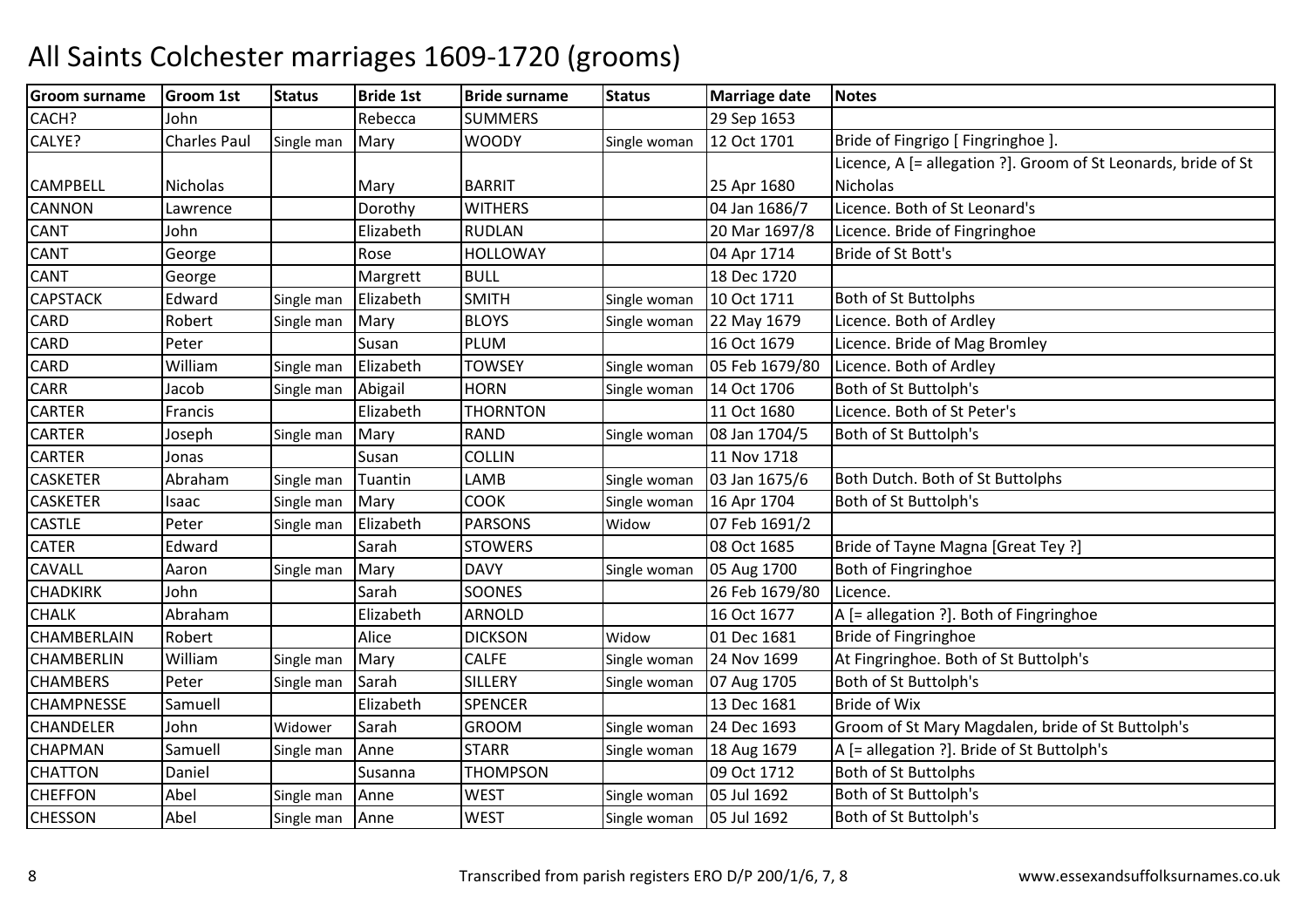| Groom surname        | <b>Groom 1st</b> | <b>Status</b> | <b>Bride 1st</b> | <b>Bride surname</b> | <b>Status</b> | <b>Marriage date</b> | <b>Notes</b>                                                                                 |
|----------------------|------------------|---------------|------------------|----------------------|---------------|----------------------|----------------------------------------------------------------------------------------------|
| <b>CHESTER</b>       | William          | Single man    | Catherine        | <b>TALANT</b>        | Single woman  | 19 Mar 1702/3        | Licence. Both of Peldon                                                                      |
| <b>CHIGNALL</b>      | Nathaneel        |               | Sarah            | <b>RUST</b>          | Single woman  | 29 Oct 1681          | Both of Laer Marney [ Layer Marney ].                                                        |
| <b>CHIGNALL</b>      | Jacob            | Single man    | Sarah            | <b>HARBERT</b>       | Single woman  | 12 Jun 1709          | Licence. Both of St Buttolphs                                                                |
| <b>CHITTIM</b>       | Thomas           | Single man    | Susan            | <b>ANNIT</b>         | Single woman  | 03 Nov 1701          | Both of St Buttolph's                                                                        |
| <b>CHRISTENWHATE</b> | Benjamin         | Single man    | <b>Bridget</b>   | <b>HUGGINS</b>       | Single woman  | 11 Apr 1699          | Both of St Buttolph's                                                                        |
| <b>CHURCH</b>        | John             | Single man    | Elizabeth        | <b>AMBLER</b>        | Single woman  | 06 Jun 1676          | Licence. Groom of Layham, Suffolk, bride of Stoke Nayland                                    |
| <b>CHURCH</b>        | Nathaneel        |               | Sarah            | <b>HUSSY</b>         | Widow         | 27 Apr 1681          | Hussy alias Hassock ? Groom is a weaver of St Peter's                                        |
| <b>CHURCH</b>        | William          | Single man    | Susan            | <b>HAWARD</b>        | Single woman  | 23 Jun 1695          | Both of St Buttolph's                                                                        |
| <b>CHURCH</b>        | Jacob            | Single man    | Mary             | <b>HARVY</b>         | Single woman  | 21 Sep 1696          | Both of St Buttolph's                                                                        |
| <b>CHURCH</b>        | Jacob            |               | Anna             | <b>HAWARD</b>        |               | 13 Oct 1700          | Both of St Buttolph's                                                                        |
| <b>CHURCH</b>        | Richard          |               | Sarah            | <b>STEVENS</b>       |               | 13 Aug 1718          |                                                                                              |
| <b>CLAPOTT</b>       | Dennis           |               | Mary             | <b>ROQUIER</b>       |               | 06 Sep 1710          | Mr DP, Mrs MR.                                                                               |
| <b>CLARE</b>         | John             |               | Margaret         | <b>COLE</b>          | Widow         | 13 Oct 1681          | <b>Both of St Maryes</b>                                                                     |
| <b>CLARK</b>         | Thomas           | Widower       | Elizabeth        | SALTERWAYT           | Single woman  | 23 Feb 1677/8        | Licence.                                                                                     |
| <b>CLARK</b>         | Thomas           | Single man    | Anne             | LAY                  | Single woman  | 27 Jul 1679          | Licence. Both of Coggeshall                                                                  |
| <b>CLARK</b>         | Joseph           | Widower       | Katherine        | <b>BROWNE</b>        | Widow         | 30 Jan 1680/1        | Licence. [St Aegyd=St Egidius=St Giles ?]. Groom of St Aegyds,<br>bride of St Buttolphs      |
| <b>CLARK</b>         | Thomas           | Widower       | Mary             | <b>COCKERTON</b>     |               | 28 Jun 1681          | Groom of Tayn Magna [ Great Tey ?], bride of Coggeshall.                                     |
| <b>CLARK</b>         | William          |               | Sarah            | <b>ROE</b>           | Widow         | 28 Aug 1681          | Groom is a carpenter of Aberton (Abberton). Bride is of Laer<br>de Lay [ Layer de la Haye ]. |
| <b>CLARK</b>         | Mathew           |               | Frances          | <b>WINTER</b>        |               | 10 Sep 1681          | Groom is a husbandman of Fordham. Bride is of St Maryes                                      |
| <b>CLARK</b>         | William          |               | Susan            | <b>HELLEKEY</b>      | Widow         | 25 Sep 1681          | Groom is a weaver of St James. Bride is of Greenstead.                                       |
| <b>CLARK</b>         | George           |               | Mary             | <b>GRIGGS</b>        | Widow         | 01 Jan 1681/2        |                                                                                              |
| <b>CLARK</b>         | Edward           |               | Sarah            | SHIPAWAY             |               | 24 Jun 1689          | Groom of St Buttolph's, bride of St James                                                    |
| <b>CLARK</b>         | John             | Widower       | Mary             | <b>AKERS</b>         | Widow         | 29 Apr 1690          | Licence. Groom of Sawkit? [Salcott], bride of Tollesbury                                     |
| <b>CLARK</b>         | Nicholas         | Widower       | Trefany          | <b>CHURCH</b>        |               | 18 Feb 1693/4        | Both of St Buttolph's                                                                        |
| <b>CLARK</b>         | John             |               | Elizabeth        | <b>EVERIT</b>        |               | 01 Apr 1700          | Licence. Groom of St Buttolph's, bride of St Maryes                                          |
| <b>CLARK</b>         | John             | Widower       | Rose             | <b>WILSON</b>        | Widow         | 25 Jan 1701/2        | Groom of S. Leonards, bride of St Buttolphs                                                  |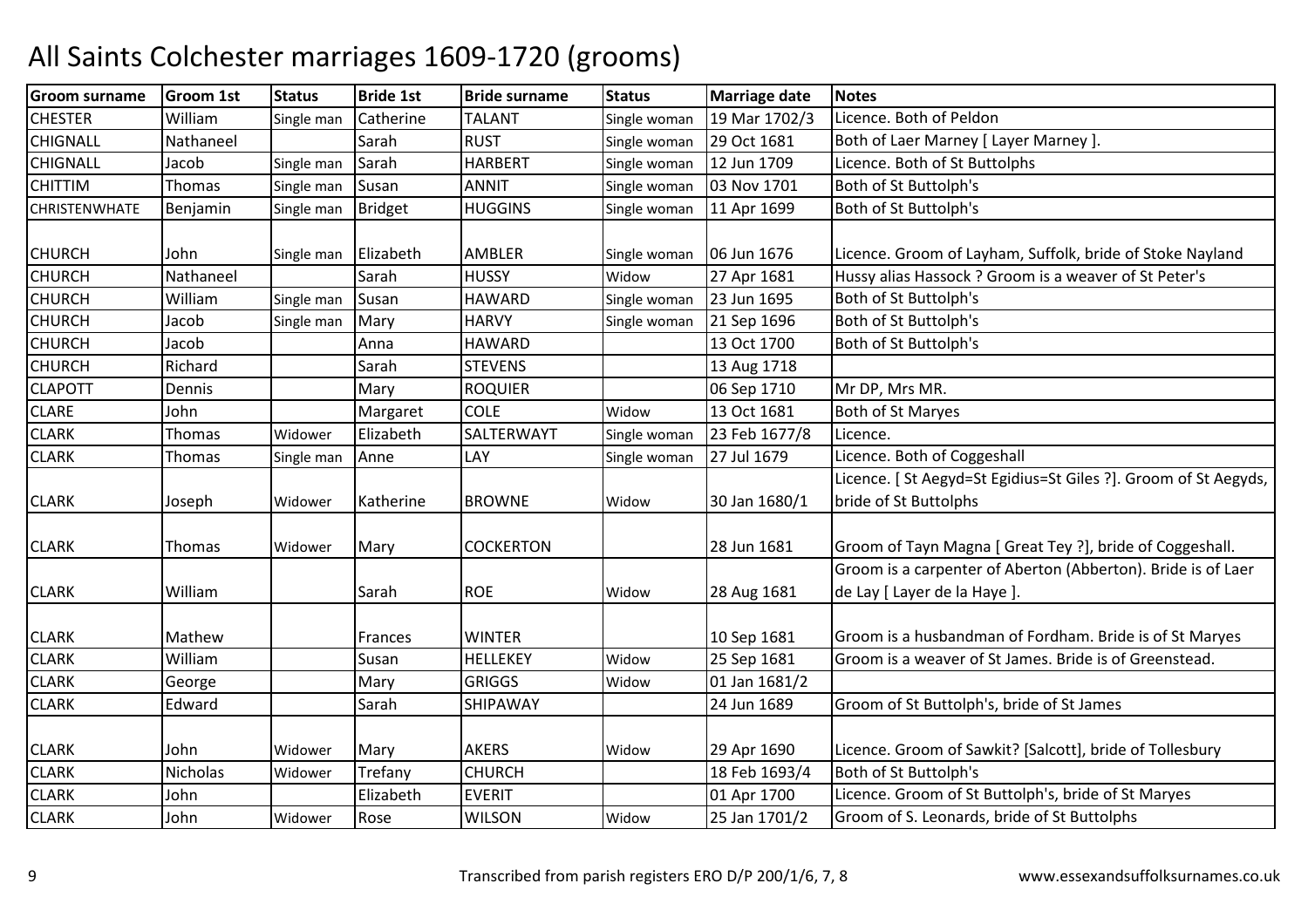| John<br>27 Dec 1711<br><b>CLARK</b><br>Mary<br><b>CLARK</b><br>Groom of Weathersfild, bride of St Butts.<br>Single man<br><b>CLARK</b><br><b>WILLKIN</b><br>08 Dec 1712<br><b>Both of St Buttolphs</b><br>Joseph<br>Sarah<br><b>CLARKE</b><br><b>DYRRICK</b><br>26 Jul 1676<br>Sarah<br>Licence.<br>Single man<br>Single woman<br>James<br><b>CLAY</b><br><b>WILDER</b><br>10 Jun 1712<br>Symond<br>Hannah<br><b>CLAYPOOLL</b><br>Alice<br><b>DUTCH</b><br>02 Sep 1690<br>Thomas<br>$* * 1672$<br><b>CLEMENTS</b><br><b>WALLIS</b><br>Both of Bocking. No date given, just before a 1672 record.<br>John<br>Mary<br>Single woman<br>Single man<br>Licence. Groom of Messing, bride of Tolston Knights [<br>Tolleshunt Knights ]<br><b>CLEMENTS</b><br>Mathias<br><b>KING</b><br>14 Oct 1690<br>Mary<br>William<br>Theodosia<br><b>THEOBALD</b><br><b>CLENCH</b><br>31 Jul 1676<br>Licence.<br>Richard<br>Groom is a 'joyner' of Earles Colne<br><b>CLITTER</b><br>Elizabeth<br><b>WARREN</b><br>07 Apr 1681<br>Single man<br>Single woman<br>CO[NU]T<br><b>RAYLAND</b><br>31 Oct 1676<br>[For Coote ?]. Licence.<br>Elizabeth<br>Widow<br>Joseph<br>Widower<br><b>COAL</b><br>Richard<br><b>GREEN</b><br>Both of St Buttolph's<br>Elizabeth<br>23 Jan 1698/9<br>Widower<br>Widow<br><b>FITCH</b><br><b>COATS</b><br>13 Jun 1687<br>Thomas<br>Mary<br><b>COBS</b><br><b>NEVILL</b><br>29 Dec 1689<br>Both of St Buttolph's<br>Anne<br>Single man<br>Single woman<br>Jeremy<br>Licence. Both of Moze<br><b>COCK</b><br>Elizabeth<br>Daniel<br><b>BRIDGE</b><br>27 May 1679<br>Single man<br>Single woman<br><b>COCKERILL</b><br>Groom of St James<br>Simon<br>Mairabel<br><b>WILSON</b><br>25 Feb 1699/00<br>Single man<br>Single woman<br>Groom is a yeoman of Tayne Parva [ Little Tey ?]. Bride is of<br><b>CHILD</b><br><b>COCKERTON</b><br>Elizabeth<br>26 Oct 1680<br>East Donnyland. Licence.<br>John<br>Single woman<br>Groom of St Lan*?<br><b>COCKETT</b><br>Serah<br><b>SPOONER</b><br>26 Jun 1693<br>Francis<br>Single man<br><b>COCKLEY</b><br>Robert<br><b>WOOD</b><br>Licence. Groom of St James, bride of St Leonards<br>22 Mar 1679/80<br>Widower<br>Mary<br>Widow<br><b>COCKLEY</b><br>Robert<br><b>HARVEY</b><br>Sarah<br>24 May 1683<br>Licence.<br>RC, Jun'r. [For Jarrod ?]. Groom of St Leonard's, bride of St<br>25 Jan 1703/4<br><b>Buttolph's</b><br><b>COCKLEY</b><br>Elizabeth<br><b>JAROUD</b><br>Robert<br>Widower<br>COE<br>Sarah<br>PARMANTER<br>31 Mar 1700<br>Both of Fingringhoe<br>James<br>Single man<br>Single woman<br>Groom of Giles. No bride's surname. [ Not Boeth/Booth (for<br>both) which is part of next statement in register. ]<br><b>COKE</b><br>29 Jan 1655/6<br>John<br>Widow<br>Widower<br>Jane<br>[Coldham ?]. Licence. Both of Wivenhoe<br><b>COLDUM</b><br>Martha<br><b>SKINNER</b><br>14 Aug 1676<br>John<br>Single man<br>Single woman<br>$A$ [= allegation ?]. Groom is a weaver of St Buttolphs, bride is<br>of St Rumwalds<br>26 Oct 1675<br><b>COLE</b><br>Lydia<br><b>ANNIT</b><br>Single woman<br>Lawrence<br>Single man<br><b>COLE</b><br>Single man<br>Lydia<br><b>CRUMPLIN</b><br>Single woman<br>24 Apr 1677<br>$A$ [= allegation ?].<br>John | <b>Groom surname</b> | <b>Groom 1st</b> | <b>Status</b> | <b>Bride 1st</b> | <b>Bride surname</b> | <b>Status</b> | <b>Marriage date</b> | <b>Notes</b> |
|-----------------------------------------------------------------------------------------------------------------------------------------------------------------------------------------------------------------------------------------------------------------------------------------------------------------------------------------------------------------------------------------------------------------------------------------------------------------------------------------------------------------------------------------------------------------------------------------------------------------------------------------------------------------------------------------------------------------------------------------------------------------------------------------------------------------------------------------------------------------------------------------------------------------------------------------------------------------------------------------------------------------------------------------------------------------------------------------------------------------------------------------------------------------------------------------------------------------------------------------------------------------------------------------------------------------------------------------------------------------------------------------------------------------------------------------------------------------------------------------------------------------------------------------------------------------------------------------------------------------------------------------------------------------------------------------------------------------------------------------------------------------------------------------------------------------------------------------------------------------------------------------------------------------------------------------------------------------------------------------------------------------------------------------------------------------------------------------------------------------------------------------------------------------------------------------------------------------------------------------------------------------------------------------------------------------------------------------------------------------------------------------------------------------------------------------------------------------------------------------------------------------------------------------------------------------------------------------------------------------------------------------------------------------------------------------------------------------------------------------------------------------------------------------------------------------------------------------------------------------------------------------------------------------------------------------------------------------------------------------------------------------------------------------------------------------------------------------------------------------------------------------------------------------------------------------------------------------|----------------------|------------------|---------------|------------------|----------------------|---------------|----------------------|--------------|
|                                                                                                                                                                                                                                                                                                                                                                                                                                                                                                                                                                                                                                                                                                                                                                                                                                                                                                                                                                                                                                                                                                                                                                                                                                                                                                                                                                                                                                                                                                                                                                                                                                                                                                                                                                                                                                                                                                                                                                                                                                                                                                                                                                                                                                                                                                                                                                                                                                                                                                                                                                                                                                                                                                                                                                                                                                                                                                                                                                                                                                                                                                                                                                                                                 |                      |                  |               |                  |                      |               |                      |              |
|                                                                                                                                                                                                                                                                                                                                                                                                                                                                                                                                                                                                                                                                                                                                                                                                                                                                                                                                                                                                                                                                                                                                                                                                                                                                                                                                                                                                                                                                                                                                                                                                                                                                                                                                                                                                                                                                                                                                                                                                                                                                                                                                                                                                                                                                                                                                                                                                                                                                                                                                                                                                                                                                                                                                                                                                                                                                                                                                                                                                                                                                                                                                                                                                                 |                      |                  |               |                  |                      |               |                      |              |
|                                                                                                                                                                                                                                                                                                                                                                                                                                                                                                                                                                                                                                                                                                                                                                                                                                                                                                                                                                                                                                                                                                                                                                                                                                                                                                                                                                                                                                                                                                                                                                                                                                                                                                                                                                                                                                                                                                                                                                                                                                                                                                                                                                                                                                                                                                                                                                                                                                                                                                                                                                                                                                                                                                                                                                                                                                                                                                                                                                                                                                                                                                                                                                                                                 |                      |                  |               |                  |                      |               |                      |              |
|                                                                                                                                                                                                                                                                                                                                                                                                                                                                                                                                                                                                                                                                                                                                                                                                                                                                                                                                                                                                                                                                                                                                                                                                                                                                                                                                                                                                                                                                                                                                                                                                                                                                                                                                                                                                                                                                                                                                                                                                                                                                                                                                                                                                                                                                                                                                                                                                                                                                                                                                                                                                                                                                                                                                                                                                                                                                                                                                                                                                                                                                                                                                                                                                                 |                      |                  |               |                  |                      |               |                      |              |
|                                                                                                                                                                                                                                                                                                                                                                                                                                                                                                                                                                                                                                                                                                                                                                                                                                                                                                                                                                                                                                                                                                                                                                                                                                                                                                                                                                                                                                                                                                                                                                                                                                                                                                                                                                                                                                                                                                                                                                                                                                                                                                                                                                                                                                                                                                                                                                                                                                                                                                                                                                                                                                                                                                                                                                                                                                                                                                                                                                                                                                                                                                                                                                                                                 |                      |                  |               |                  |                      |               |                      |              |
|                                                                                                                                                                                                                                                                                                                                                                                                                                                                                                                                                                                                                                                                                                                                                                                                                                                                                                                                                                                                                                                                                                                                                                                                                                                                                                                                                                                                                                                                                                                                                                                                                                                                                                                                                                                                                                                                                                                                                                                                                                                                                                                                                                                                                                                                                                                                                                                                                                                                                                                                                                                                                                                                                                                                                                                                                                                                                                                                                                                                                                                                                                                                                                                                                 |                      |                  |               |                  |                      |               |                      |              |
|                                                                                                                                                                                                                                                                                                                                                                                                                                                                                                                                                                                                                                                                                                                                                                                                                                                                                                                                                                                                                                                                                                                                                                                                                                                                                                                                                                                                                                                                                                                                                                                                                                                                                                                                                                                                                                                                                                                                                                                                                                                                                                                                                                                                                                                                                                                                                                                                                                                                                                                                                                                                                                                                                                                                                                                                                                                                                                                                                                                                                                                                                                                                                                                                                 |                      |                  |               |                  |                      |               |                      |              |
|                                                                                                                                                                                                                                                                                                                                                                                                                                                                                                                                                                                                                                                                                                                                                                                                                                                                                                                                                                                                                                                                                                                                                                                                                                                                                                                                                                                                                                                                                                                                                                                                                                                                                                                                                                                                                                                                                                                                                                                                                                                                                                                                                                                                                                                                                                                                                                                                                                                                                                                                                                                                                                                                                                                                                                                                                                                                                                                                                                                                                                                                                                                                                                                                                 |                      |                  |               |                  |                      |               |                      |              |
|                                                                                                                                                                                                                                                                                                                                                                                                                                                                                                                                                                                                                                                                                                                                                                                                                                                                                                                                                                                                                                                                                                                                                                                                                                                                                                                                                                                                                                                                                                                                                                                                                                                                                                                                                                                                                                                                                                                                                                                                                                                                                                                                                                                                                                                                                                                                                                                                                                                                                                                                                                                                                                                                                                                                                                                                                                                                                                                                                                                                                                                                                                                                                                                                                 |                      |                  |               |                  |                      |               |                      |              |
|                                                                                                                                                                                                                                                                                                                                                                                                                                                                                                                                                                                                                                                                                                                                                                                                                                                                                                                                                                                                                                                                                                                                                                                                                                                                                                                                                                                                                                                                                                                                                                                                                                                                                                                                                                                                                                                                                                                                                                                                                                                                                                                                                                                                                                                                                                                                                                                                                                                                                                                                                                                                                                                                                                                                                                                                                                                                                                                                                                                                                                                                                                                                                                                                                 |                      |                  |               |                  |                      |               |                      |              |
|                                                                                                                                                                                                                                                                                                                                                                                                                                                                                                                                                                                                                                                                                                                                                                                                                                                                                                                                                                                                                                                                                                                                                                                                                                                                                                                                                                                                                                                                                                                                                                                                                                                                                                                                                                                                                                                                                                                                                                                                                                                                                                                                                                                                                                                                                                                                                                                                                                                                                                                                                                                                                                                                                                                                                                                                                                                                                                                                                                                                                                                                                                                                                                                                                 |                      |                  |               |                  |                      |               |                      |              |
|                                                                                                                                                                                                                                                                                                                                                                                                                                                                                                                                                                                                                                                                                                                                                                                                                                                                                                                                                                                                                                                                                                                                                                                                                                                                                                                                                                                                                                                                                                                                                                                                                                                                                                                                                                                                                                                                                                                                                                                                                                                                                                                                                                                                                                                                                                                                                                                                                                                                                                                                                                                                                                                                                                                                                                                                                                                                                                                                                                                                                                                                                                                                                                                                                 |                      |                  |               |                  |                      |               |                      |              |
|                                                                                                                                                                                                                                                                                                                                                                                                                                                                                                                                                                                                                                                                                                                                                                                                                                                                                                                                                                                                                                                                                                                                                                                                                                                                                                                                                                                                                                                                                                                                                                                                                                                                                                                                                                                                                                                                                                                                                                                                                                                                                                                                                                                                                                                                                                                                                                                                                                                                                                                                                                                                                                                                                                                                                                                                                                                                                                                                                                                                                                                                                                                                                                                                                 |                      |                  |               |                  |                      |               |                      |              |
|                                                                                                                                                                                                                                                                                                                                                                                                                                                                                                                                                                                                                                                                                                                                                                                                                                                                                                                                                                                                                                                                                                                                                                                                                                                                                                                                                                                                                                                                                                                                                                                                                                                                                                                                                                                                                                                                                                                                                                                                                                                                                                                                                                                                                                                                                                                                                                                                                                                                                                                                                                                                                                                                                                                                                                                                                                                                                                                                                                                                                                                                                                                                                                                                                 |                      |                  |               |                  |                      |               |                      |              |
|                                                                                                                                                                                                                                                                                                                                                                                                                                                                                                                                                                                                                                                                                                                                                                                                                                                                                                                                                                                                                                                                                                                                                                                                                                                                                                                                                                                                                                                                                                                                                                                                                                                                                                                                                                                                                                                                                                                                                                                                                                                                                                                                                                                                                                                                                                                                                                                                                                                                                                                                                                                                                                                                                                                                                                                                                                                                                                                                                                                                                                                                                                                                                                                                                 |                      |                  |               |                  |                      |               |                      |              |
|                                                                                                                                                                                                                                                                                                                                                                                                                                                                                                                                                                                                                                                                                                                                                                                                                                                                                                                                                                                                                                                                                                                                                                                                                                                                                                                                                                                                                                                                                                                                                                                                                                                                                                                                                                                                                                                                                                                                                                                                                                                                                                                                                                                                                                                                                                                                                                                                                                                                                                                                                                                                                                                                                                                                                                                                                                                                                                                                                                                                                                                                                                                                                                                                                 |                      |                  |               |                  |                      |               |                      |              |
|                                                                                                                                                                                                                                                                                                                                                                                                                                                                                                                                                                                                                                                                                                                                                                                                                                                                                                                                                                                                                                                                                                                                                                                                                                                                                                                                                                                                                                                                                                                                                                                                                                                                                                                                                                                                                                                                                                                                                                                                                                                                                                                                                                                                                                                                                                                                                                                                                                                                                                                                                                                                                                                                                                                                                                                                                                                                                                                                                                                                                                                                                                                                                                                                                 |                      |                  |               |                  |                      |               |                      |              |
|                                                                                                                                                                                                                                                                                                                                                                                                                                                                                                                                                                                                                                                                                                                                                                                                                                                                                                                                                                                                                                                                                                                                                                                                                                                                                                                                                                                                                                                                                                                                                                                                                                                                                                                                                                                                                                                                                                                                                                                                                                                                                                                                                                                                                                                                                                                                                                                                                                                                                                                                                                                                                                                                                                                                                                                                                                                                                                                                                                                                                                                                                                                                                                                                                 |                      |                  |               |                  |                      |               |                      |              |
|                                                                                                                                                                                                                                                                                                                                                                                                                                                                                                                                                                                                                                                                                                                                                                                                                                                                                                                                                                                                                                                                                                                                                                                                                                                                                                                                                                                                                                                                                                                                                                                                                                                                                                                                                                                                                                                                                                                                                                                                                                                                                                                                                                                                                                                                                                                                                                                                                                                                                                                                                                                                                                                                                                                                                                                                                                                                                                                                                                                                                                                                                                                                                                                                                 |                      |                  |               |                  |                      |               |                      |              |
|                                                                                                                                                                                                                                                                                                                                                                                                                                                                                                                                                                                                                                                                                                                                                                                                                                                                                                                                                                                                                                                                                                                                                                                                                                                                                                                                                                                                                                                                                                                                                                                                                                                                                                                                                                                                                                                                                                                                                                                                                                                                                                                                                                                                                                                                                                                                                                                                                                                                                                                                                                                                                                                                                                                                                                                                                                                                                                                                                                                                                                                                                                                                                                                                                 |                      |                  |               |                  |                      |               |                      |              |
|                                                                                                                                                                                                                                                                                                                                                                                                                                                                                                                                                                                                                                                                                                                                                                                                                                                                                                                                                                                                                                                                                                                                                                                                                                                                                                                                                                                                                                                                                                                                                                                                                                                                                                                                                                                                                                                                                                                                                                                                                                                                                                                                                                                                                                                                                                                                                                                                                                                                                                                                                                                                                                                                                                                                                                                                                                                                                                                                                                                                                                                                                                                                                                                                                 |                      |                  |               |                  |                      |               |                      |              |
|                                                                                                                                                                                                                                                                                                                                                                                                                                                                                                                                                                                                                                                                                                                                                                                                                                                                                                                                                                                                                                                                                                                                                                                                                                                                                                                                                                                                                                                                                                                                                                                                                                                                                                                                                                                                                                                                                                                                                                                                                                                                                                                                                                                                                                                                                                                                                                                                                                                                                                                                                                                                                                                                                                                                                                                                                                                                                                                                                                                                                                                                                                                                                                                                                 |                      |                  |               |                  |                      |               |                      |              |
|                                                                                                                                                                                                                                                                                                                                                                                                                                                                                                                                                                                                                                                                                                                                                                                                                                                                                                                                                                                                                                                                                                                                                                                                                                                                                                                                                                                                                                                                                                                                                                                                                                                                                                                                                                                                                                                                                                                                                                                                                                                                                                                                                                                                                                                                                                                                                                                                                                                                                                                                                                                                                                                                                                                                                                                                                                                                                                                                                                                                                                                                                                                                                                                                                 |                      |                  |               |                  |                      |               |                      |              |
|                                                                                                                                                                                                                                                                                                                                                                                                                                                                                                                                                                                                                                                                                                                                                                                                                                                                                                                                                                                                                                                                                                                                                                                                                                                                                                                                                                                                                                                                                                                                                                                                                                                                                                                                                                                                                                                                                                                                                                                                                                                                                                                                                                                                                                                                                                                                                                                                                                                                                                                                                                                                                                                                                                                                                                                                                                                                                                                                                                                                                                                                                                                                                                                                                 |                      |                  |               |                  |                      |               |                      |              |
|                                                                                                                                                                                                                                                                                                                                                                                                                                                                                                                                                                                                                                                                                                                                                                                                                                                                                                                                                                                                                                                                                                                                                                                                                                                                                                                                                                                                                                                                                                                                                                                                                                                                                                                                                                                                                                                                                                                                                                                                                                                                                                                                                                                                                                                                                                                                                                                                                                                                                                                                                                                                                                                                                                                                                                                                                                                                                                                                                                                                                                                                                                                                                                                                                 |                      |                  |               |                  |                      |               |                      |              |
|                                                                                                                                                                                                                                                                                                                                                                                                                                                                                                                                                                                                                                                                                                                                                                                                                                                                                                                                                                                                                                                                                                                                                                                                                                                                                                                                                                                                                                                                                                                                                                                                                                                                                                                                                                                                                                                                                                                                                                                                                                                                                                                                                                                                                                                                                                                                                                                                                                                                                                                                                                                                                                                                                                                                                                                                                                                                                                                                                                                                                                                                                                                                                                                                                 |                      |                  |               |                  |                      |               |                      |              |
|                                                                                                                                                                                                                                                                                                                                                                                                                                                                                                                                                                                                                                                                                                                                                                                                                                                                                                                                                                                                                                                                                                                                                                                                                                                                                                                                                                                                                                                                                                                                                                                                                                                                                                                                                                                                                                                                                                                                                                                                                                                                                                                                                                                                                                                                                                                                                                                                                                                                                                                                                                                                                                                                                                                                                                                                                                                                                                                                                                                                                                                                                                                                                                                                                 |                      |                  |               |                  |                      |               |                      |              |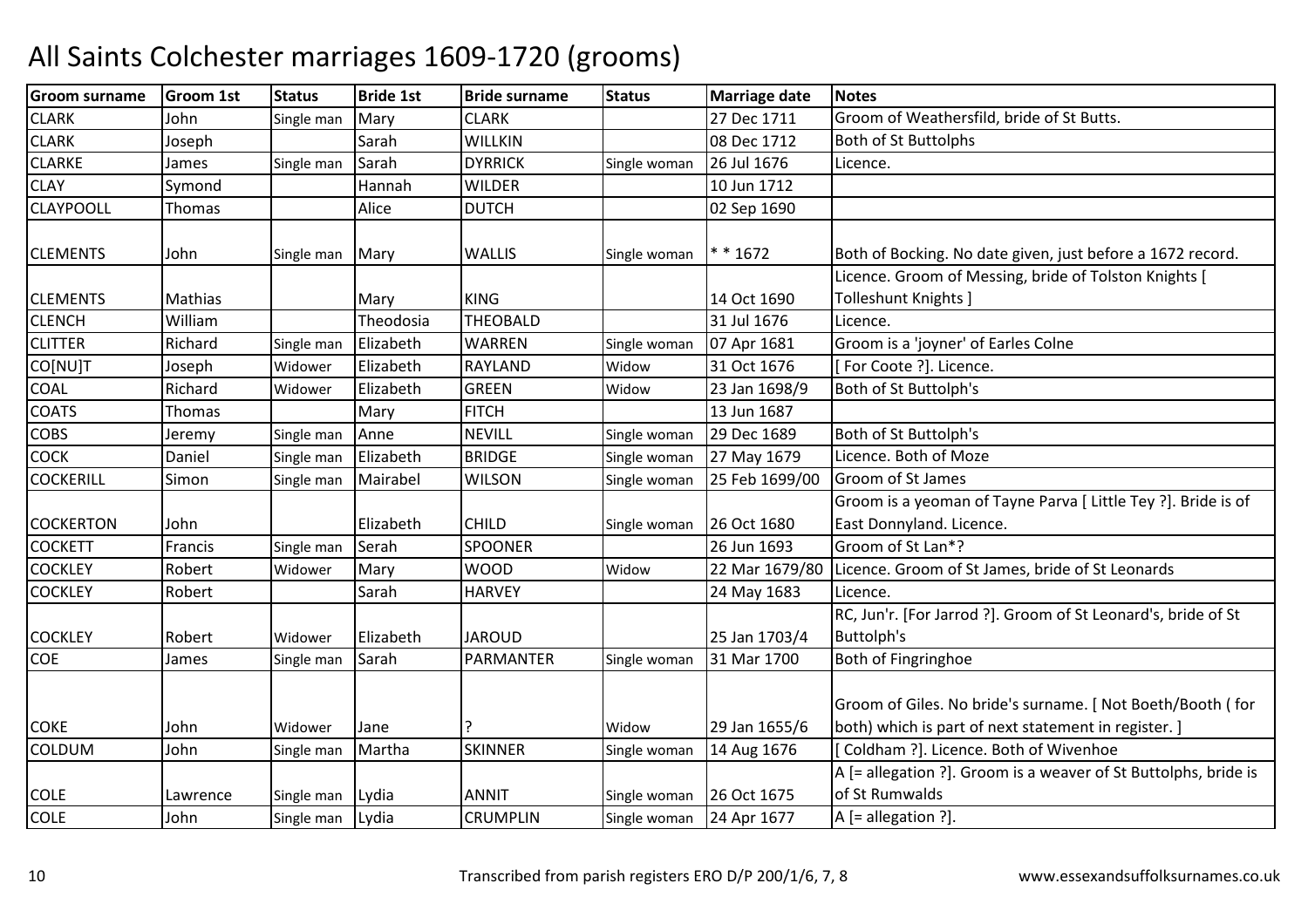| <b>Groom surname</b> | <b>Groom 1st</b> | <b>Status</b> | <b>Bride 1st</b> | <b>Bride surname</b> | <b>Status</b> | <b>Marriage date</b> | <b>Notes</b>                                                                                 |
|----------------------|------------------|---------------|------------------|----------------------|---------------|----------------------|----------------------------------------------------------------------------------------------|
| <b>COLE</b>          | Thomas           |               | Sarah            | <b>CLARK</b>         |               | 11 Jul 1681          | Both of St Peter's                                                                           |
| <b>COLE</b>          | Robert           |               | Sarah            | <b>GAY</b>           |               | 18 Apr 1682          | Groom is a 'marriner' of St Leonard's, bride is of St Osyth                                  |
| <b>COLE</b>          | Thomas           | Widower       | Anne             | <b>BALES</b>         | Single woman  | 15 Feb 1693/4        |                                                                                              |
| <b>COLEMAN</b>       | Anthony          | Single man    | Mary             | <b>FENNER</b>        | Single woman  | 15 Dec 1674          |                                                                                              |
| <b>COLEMAN</b>       | Anthony          |               | Martha           | <b>CHAMBERLAINE</b>  |               | 2_Dec 1714           |                                                                                              |
| <b>COLLIN</b>        | Lawrence         |               | Rose             | <b>HAMMOND</b>       |               | 27 Feb 1680/1        | Licence. Groom of St Nich. [St Nicholas ], bride of St Maryes.                               |
| <b>COLLIN</b>        | Richard          | Single man    | Grace            | <b>CRESSELL</b>      | Single woman  | 25 Dec 1681          | Both of St Peter's                                                                           |
| <b>COLLIN</b>        | Lawrence         |               | Elizabeth        | <b>HARRYSON</b>      |               | 01 Feb 1681/2        | Both of Langeno [ Langenhoe ]                                                                |
| <b>COLLINS</b>       | Isaac            | Single man    | Martha           | <b>MILBANCK</b>      | Single woman  | 19 Feb 1679/80       | <b>Both of Great Birch</b>                                                                   |
| <b>COLLINS</b>       | Samuel           |               | Mary             | <b>WATSON</b>        |               | 13 Feb 1680/1        | Licence. Groom is a 'beater'. Both of St Peter's                                             |
| <b>COLLINS</b>       | Joseph           |               | Mary             | <b>CARR</b>          |               | 05 Mar 1692/3        |                                                                                              |
| <b>COLMES</b>        | Geofrie          | Single man    | Sara             | <b>SMITH</b>         | Widow         | 29 Apr 1620          | Widow of John Smith. Groom of St Buttolphs                                                   |
| <b>CONSTABLE</b>     | John             |               | Joanna           | <b>TAWLER</b>        |               | 27 Jul 1680          | A I [= allegation ?]. Groom of Wicks [ Wix ], bride of<br>Stannaway.                         |
| <b>CONVIN</b>        | Robert           |               | Mary             | <b>HAWARD</b>        |               | 01 Jun 1680          | Licence. Groom of Wicks[ Wix ]. Bride of Wolveston, Suffolk                                  |
| <b>COO</b>           | James            |               | Elizabeth        | <b>LIMMER</b>        |               | 20 Oct 1681          | Groom is a yeoman of Stanneway, bride is of Cockfeild [ Coe,<br>Stanway, Cockfield Suffolk ] |
| COOK                 | William          |               | Martha           | <b>BRIDGMAN</b>      |               | 30 Oct 1623          |                                                                                              |
| <b>COOK</b>          | John             |               | Susan            | <b>BURRE</b>         |               | 24 Nov 1631          |                                                                                              |
| <b>COOK</b>          | James            | Widower       | Susan            | <b>MINTER</b>        | Widow         | 25 Apr 1678          | Groom of Bricklsea [ Brightlingsea ], bride of Thorington.<br>Licence.                       |
| COOK                 | <b>Thomas</b>    |               | Elizabeth        | <b>COTTIS</b>        |               | 17 Oct 1679          | Both Hastead [ Halstead ]. Licence.                                                          |
| <b>COOK</b>          | Gardiner         | Single man    | Mary             | <b>DECKER</b>        | Single woman  | 17 Apr 1693          | Groom of St James                                                                            |
| <b>COOK</b>          | John             | Single man    | Alce             | <b>MARTIN</b>        | Widow         | 13 Feb 1698/9        | Both of St Buttolph's                                                                        |
| COOK                 | Thomas           | Single man    | Alice            | <b>NEWMAN</b>        | Single woman  | 01 Apr 1700          | Both of St Buttolph's                                                                        |
| COOK                 | John             | Widower       | Hannah           | <b>SMITH</b>         | Single woman  | 08 Feb 1702/3        | Both of St Buttolph's                                                                        |
| <b>COOK</b>          | Robert           |               | Mary             | <b>ROWLISON</b>      |               | 19 Feb 1709/10       | Groom of St James, bride of St Buttolphs                                                     |
| COOK                 | John             |               | Elizabeth        | <b>GADD</b>          |               | 22 Oct 1710          | Both of St Buttolph's                                                                        |
| <b>COOK</b>          | Samuel           |               | Elizabeth        | <b>WILKINSON</b>     |               | 17 Jun 1716          |                                                                                              |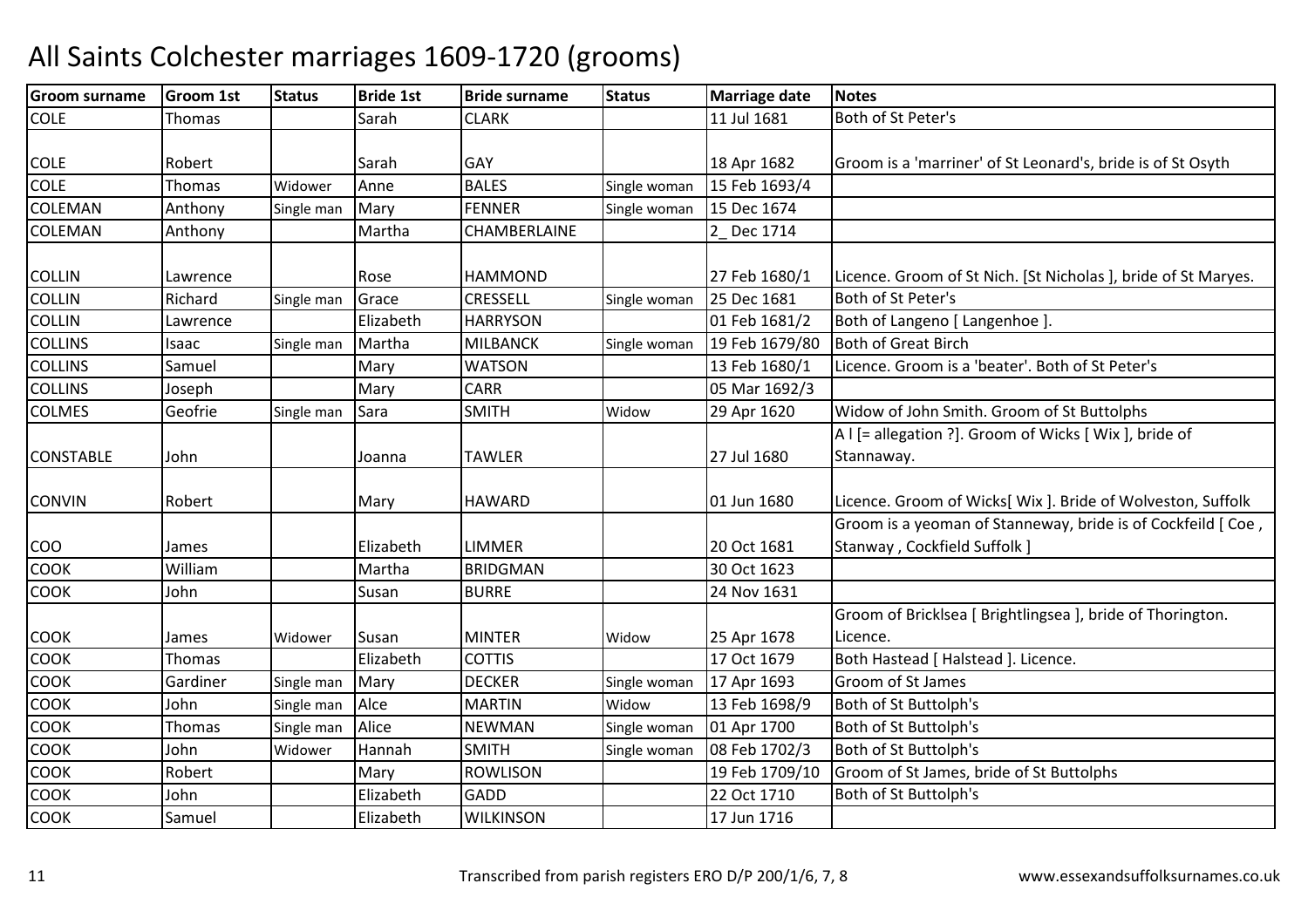| <b>Groom surname</b> | <b>Groom 1st</b> | <b>Status</b> | <b>Bride 1st</b> | <b>Bride surname</b> | <b>Status</b> | <b>Marriage date</b> | <b>Notes</b>                                                  |
|----------------------|------------------|---------------|------------------|----------------------|---------------|----------------------|---------------------------------------------------------------|
| <b>COOPER</b>        | Nicholas         | Single man    | Rebecah          | <b>COON</b>          | Single woman  | 17 Feb 1701/2        | Groom of St James                                             |
| <b>COPSEE</b>        | William          |               | Mary             | <b>KING</b>          |               | 30 Sep 1693          | [Groom surname Copsey] Bride of Wicks [Wix].                  |
| <b>CORDER</b>        | Joseph           |               | Mary             | <b>TOMPSON</b>       |               | 25 Dec 1715          |                                                               |
| <b>CORK</b>          | William          | Single man    | Susan            | <b>NORMAN</b>        | Single woman  | 28 Dec 1685          | Both of St Buttolph's                                         |
| <b>CORNWELL</b>      | Edward           | Single man    | Martha           | <b>GARRARD</b>       | Single woman  | 29 May 1705          | Both of St Buttolph's                                         |
| <b>COSENS</b>        | Isaac            | Widower       | Elizabeth        | <b>TAYLOR</b>        | Widow         | 22 Jan 1676/7        | Licence. Groom of St Peters, bride of St Buttolphs            |
| COSENS               | John             | Single man    | Mary             | LAYER                | Widow         | 31 Mar 1689          | Both of St Buttolph's                                         |
| <b>COSENS</b>        | John             | Widower       | Mary             | <b>HUGGINS</b>       | Single woman  | 13 Aug 1693          | <b>Bride of St Buttolph's</b>                                 |
| <b>COSSEN</b>        | lesac            | Single man    | Elizabeth        | <b>POTTER</b>        | Single woman  | 23 Jun 1656          | Both of Martenes [ Isaac, St Martins ]                        |
| <b>COTEMAN</b>       | Jonas            |               | Rachael          | <b>DRYLAND</b>       |               | 18 Feb 1719/20       |                                                               |
|                      |                  |               |                  |                      |               |                      |                                                               |
| <b>COURTMAN</b>      | Thomas           |               | Elizabeth        | <b>WESTBROOME</b>    |               | 13 Oct 1681          | Groom is a husbandman. Both of Towlesbury. [Tollesbury].      |
| <b>COUT</b>          | Joseph           |               | Grace            | <b>GOODWIN</b>       |               | 14 Dec 1675          | A [= allegation ?]. [For Coote ?]. Bride of St Maryes         |
| <b>COVELL</b>        | Robert           |               | Anne             | <b>SEARLE</b>        |               | 07 Jan 1704/5        | Both of St Buttolph's                                         |
| <b>COVENY</b>        | John             | Single man    | Mary             | <b>PAUL</b>          | Single woman  | 03 Apr 1711          | Both of St Buttolph's                                         |
| COX                  | William          |               | Sarah            | CORNWALL             |               | 15 Nov 1720          |                                                               |
| <b>CRAB</b>          | Samuel           | Single man    | Lydia            | <b>BELL</b>          | Single woman  | 24 Aug 1676          | A [= allegation ?].                                           |
|                      |                  |               |                  |                      |               |                      | Groom is a husbandman. Both of West Marsey [ West Mersea      |
| <b>CRACKNELL</b>     | William          |               | Sarah            | <b>KEMPIN</b>        |               | 25 Sep 1681          |                                                               |
| <b>CRAMPHORNE</b>    | Henry            | Single man    | Frances          | <b>GARRARD</b>       | Single woman  | 09 Jan 1680/1        | Licence.                                                      |
| <b>CRECKUT?</b>      | Callep           | Single man    | Alce             | <b>BEES</b>          | Single woman  | 22 Jul 1654          | Caleb Crocket ?].                                             |
| <b>CREEKE</b>        | John             | Single man    | Marie            | <b>PONDS</b>         | Single woman  | 12 Nov 1618          | Grom of St James                                              |
|                      |                  |               |                  |                      |               |                      |                                                               |
| <b>CRESSELL</b>      | Samuell          | Single man    | Mary             | NIGHTINGALE          | Single woman  | 27 Mar 1676          | A [= allegation ?]. Groom of St Maryes, bride of St Buttolphs |
| <b>CREW</b>          | John             | Single man    | Frances          | <b>BIGSBY</b>        | Single woman  | 31 May 1679          | Licence. Both of Thorp                                        |
| <b>CRICK</b>         | William          | Single man    | Elizabeth        | <b>GROOME</b>        | Single woman  | 14 May 1676          | Licence. Groom of Wivenhoe, bride of St Buttolphs             |
| <b>CRICK</b>         | William          | Single man    | Mary             | <b>BROCK</b>         | Single woman  | 17 Dec 1689          | Both of Fingringhoe                                           |
| <b>CROOKES</b>       | Henry            | Single man    | Martha           | <b>FIRMWOOD</b>      | Single woman  | 28 Aug 1677          | A [= allegation ?].                                           |
|                      |                  |               |                  |                      |               |                      |                                                               |
| <b>CROPLEY</b>       | John             | Single man    | Mary             | <b>STEEL</b>         | Single woman  | 22 Jan 1676/7        | A [= allegation ?]. Groom of St Buttolphs, bride of St Maryes |
| <b>CROSMAN</b>       | John             |               | Jane             | <b>ALBURY</b>        | Widow         | 25 Jun 1678          | A [= allegation ?]. Both of St Leonard's                      |
| <b>CROSS</b>         | Samuel           |               | Mary             | <b>PAMPLING</b>      |               | 31 Jul 1705          | Groom of St Peter's                                           |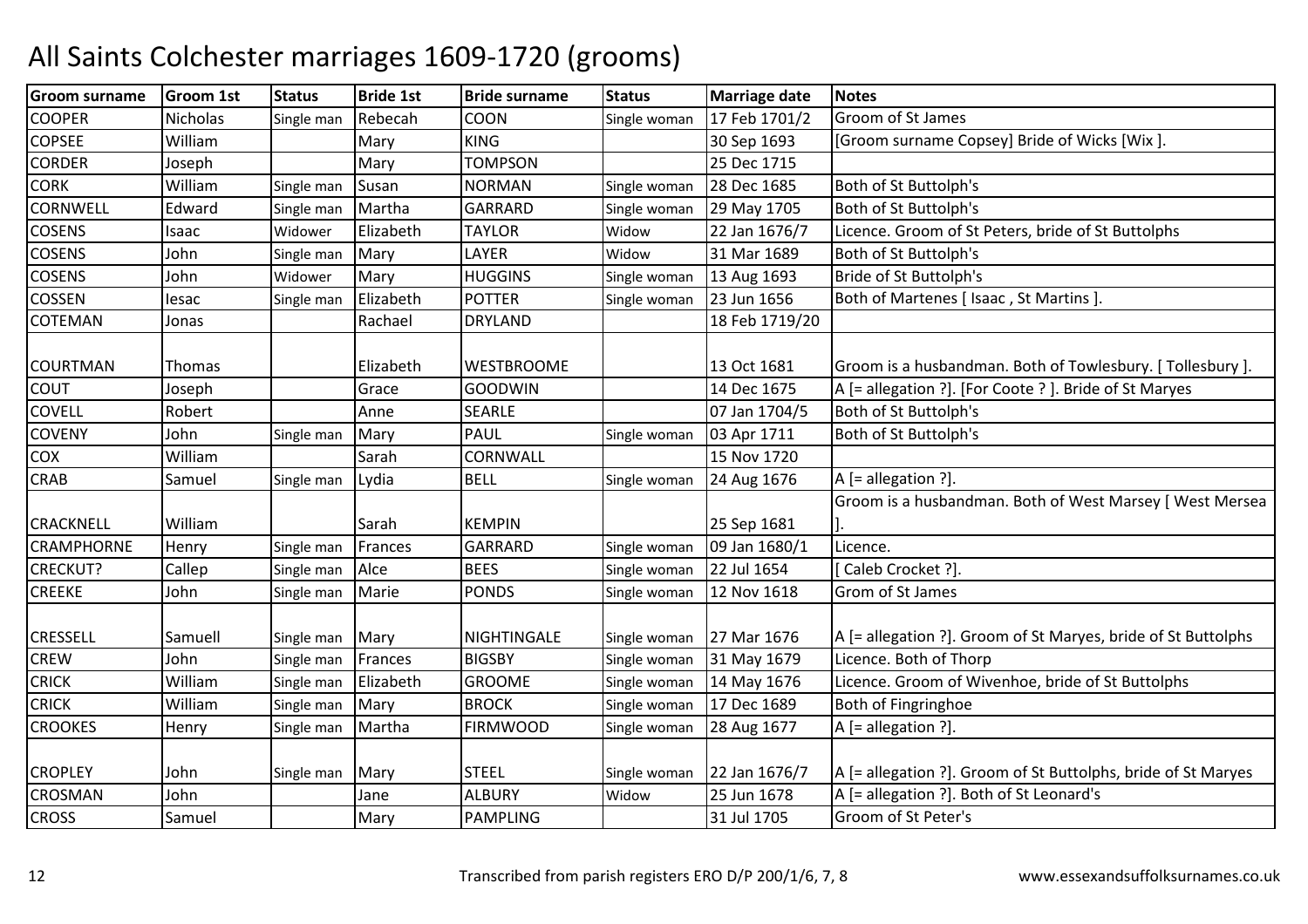| <b>Groom surname</b> | <b>Groom 1st</b> | <b>Status</b> | <b>Bride 1st</b> | <b>Bride surname</b> | <b>Status</b> | <b>Marriage date</b> | <b>Notes</b>                                                    |
|----------------------|------------------|---------------|------------------|----------------------|---------------|----------------------|-----------------------------------------------------------------|
| <b>CROSS</b>         | Thomas           |               | Sarah            | <b>BELL</b>          |               | 21 Aug 1720          |                                                                 |
| <b>CROUCH</b>        | Jonathan         |               | Elizabeth        | <b>CLERK</b>         |               | 02 Apr 1676          | Licence. Bride of Broome, Suffolk                               |
|                      |                  |               |                  |                      |               |                      |                                                                 |
| <b>CROUCH</b>        | Nicholas         |               | Sarah            | <b>RUDLIN</b>        |               | 19 May 1678          | A [= allegation ?]. Groom of West Marsey [West Mersea ]         |
| <b>CROW</b>          | Nicholas         | Widower       | Mary             | ARWAKER              |               | 12 Mar 1675/6        | <b>Bride of St Giles</b>                                        |
| <b>CRUSSEL</b>       | William          |               | Shusan           | <b>COLE</b>          |               | 18 Feb 1704/5        | Both of St Buttolph's                                           |
|                      |                  |               |                  |                      |               |                      | Licence. Groom of Sudbury, bride of Ballington [ Probably       |
| <b>CURDY</b>         | James            | Widower       | Joanna           | <b>STEVNES</b>       |               | 21 Apr 1685          | Stevens ].                                                      |
| <b>CURTES</b>        | Robt.            | Single man    | Elizabeth        | <b>COLLIER</b>       |               | 12 Nov 1674          | Groom of St Mary's, bride of St Buttolphs                       |
| <b>CURTHEN</b>       | <b>Necholes</b>  | Single man    | Ann              | <b>CLARK</b>         | Widow         | 16 Jun 1654          | Both of Manetree [ Maningtree ]                                 |
| <b>CURTIS</b>        | James            | Widower       | Elizabeth        | <b>KING</b>          | Single woman  | 19 Apr 1685          | Licence. Both of St Buttolphs                                   |
| <b>CURTIS</b>        | William          | Single man    | Sarah            | <b>BROOKER</b>       | Single woman  | 06 Feb 1693/4        | Licence.                                                        |
| <b>CURTIS</b>        | James            | Widower       | Rebecca          | <b>STONE</b>         |               | 22 Oct 1696          | Groom of St Nicholas, bride of Fingringhoe                      |
| <b>CUTLER</b>        | John             |               | Susanna          | <b>TUNBRIDGE</b>     |               | 30 May 1683          | Licence. Groom of St Leonards, bride of St Maries               |
| <b>DALE</b>          | Robt.            | Widower       | Elizabeth        | <b>BLOOMFEILD</b>    | Single woman  | 01 Dec 1696          | Bride of Fingringhoe                                            |
| <b>DALLOW</b>        | Thomas           | Single man    | Mary             | <b>SHELLY</b>        | Widow         | 23 Sep 1679          | A [= allegation ?]. Bride of St Buttolph's                      |
| <b>DAMMANT</b>       | William          |               | Eliz.            | <b>MEADOWS</b>       |               | 07 Apr 1719          | Mr WD and Mrs EM.                                               |
| <b>DAMMOND</b>       | John             | Single man    | Sarah            | <b>CLARK</b>         | Widow         | 10 Oct 1676          | Licence.                                                        |
| <b>DAMMOND</b>       | Edmund           | Widower       | Martha           | <b>PORTER</b>        |               | 29 Dec 1685          | Licence. Groom of Birch Magna, bride of Inworth                 |
| <b>DANIEL</b>        | John             |               | Mary             | THORNBANCK           |               | 17 Aug 1680          | Licence. Both of Fingringhoe                                    |
| <b>DANIEL</b>        | Henry            | Widower       | Rose             | <b>SANDALL</b>       | Single woman  | 16 Aug 1696          | Groom of Fingringhoe                                            |
| <b>DAVIS</b>         | Stephen          | Single man    | Elizabeth        | <b>HUGHES</b>        | Widow         | 04 Oct 1680          | A [= allegation ?]. Both of St Buttolphs                        |
| <b>DAVY</b>          | Richard          | Single man    | Anne             | ANDREWES             | Widow         | 04 Apr 1676          | Both of St Buttolph's                                           |
|                      |                  |               |                  |                      |               |                      | Licence. A [= allegation ?]. Groom of St Leonard's, bride of St |
| <b>DAVY</b>          | Robert           |               | Frances          | <b>BIGSBY</b>        |               | 17 Mar 1678/9        | <b>Buttolph's</b>                                               |
| <b>DAVY</b>          | John             |               | Mary             | <b>STRUT</b>         |               | 26 Jul 1681          | Groom is a yeoman of Much Tayne [ Great Tey ?]                  |
| <b>DAVY</b>          | Robert           |               | Martha           | <b>ROUSE</b>         |               | 02 Feb 1681/2        | <b>Both of Stoke</b>                                            |
| <b>DAVY</b>          | Robt.            | Widower       | Mary             | <b>BRUCE</b>         |               | 14 Apr 1691          | Licence. Groom of St Buttolphs, bride of St Gyles               |
| <b>DAVYES</b>        | Mathew           | Single man    | Elizabeth        | PARTRIDGE            | Single woman  | 09 Oct 1677          | A [= allegation ?]. Both of St Buttolphs                        |
| <b>DAVYES</b>        | Robert           | Widower       | Judith           | <b>THORP</b>         | Widow         | 25 Mar 1695          | Both of St Buttolph's                                           |
| <b>DAVYS</b>         | William          |               | Abigail          | <b>HOLLOWAY</b>      |               | 01 Jan 1679/80       | Both of St Buttolph's                                           |
| <b>DAWES</b>         | Thomas           | Single man    | Sarah            | <b>NICHOLLS</b>      |               | 07 Nov 1676          | A [= allegation ?]. Groom of St Buttolph's                      |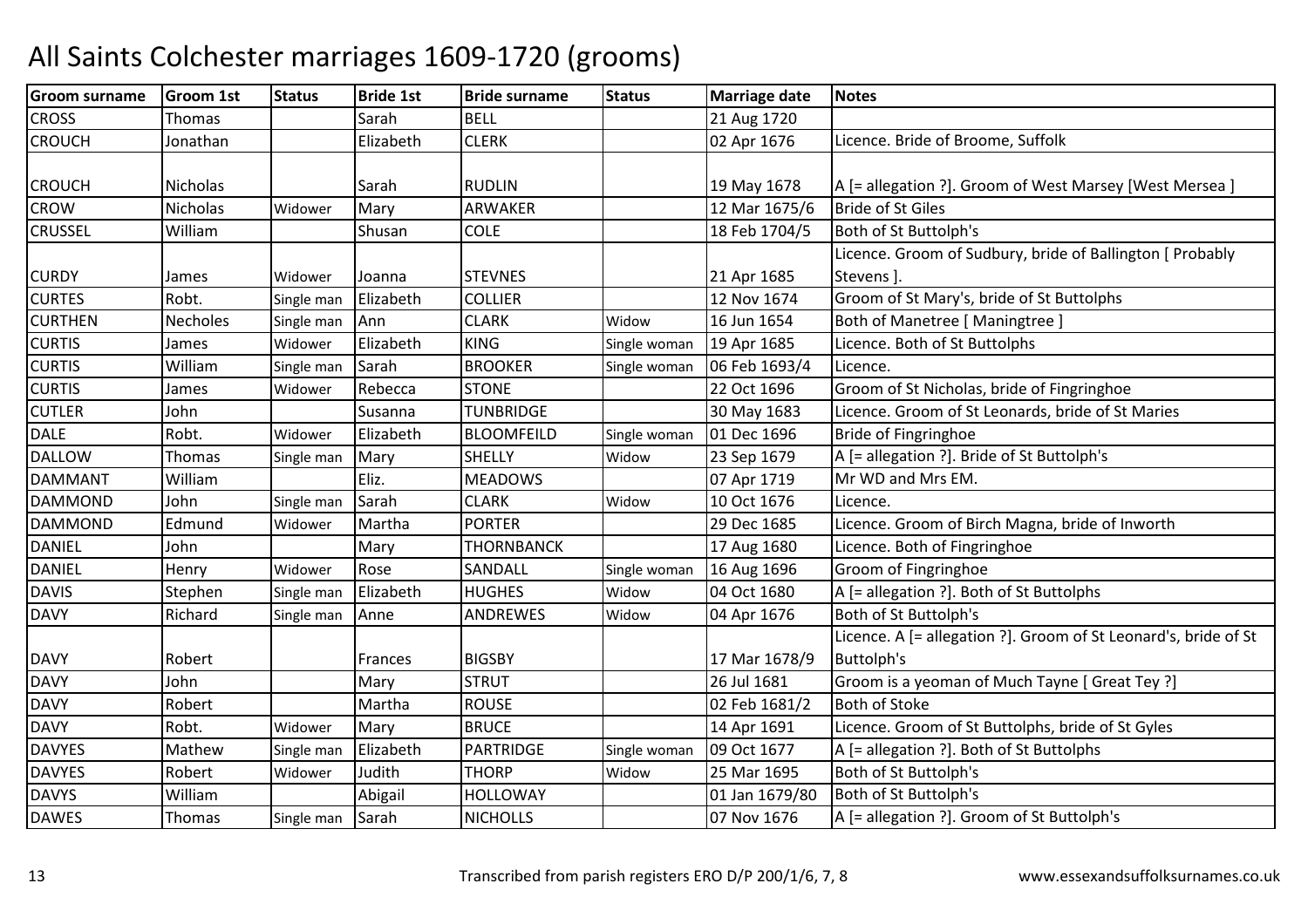| <b>Groom surname</b> | <b>Groom 1st</b> | <b>Status</b> | <b>Bride 1st</b> | <b>Bride surname</b> | <b>Status</b> | <b>Marriage date</b> | <b>Notes</b>                                                |
|----------------------|------------------|---------------|------------------|----------------------|---------------|----------------------|-------------------------------------------------------------|
| <b>DAWSON</b>        | John             |               | <b>Bridget</b>   | <b>WATSON</b>        |               | 24 Sep 1676          | Licence. Bride of Toynton near Spilsbye                     |
| <b>DAY</b>           | John             | Widower       | Rebecca          | <b>MASON</b>         | Widow         | 10 Apr 1677          | Licence. Groom of Stannaway [Stanway]                       |
|                      |                  |               |                  |                      |               |                      | The bride is Rebecca Samms alias Gladwin. Licence. Groom of |
| <b>DAY</b>           | Andrew           |               | Rebecca          | SAMMS                | Widow         | 11 Sep 1679          | Stannaway [Stanway], bride of Ledexn                        |
|                      |                  |               |                  |                      |               |                      | The bride is Rebecca Samms alias Gladwin. Licence. Groom of |
| <b>DAY</b>           | Andrew           |               | Rebecca          | <b>GLADWIN</b>       | Widow         | 11 Sep 1679          | Stannaway [Stanway], bride of Ledexn                        |
| <b>DAY</b>           | James            |               | Sarah            | <b>HUTCHINS</b>      |               | 03 Nov 1684          | Both of St Leonard's                                        |
|                      |                  |               |                  |                      |               |                      | Groom of Buttles, bride of James [St Botolphs and St James  |
| <b>DE CLARK</b>      | Jaremiah         | Single man    | Margeret         | <b>OVERS</b>         | Single woman  | 05 Apr 1656          | parishes].                                                  |
| <b>DE CLARK</b>      | John             |               | Jane             |                      |               | 27 Jan 1686/7        | No bride surname.                                           |
| <b>DE HORN</b>       | John             | Single man    | Elizabeth        | <b>FILBRICK</b>      | Single woman  | 02 May 1697          | Groom of St Mary Magdalen, bride of St Buttolph's           |
| <b>DEANE</b>         | William          |               | Sarah            | <b>NEWTON</b>        |               | 01 Jun 1678          | Groom of Bewers [ Bures ]. Bride of Nayland. Licence.       |
| DEARESLEY            | Thomas           |               | Mary             | <b>MASCHALL</b>      | Single woman  | 10 Dec 1681          | Grom is a weaver. Both of Stoke                             |
| <b>DEARESLEY</b>     | Joseph           |               | Elizabeth        | <b>PITCHY</b>        |               | 31 Jan 1681/2        | Groom is a webster of St Maryes. Bride is of St James       |
| <b>DEARSLEY</b>      | Thomas           | Single man    | Rose             | SYMPSON              | Single woman  | 31 Mar 1689          |                                                             |
| <b>DEEKS</b>         | Samuel           | Widower       | Elizabeth        | <b>BIBBYE</b>        |               | 17 Aug 1690          | Both of St Buttolph's                                       |
| <b>DEEKS</b>         | Samuel           | Single man    | Elizabeth        | <b>TANNER</b>        | Single woman  | 19 Jul 1691          | Both of St Buttolph's                                       |
| <b>DEGRAVE</b>       | lesec            | Single man    | Ann              | <b>FETCH</b>         | Single woman  | 26 May 1656          | Both of Martens [ Isaac, St Martins ]                       |
| <b>DELIGHT</b>       | Michaell         |               | Elizabeth        |                      |               | 14 Apr 1687          | No bride's surname.                                         |
| <b>DELIGHT</b>       | John             | Single man    | <b>Dorcas</b>    | <b>KOWELL</b>        | Single woman  | 24 Dec 1700          | Both of St Buttolph's                                       |
| <b>DEN</b>           | Henry            |               | Sarah            | <b>GREEN</b>         | Widow         | 26 Jul 1681          | Groom of St Leonard's, bride of Fearing [Feering]           |
| <b>DENNIS</b>        | Mathew           |               | Anne             | <b>FILER</b>         |               | 08 Oct 1693          | Groom of St Gyles, bride of St Buttolphs                    |
| <b>DENNY</b>         | Symon            | Single man    | Sarah            | <b>GLADWIN</b>       | Single woman  | 25 Aug 1706          | Both of St Buttolph's                                       |
| <b>DICKSON</b>       | John             | Widower       | Susan            | <b>SCRIPP</b>        |               | 10 Aug 1680          | A [= allegation ?]. Both of St Buttolphs                    |
| <b>DICKSON</b>       | Benjamin         | Single man    | Elizabe.         | <b>STEBBIN</b>       | Single woman  | 25 Dec 1700          | Both of St Buttolph's                                       |
| <b>DINES</b>         | <b>Thomas</b>    |               | Mary             | <b>REMINGTON</b>     |               | 26 Sep 1681          | Groom of Furly, bride of Sawket [ Virley ? Salcott ?].      |
| <b>DIXON</b>         | John             | Single man    | Susan            | <b>SMITH</b>         | Single woman  | 03 Sep 1676          | Licence. Groom of St Buttolphs, bride of St Martin's        |
| <b>DOBS</b>          | Thomas           | Single man    | Lydia            | <b>LISLE</b>         | Single woman  | 24 May 1698          | Both of St Buttolph's                                       |
|                      |                  |               |                  |                      |               |                      | [For Marsh ?]. Groom of Much Wigborough, bride of           |
| <b>DOD</b>           | Henry            |               | <b>Bridget</b>   | <b>MASH</b>          |               | 08 Oct 1695          | Fingringhoe                                                 |
| <b>DOD</b>           | John             | Single man    | Rebecca          | CATCHPOOL            | Widow         | 07 Nov 1700          | Groom of Fingringhoe                                        |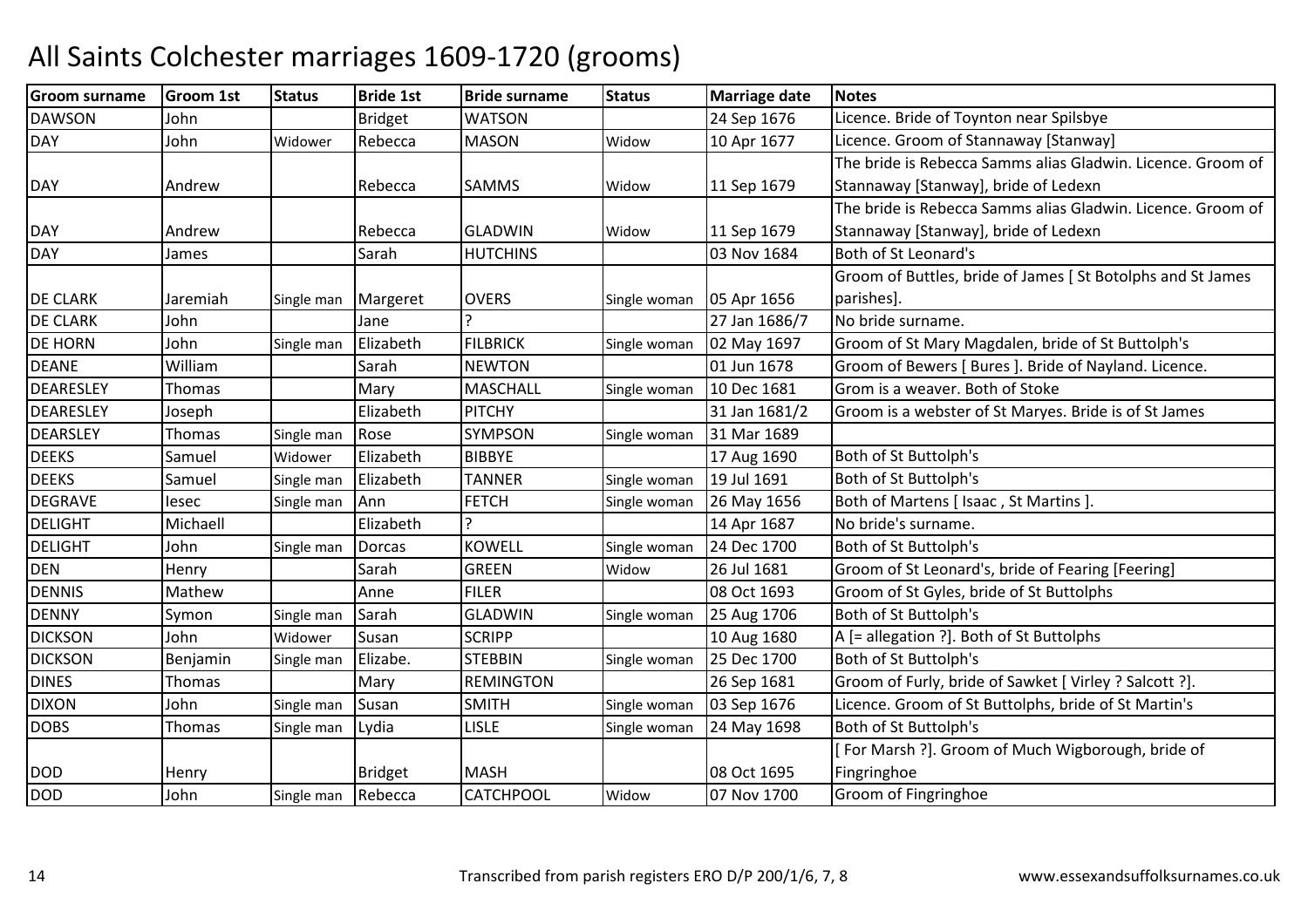#### Groom surnamee Groom 1st Status Bride 1st Bride surname Status Marriage date Notes DOGGIT ? Esther ? 01 Mar 1684/501 Mar 1684/5 No groom first name, no bride surname. No other details. DOMAN WilliamSingle man Mary BLEAK Widow 29 Sep 1708 [ For Dowman ?]. Both of St Buttolph's<br>Hester POINFRAIT 22 Oct 1609 Or Donne DOME Williamm Hester POINFRAIT 22 Oct 1609 Or Donne<br>And Donne Douglas Contract 22 Oct 1609 Or Donne **DONCASTER** R John Rebecca HUTLEY 18 Feb 1666/7 Bride of East-thorpe DOUGHTYY Thomas Single man Mary CHRISTMAS Single woman 27 Mar 1698 27 Mar 1698 Both of Fingringhoe DOUGHTYThomas Widower Anne EVINS Single woman 20 Aug 1702<br>STEVENS 30 Jan 1699/ Both of Fingrighoe [Fingringhoe] DOVE RalphEsther STEVENS 10. STEVENS 10. STEVENS 10. STEVENS 1.5 AND 1699/00 Groom of St Gyles, bride of St Butt. [ St Botolph's ]. DOWNES James | Martha BROCK | 13 Feb 1680/1 Licence. Groom is a collarmaker of St Maryes, bride is of Stystead [Stisted ]. DOWNES Nathaneel Single manMary BUTCHER Single woman  $\left| 28 \right|$  Jul 1696 Both of St Buttolph's DOWNSHenry Single man Sarah**WARD** Single woman 12 Jun 1712 Groom of St James DOWSET Samuel Esther PACON 29 Jan 1679/80 29 Jan 1679/80  $\left| \right|$  Mis-hear for Bacon ? a  $\left| \right|$ . A  $\left| =$  allegation ? and Buttolphs DRAPERR Joseph Eliz. MANN MANN | 16 Jun 1720 DRYWOOD George Widower Sarah BOWTELL Single woman 26 Jun 1676 |26 Jun 1676 | Licence. Groom of Great Totham, bride of Little Totham **DUDLEY** John<br>Daniel Mary CRYSP 28 Dec 1684 Groom of St Buttolphs<br>
Anne BAXTER 28 Jan 1681/2 Both of Bradfeild DUFFINN Daniel Anne BAXTER 28 Jan 1681/2 Both of Bradfeild DUMOULINJohn Single man Elizabeth [[LS]ILLEY | Widow 10 Jun 1701 Licence. Groom of St Maryes, bride of S. Butt.<br>James Widower Rebecca RUSSELLS | 13 May 1680 Licence, A [= allegation ?].. DUNBARRebecca RUSSELLS 13 May 1680 Licence, A [= allegation ?]..<br>Frances SAYER Widow 15 Jul 1679 Licence. A [= allegation ?]. DUNNALL Johnn **Frances** SAYER SAYER Widow<br>COPPING Single v Widow 15 Jul 1679 Licence. A [= allegation ?]. Both of Wivenhoe.<br>Single woman 01 Apr 1716 DUNNINGHAMM Joseph Single man Eliz. COPPING Single woman 01 Apr 1716 DURRELL Robert | Sarah REED | 25 Dec 1677 04 Jun 1676 Groom of Fingringhoe, bride of East Dullyland [ East Donyland ]. Licence.DUTCHAbraham<br>David Rebeccah PALUNTEER 04 Jun 1676 Licence. Bride of St Peters<br>Widower Mary MALDEN Widow 05 May 1702 Both of St Buttolph's DUTCHH David Widower Mary MALDEN Widow 05 May 1702 Both of St Buttolph's<br>Single woman 25 Mar 1695 Both of St Buttolph's EAGLE Johnn 5ingle man Rebecca TRUE Single woman 25 Mar 1695 Both of St Buttolph's EDWARDS GeorgeSingle man Mary PARKER Single woman 13 Mar 1678/9 Licence. Both of Wivenhoe EDWARDS William Sarah DUNCAN 18 Jul 1683 Licence. Groom of Brunthun [ Brantham ?], bride of ArdleighELI RichardSusan GALLOWAY 26 Jul 1681 Both of St Leonard's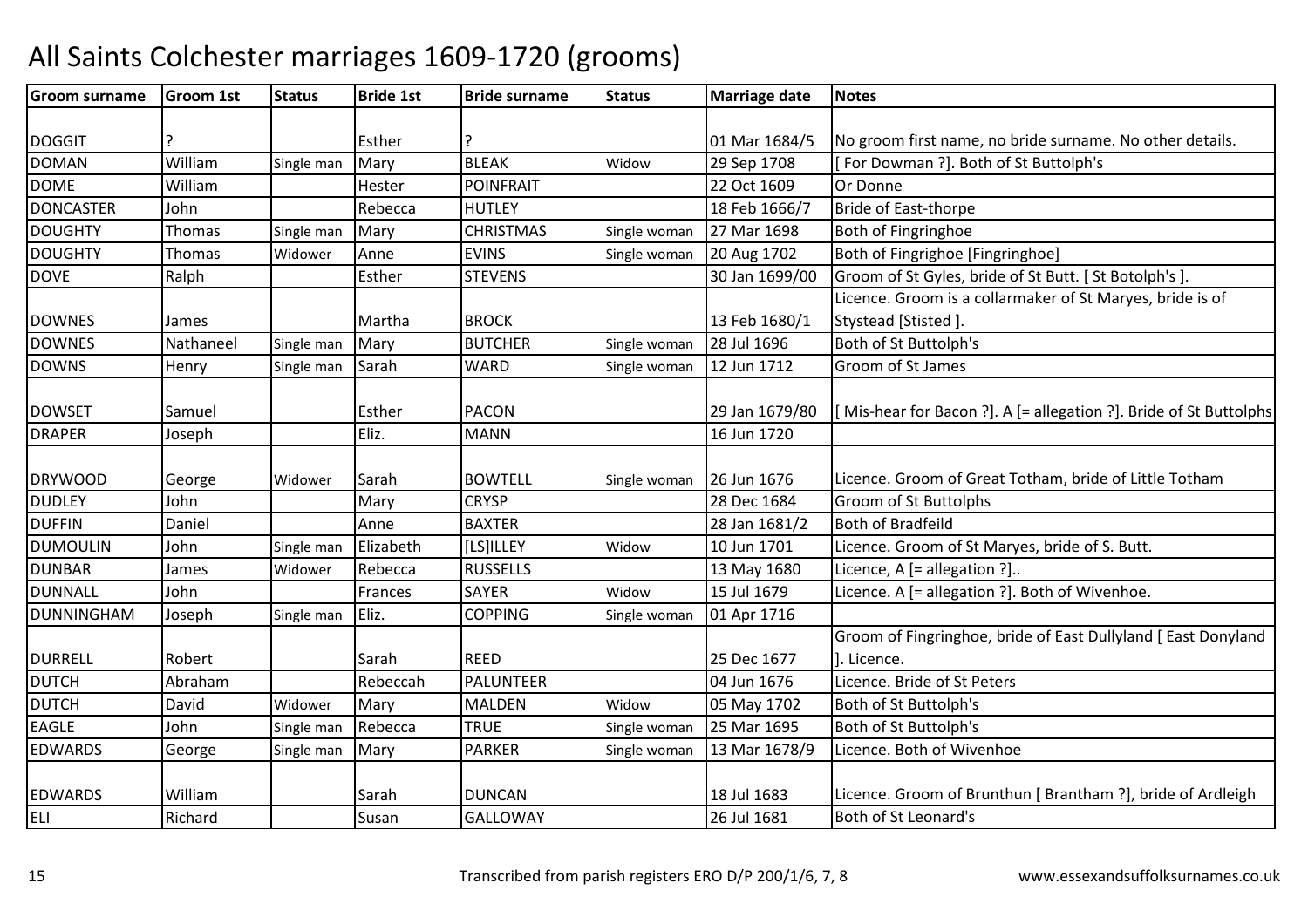| <b>Groom surname</b> | <b>Groom 1st</b> | <b>Status</b> | <b>Bride 1st</b> | <b>Bride surname</b> | <b>Status</b> | <b>Marriage date</b> | <b>Notes</b>                                                    |
|----------------------|------------------|---------------|------------------|----------------------|---------------|----------------------|-----------------------------------------------------------------|
| <b>ELLENFORD</b>     | Samuel           | Single man    | Sarah            | <b>WORT</b>          | Single woman  | 05 Feb 1698/9        | Both of St Buttolph's                                           |
|                      |                  |               |                  |                      |               |                      |                                                                 |
| <b>ELLIS</b>         | William          |               | Anne             | <b>COBBALL</b>       |               | 15 Sep 1681          | Groom is a husbandman of Long Melford, bride is of Nayland      |
| <b>ELVEN</b>         | Thomas           |               | Elizabeth        | <b>TILLER</b>        |               | 05 Jul 1713          | <b>Both of St Buttolphs</b>                                     |
| <b>ELVIN</b>         | Thomas           | Widower       | Mary             | <b>WALLIS</b>        | Single woman  | 16 May 1700          | Both of St Buttolph's                                           |
| <b>EMANS</b>         | John             |               | Elizabeth        | <b>PARKER</b>        |               | 25 Dec 1713          | Bride of St Buttolph's                                          |
| <b>ENGLISH</b>       | Samuel           | Single man    | Hannah           | <b>HAMMOND</b>       | Single woman  | 06 Jul 1676          | Licence. Both of Eason, Suffolk [ Easton ].                     |
|                      |                  |               |                  |                      |               |                      |                                                                 |
| <b>ENGLISH</b>       | John             | Single man    | Hannah           | <b>HAWARD</b>        | Single woman  | 22 Apr 1677          | A [= allegation ?]. Groom of St Leonards, bride of St Buttolphs |
| <b>ENGLISH</b>       | John             |               | Elizabeth        | <b>MASON</b>         | Widow         | 03 Jan 1681/2        | <b>Both of St Rumwalds</b>                                      |
| <b>ENNANS</b>        | John             | Widower       | Martha           | <b>HOPPER</b>        | Single woman  | 04 Mar 1656/7        | Both of Petters [ St Peters ]                                   |
| <b>ENNOES</b>        | Joseph           |               | Susan            | <b>BACON</b>         |               | 30 Jan 1681/2        | [For Ennowes ?]. Both of St Gyles                               |
| <b>ESTELL</b>        | William          | Single man    | Anne             | <b>BROWNE</b>        | Widow         | 07 Feb 1691/2        | <b>Both of Bradfeild</b>                                        |
|                      |                  |               |                  |                      |               |                      | JE, a Drum of Coll. Charles Churchill's Regm't in Flanders & DC |
| <b>EVANS</b>         | John             |               | Dorothy          | CANTWELL             |               | 20 Jan 1689/90       | an Irish Woman and Leaguer Lady                                 |
| <b>EVEORAT</b>       | Sammeull         | Single man    | Mary             | <b>WENNECK</b>       | Single woman  | 29 Aug 1654          | [Samuel Everet.] Bride of Trennity. [Holy Trinity ].            |
|                      |                  |               |                  |                      |               |                      | Licence. Groom is a gent, of Wormingford, bride is of           |
| <b>EVERARD</b>       | Thomas           |               | Elizabeth        | <b>UPCHER</b>        | Single woman  | 26 Dec 1676          | Horkesley Magna                                                 |
| <b>EVERARD</b>       | Nathaneel        | Single man    | Elizabeth        | <b>SMITH</b>         | Single woman  | 02 Sep 1679          | Licence. Both of Wormingford                                    |
| <b>EVEREST</b>       | William          |               | Sarah            | <b>ATKIN</b>         |               | 14 Aug 1681          | [Should be Everett ?]. Both of St Nicholas                      |
| <b>EVERETT</b>       | Thomas           | Widower       | Elizabeth        | <b>BLEWIT</b>        | Single woman  | 17 May 1701          | Licence. Groom of Langenhoe, bride of Peldon                    |
|                      |                  |               |                  |                      |               |                      | No bride's surname. Year is given as 166 and is probably one    |
| <b>EVERIT</b>        | Fraencis         |               | Mary             | ç                    |               | 18 Aug 1660          | of 1660 to 1664.                                                |
| <b>EVERIT</b>        | Thomas           |               | Elizabeth        | <b>LETHERWOOD</b>    |               | 06 Oct 1715          |                                                                 |
| <b>EVERITT</b>       | Thomas           |               | Mary             | COOK                 |               | 04 Aug 1713          | <b>Both of St Buttolphs</b>                                     |
| <b>EWERS</b>         | John             |               | Mary             | <b>KEMP</b>          | Widow         | 05 Feb 1677/8        | A [= allegation ?]. Both of St Leonard's                        |
| <b>EYERS</b>         | Thomas           |               | Alicia           | <b>GOLDSBURY</b>     |               | 01 Mar 1681/2        | Bride of St Maryes                                              |
| FAIRBROTHER          | Thomas           | Single man    | Elizabeth        | <b>GUNTROP</b>       | Single woman  | 07 May 1689          | Groom of Maningtre, bride of Bromley parva                      |
| <b>FALLTON</b>       | Robert           | Single man    | Mary             | <b>SHEPHARD</b>      | Single woman  | 15 Jul 1654          | Both of Layer Manard [ Layer Marney ?].                         |
| <b>FAN</b>           | Samuel           |               | Elizabeth        | SANFORD              |               | 20 Oct 1681          | [For Fenn ?]. Bride of Much Holland                             |
| FARMER               | James            |               | Susan            | <b>HAWES</b>         |               | 03 Jul 1680          | Licence. Groom of St James', bride of Much Holland              |
| FARNAM               | William          | Single man    | Judith           | <b>JUDE</b>          | Single woman  | 12 Apr 1691          | Both of St Buttolph's                                           |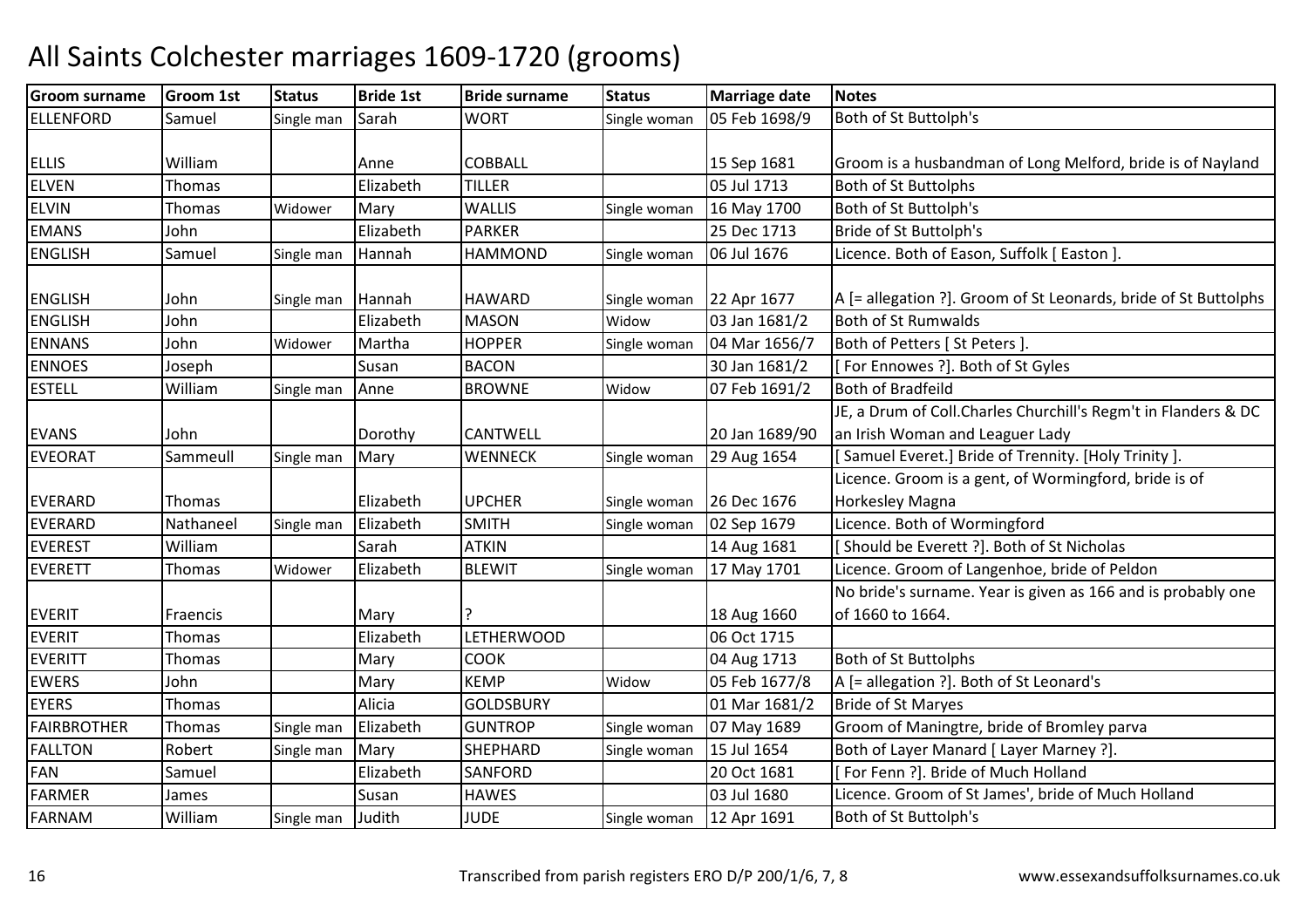| <b>Groom surname</b> | <b>Groom 1st</b> | <b>Status</b> | <b>Bride 1st</b> | <b>Bride surname</b> | <b>Status</b> | <b>Marriage date</b> | <b>Notes</b>                                                                                             |
|----------------------|------------------|---------------|------------------|----------------------|---------------|----------------------|----------------------------------------------------------------------------------------------------------|
| <b>FARRING</b>       | Josias           |               | Margaret         | <b>HEMPSTEAD</b>     |               | 11 Jul 1720          |                                                                                                          |
| <b>FAYRE</b>         | Robt.            |               | Jane             | <b>GREENEHAUKES</b>  |               | 03 Nov 1631          |                                                                                                          |
| <b>FELBRICK</b>      | Bishop           | Single man    | Susan            | <b>BUSBRIDGE</b>     | Single woman  | 12 Jul 1696          | Both of St Buttolph's                                                                                    |
| <b>FENNE</b>         | Henry            |               | Rachel           | YOUNG                | Widow         | 06 Oct 1681          | HF the younger. Both of Dedham                                                                           |
| FERRYBEE             | Samuel           |               | Martha           | <b>RUSSELLS</b>      |               | 28 Dec 1679          | Licence. [Ferriby or similar ?]. Bride of St Mary's                                                      |
| <b>FIDDIMAN</b>      | Robert           | Widower       | Mary             | <b>EASTERSON</b>     | Widow         | 12 Apr 1711          |                                                                                                          |
| <b>FILLER</b>        | William          | Widower       | <b>Betterus</b>  | <b>FOLLER</b>        | Widow         | 11 Feb 1657/8        | Bride of St Osef. [ St Osyth ]                                                                           |
| <b>FILLYBROWNE</b>   | Thomas           | Single man    | Martha           | <b>PEASE</b>         | Single woman  | 06 May 1678          | A [= allegation ?]. Groom of St Leonard's, bride of Rumwald's                                            |
| <b>FINER</b>         | Richard          |               | Abigale          | <b>GRIGS</b>         |               | 03 Feb 1683/4        |                                                                                                          |
| <b>FISHER</b>        | Christopher      | Single man    | Mary             | <b>PACK</b>          | Single woman  | 27 Mar 1692          | Both of St Martin's                                                                                      |
| <b>FISHER</b>        | James            |               | Martha           | CROXAM               |               | 30 Apr 1700          |                                                                                                          |
| <b>FITCH</b>         | Nehemiah         | Widower       | Elizabeth        | <b>CATMUR</b>        | Single woman  | 16 Jul 1693          | Licence. Groom of Maldon. Groom's surname hard to read -<br>Hitch or Fitch? [ For Cutmer/Cutmore etc ?]. |
| <b>FITCH</b>         | Abraham          |               | Rebecca          | COLEMAN              |               | 17 Sep 1716          |                                                                                                          |
| <b>FLACK</b>         | Thomas           | Single man    | Alice            | <b>BURDIT</b>        | Single woman  | 27 Sep 1705          | Groom of St Buttolph's                                                                                   |
| <b>FLOOD</b>         | Willm.           |               | Abigal           | <b>STONE</b>         |               | $* * 1652$           | Undated.                                                                                                 |
| <b>FLOWRY</b>        | John             |               | Elizabeth        | <b>MOTT</b>          | Single woman  | 06 Oct 1681          | Groom is a carpenter                                                                                     |
| <b>FOKES</b>         | John             | Widower       | Elizabeth        | <b>DEVOURAX</b>      | Single woman  | 19 Jun 1676          | Licence. Groom of Stoke, Suffolk                                                                         |
| <b>FOLCKS</b>        | Thomas           |               | Sarah            | <b>HARPER</b>        |               | 22 Apr 1683          | Groom of St James                                                                                        |
| <b>FORD</b>          | George           |               | Elizabeth        | ς                    |               | 01 Sep 1691          | No bride's surname. Groom of St Buttolphs                                                                |
| <b>FOSCU</b>         | James            |               | Elizabeth        | <b>WRIGHT</b>        | Single woman  | 20 Oct 1681          | Groom of Bearchurch, bride of Fingringhoe                                                                |
| <b>FOTHERGILL</b>    | John             | Single man    | Katherine        | <b>GRAVES</b>        | Single woman  | 27 Sep 1680          | A [= allegation ?].                                                                                      |
| <b>FOX</b>           | John             |               | Sarah            | <b>CHASE</b>         |               | 04 May 1680          | Licence. Both of Malden                                                                                  |
| <b>FRANCIS</b>       | Daniel           | Single man    | Susanna          | <b>SMITH</b>         | Single woman  | 28 Feb 1681/2        | Groom is a 'marriner'. Both of Tolesbury                                                                 |
| <b>FRANK</b>         | Daniel           | Single man    | Hannah           | <b>DIXEE</b>         | Single woman  | 26 Oct 1690          | Licence. Groom of Peldon, bride of St Buttolphs [Dixey]                                                  |
| <b>FREEMAN</b>       | Willim           | Single man    | Sarah            | MYNU T               | Single woman  | 05 Jan 1655/6        | Groom of Giles, bride of James [ St Giles, St James. For Mynott<br>?]                                    |
| <b>FREEMAN</b>       | John             |               | Prudence         | <b>BRIDGE</b>        | Widow         | 20 Sep 1677          | Licence. Both of Little Okeley                                                                           |
| <b>FREEMAN</b>       | Robert           | Single man    | Sarah            | MALDEN               | Single woman  | 28 Oct 1708          | Both of St Buttolph's                                                                                    |
| <b>FRENCH</b>        | Edward           | Widower       | Elizabeth        | <b>CADE</b>          | Single woman  | 21 Oct 1680          | Licence. Both of Fingringhoe                                                                             |
|                      |                  |               |                  |                      |               |                      |                                                                                                          |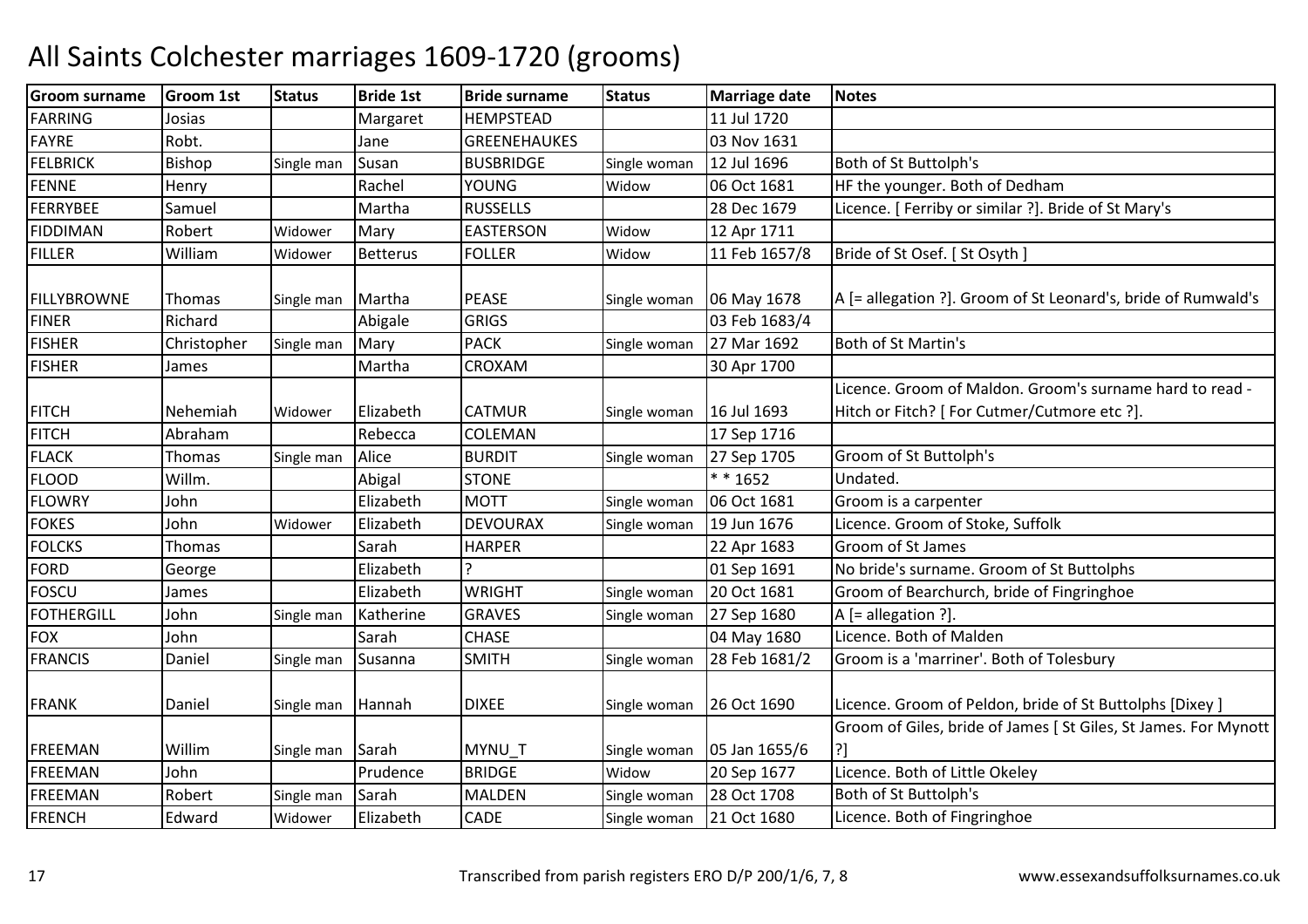#### Groom surnamee Groom 1st Status Bride 1st Bride surname Status Marriage date Notes FRENCH Roger | Elizabeth DENNIS | 24 Dec 1681 06 Jan 1679/80 Groom of Stanneway, bride of Laer Bretton [ Stanway, Layer Breton ]. FRESHFEILDJohn Sarah GILDERSLEY 06 Jan 1679/80 Licence. Bride of Bilson. [Bilston/Bildeston ?].<br>John Single man Barbary TYLLS Widow 18 Jun 1678 Licence. Both of Wivenhoe FROST Johnn Single man Barbary TYLLS Widow Licence. Both of Wivenhoe FROST James | Hannah HUNT | 30 Aug 1681 07 Oct 1689 Groom is a husbandman of Ardley, bride is of Earls [ Earles Colne ]. FROSTThomas Single man Anne FARNHAM<br>GOODWIN Single woman 07 Oct 1689 Both of St Buttolph's<br>11 Dec 1673 Groom of St Nicholas FUDGENJohn 11 Dec 1673 Groom of St Nicholas, bride of St Maryes<br>John Single man Sarah LEATHERS Single woman 20 Apr 1708 Groom of St Buttolphs FULLERSarah LEATHERS Single woman 20 Apr 1708 Groom of St Buttolphs<br>Elizabeth WRIGHT Single woman 06 Mar 1693/4 Both of St Buttolph's GAGE JohnSingle man Elizabeth WRIGHT Single woman 06 Mar 1693/4 Both of St Buttolph's<br>Frances CLARK 29 Sep 1717 GAGE Johnn 1999 | Frances CLARK | 29 Sep 1717 GAGER Johnn Widower Anne EDWARDS Widow Widow 12 Jul 1679 Licence. A [= allegation ?]. Groom of St Marys upon ye Wall, bride of LangenhoeGAGER John Sarah ROPER 15 Aug 1680 15 Aug 1680 | A [= allegation ?]. Groom of St Leonard's, bride of Sudbury<br>11 Dec 1684 | Groom of St Buttolphs, bride of St Martins GALLYONPeter Widower Sarah PRATT Widow 11 Dec 1684 Groom of St Buttolphs, bride of St Martins<br>William Single man Dorcas NEVELL Single woman 16 Jun 1701 Both of St Buttolph's GAME Williamm Single man Dorcas NEVELL Single woman 16 Jun 1701 Both of St Buttolph's<br>CALLER STATES STATES STATES STATES STATES STATES STATES STATES STATES STATES STATES STATES STATES STATES STATES GARDINERR Thomas Ellen SANDERS Widow Widow 21 Oct 1688<br>10 Nov 1681 GARLANDD John Mary ABBOT 10 Nov 1681 Both of Fingringhoe GARLANDWilliam<br>John Single man Sarah BAXLEY BAXLEY 22 Jan 1711/2 Groom of Coptford [Copford], bride of Feering<br>Elizabeth DOULING 21 Jul 1715 GARLAND John Elizabeth DOULING21 Jul 1715<br>Single woman 20 May 1697 GARRET AbrahamSingle man Elizabeth DEEKS Single woman 20 May 1697 Groom of West Bergeholt, bride of St Buttolph's<br>Susan SLEEKE \*\* 1652 Undated. Bride of Toulsbury GARVISS Henry Susan SLEEKE **1652** Undated. Bride of Toulsbury **X** \* 1652 VIndated. Bride of Toulsbury<br>WOOD Single woman 30 Aug 1654 Both of Dadham [ Dedham ] GARWARDWillem<br>Thomas Widower Mary WOOD Single woman 30 Aug 1654 Both of Dadham [ Dedham ]<br>Mary LEEK 29 Dec 1681 Both of Earles Kolne GARWOODD Thomas Mary LEEK 29 Dec 1681 Both of Earles Kolne GARWOODD Phillip Single man Ruth JOHNSON JOHNSON Single woman 02 Oct 1693 Licence. Groom of Sudbury, bride of Ballington<br>BRIGLIN 04 Sep 1681 Groom is a gardiner of Greenstead, bride is of S GATERR Thomas Elizabeth BRIGLIN BRIGLIN 104 Sep 1681 Groom is a gardiner of Greenstead, bride is of St James<br>STASSIE Single woman 19 Jun 1658 Groom of Trenetiy [For Stacy ? Holy Trinity parish ]. **GATHAR** Thomas Single man Elizabeth STASSIE Single woman 19 Jun 1658 Groom of Trenetiy [ For Stacy ? Holy Trinity parish ]. GAUNT JosephSingle man Anne CASKETER<br>Widower Mary GIBBS Single woman 18 Oct 1692 Groom of St Buttolphs, bride of St Mary Magdalen<br>Single woman 21 Jan 1676/7 Licence. GAY Johnn Midower Mary GIBBS Single woman 21 Jan 1676/7 Licence. GAZERobert | Elizabeth **CASTLE 14 Oct 1667** GERMANE Williamm Single man Rachel **DAVYS** Single woman 27 Apr 1682 Bride of St Peters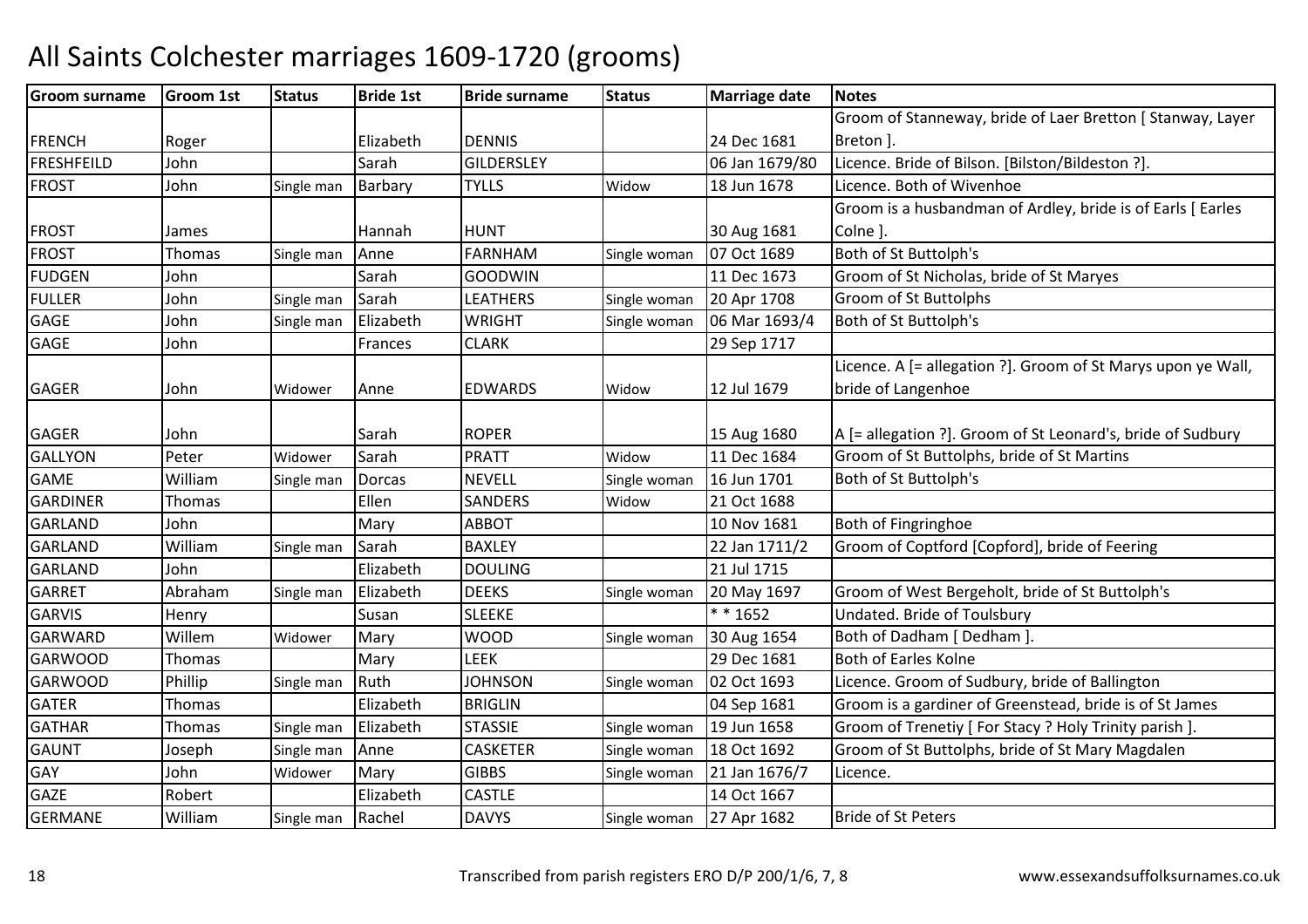#### Groom surnamee Groom 1st Status Bride 1st Bride surname Status Marriage date Notes **GERRAULD** D James Single man Anne PURCAS Widow Widow 28 Apr 1689<br>14 May 1665 **GIBBONS** Thomas | Rose KINGGroom of Buttolphs GIBBONS John<br>GIBBS Nathaniel Single man Lydia GAGE GAGE 18 Oct 1692 Licence. Groom of Stradgwell?, Suffolk, bride of St Martin<br>Single man Sarah COOK Single woman 29 Oct 1677 Licence. Groom of Wivenhoe, bride of St Mary **GIBBS** Single man SarahSingle woman 29 Oct 1677 Licence. Groom of Wivenhoe, bride of St Mary<br> $* * 1653$  Undated. No bride. Groom of Middle Mill **GIBSON**  John ? ? \* \* 1653 Undated. No bride. Groom of Middle Mill **GIBSON** Daniel 1991 Daniel Sarah DAVY 1991 DAVY 29 Jun 1680 Licence. Groom of Nayland, bride of Wakes Colne<br>George Single man Susan PALMER Single woman 24 Jun 1641 Groom of St Martins **GILBERD** D George Single man Susan PALMER Single woman 24 Jun 1641 Groom of St Martins **GILBERT**  Williamm Single man Anne PAYN Widow 01 Jun 1699 Both of St Buttolph's<br>Annual State of St Buttolph's State of St Button of St Buttolph's **GILES**  WillinWidower ? ALLEN<br>Single man Jana HARDYE Widow 06 Sep 1655 Both Weund? [Wivenhoe?] No bride's firstname<br>Widow 17 May 1691 Both of St Buttolph's GILLAMM James Single man Jana HARDYE Widow 17 May 1691 Both of St Buttolph's<br>FR General Gaussian Schwarz BERRERSERAGUE GINNERR Gregorie Sara PEPPERSTRACHE 24 Aug 1612 GINNERR John | Dorothy |NEVILL | Widow Widow 17 Nov 1679 Licence. Both of St Gyles<br>31 Aug 1700 Licence. Both of Long Me GLAZEBY WilliamElizabeth HOWARD 31 Aug 1700 Licence. Both of Long Melford<br>
Eliz. OAKES 01 Nov 1720 GLOSIER Andrew<u>Eliz. OAKES</u> 01 Nov 1720<br>Eliz. Care of the contract of the contract of the contract of the contract of the contract of the contract of t GODWARDWilliam<br>Nathaneel Margaret BROWNING 21 Oct 1680 Licence. Groom is of Thorp, bride of Fearing<br>Single man Sarah CLARK Single woman 01 Mar 1678/9 Licence. Both of Great Bentley GOLDNathaneel Single man Sarah CLARK Single woman 01 Mar 1678/9 Licence. Both of Great Bentley<br>Edward Mary SHILLITOE 25 Jun 1681 Groom is a bricklaver. Both of GOLDMary SHILLITOE 25 Jun 1681 Groom is a bricklayer. Both of Earles Colne.<br>
Sarah FRANCIS 10 Oct 1680 A [= allegation ?]. **GOLDING**  Williamm  $Sarah$  FRANCIS  $100$ ct 1680 A [= allegation ?]. **GOODDALL** Thomas I Sarah YOUNG<br>LAMBERT 11 Oct 1681 Groom of Trimley St Martin, Suffolk, bride of Inworth<br>02 May 1620 Groom's father: Thomas Goodwin. Groom of St Marie GOODWINRobart Single man Marie **LAMBERT** 22 May 1620 Groom's father: Thomas Goodwin. Groom of St Marie's GOODWIN John Single man Elizabeth RISBY 23 Jul 1678 Licence. Groom of St Leonard's, bride of West Bergeholt GORBOWLE Williamm Single man Martha GRANGE Single woman 22 May 1679 Licence. Groom of Munt Bewers [ Mount Bures], bride of Markes Stay [Marks Tey ]**GOSLING** Edward | Elizabeth | YULE | 18 Sep 1679 | A [= allegation ?]. Both of St Buttolphs GOSSARD William<br>GOSTLIN Philip Widower Elizabeth NEELE Widow 05 Feb 1679/80 A [= allegation ?]. Groom of St Leonards, bride of St Buttolphs<br>Widower Mary ABBETT Single woman 09 Mar 1657/8 Both of Coggshull [ Coggeshall ] **GOSTLIN** Philip Midower Mary ABBETT Single woman 09 Mar 1657/8 Both of Coggshull [ Coggeshall ]<br>Stephen Single man Anne COMBES Single woman 26 Mar 1676 A [= allegation ?]. Both of St Bu **GOSTON** Stephen Single man Anne COMBES Single woman 26 Mar 1676 A [= allegation ?]. Both of St Buttolphs<br>Peter Mary PURVYS 10 Jul 1679 Both of Brackstead. [Braxted ]. Licence GRANGEE Peter Mary PURVYS 10 Jul 1679 Both of Brackstead. [ Braxted ]. Licence. GRANT EdwardSingle man Mary **APPLETON** Single woman | 13 Oct 1684 | Both of White Colne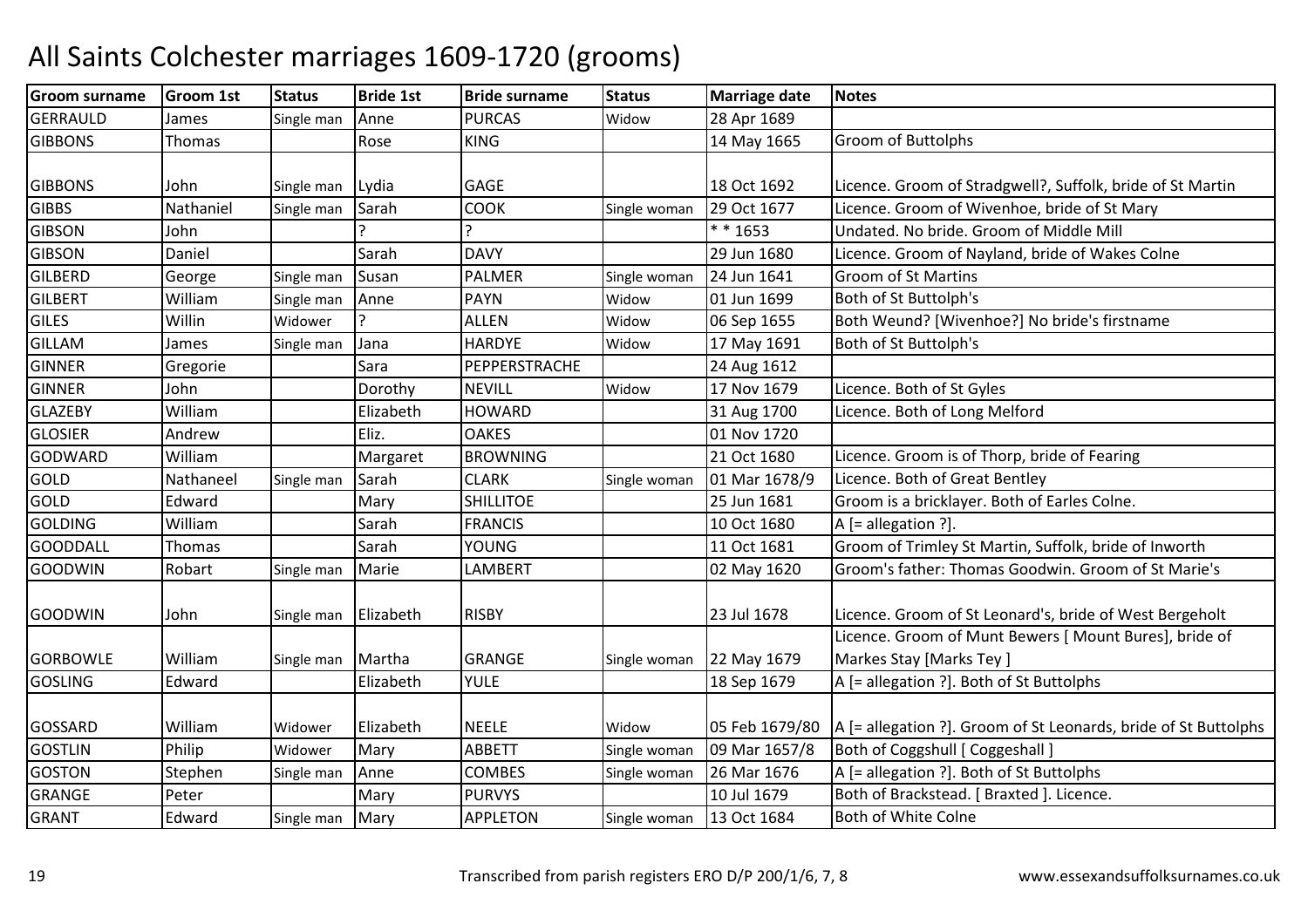| Groom surname     | <b>Groom 1st</b> | <b>Status</b> | <b>Bride 1st</b> | <b>Bride surname</b> | <b>Status</b> | <b>Marriage date</b> | <b>Notes</b>                                                                                                            |
|-------------------|------------------|---------------|------------------|----------------------|---------------|----------------------|-------------------------------------------------------------------------------------------------------------------------|
| <b>GRAUNT</b>     | Edward           |               | Marie            | SOONE                |               | 14 Apr 1624          | Duitshwoman.                                                                                                            |
| <b>GRAVE</b>      | Nathaneel        | Widower       | Elizabeth        | <b>BONNEE</b>        | Single woman  | 08 Nov 1697          | [For Bonny / Bonney ?]. Groom of St James                                                                               |
| <b>GREEN</b>      | Robert           |               | Emme             | <b>WHITE</b>         |               | 19 Oct 1675          | Groom is a husbandman, of Cockford [For Copford ?].                                                                     |
| <b>GREEN</b>      | John             |               | Abigaill         | <b>PARR</b>          |               | 26 Sep 1678          | A [= allegation ?]. Both of Fingringhoe                                                                                 |
| <b>GREEN</b>      | Elias            | Single man    | Mary             | <b>OSBORN</b>        | Single woman  | 30 Jan 1695/6        | Both of St Buttolph's                                                                                                   |
| <b>GREEN</b>      | David            | Single man    | Elizabeth        | <b>MILLS</b>         | Single woman  | 03 Jun 1706          | Both of St Buttolph's                                                                                                   |
| <b>GREENE</b>     | John             |               | Anne             | <b>TENANT</b>        |               | 12 Oct 1675          | Groom is a husbandman. Both of Fawburne [Faulkbourne?]<br>'Mathew Lufkin of Witham, bricklayer, engaging for the same'. |
| <b>GREENE</b>     | John             |               | Mary             | <b>HATCH</b>         |               | 16 Oct 1678          | Licence. Bride of Much Bromley                                                                                          |
| <b>GREENLIFFE</b> | John             | Widower       | Mary             | <b>EARTHUP</b>       | Widow         | 28 Oct 1684          | Date uncertain. Banns. Groom of St Maryes                                                                               |
| <b>GREENWATER</b> | Thomas           |               | Mary             | <b>RELTON</b>        |               | 05 Feb 1681/2        | Both of St Peter's                                                                                                      |
| <b>GREGGS</b>     | John             | Widower       | Sarah            | <b>MARTYN</b>        | Widow         | 01 Jun 1712          | <b>Both of St Buttolphs</b>                                                                                             |
| <b>GREGSON</b>    | Thomas           | Single man    | Sarah            | <b>WILLMOT</b>       | Single woman  | 23 Dec 1679          | Licence.                                                                                                                |
| <b>GRIGGS</b>     | Thomas           |               | Elsabeth         | <b>MOUNFORDE</b>     |               | 01 Oct 1617          |                                                                                                                         |
| <b>GRIGGS</b>     | William          |               | Abigaill         | <b>HORNE</b>         | Widow         | 13 Dec 1675          | Groom of St Gyles                                                                                                       |
| <b>GRIGS</b>      | John             |               | Mary             | <b>SIMSON</b>        |               | 06 Nov 1687          |                                                                                                                         |
| <b>GRIMWOOD</b>   | John             |               | Mary             | <b>MANNING</b>       |               | 22 Dec 1715          | Licence.                                                                                                                |
| <b>GURDON</b>     | John             |               | Susanna          | <b>BATTY</b>         |               | 27 Mar 1717          |                                                                                                                         |
| GURN?             | James            |               | Penelope         | SCRUDLAND            |               | 20 May 1718          | [Errors for Gunn and Scrubland?].                                                                                       |
| <b>HALL</b>       | Matthias         | Single man    | Sarah            | <b>COLE</b>          | Widow         | 22 Dec 1678          | Licence. Groom of St Peters                                                                                             |
| <b>HALL</b>       | William          | Single man    | Mary             | <b>BUNNER</b>        | Single woman  | 20 Apr 1712          | <b>Both of St Buttolphs</b>                                                                                             |
| <b>HALLOWAY</b>   | Francis          |               | Grace            | <b>BLUMFEILD</b>     |               | 02 Aug 1668          |                                                                                                                         |
| <b>HALLOWAY</b>   | William          |               | Sarah            | <b>MAY</b>           |               | 24 Dec 1676          | A [= allegation ?]. Groom of St Buttolph's, bride of St Marye<br>Magdalen                                               |
| <b>HALLOWAY</b>   | Will.            |               | Esther           | <b>GUYON</b>         |               | 01 Sep 1700          | Bride of Butt. [ St Botolph's ]                                                                                         |
| <b>HALLOWELL</b>  | Henrie           |               | Marie            | <b>GONNER</b>        |               | 25 Nov 1616          |                                                                                                                         |
| <b>HAMMOND</b>    | Edward           |               | Mary             | <b>DAY</b>           |               | 18 Apr 1672          | Groom is a blacksmith. Both of Fusleigh?                                                                                |
| <b>HAMMOND</b>    | William          |               | Deborah          | S[PT]ARLING          | Widow         | 19 Jan 1677/8        | The p and t overlay each other. Bride of Wicks [Wix]. Licence.                                                          |
| <b>HAMMOND</b>    | <b>Thomas</b>    |               | Elizabeth        | <b>OWEN</b>          | Single woman  | 08 Dec 1681          | Groom is a wheelwright. Both of Stoke                                                                                   |
| <b>HAMMOND</b>    | Henry            | Single man    | Anne             | QUARTERLAIN          | Widow         | 01 Feb 1702/3        | Licence. Both of St Peter's                                                                                             |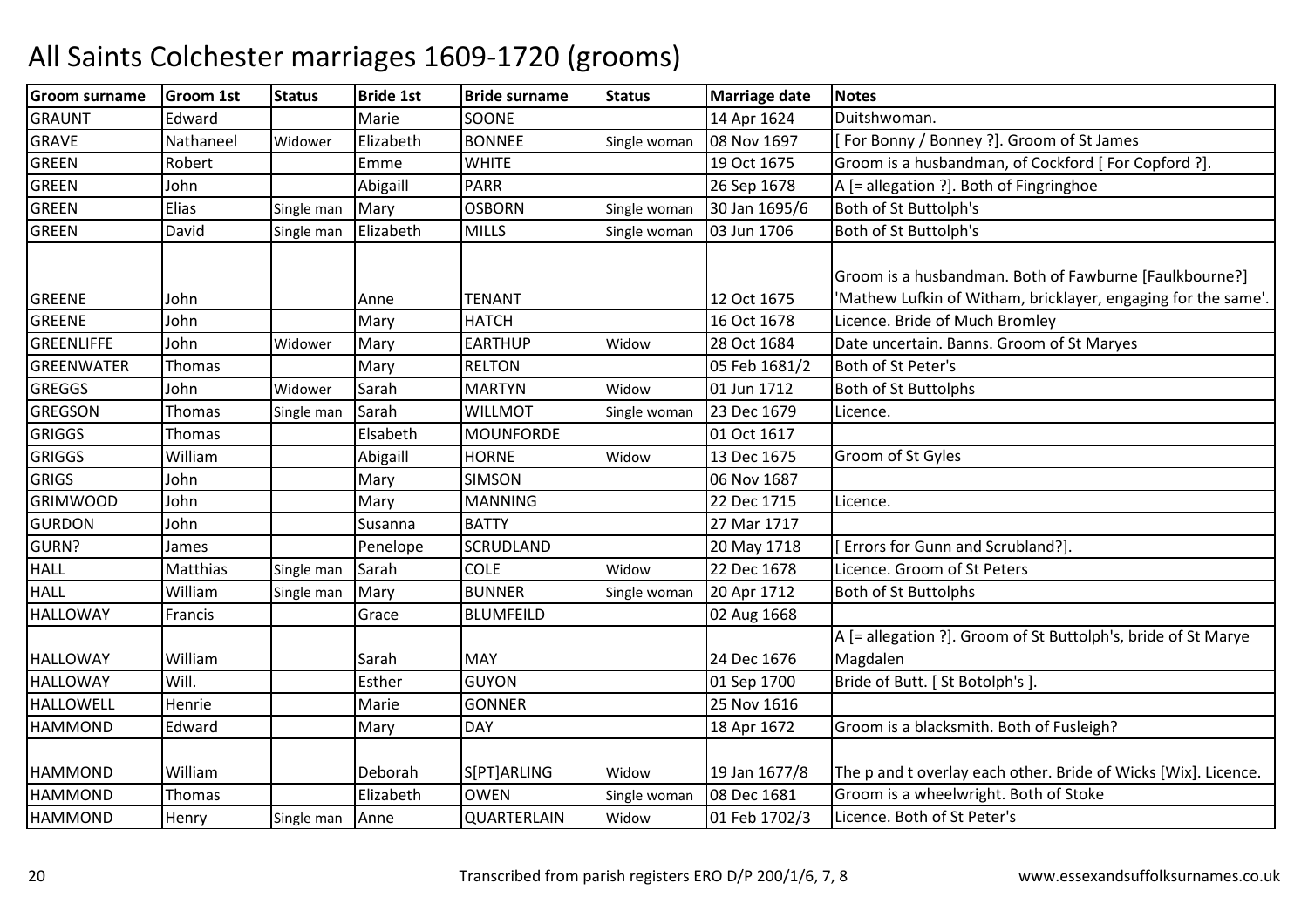| Martha<br><b>RAY</b><br>24 Jul 1709<br><b>HAMMONT</b><br>Sammuell<br>Groom of St Peters, bride of St Buttolphs<br>Single man<br>Single woman<br><b>SMITH</b><br>31 Oct 1703<br>Both of St Buttolph's<br><b>HANKIN</b><br>Mary<br>John<br>Single woman<br>Single man<br>John<br><b>COOKER</b><br><b>HANKIN</b><br>Alice<br>Groom of St Buttolphs<br>Widower<br>13 May 1707<br>Single woman<br>William<br><b>EWELL</b><br><b>HANKIN</b><br>Esther<br>25 Apr 1716<br>Licence. Both of Kelvedon<br><b>HANLEY</b><br>William<br><b>LUCAS</b><br>19 Jul 1677<br>Anne<br>Single man<br>Widow<br><b>COCK</b><br><b>HANNAH</b><br>Elizabeth<br>17 Oct 1698<br>Groom of St Gyles, bride of St Buttolphs<br>James<br><b>BELL</b><br>31 Oct 1675<br>Licence. Groom is a weaver. Both of Coxall [ Coggeshall ?].<br><b>HANS</b><br>Richard<br>Lydia<br><b>SHILLETOE</b><br><b>HARBERT</b><br>Mary<br>28 Feb 1680/1<br>Licence. Bride of St Nicholls [St Nicholas ].<br>Thomas<br>Widow<br><b>BROWNING</b><br>A [= allegation ?]. Both of St Buttolphs<br><b>HARDIN</b><br>Robert<br>24 Aug 1680<br>Hannah<br>Single man<br>Single woman<br><b>HARDY</b><br>WELLAM<br>10 Feb 1680/1<br>Licence. Both of St Rumwalds<br><b>Thomas</b><br>Jane<br>Groom is a yeoman. Both of Laer Bretton [ Layer Breton].<br><b>HARE</b><br>Esther<br><b>PAYNE</b><br>18 Apr 1682<br>Thomas<br>Lidia<br><b>Bride of St Botolphs</b><br><b>HARKIN</b><br><b>EMERSON</b><br>11 Apr 1714<br>John<br>Widower<br>Single woman<br><b>BAKER</b><br><b>HARMAN</b><br>John<br>Sarah<br>09 Oct 1706<br>Both of St Buttolph's<br>Widow<br>Single man<br><b>HARMER</b><br>Abigail<br><b>SHAW</b><br>08 Nov 1641<br>Groom is Mr Harmer, lecturer<br>Single woman<br>Ric'd<br><b>HARRIN</b><br><b>NOOTH</b><br>19 Feb 1711/2<br>Both of St Buttolphs<br>Sarah<br>Single man<br>Single woman<br><b>CLEVE</b><br><b>HARRINGTON</b><br>07 Oct 1679<br>Licence. Both of St Leonard's<br>George<br>Anne<br><b>HARRIS</b><br>Edward<br><b>GRIMWOOD</b><br>06 Feb 1676/7<br>A [= allegation ?]. Both of St Buttolphs<br>Widower<br>Sarah<br>Single woman<br><b>HARRISON</b><br><b>BEARE</b><br>A [= allegation ?]. Both of St Buttolphs<br>Robert<br>22 Jul 1679<br>Single woman<br>Single man<br>Joanna<br><b>HARRISON</b><br><b>GRIMSTON</b><br>08 Dec 1681<br><b>Groom of St Peters</b><br>Ambrose<br>Elizabeth<br><b>HART</b><br>SAXENDALE<br>Both of St James<br>Mary<br>08 Jan 1681/2<br><b>Thomas</b><br>Widow<br>Widower<br><b>SADLER</b><br><b>HART</b><br>Sarah<br>06 Oct 1695<br>Daniel<br>Widow<br>Both of Fingringhoe<br>Single man<br><b>HARTLEY</b><br><b>GROOM</b><br>Groom of St Nicholas, bride of St Leonard<br>Edward<br>20 Mar 1680/1<br>Mary<br>Widow<br><b>HARTLEY</b><br>William<br><b>NUNN</b><br>22 May 1711<br>Groom of Etherten, Suffolk, bride of St Mary<br>Ann<br><b>COLLYER</b><br>A [= allegation ?]. Both of Little Totham<br><b>HARVEY</b><br>William<br>Sarah<br>29 Jul 1677<br>Widower<br>Single woman<br>Licence. Groom of Harwich<br>SAMPLE<br><b>HARVEY</b><br>05 Nov 1677<br>Robert<br>Sarah<br>Single man<br>Single woman<br>Both of Tolleston Becknam [ Tolleshunt Beckingham= T<br><b>BELL</b><br><b>HARVEY</b><br>William<br>Sarah<br>Magna/Major].<br>09 Aug 1681<br><b>HARVEY</b><br><b>COOTE</b><br>09 Jun 1719<br>Simon<br>Susan<br>CORNWALL<br>No bride firstname.<br><b>HARVEY</b><br>11 Nov 1720<br>John<br><b>HARVY</b><br>Elizabeth<br><b>BALLARD</b><br>21 Dec 1675<br>Licence. Both of Peldon<br><b>Thomas</b><br>Widow<br>Widower | <b>Groom surname</b> | <b>Groom 1st</b> | <b>Status</b> | <b>Bride 1st</b> | <b>Bride surname</b> | <b>Status</b> | <b>Marriage date</b> | <b>Notes</b> |
|----------------------------------------------------------------------------------------------------------------------------------------------------------------------------------------------------------------------------------------------------------------------------------------------------------------------------------------------------------------------------------------------------------------------------------------------------------------------------------------------------------------------------------------------------------------------------------------------------------------------------------------------------------------------------------------------------------------------------------------------------------------------------------------------------------------------------------------------------------------------------------------------------------------------------------------------------------------------------------------------------------------------------------------------------------------------------------------------------------------------------------------------------------------------------------------------------------------------------------------------------------------------------------------------------------------------------------------------------------------------------------------------------------------------------------------------------------------------------------------------------------------------------------------------------------------------------------------------------------------------------------------------------------------------------------------------------------------------------------------------------------------------------------------------------------------------------------------------------------------------------------------------------------------------------------------------------------------------------------------------------------------------------------------------------------------------------------------------------------------------------------------------------------------------------------------------------------------------------------------------------------------------------------------------------------------------------------------------------------------------------------------------------------------------------------------------------------------------------------------------------------------------------------------------------------------------------------------------------------------------------------------------------------------------------------------------------------------------------------------------------------------------------------------------------------------------------------------------------------------------------------------------------------------------------------------------------------------------------------------------------------------------------------------------------------------------------------------------------------------------------------------------------------------------------------------------------------------------------------------------------------------------------------------------------------------------------------------------------------------------------------------------------------------------------------------------------------------------------------------------------------------------------------------|----------------------|------------------|---------------|------------------|----------------------|---------------|----------------------|--------------|
|                                                                                                                                                                                                                                                                                                                                                                                                                                                                                                                                                                                                                                                                                                                                                                                                                                                                                                                                                                                                                                                                                                                                                                                                                                                                                                                                                                                                                                                                                                                                                                                                                                                                                                                                                                                                                                                                                                                                                                                                                                                                                                                                                                                                                                                                                                                                                                                                                                                                                                                                                                                                                                                                                                                                                                                                                                                                                                                                                                                                                                                                                                                                                                                                                                                                                                                                                                                                                                                                                                                                        |                      |                  |               |                  |                      |               |                      |              |
|                                                                                                                                                                                                                                                                                                                                                                                                                                                                                                                                                                                                                                                                                                                                                                                                                                                                                                                                                                                                                                                                                                                                                                                                                                                                                                                                                                                                                                                                                                                                                                                                                                                                                                                                                                                                                                                                                                                                                                                                                                                                                                                                                                                                                                                                                                                                                                                                                                                                                                                                                                                                                                                                                                                                                                                                                                                                                                                                                                                                                                                                                                                                                                                                                                                                                                                                                                                                                                                                                                                                        |                      |                  |               |                  |                      |               |                      |              |
|                                                                                                                                                                                                                                                                                                                                                                                                                                                                                                                                                                                                                                                                                                                                                                                                                                                                                                                                                                                                                                                                                                                                                                                                                                                                                                                                                                                                                                                                                                                                                                                                                                                                                                                                                                                                                                                                                                                                                                                                                                                                                                                                                                                                                                                                                                                                                                                                                                                                                                                                                                                                                                                                                                                                                                                                                                                                                                                                                                                                                                                                                                                                                                                                                                                                                                                                                                                                                                                                                                                                        |                      |                  |               |                  |                      |               |                      |              |
|                                                                                                                                                                                                                                                                                                                                                                                                                                                                                                                                                                                                                                                                                                                                                                                                                                                                                                                                                                                                                                                                                                                                                                                                                                                                                                                                                                                                                                                                                                                                                                                                                                                                                                                                                                                                                                                                                                                                                                                                                                                                                                                                                                                                                                                                                                                                                                                                                                                                                                                                                                                                                                                                                                                                                                                                                                                                                                                                                                                                                                                                                                                                                                                                                                                                                                                                                                                                                                                                                                                                        |                      |                  |               |                  |                      |               |                      |              |
|                                                                                                                                                                                                                                                                                                                                                                                                                                                                                                                                                                                                                                                                                                                                                                                                                                                                                                                                                                                                                                                                                                                                                                                                                                                                                                                                                                                                                                                                                                                                                                                                                                                                                                                                                                                                                                                                                                                                                                                                                                                                                                                                                                                                                                                                                                                                                                                                                                                                                                                                                                                                                                                                                                                                                                                                                                                                                                                                                                                                                                                                                                                                                                                                                                                                                                                                                                                                                                                                                                                                        |                      |                  |               |                  |                      |               |                      |              |
|                                                                                                                                                                                                                                                                                                                                                                                                                                                                                                                                                                                                                                                                                                                                                                                                                                                                                                                                                                                                                                                                                                                                                                                                                                                                                                                                                                                                                                                                                                                                                                                                                                                                                                                                                                                                                                                                                                                                                                                                                                                                                                                                                                                                                                                                                                                                                                                                                                                                                                                                                                                                                                                                                                                                                                                                                                                                                                                                                                                                                                                                                                                                                                                                                                                                                                                                                                                                                                                                                                                                        |                      |                  |               |                  |                      |               |                      |              |
|                                                                                                                                                                                                                                                                                                                                                                                                                                                                                                                                                                                                                                                                                                                                                                                                                                                                                                                                                                                                                                                                                                                                                                                                                                                                                                                                                                                                                                                                                                                                                                                                                                                                                                                                                                                                                                                                                                                                                                                                                                                                                                                                                                                                                                                                                                                                                                                                                                                                                                                                                                                                                                                                                                                                                                                                                                                                                                                                                                                                                                                                                                                                                                                                                                                                                                                                                                                                                                                                                                                                        |                      |                  |               |                  |                      |               |                      |              |
|                                                                                                                                                                                                                                                                                                                                                                                                                                                                                                                                                                                                                                                                                                                                                                                                                                                                                                                                                                                                                                                                                                                                                                                                                                                                                                                                                                                                                                                                                                                                                                                                                                                                                                                                                                                                                                                                                                                                                                                                                                                                                                                                                                                                                                                                                                                                                                                                                                                                                                                                                                                                                                                                                                                                                                                                                                                                                                                                                                                                                                                                                                                                                                                                                                                                                                                                                                                                                                                                                                                                        |                      |                  |               |                  |                      |               |                      |              |
|                                                                                                                                                                                                                                                                                                                                                                                                                                                                                                                                                                                                                                                                                                                                                                                                                                                                                                                                                                                                                                                                                                                                                                                                                                                                                                                                                                                                                                                                                                                                                                                                                                                                                                                                                                                                                                                                                                                                                                                                                                                                                                                                                                                                                                                                                                                                                                                                                                                                                                                                                                                                                                                                                                                                                                                                                                                                                                                                                                                                                                                                                                                                                                                                                                                                                                                                                                                                                                                                                                                                        |                      |                  |               |                  |                      |               |                      |              |
|                                                                                                                                                                                                                                                                                                                                                                                                                                                                                                                                                                                                                                                                                                                                                                                                                                                                                                                                                                                                                                                                                                                                                                                                                                                                                                                                                                                                                                                                                                                                                                                                                                                                                                                                                                                                                                                                                                                                                                                                                                                                                                                                                                                                                                                                                                                                                                                                                                                                                                                                                                                                                                                                                                                                                                                                                                                                                                                                                                                                                                                                                                                                                                                                                                                                                                                                                                                                                                                                                                                                        |                      |                  |               |                  |                      |               |                      |              |
|                                                                                                                                                                                                                                                                                                                                                                                                                                                                                                                                                                                                                                                                                                                                                                                                                                                                                                                                                                                                                                                                                                                                                                                                                                                                                                                                                                                                                                                                                                                                                                                                                                                                                                                                                                                                                                                                                                                                                                                                                                                                                                                                                                                                                                                                                                                                                                                                                                                                                                                                                                                                                                                                                                                                                                                                                                                                                                                                                                                                                                                                                                                                                                                                                                                                                                                                                                                                                                                                                                                                        |                      |                  |               |                  |                      |               |                      |              |
|                                                                                                                                                                                                                                                                                                                                                                                                                                                                                                                                                                                                                                                                                                                                                                                                                                                                                                                                                                                                                                                                                                                                                                                                                                                                                                                                                                                                                                                                                                                                                                                                                                                                                                                                                                                                                                                                                                                                                                                                                                                                                                                                                                                                                                                                                                                                                                                                                                                                                                                                                                                                                                                                                                                                                                                                                                                                                                                                                                                                                                                                                                                                                                                                                                                                                                                                                                                                                                                                                                                                        |                      |                  |               |                  |                      |               |                      |              |
|                                                                                                                                                                                                                                                                                                                                                                                                                                                                                                                                                                                                                                                                                                                                                                                                                                                                                                                                                                                                                                                                                                                                                                                                                                                                                                                                                                                                                                                                                                                                                                                                                                                                                                                                                                                                                                                                                                                                                                                                                                                                                                                                                                                                                                                                                                                                                                                                                                                                                                                                                                                                                                                                                                                                                                                                                                                                                                                                                                                                                                                                                                                                                                                                                                                                                                                                                                                                                                                                                                                                        |                      |                  |               |                  |                      |               |                      |              |
|                                                                                                                                                                                                                                                                                                                                                                                                                                                                                                                                                                                                                                                                                                                                                                                                                                                                                                                                                                                                                                                                                                                                                                                                                                                                                                                                                                                                                                                                                                                                                                                                                                                                                                                                                                                                                                                                                                                                                                                                                                                                                                                                                                                                                                                                                                                                                                                                                                                                                                                                                                                                                                                                                                                                                                                                                                                                                                                                                                                                                                                                                                                                                                                                                                                                                                                                                                                                                                                                                                                                        |                      |                  |               |                  |                      |               |                      |              |
|                                                                                                                                                                                                                                                                                                                                                                                                                                                                                                                                                                                                                                                                                                                                                                                                                                                                                                                                                                                                                                                                                                                                                                                                                                                                                                                                                                                                                                                                                                                                                                                                                                                                                                                                                                                                                                                                                                                                                                                                                                                                                                                                                                                                                                                                                                                                                                                                                                                                                                                                                                                                                                                                                                                                                                                                                                                                                                                                                                                                                                                                                                                                                                                                                                                                                                                                                                                                                                                                                                                                        |                      |                  |               |                  |                      |               |                      |              |
|                                                                                                                                                                                                                                                                                                                                                                                                                                                                                                                                                                                                                                                                                                                                                                                                                                                                                                                                                                                                                                                                                                                                                                                                                                                                                                                                                                                                                                                                                                                                                                                                                                                                                                                                                                                                                                                                                                                                                                                                                                                                                                                                                                                                                                                                                                                                                                                                                                                                                                                                                                                                                                                                                                                                                                                                                                                                                                                                                                                                                                                                                                                                                                                                                                                                                                                                                                                                                                                                                                                                        |                      |                  |               |                  |                      |               |                      |              |
|                                                                                                                                                                                                                                                                                                                                                                                                                                                                                                                                                                                                                                                                                                                                                                                                                                                                                                                                                                                                                                                                                                                                                                                                                                                                                                                                                                                                                                                                                                                                                                                                                                                                                                                                                                                                                                                                                                                                                                                                                                                                                                                                                                                                                                                                                                                                                                                                                                                                                                                                                                                                                                                                                                                                                                                                                                                                                                                                                                                                                                                                                                                                                                                                                                                                                                                                                                                                                                                                                                                                        |                      |                  |               |                  |                      |               |                      |              |
|                                                                                                                                                                                                                                                                                                                                                                                                                                                                                                                                                                                                                                                                                                                                                                                                                                                                                                                                                                                                                                                                                                                                                                                                                                                                                                                                                                                                                                                                                                                                                                                                                                                                                                                                                                                                                                                                                                                                                                                                                                                                                                                                                                                                                                                                                                                                                                                                                                                                                                                                                                                                                                                                                                                                                                                                                                                                                                                                                                                                                                                                                                                                                                                                                                                                                                                                                                                                                                                                                                                                        |                      |                  |               |                  |                      |               |                      |              |
|                                                                                                                                                                                                                                                                                                                                                                                                                                                                                                                                                                                                                                                                                                                                                                                                                                                                                                                                                                                                                                                                                                                                                                                                                                                                                                                                                                                                                                                                                                                                                                                                                                                                                                                                                                                                                                                                                                                                                                                                                                                                                                                                                                                                                                                                                                                                                                                                                                                                                                                                                                                                                                                                                                                                                                                                                                                                                                                                                                                                                                                                                                                                                                                                                                                                                                                                                                                                                                                                                                                                        |                      |                  |               |                  |                      |               |                      |              |
|                                                                                                                                                                                                                                                                                                                                                                                                                                                                                                                                                                                                                                                                                                                                                                                                                                                                                                                                                                                                                                                                                                                                                                                                                                                                                                                                                                                                                                                                                                                                                                                                                                                                                                                                                                                                                                                                                                                                                                                                                                                                                                                                                                                                                                                                                                                                                                                                                                                                                                                                                                                                                                                                                                                                                                                                                                                                                                                                                                                                                                                                                                                                                                                                                                                                                                                                                                                                                                                                                                                                        |                      |                  |               |                  |                      |               |                      |              |
|                                                                                                                                                                                                                                                                                                                                                                                                                                                                                                                                                                                                                                                                                                                                                                                                                                                                                                                                                                                                                                                                                                                                                                                                                                                                                                                                                                                                                                                                                                                                                                                                                                                                                                                                                                                                                                                                                                                                                                                                                                                                                                                                                                                                                                                                                                                                                                                                                                                                                                                                                                                                                                                                                                                                                                                                                                                                                                                                                                                                                                                                                                                                                                                                                                                                                                                                                                                                                                                                                                                                        |                      |                  |               |                  |                      |               |                      |              |
|                                                                                                                                                                                                                                                                                                                                                                                                                                                                                                                                                                                                                                                                                                                                                                                                                                                                                                                                                                                                                                                                                                                                                                                                                                                                                                                                                                                                                                                                                                                                                                                                                                                                                                                                                                                                                                                                                                                                                                                                                                                                                                                                                                                                                                                                                                                                                                                                                                                                                                                                                                                                                                                                                                                                                                                                                                                                                                                                                                                                                                                                                                                                                                                                                                                                                                                                                                                                                                                                                                                                        |                      |                  |               |                  |                      |               |                      |              |
|                                                                                                                                                                                                                                                                                                                                                                                                                                                                                                                                                                                                                                                                                                                                                                                                                                                                                                                                                                                                                                                                                                                                                                                                                                                                                                                                                                                                                                                                                                                                                                                                                                                                                                                                                                                                                                                                                                                                                                                                                                                                                                                                                                                                                                                                                                                                                                                                                                                                                                                                                                                                                                                                                                                                                                                                                                                                                                                                                                                                                                                                                                                                                                                                                                                                                                                                                                                                                                                                                                                                        |                      |                  |               |                  |                      |               |                      |              |
|                                                                                                                                                                                                                                                                                                                                                                                                                                                                                                                                                                                                                                                                                                                                                                                                                                                                                                                                                                                                                                                                                                                                                                                                                                                                                                                                                                                                                                                                                                                                                                                                                                                                                                                                                                                                                                                                                                                                                                                                                                                                                                                                                                                                                                                                                                                                                                                                                                                                                                                                                                                                                                                                                                                                                                                                                                                                                                                                                                                                                                                                                                                                                                                                                                                                                                                                                                                                                                                                                                                                        |                      |                  |               |                  |                      |               |                      |              |
|                                                                                                                                                                                                                                                                                                                                                                                                                                                                                                                                                                                                                                                                                                                                                                                                                                                                                                                                                                                                                                                                                                                                                                                                                                                                                                                                                                                                                                                                                                                                                                                                                                                                                                                                                                                                                                                                                                                                                                                                                                                                                                                                                                                                                                                                                                                                                                                                                                                                                                                                                                                                                                                                                                                                                                                                                                                                                                                                                                                                                                                                                                                                                                                                                                                                                                                                                                                                                                                                                                                                        |                      |                  |               |                  |                      |               |                      |              |
|                                                                                                                                                                                                                                                                                                                                                                                                                                                                                                                                                                                                                                                                                                                                                                                                                                                                                                                                                                                                                                                                                                                                                                                                                                                                                                                                                                                                                                                                                                                                                                                                                                                                                                                                                                                                                                                                                                                                                                                                                                                                                                                                                                                                                                                                                                                                                                                                                                                                                                                                                                                                                                                                                                                                                                                                                                                                                                                                                                                                                                                                                                                                                                                                                                                                                                                                                                                                                                                                                                                                        |                      |                  |               |                  |                      |               |                      |              |
|                                                                                                                                                                                                                                                                                                                                                                                                                                                                                                                                                                                                                                                                                                                                                                                                                                                                                                                                                                                                                                                                                                                                                                                                                                                                                                                                                                                                                                                                                                                                                                                                                                                                                                                                                                                                                                                                                                                                                                                                                                                                                                                                                                                                                                                                                                                                                                                                                                                                                                                                                                                                                                                                                                                                                                                                                                                                                                                                                                                                                                                                                                                                                                                                                                                                                                                                                                                                                                                                                                                                        |                      |                  |               |                  |                      |               |                      |              |
|                                                                                                                                                                                                                                                                                                                                                                                                                                                                                                                                                                                                                                                                                                                                                                                                                                                                                                                                                                                                                                                                                                                                                                                                                                                                                                                                                                                                                                                                                                                                                                                                                                                                                                                                                                                                                                                                                                                                                                                                                                                                                                                                                                                                                                                                                                                                                                                                                                                                                                                                                                                                                                                                                                                                                                                                                                                                                                                                                                                                                                                                                                                                                                                                                                                                                                                                                                                                                                                                                                                                        |                      |                  |               |                  |                      |               |                      |              |
|                                                                                                                                                                                                                                                                                                                                                                                                                                                                                                                                                                                                                                                                                                                                                                                                                                                                                                                                                                                                                                                                                                                                                                                                                                                                                                                                                                                                                                                                                                                                                                                                                                                                                                                                                                                                                                                                                                                                                                                                                                                                                                                                                                                                                                                                                                                                                                                                                                                                                                                                                                                                                                                                                                                                                                                                                                                                                                                                                                                                                                                                                                                                                                                                                                                                                                                                                                                                                                                                                                                                        |                      |                  |               |                  |                      |               |                      |              |
|                                                                                                                                                                                                                                                                                                                                                                                                                                                                                                                                                                                                                                                                                                                                                                                                                                                                                                                                                                                                                                                                                                                                                                                                                                                                                                                                                                                                                                                                                                                                                                                                                                                                                                                                                                                                                                                                                                                                                                                                                                                                                                                                                                                                                                                                                                                                                                                                                                                                                                                                                                                                                                                                                                                                                                                                                                                                                                                                                                                                                                                                                                                                                                                                                                                                                                                                                                                                                                                                                                                                        |                      |                  |               |                  |                      |               |                      |              |
|                                                                                                                                                                                                                                                                                                                                                                                                                                                                                                                                                                                                                                                                                                                                                                                                                                                                                                                                                                                                                                                                                                                                                                                                                                                                                                                                                                                                                                                                                                                                                                                                                                                                                                                                                                                                                                                                                                                                                                                                                                                                                                                                                                                                                                                                                                                                                                                                                                                                                                                                                                                                                                                                                                                                                                                                                                                                                                                                                                                                                                                                                                                                                                                                                                                                                                                                                                                                                                                                                                                                        |                      |                  |               |                  |                      |               |                      |              |
|                                                                                                                                                                                                                                                                                                                                                                                                                                                                                                                                                                                                                                                                                                                                                                                                                                                                                                                                                                                                                                                                                                                                                                                                                                                                                                                                                                                                                                                                                                                                                                                                                                                                                                                                                                                                                                                                                                                                                                                                                                                                                                                                                                                                                                                                                                                                                                                                                                                                                                                                                                                                                                                                                                                                                                                                                                                                                                                                                                                                                                                                                                                                                                                                                                                                                                                                                                                                                                                                                                                                        |                      |                  |               |                  |                      |               |                      |              |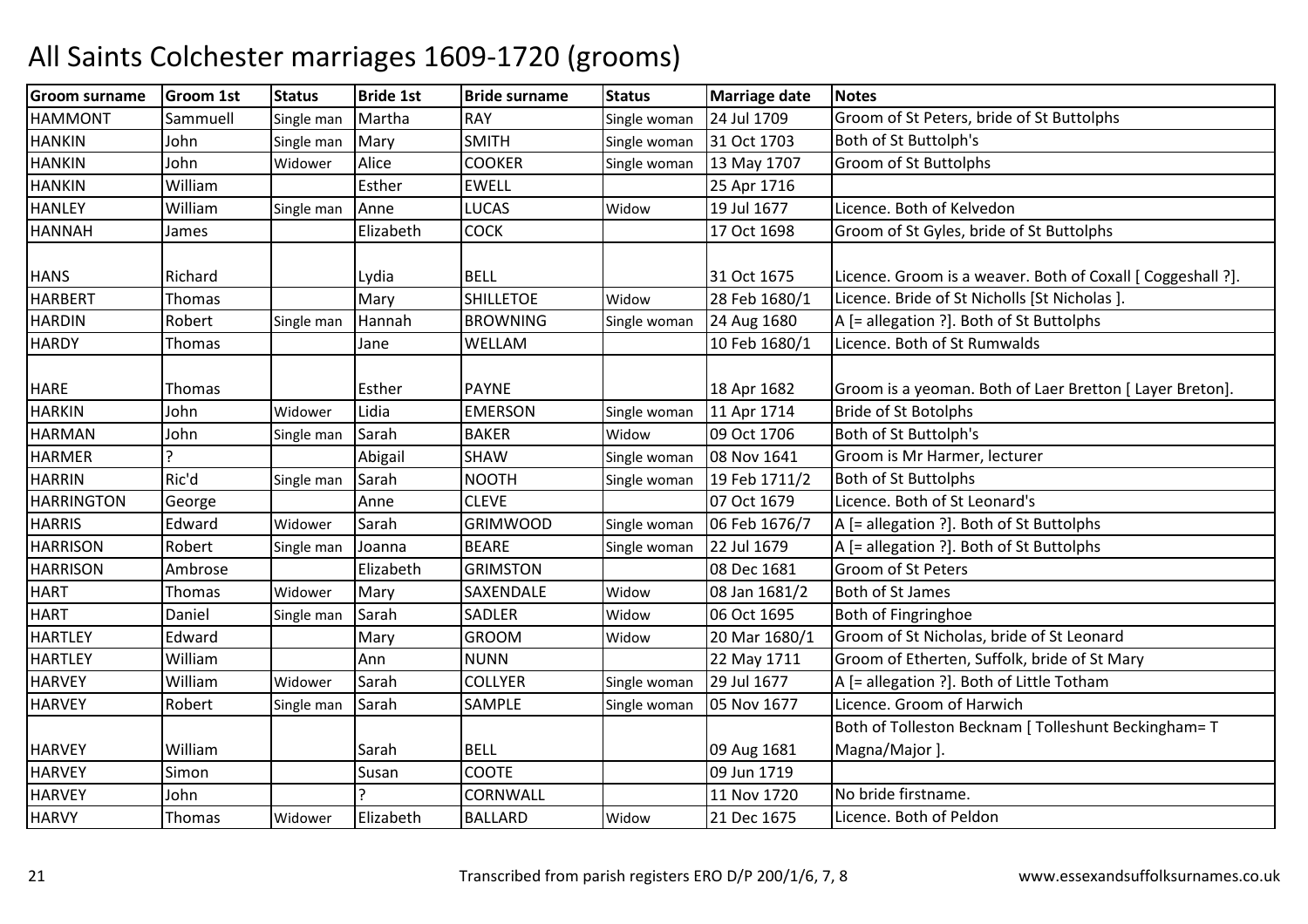#### Groom surnamee Groom 1st Status Bride 1st Bride surname Status Marriage date Notes HARVY John Susan KETTERIDGE 10 Jul 1681 10 Jul 1681 Groom is a 'marriner' of East Donnyland, bride is of St James's<br>12 Nov 1696 Both of St Buttoloh's **HARVY** James Single man Elizabeth BENNET Single woman 12 Nov 1696 Both of St Buttolph's **HARVY** Christopher Single man Elizabeth LAMPRILL Single woman 24 Apr 1699 Both of St Buttolph's<br>SOWGATE 28 Sep 1699 Groom of St Gyls [Gil **HARWOOD** Thomas | Frances SOWGATE | 28 Sep 1699 Groom of St Gyls [Giles], bride of St Buttolph's<br>Daniell | Single man Thomasin | INNOES | Single woman 22 Dec 1675 | A [= allegation ?]. **HATCHER** R Daniell Single man Thomasin INNOES Single woman 22 Dec 1675 A [= allegation ?]. **HAVENS** S Thomas Widower Mary ADDERTON ADDERTON Widow 13 Jun 1709 Groom of St Buttolphs, bride of St Gyles<br>WIKES 29 Mar 1714 **HAWARD**  William Elizabeth WIKES 29 Mar 1714 HAWES Thomas Single man Mercy COOK<br>HAWES Samuel Thomas Mary ROYDON Single woman | 03 Jul 1677 | TH, Jun'r Both of West Marsey .[ West Mersea ]. Licence.<br>| 18 Apr 1682 | Both of St Osyth **HAWES** S Samuel Mary ROYDON 18 Apr 1682 Both of St Osyth<br>28 Feb 1692/3 Bride of Myle En **HAWES** Thomas **Anne STERLING**  Widow28 Feb 1692/3 Bride of Myle End<br>08 Sep 1681 Groom is a husbar **HAWKINS**  Richard Elizabeth HARWOODHARWOOD Widow<br>CORNWAL Single v 08 Sep 1681 Groom is a husbandman. Both of Horksley magna<br>16 Apr 1704 Both of St Buttolph's **HAWKINS** Christopher Isingle man MarthaSingle woman Both of St Buttolph's **HAYES**  Johnn Widower Elizabeth BELL Widow Widow 21 Jul 1681 Both of Laer Bretton [ Layer Breton ]<br>Single woman 16 May 1700 Both of St Buttolph's **HAYNES**  JohnSingle man Susan TYDEMAN 16 May 1700 Both of St Buttolph's<br>28 Sep 1639 HAYWARDD Anthony Joane LIGHTE 28 Sep 1639 **HAYWARD** John Single man Elizabeth GRIMWOOD Single woman 24 Oct 1684 Banns. Both of St Buttolphs<br>Thomas Single man Mary QUILTER Single woman 27 Dec 1692 Both of Ardley HAYWARDD Thomas Single man Mary QUILTER Single woman 27 Dec 1692 Both of Ardley HAYWOODD Edward Elizabeth MARCUM 21 May 1713 [ Markham ]. Both of St Buttolphs HAZELL Ellis | Sarah NEWTON | 17 Apr 1682 K 22 Sep 1720 Groom is a comber of Trinity [Holy Trinity ]. Bride is of St Buttolph's HAZLEE Nicholas Jemima CLARK **HEDGE**  RichardElizabeth HAWARD<br>Single man Sarah WOODW Widow11 Oct 1681 Groom is a weaver. Both of St James<br>26 Aug 1706 Groom of St Martins, bride of St Butt HEDGE RichardSarah WOODWARD<br>Marv COLE 26 Aug 1706 Groom of St Martins, bride of St Buttolph's<br>20 Oct 1681 Bride of St Martin's HEDGETHORNE Abrahamm Mary COLE 20 Oct 1681 Bride of St Martin's<br>
20 Oct 1681 Bride of St Martin's HEENINGHAMSamuel Single man Frances FEEDAM Single woman 30 Sep 1703 Licence. Groom of Halsted, bride of Weevenhoe<br>Robert Single man Elizabeth HOWELL Single woman 02 Oct 1677 Licence. Groom of Thorington, bride of Frateing **HERON** Licence. Groom of Thorington, bride of Frateing HEWES JohnWidower Susen BENTT 1980 | 23 Sep 1654 | Or Susen Beall. Groom of Henny, bride of Wormingford HEWES JohnWidower Susen BEALL 1983 Sep 1654 Or Susen Beall. Groom of Henny, bride of Wormingford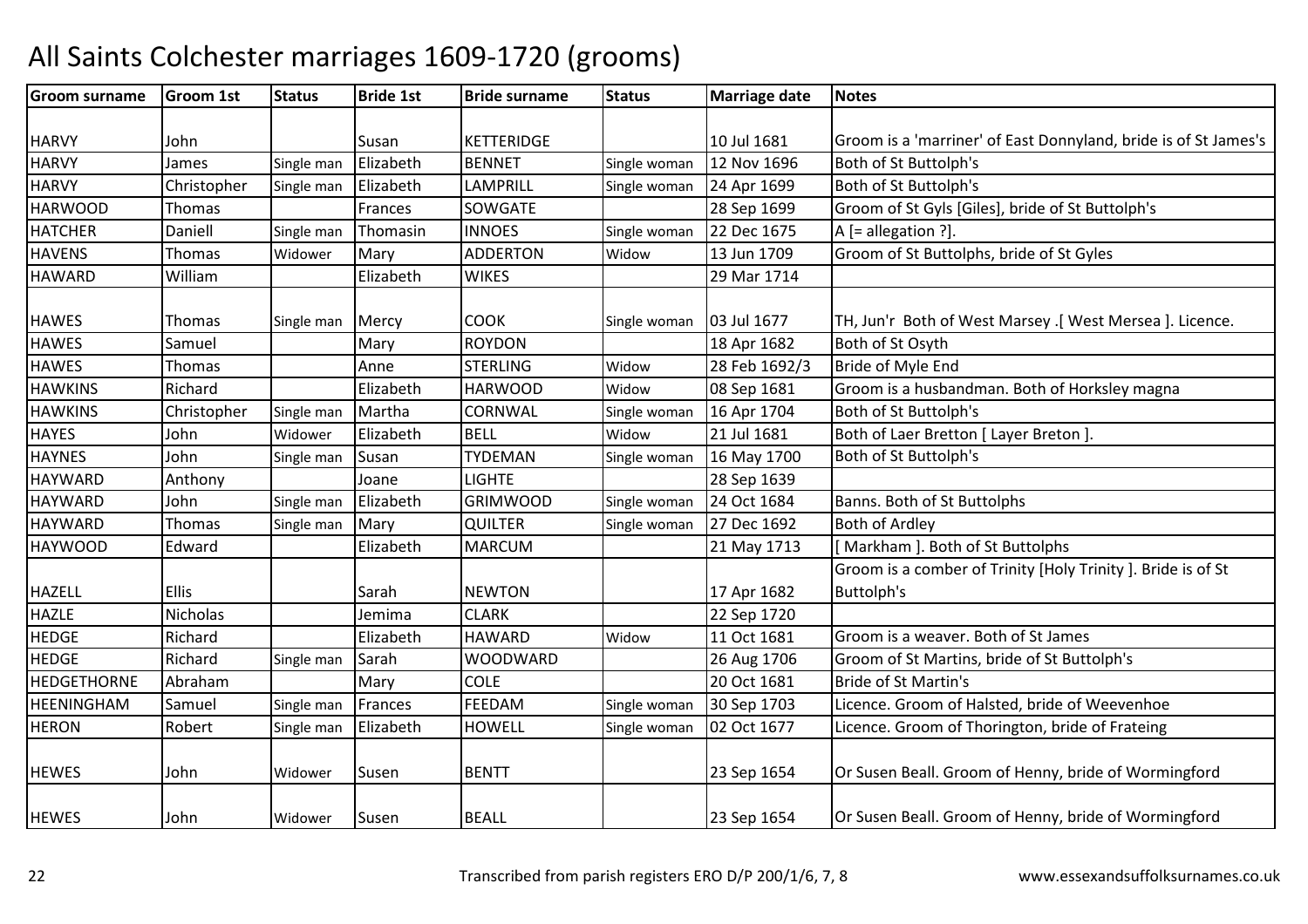| <b>Groom surname</b> | <b>Groom 1st</b> | <b>Status</b> | <b>Bride 1st</b> | <b>Bride surname</b> | <b>Status</b> | <b>Marriage date</b> | <b>Notes</b>                                                |
|----------------------|------------------|---------------|------------------|----------------------|---------------|----------------------|-------------------------------------------------------------|
| <b>HEWIT</b>         | Richard          |               | Elizabeth        | <b>PORTER</b>        |               | 22 Mar 1680/1        | Groom is a weaver of St Nichol.                             |
| <b>HEYWOOD</b>       | John             |               | Sarah            | SPONDELL             |               | 21 Feb 1709/10       |                                                             |
| <b>HILL</b>          | William          | Widower       | Elsabeth         | <b>PARKAR</b>        |               | 12 Apr 1619          | Bride's father: Robertes Parkar                             |
| <b>HILL</b>          | Joseph           |               | Judith           | <b>BRACKIT</b>       |               | 14 Dec 1679          | A [= allegation ?]. Both of St Buttolphs                    |
| <b>HINDERSON</b>     | Gilbert          | Widower       | Rebacka          | LARKEN               |               | 02 Sep 1654          | Both of Dadham [ Dedham ].                                  |
| <b>HINDES</b>        | John             |               | Sarah            | <b>TURNER</b>        | Single woman  | 17 Sep 1681          | Both of Karesey [Kersey?]                                   |
| <b>HINDS</b>         | William          | Single man    | Mary             | AMY                  | Widow         | 09 May 1697          |                                                             |
| <b>HINDS</b>         | William          | Single man    | Mary             | AMYE                 | Widow         | 15 Jul 1697          |                                                             |
|                      |                  |               |                  |                      |               |                      | Licence. Groom of Maldon. Groom's surname hard to read -    |
| <b>HITCH</b>         | Nehemiah         | Widower       | Elizabeth        | <b>CATMUR</b>        | Single woman  | 16 Jul 1693          | Hitch or Fitch? [ For Cutmer/Cutmore etc ?].                |
| <b>HOBS</b>          | Robert           | Single man    | Christian        | <b>COURTNELL</b>     |               | 10 Oct 1700          | Both of St Butt. [St Botolph's]                             |
| <b>HOCKER</b>        | Samuel           |               | Eliz.            | <b>BARKER</b>        |               | 23 Sep 1716          |                                                             |
| <b>HODGSKIN</b>      | Isaac            | Single man    | Sarah            | <b>SPANTIN</b>       |               | 27 Feb 1678/9        | Licence. Bride of St James'                                 |
| <b>HOLBECK</b>       | Samuel           | Single man    | Sarah            | <b>DIRRICK</b>       | Single woman  | 10 Oct 1676          | A [= allegation ?].                                         |
| <b>HOLBECK</b>       | James            |               | Alice            | <b>POTTER</b>        |               | 06 Dec 1681          | <b>Bride of St Buttolphs</b>                                |
| <b>HOLLAND</b>       | William          | Widower       | Sarah            | <b>RUSSELLS</b>      | Widow         | 18 Jun 1676          | Both of St Buttolph's                                       |
| <b>HOLLOWAY</b>      | William          | Single man    | Abigail          | <b>BRYNET</b>        | Single woman  | 02 Jan 1706/7        | Both of St Buttolph's                                       |
| <b>HOLTON</b>        | James            | Single man    | Frances          | <b>WARD</b>          | Single woman  | 16 Jan 1676/7        | Licence. Bride of Stoke                                     |
| <b>HOLTON</b>        | Edward           | Single man    | Elizabeth        | <b>WARD</b>          | Single woman  | 26 Nov 1716          |                                                             |
| <b>HOPKINSON</b>     | George           |               | Abigall          | <b>DENNER</b>        |               | 01 Nov 1631          |                                                             |
| <b>HORNE</b>         | John             | Single man    | Judeth           | <b>BROWNEEL</b>      |               | 28 Aug 1621          | Groom of St Martins. Bride is a Dutchwoman                  |
| <b>HORNIDGE</b>      | Thomas           | Single man    | Mary             | <b>DARBY</b>         | Single woman  | 19 Jun 1692          | Licence.                                                    |
| <b>HORSMAN</b>       | Samuel           |               | Mary             | <b>CALEY</b>         | Widow         | 26 Aug 1694          | Licence. Both of Clackton                                   |
| <b>HOW</b>           | Allen            |               | Mary             | GADD                 |               | 22 Jul 1711          | Groom of St Butts                                           |
| <b>HOW</b>           | James            |               | Mary             | <b>BURGESS</b>       |               | 14 Dec 1716          |                                                             |
| HOW                  | John             |               | Sarah            | <b>LINCOLN</b>       |               | 02 May 1718          |                                                             |
|                      |                  |               |                  |                      |               |                      | Both of Laer de lay [ Name Layer , Place Layer de la Hay ]. |
| <b>HOWARD</b>        | John             | Single man    | Sarah            | LAER                 | Single woman  | 10 Nov 1677          | Licence.                                                    |
| <b>HOWARD</b>        | George           |               | Elizabeth        | <b>HAWES</b>         |               | 27 Aug 1691          | Groom of Bricklesea [ Brightlingsea], bride of Ramsey       |
| <b>HOWE</b>          | Edward           | Single man    | Mary             | LAMB                 | Single woman  | 17 Sep 1677          | Licence. Both of Chich St Ousyth                            |
| <b>HOWLET</b>        | Jeremiah         |               | Elizabeth        | <b>ANDREWS</b>       |               | 10 Jul 1707          | Both of St Buttolph's                                       |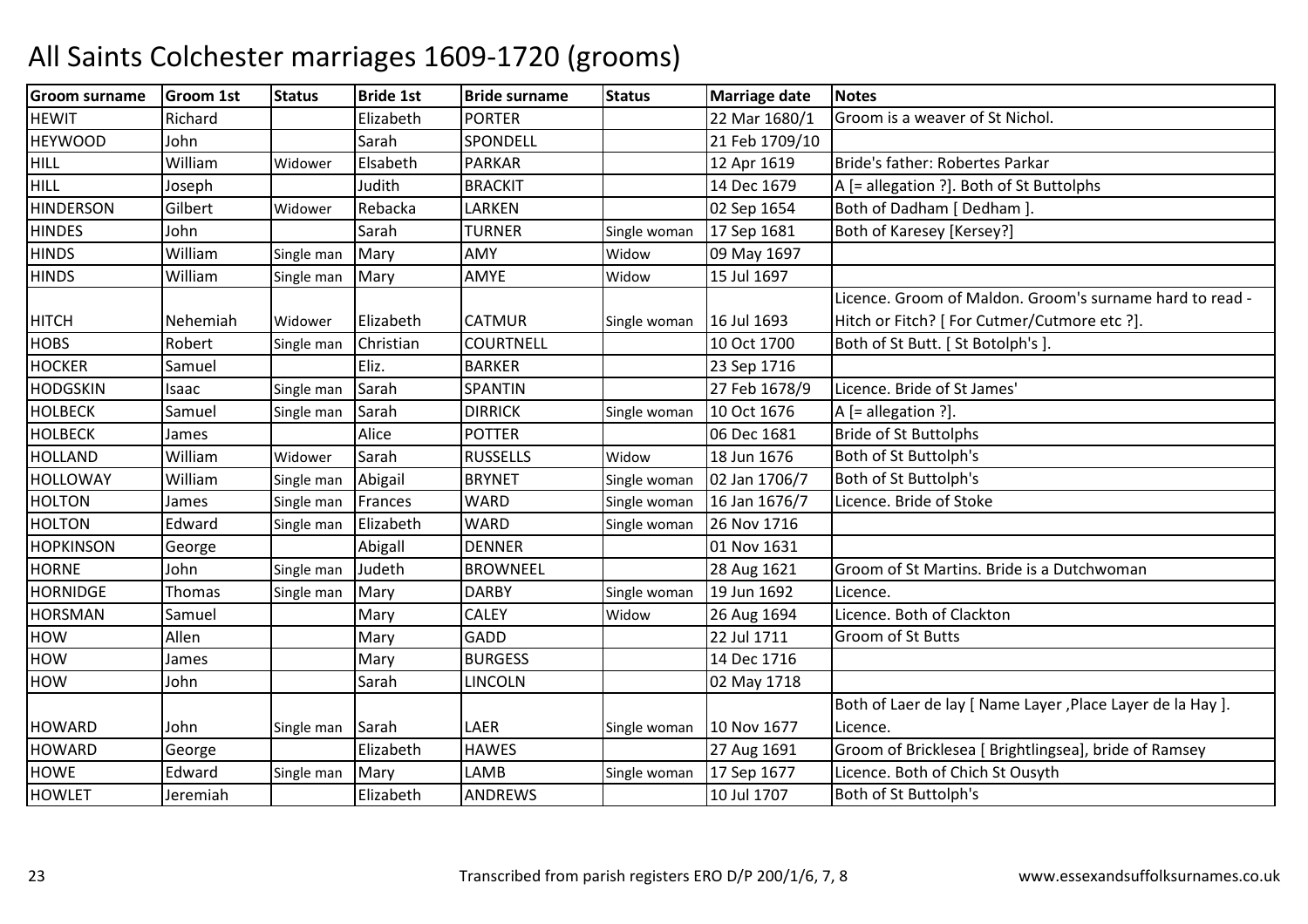#### Groom surnamee Groom 1st Status Bride 1st Bride surname Status Marriage date Notes HOY Nilliam Sarah CRANFEILD 24 Jun 1681 08 Dec 1680 Groom of Gestingthorp, bride of Gayns Colne [ Colne Engaine ].**HUBBARD** Humphrey | Katherine SMITH<br>Henry | Single man Elizabeth | COWLEDGE Widow08 Dec 1680 Licence. Both of St Peters<br>27 Dec 1692 **HUBBARD** D Henry Single man Elizabeth COWLEDGE Single woman 27 Dec 1692 HULK JohnFrances LADBROOK 108 Sep 1677 Licence. Both of Chich St Osith<br>Elizabeth GUYON 5ingle woman 29 May 1699 Both of St Buttolph's HUMM 1699 Edward Widower Elizabeth GUYON Single woman 29 May 1699 Both of St Buttolph's<br>M HUMM Daniel Abigail DRAPER 17 Dec 1719<br>1914 December 17 Dec 1719 HUMMM Daniell Single man Anne NEAVE Single woman 19 Jun 1714 Bride of St Buttolphs<br>RUBEVS Literature of Literature of Literature of Literature of Literature of Literature of Literature of Lite **HUMPHREYS**  JohnMary COOK 21 Apr 1679 Licence. Bride of Little Waldingfeild, Suffolk<br>
Catharine GIBS Widow 09 Apr 1700 Licence. Groom of Wivenhoe. bride of St Gv HUMPHRY Richardd Widower Catharine GIBS Widow Widow 09 Apr 1700 Licence. Groom of Wivenhoe, bride of St Gyles<br>Single woman 28 Feb 1703/4 | For Hunnicks 1. Both of St Buttolphs HUNNIX JohnWidower Mary PIECE Single woman 28 Feb 1703/4 | [ For Hunnicks ]. Both of St Buttolphs HUNT JohnSingle man Mary WEBB<br>Mary VINYA Single woman 10 Jan 1677/8 Licence. Married at Fingringhoe. Both of Harwich<br>10 May 1711 Groom of Shelly, Suffolk HUNT Joseph**VINYARD** Groom of Shelly, Suffolk HUNTER Peter Widower Joanna HURRILL WidowWidow 10 Mar 1680/1 Groom of West Marsey [West Mersea ], bride of Fingringhoe.<br>
\* \* 1628 Undated and no bride's surname **HUNTLY**  Marke Bridgett ? \* \* 1628 Undated and no bride's surname HUTCHINWilliam<br>John Single man Elizabeth WYLES Single woman 11 May 1699 Groom of St Giles, bride of St Buttolph's<br>Sarah LUMLY 01 May 1700 Groom of St Maryes HUTTONN John Sarah LUMLY 01 May 1700 Groom of St Maryes INGOLL Thomas Widower Mary WEBB WEBB Widow<br>YFUI Single \ Widow 109 Jun 1677<br>Single woman 125 Dec 1700 Groom is a husbandman. Both of Nayland. Statement after record, 'Abraham Frost of North Street, husbandman, brayle'? Licence.INMANWilliam<br>Christopher Single man Susan YEUL Single woman 25 Dec 1700 Groom of St Giles, bride of St Buttolph's<br>Jane VINCE 24 Dec 1717 INMANN Christopher Jane VINCE 24 Dec 1717 INNOES JohnSingle man Martha GROOM Single woman 03 May 1689 Bride of Messing<br>28 Sep 1681 Groom of St Pete IVEIsaac | Elizabeth Elizabeth LAY 128 Sep 1681 Groom of St Peters, bride of West Bergeholt<br>
Elizabeth HARDY Single woman 12 Jun 1690 Licence. Both of Wormingford IVEDaniel Single man Single woman 12 Jun 1690 Licence. Both of Wormingford<br>10 Dec 1717 IVE Abrahamm Mary KISSER 10 Dec 1717<br>1. Reviewed The Line Studies of the Contract of the Contract of the Contract of the Contract of the Contract o **J**[AO]NES Shaderak Single man Elizabeth<br>Mary RAYNER<br>ROGERS Widow30 Dec 1655 Both of Marys [St Mary's ]<br>\* \* 1652 Undated. Bride of St Ossith **JACOB** Francis Mary ROGERS \* \* 1652 Undated. Bride of St Ossithes [St Osyths ]<br>
James Margaret GODFREY 21 Sep 1699 Bride of Fingringhoe **JAGGAR[DS]**  JamesMargaret 21 Sep 1699 Bride of Fingringhoe JAMESSamuell | Mary GAD GAD 11 Sep 1687 Bride of St Leonard's<br>DEEKES Single woman 12 Oct 1709 Groom of St Buttolph JAMES Ric'dWidower Mary DEEKES Single woman 12 Oct 1709 Groom of St Buttolph's, bride of St Mary Magdalen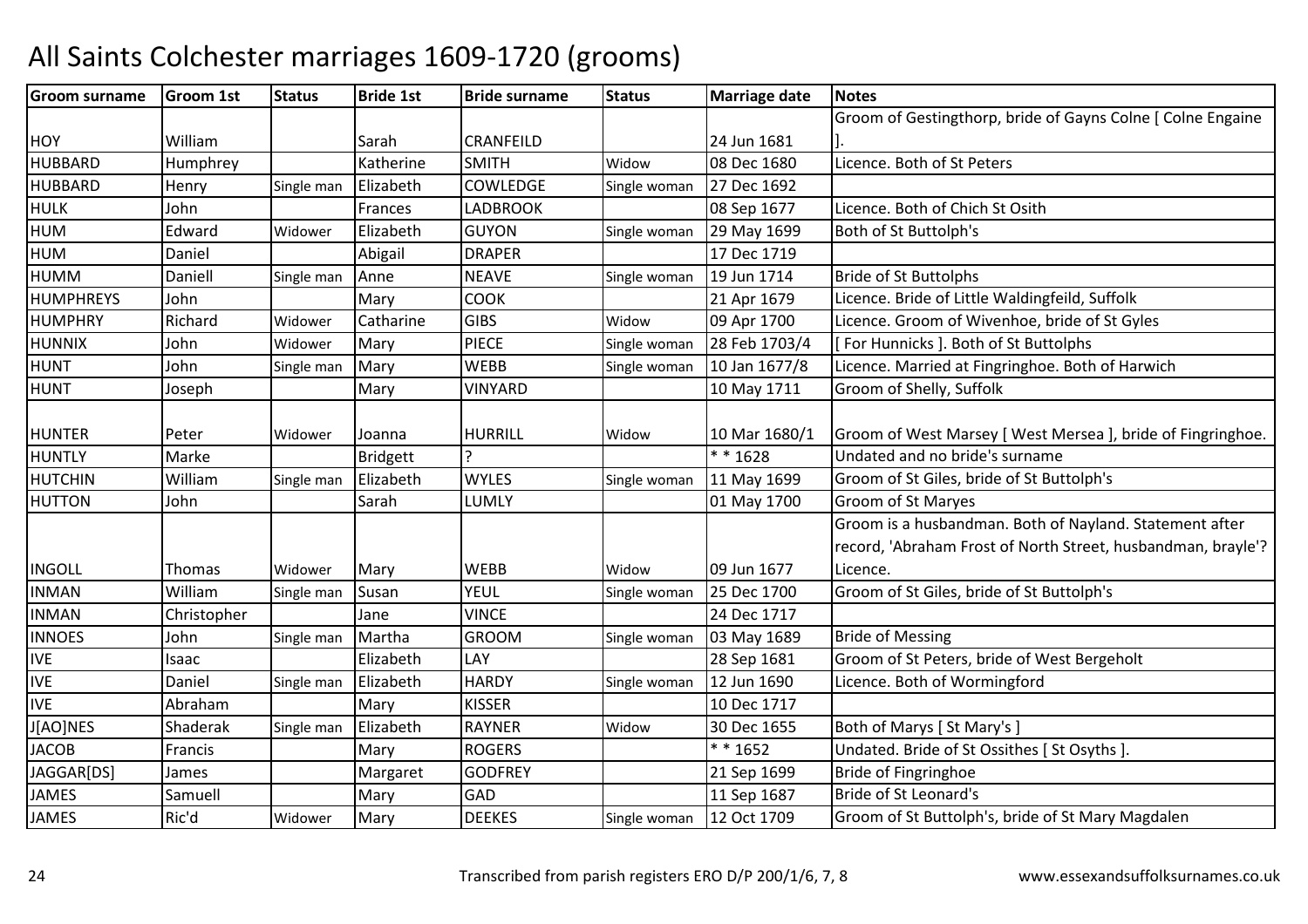| <b>Groom surname</b> | Groom 1st | <b>Status</b> | <b>Bride 1st</b> | <b>Bride surname</b> | <b>Status</b> | <b>Marriage date</b>       | <b>Notes</b>                                             |
|----------------------|-----------|---------------|------------------|----------------------|---------------|----------------------------|----------------------------------------------------------|
| <b>JEFFERIES</b>     | Samuel    | Widower       | Sarah            | <b>JOHNSON</b>       | Single woman  | 24 Mar 1705/6              | Both of St Buttolph's                                    |
| JEKILL               | George    |               | Martha           | <b>WOODS</b>         |               | 05 Oct 1715                |                                                          |
| <b>JENNER</b>        | Samuel    | Widower       | Judith           | <b>ALLINTON</b>      | Widow         | 17 Apr 1693                | Bride of St Martin's                                     |
| <b>JENNINGS</b>      | Samuel    | Widower       | Mary             | <b>WARD</b>          | Single woman  | 12 Jul 1692                | Groom of St Leonards                                     |
| <b>JENNINGS</b>      | Thomas    | Single man    | Elizabeth        | <b>MINSTRELL</b>     | Single woman  | 09 May 1697                | <b>Both of St Buttolphs</b>                              |
| <b>JENNINGS</b>      | Jason     |               | Susannah         | <b>STUBBS</b>        |               | 03 Aug 1713                | Both of St Buttolphs                                     |
| <b>JOHNSON</b>       | Abraham   |               | Alice            | <b>HASELWOOD</b>     |               | $* * 1624$                 | No date, but probably November.                          |
| <b>JOHNSON</b>       | John      | Single man    | Margaret         | <b>MOSS</b>          |               | 10 Feb 1710/1              | Bride of St Buttolph's                                   |
| <b>JOHNSON</b>       | Peter     |               | Mary             | WENDALL              |               | 25 Dec 1714                | <b>Bride of St Buttolphs</b>                             |
| <b>JOHNSON</b>       | William   |               | Ann              | <b>KNAP</b>          |               | 08 Jul 1716                |                                                          |
| <b>JOLLY</b>         | William   | Single man    | Mary             | <b>GOODWIN</b>       | Single woman  | 26 May 1675                | Both of St Maryes                                        |
| <b>JOLLY</b>         | John      | Single man    | Alice            | <b>HARE</b>          | Single woman  | 20 Jul 1702                | Both of St Buttolph's                                    |
| <b>JORDAN</b>        | Thomas    | Single man    | Elizabeth        | <b>BROWNE</b>        | Single woman  | 30 Jul 1677                | Licence. Groom is a carpenter of Wivenhoe.               |
| <b>JORDAN</b>        | John      | Single man    | Elizabeth        | <b>HERRINGTON</b>    | Single woman  | 14 Feb 1677/8              | Licence. Groom of Wivenhoe, bride of St Leonard's        |
|                      |           |               |                  |                      |               |                            | Groom of St Buttolphs. Bride of Touls night [ Tolleshunt |
| <b>JUDE</b>          | Benjamin  | Widower       | Anne             | <b>WHITE</b>         | Widow         | 10 Oct 1702                | Knights ?].                                              |
| KATTERAGE            | Thomes    | Single man    | Mary             | <b>PLEMPEN</b>       | Single woman  | 25 Mar 1656                | Both of 'Lannardes' [ Plampin, St Leonards parish ].     |
| <b>KEAME</b>         | John      |               | Elizabeth        | <b>DAVY</b>          |               | 11 Oct 1681                | Groom of Much Tayne [ Great Tey ?], bride of Aldham.     |
|                      |           |               |                  |                      |               |                            | Groom is a husbandman. Both of West Marsey [ West        |
| <b>KEBLE</b>         | William   |               | Sarah            | SHELDRAKE            |               | 25 Sep 1681                | Mersea].                                                 |
| KEERSGIETER          | Isaac     | Widower       | Mary             | <b>TEEDER</b>        | Widow         | 25 Nov 1705                | Both of St Mary Magdalen                                 |
|                      | Matthew   |               | Esther           | <b>LONDON</b>        |               |                            |                                                          |
| <b>KELLOCK</b>       |           |               |                  |                      |               | 04 Aug 1681<br>05 Nov 1624 | Groom is of Sawkit? [Salcott ?]. Bride is of Wigborough  |
| <b>KEMP</b>          | Henrie    |               | Margarot         | <b>GRAY</b>          |               |                            |                                                          |
| <b>KEMP</b>          | Nathanall | Single man    | Marcy            | <b>WALTER</b>        | Single woman  | 30 Jul 1654                | Groom of Necholes [ St Nicholas parish . Mercy Walter ]. |
| <b>KEMP</b>          | William   | Single man    | Elizabeth        | <b>POOLE</b>         | Single woman  | 11 Apr 1700                |                                                          |
| <b>KETTLE</b>        | Anthony   |               | Judith           | <b>BOCKIN</b>        |               | 15 Oct 1677                | Licence. Both of Etherston [ For Thurston ?].            |
| <b>KETTLE</b>        | George    | Widower       | Mary             | <b>PARISH</b>        | Widow         | 16 Dec 1680                | Licence. Both of Langenhoe                               |
| KIFFER               | Peter     | Single man    | Elizabeth        | <b>PAXON</b>         | Single woman  | 02 Aug 1691                | Licence. Both of St Buttolphs                            |
| <b>KING</b>          | Daniel    |               | Mary             | <b>STOLLARD</b>      |               | 06 Jun 1678                | Licence. Both of Dedham                                  |
| <b>KING</b>          | Edward    | Single man    | Mary             | <b>ROWLAND</b>       | Widow         | 25 Jun 1679                | Licence. Both of St Peter's                              |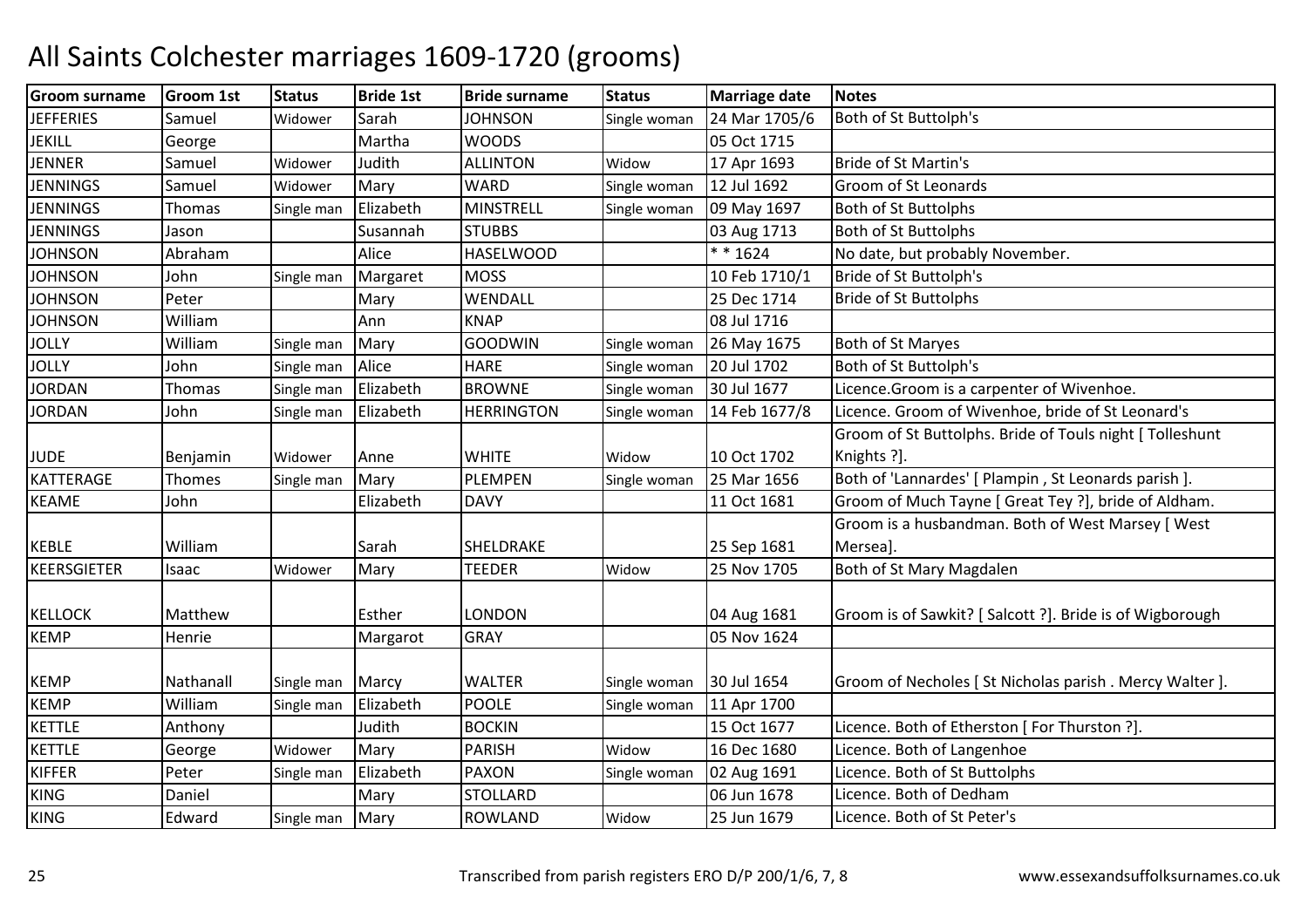| <b>Groom surname</b> | <b>Groom 1st</b> | <b>Status</b> | <b>Bride 1st</b> | <b>Bride surname</b> | <b>Status</b> | <b>Marriage date</b> | <b>Notes</b>                                               |
|----------------------|------------------|---------------|------------------|----------------------|---------------|----------------------|------------------------------------------------------------|
| <b>KING</b>          | John             |               | Mary             | <b>ALCOCK</b>        |               | 18 Apr 1682          | Groom is a husbandman. Both of Wakes Colne                 |
| <b>KING</b>          | George           |               | Mary             | <b>JOHNSON</b>       |               | 25 Sep 1715          |                                                            |
| <b>KINGDOME</b>      | Richard          |               | Hannah           | <b>LIVERMORE</b>     |               | 29 Sep 1681          | Groom is a woolcomber of St Maryes                         |
| <b>KINGSBURY</b>     | William          |               | Elizabeth        | <b>RAMPLEY</b>       | Widow         | 04 Aug 1681          | Groom is of Middleton [ Middleton nr Braintree ?].         |
| <b>KIRTON</b>        | James            |               | Judith           | <b>MORRIS</b>        |               | 11 Oct 1681          | Both of St James                                           |
| <b>KISHER</b>        | Adam             |               | Margaret         | <b>CURB</b>          |               | 03 Sep 1715          | Should this have been Fisher ?].                           |
| <b>KISSER</b>        | Peter            | Single man    | Elizabeth        | <b>PAXON</b>         | Single woman  | 02 Aug 1691          | Licence. Both of St Buttolphs                              |
| <b>KNIGHT</b>        | Henry            |               | Mary             | <b>JUDE</b>          |               | 26 Dec 1717          |                                                            |
| <b>KNIGHTS</b>       | Henry            | Single man    | Jane             | <b>BRIDGMAN</b>      | Single woman  | 25 Sep 1692          | Groom of St James, bride of St Buttolphs                   |
| <b>KNOP</b>          | Robert           |               | Elizabeth        | <b>WRIGHT</b>        |               | 27 Dec 1692          | Groom of Ardley, bride of St Buttolphs                     |
| <b>KNOT</b>          | <b>Thomas</b>    | Single man    | Susan            | <b>PEPPER</b>        | Single woman  | 29 Oct 1676          | Licence.                                                   |
| LAKEE                | Jonathon         | Single man    | Elizabeth        | <b>MILLER</b>        | Single woman  | 09 Apr 1700          | For Lakey ?]. Both of Fingringhoe                          |
| LAMB                 | Thomas           | Widower       | Elizabeth        | <b>COUNCELLOR</b>    | Single woman  | 20 Apr 1712          | <b>Both of St Buttolphs</b>                                |
| LAMBE                | John             |               | <b>Bridgett</b>  | <b>BRIGS</b>         |               | 27 Mar 1630          |                                                            |
|                      |                  |               |                  |                      |               |                      | Groom is a porter of St Mary Magdalen, bride is of St      |
| <b>LAMBERT</b>       | John             |               | Jane             | <b>CROSMAN</b>       |               | 17 Oct 1681          | Leonard's                                                  |
| <b>LAMBURD</b>       | Edward           | Single man    | Mary             | <b>WARD</b>          | Single woman  | 21 Jun 1696          | Both of St Buttolph's                                      |
| <b>LANCKFORD</b>     | Henry            |               | Sarah            | <b>REASON</b>        |               | 12 Jul 1719          |                                                            |
| LARE                 | Robert           |               | Mary             | <b>GENTRY</b>        |               | 17 Jul 1681          | Groom of St Buttolphs, bride of St Leonards                |
| LAWFLIN              | Richard          | Single man    | Anne             | <b>JUDE</b>          | Widow         | 22 Dec 1706          | Groom of St Nicholas                                       |
| LAWRENCE             | Abraham          | Single man    | Susan            | <b>GALLOWAY</b>      | Single woman  | 26 Aug 1676          | Licence. Groom is of Wivenhoe                              |
| LAWRENCE             | Daniel           | Single man    | Mary             | <b>HUSBAND</b>       | Widow         | 13 Jun 1699          | Both of St Buttolph's                                      |
|                      |                  |               |                  |                      |               |                      | Licence. Groom of East Mersey, [East Mersea ]. Bride of    |
| LAY                  | John             | Widower       | Sarah            | <b>DEMMON</b>        | Single woman  | 14 Dec 1678          | Peldon                                                     |
| LAY                  | George           | Widower       | Anne             | <b>DENNIS</b>        | Widow         | 08 Oct 1693          | Groom of Trinity [ Holy Trinity ], bride of St Buttolphs.  |
| LAY                  | George           | Widower       | Katherine        | <b>TURNER</b>        | Widow         | 21 May 1700          | Both of St Buttolph's                                      |
| LAY                  | Edward           | Single man    | Elizab.          | <b>WILLIS</b>        | Single woman  | 05 Sep 1708          | Groom of St Peter's                                        |
| LAY                  | William          |               | Elizabeth        | <b>ELWINE</b>        |               | 17 Feb 1716/7        |                                                            |
| LAZILL               | Thomas           |               | Elizabeth        | <b>CAMPION</b>       |               | 25 Jul 1687          | <b>Bride of St Leonard's</b>                               |
|                      |                  |               |                  |                      |               |                      | A [= allegation ?]. Groom of St Mary Magdalen, bride of St |
| <b>LEACH</b>         | Joseph           |               | Susan            | <b>BLOOME</b>        |               | 24 Jun 1677          | Martin's                                                   |
| LEAGYE               | Edward           |               | Elizabeth        | <b>SEAGAR</b>        |               | 13 Apr 1682          | Groom is a 'marriner' of Wivenhoe, bride is of Ipswich     |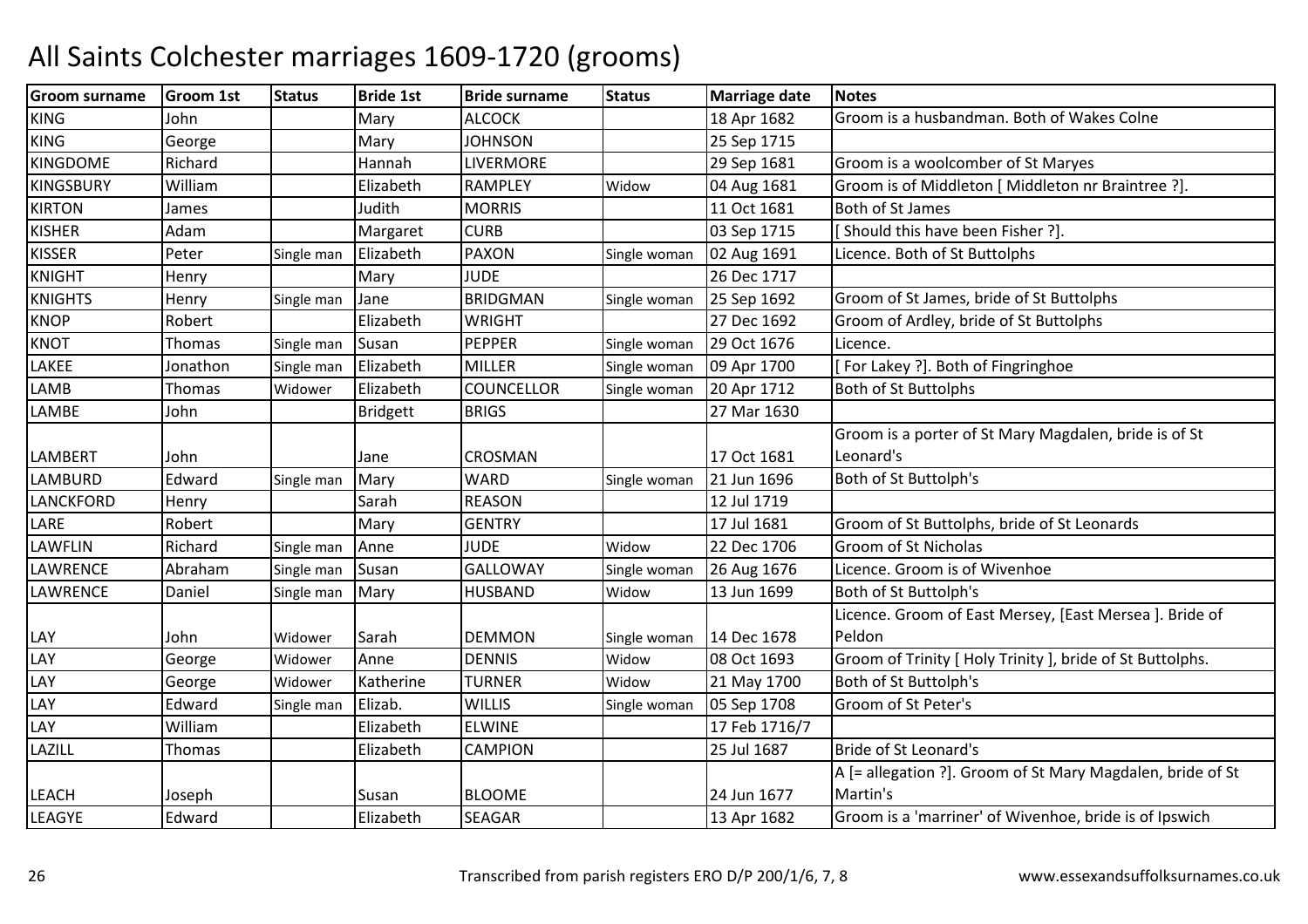#### Groom surnamee Groom 1st Status Bride 1st Bride surname Status Marriage date Notes **LEAPER** William<br>John Anne LEVITT 21 Jun 1691 Licence. Both of Tollesbury 21 Jun 1691 Licence. Both of Tollesbury |<br>| Single man | Martha | LINCOLNE | Widow | 11 Jul 1676 | Licence. Both of Tolesbury **LEAVER** R John Single man Martha LINCOLNE Widow Licence. Both of Tolesbury LEFFENWEELL RichardSingle man Mary WEST Single woman 06 Sep 1655<br>Sara BARRET 25 May 1613 Both of Leveningham [ Lavenham ? But also may be intended for Heveningham ie Hedingham] [ Boyd's also has this as Leppingwell, which may be true ]**LEGATT Henrie**  Sara BARRET 25 May 161306 Aug 1678 LEMMON John Keturah SAWYARD 06 Aug 1678 Licence. Both of St Leonard's LENCE Sollemann Single man Ellen SOMMERS Single woman 13 Apr 1656 Groom of Rumbles, bride of Butles [ St Runwalds and StBotolphs parishes ].LENCH Mathew Orsle? NATHERWOOD<br>LESWELL Joseph Eden HUTLEY Single woman 107 Apr 1656<br>Single woman 106 Mar 1681/2 Groom of Neckholes, bride of Buttles [ St Nicholas and St Botolphs parishes ]. LESWELL JosephEden HUTLEY Single woman 06 Mar 1681/2 Groom is a weaver. Both of Coggeshall<br>Single man Trephenia MOUNT Single woman 02 Dec 1679 Licence. Both of Towlesbury LEVET WilliamSingle man Trephenia MOUNT Single woman 02 Dec 1679 Licence. Both of Towlesbury<br>Single man Mary COLE Single woman 01 Nov 1681 Both of St Peter's LEWIS Georgee Single man Mary COLE Single woman 01 Nov 1681 Both of St Peter's LEWISIsaac Single man SarahDANIEL Single woman 24 Oct 1689 Licence. Groom of Langham, bride of Wivenhoe<br>BRIAND Widow 03 Oct 1704 Groom of St Rumballs, bride of St Buttolphs LEYSTERR John Widower Hannah BRIAND WidowGroom of St Rumballs, bride of St Buttolphs LILLYY Daniel Susan Susan GOLD<br>Magrett CROPLEY 21 Feb 1716/7<br>23 Feb 1716/7 LILLY Williamm Magrett CROPLEY 23 Feb 1716/7<br>All Discusses Contract CROPLEY 23 Feb 1716/7 LILLY John Jemima ALEWOOD28 Apr 1719<br>
Single woman 16 Apr 1703 LINNEVETThomas Single man Mary SMITH SMITH Single woman 16 Apr 1703 Both of St Buttolph's<br>LEYSTER Single woman 01 Jun 1707 Groom of St James, b LINTAL RichardRichard Single man Sarah LEYS<br>Thomas Single man Mary PAIN Single woman | 01 Jun 1707 | Groom of St James, bride of St Buttolphs<br>Single woman | 15 Sep 1701 | Groom of S.Magdalens, bride of St Buttol **LINTHORNE** Single man PAIN Single woman 15 Sep 1701 Groom of S.Magdalens, bride of St Buttolphs<br>CARY 22 Oct 1719 LISTERR Thomas | Ann CARY | 22 Oct 1719 LITTLEWORTH John | Sarah DAWKING | 05 Aug 1680 Ask't in St Gyles prlib ? Abraham Byford + John Stebbin' ? A [= allegation ?]. Bride of St Leonards Licence. Groom is a 'taylor', of East Bergeholt, bride of Lindsey LIVEIS JohnSingle man Sarah MINNEE Single woman 22 Jul 1676<br>Thomas Single man Anne TOTHAM Single woman 24 Jun 1677 [ Winney ?].LOCKSingle man Anne Single woman 24 Jun 1677  $A$  [= allegation ?].<br>Widow 22 Sep 1681 Bride is of Fingring LOCK EdwardSYMMONDS<br>FORD 22 Sep 1681 Bride is of Fingringhoe<br>17 Sep 1699 Both of St Buttolph's LOCK Joseph**Bridget**<br>Elizabeth 17 Sep 1699 Both of St Buttolph's<br>07 Dec 1681 Groom is a sadler. Bo LODGEThomas DOD<br>SUTTON 07 Dec 1681 Groom is a sadler. Both of St Maryes<br>07 Jan 1614/5 LONDONN Richard | Alice SUTTON | 07 Jan 1614/5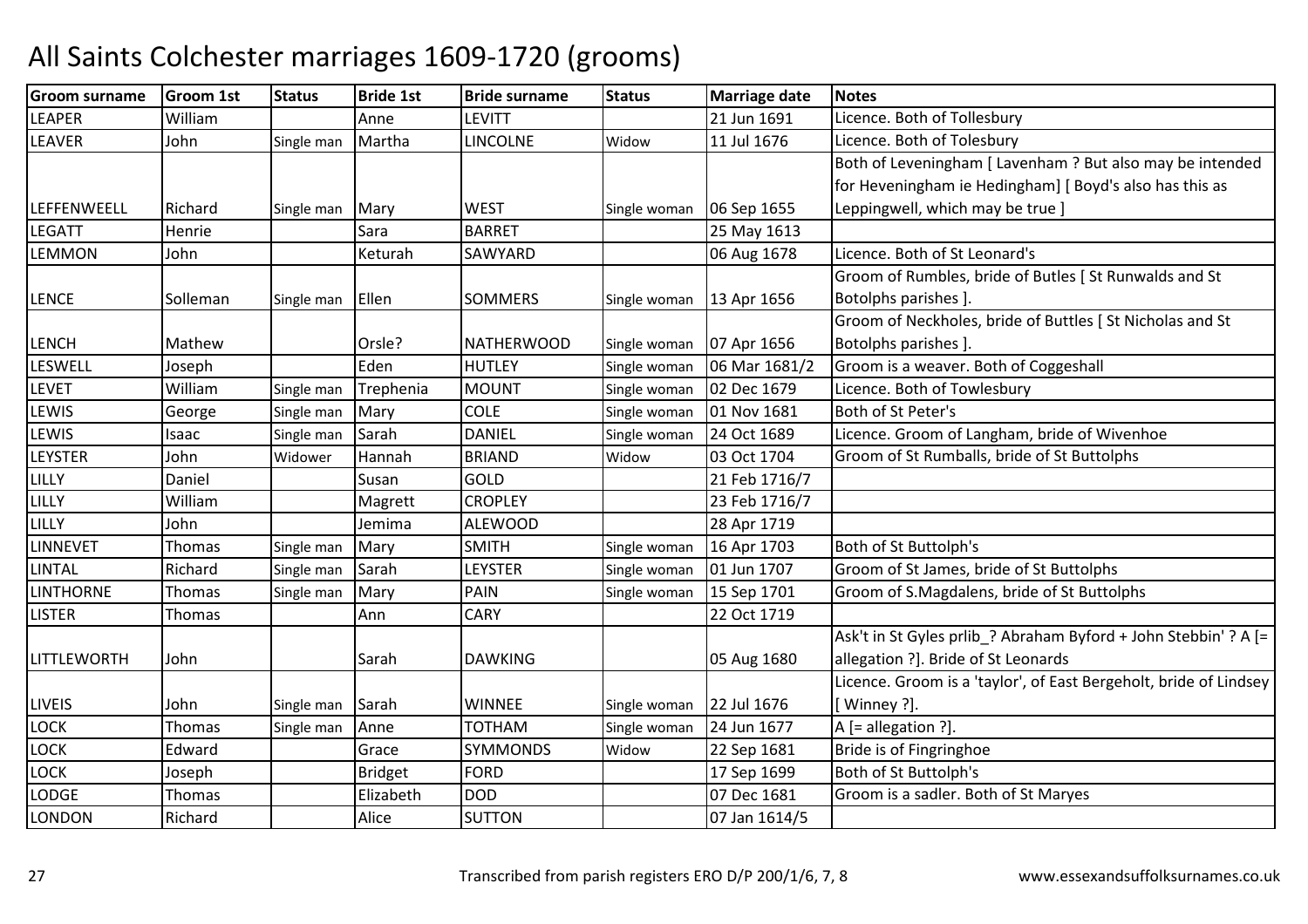| <b>Groom surname</b> | <b>Groom 1st</b> | <b>Status</b> | <b>Bride 1st</b> | <b>Bride surname</b> | <b>Status</b> | <b>Marriage date</b> | <b>Notes</b>                                                 |
|----------------------|------------------|---------------|------------------|----------------------|---------------|----------------------|--------------------------------------------------------------|
| LONG                 | Thomas           | Single man    | Anne             | <b>BRETTLE</b>       | Single woman  | 17 Jan 1640/1        |                                                              |
| LONG                 | John             | Single man    | Phoebe           | <b>WHEATLY</b>       | Single woman  | 24 May 1699          | Both of St Buttolph's                                        |
| LOW                  | Henry            | Single man    | Susan            | <b>HOGG</b>          | Single woman  | 05 Apr 1702          | Both of St Buttolph's                                        |
| LOWES                | William          |               | Jane             | <b>THURSTON</b>      |               | 26 Jun 1681          | Groom is a weaver, of Magdalen                               |
| <b>LUFKIN</b>        | James            |               | Susan            | <b>CATCHPOOLE</b>    |               | 19 Nov 1677          | Licence. Both of Wivenhoe                                    |
|                      |                  |               |                  |                      |               |                      | Like Luffsey ? ]. A [= allegation ?]. Groom of St Buttolphs, |
| <b>LUFSEA</b>        | John             | Single man    | Elizabeth        | <b>ABEL</b>          | Single woman  | 24 Dec 1678          | bride of St Leonards                                         |
| <b>LYON</b>          | Samuell          |               | Eliz.            | <b>WELLS</b>         |               | 12 Jan 1682/3        | Licence.                                                     |
| LYSSIMAN             | John             | Single man    | Sarah            | <b>BROCKIT</b>       | Widow         | 25 Dec 1690          |                                                              |
| <b>MACROE</b>        | Abraham          | Single man    | Mary             | <b>WATSON</b>        | Single woman  | 27 Jun 1680          | A [= allegation ?]. Both of St Buttolphs                     |
| <b>MAKEIN</b>        | Lewis            | Single man    | Mary             | <b>DARBYE</b>        | Single woman  | 25 Jun 1678          | A [= allegation ?]. Both of St Buttolphs                     |
| <b>MAKEIN</b>        | Samuel           |               | Sarah            | <b>KING</b>          |               | 20 Apr 1682          | Groom is a carpenter. Both of Fingringhoe                    |
| <b>MAKENS</b>        | John             |               | Sarah            | <b>COSENS</b>        |               | 07 Dec 1712          | <b>Both of St Buttolphs</b>                                  |
| <b>MAKYN</b>         | Jonathan         |               | Mary             | <b>STILLARD</b>      |               | 27 Jan 1652/3        |                                                              |
| <b>MALDEN</b>        | Gorge            | Single man    | <b>Bradget</b>   | <b>SMYTH</b>         | Single woman  | 29 Oct 1654          |                                                              |
| <b>MALDIN</b>        | John             | Single man    | Elizabeth        | <b>PURKIS</b>        | Single woman  | 17 Jul 1699          | Groom of Lexden                                              |
| <b>MALLARD</b>       | John             | Single man    | Anne             | <b>BRETT</b>         | Single woman  | 03 Nov 1710          | Both of St Buttolph's                                        |
| <b>MALLET</b>        | Thomes           | Widower       | Anne             | <b>SEMSON</b>        | Widow         | 19 Aug 1655          | Both of Petters   St Peters ].                               |
| <b>MAN</b>           | John             | Single man    | Mary             | <b>QUIXLEE</b>       | Single woman  | 27 Jan 1675/6        | Licence. Both of Fingringhoe                                 |
| <b>MANIN</b>         | John             |               | Sarah            | <b>GODFREY</b>       |               | 25 Jan 1687/8        | For Manning ?].                                              |
| <b>MANNING</b>       | John             |               | Elizabeth        | <b>BLYTHE</b>        |               | 31 Jul 1716          |                                                              |
| <b>MANNING</b>       | Jonathan         |               | Eliz.            | <b>GREEN</b>         |               | 23 Apr 1717          |                                                              |
|                      |                  |               |                  |                      |               |                      | Groom is a chayrmaker of St Buttolphs, bride is of Trinity [ |
| <b>MARCH</b>         | John             |               | Elizabeth        | <b>COLE</b>          |               | 30 Jan 1681/2        | Holy Trinity ].                                              |
| <b>MARCH</b>         | John             | Widower       | Hannah           | <b>GREY</b>          | Widow         | 22 Dec 1698          | Both of St Buttolph's                                        |
| <b>MARKS</b>         | Edmund           |               | Elizabeth        | LINLEY               | Single woman  | 08 Dec 1675          | Licence. Both of Witham. Groom is a blacksmith               |
|                      |                  |               |                  |                      |               |                      | Groom of Crissin by Brantry [ Cressing.] Bride of Fearing    |
| <b>MARSH</b>         | Francis          | Single man    | <b>Dorcas</b>    | <b>HASLER</b>        | Widow         | 02 May 1653          | [Feering].                                                   |
| <b>MARSH</b>         | James            |               | Frances          | <b>STOWERS</b>       |               | 12 Sep 1714          |                                                              |
| <b>MARSHALL</b>      | Henery           | Widower       | Jane             | <b>PAKEN</b>         | Widow         | 11 May 1656          | Both of Werne? [Wivenhoe?]                                   |
| <b>MARTIN</b>        | Jonathan         |               | Mary             | <b>TYE</b>           |               | 06 Sep 1677          | Licence. Groom of Wivenhoe, bride of Fingringhoe             |
| <b>MARTIN</b>        | Edward           |               | Alice            | <b>HUBBARD</b>       |               | 03 Mar 1689/90       | Groom of St Gyles, bride of St Buttolphs                     |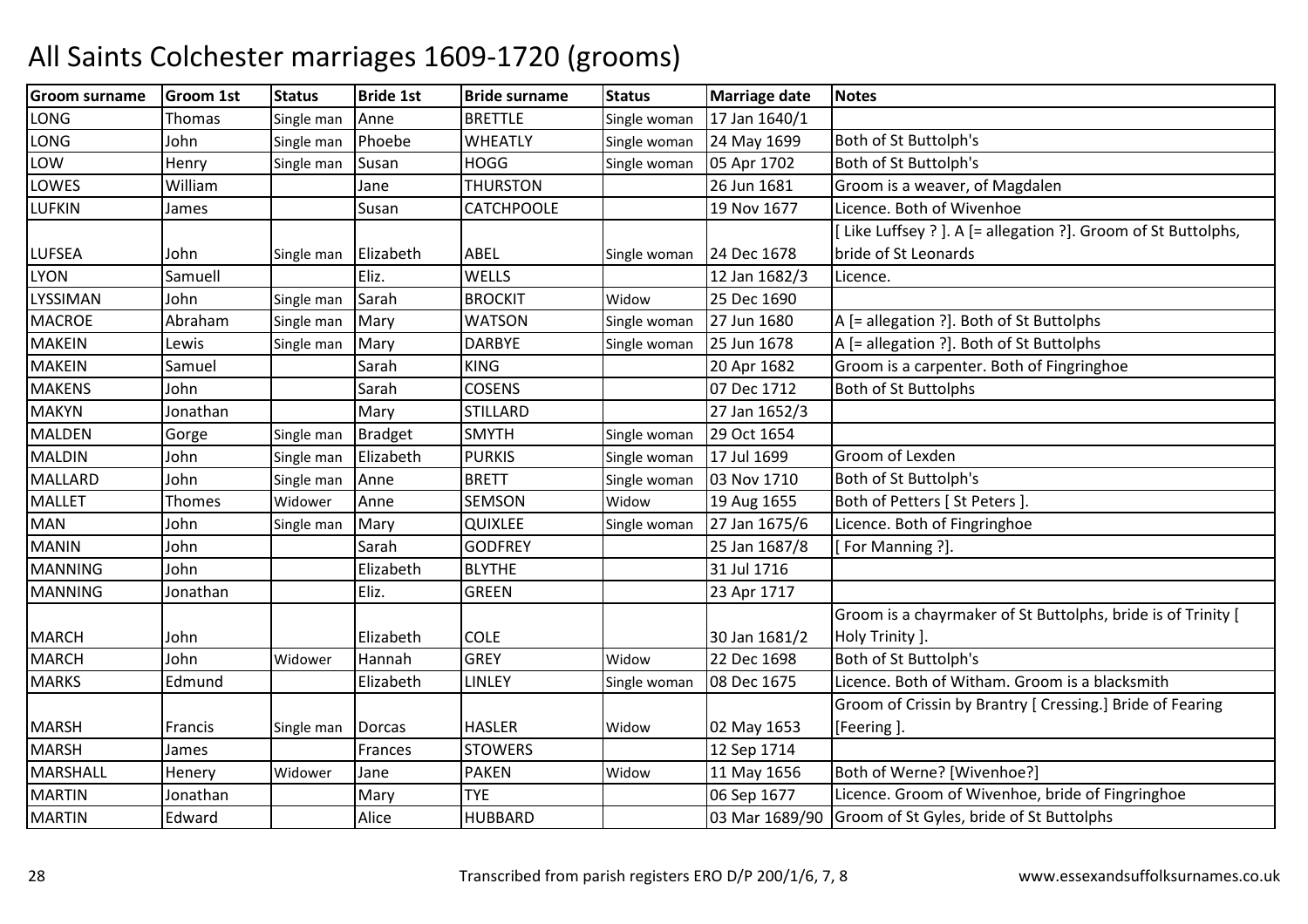| <b>Groom surname</b> | Groom 1st | <b>Status</b> | <b>Bride 1st</b> | <b>Bride surname</b> | <b>Status</b> | <b>Marriage date</b> | <b>Notes</b>                                                 |
|----------------------|-----------|---------------|------------------|----------------------|---------------|----------------------|--------------------------------------------------------------|
| <b>MARTIN</b>        | George    | Widower       | Elizabeth        | <b>HOWGEGOE</b>      |               | 18 Oct 1692          | Groom of Misley [ Mistley ], bride of Langham                |
| <b>MARTIN</b>        | Richard   | Single man    | Hannah           | <b>WILLIAMS</b>      | Single woman  | 16 Feb 1693/4        | Both of Fingringhoe                                          |
| <b>MARTIN</b>        | John      |               | Mary             | <b>BOWIS</b>         | Widow         | 22 Nov 1698          | <b>Bride of St Buttolphs</b>                                 |
| <b>MARTIN</b>        | Richard   |               | Anne             | <b>MORCE</b>         |               | 21 Dec 1712          | <b>Both of St Buttolphs</b>                                  |
| <b>MASCHALL</b>      | Nathaneel |               | Margaret         | LOVE                 | Widow         | 01 May 1680          | A [= allegation ?]. [ For Maskell ?]. Both of St Leonards    |
| <b>MASON</b>         | Cornelius | Single man    | Mary             | <b>HOLBECK</b>       | Single woman  | 12 Jul 1676          | Licence. Groom is a 'myller'                                 |
| <b>MATHAM</b>        | William   |               | Kathenne         | <b>SAGE</b>          |               | 16 Jan 1681/2        | Groom is a bricklayer. Both of Halstead                      |
| MATHEWMAN            | Robert    |               | Elizabeth        | <b>CORNHEAD</b>      |               | 20 Jul 1685          |                                                              |
| <b>MATSAM</b>        | Anthony   |               | Sarah            | <b>MUSKET</b>        |               | 18 Apr 1682          | Bride is of Shalford                                         |
| <b>MAUD</b>          | William   | Single man    | Ellener          | <b>WHITLEY</b>       | Single woman  | 25 Feb 1693/4        | Licence. Both of Wivenhoe. Married at Fingringhoe.           |
|                      |           |               |                  |                      |               |                      | Groom of London. Suspect written in wrong place, crossed out |
| <b>MAY</b>           | Ambrose   |               | Mary             | <b>AILETT</b>        |               | 21 Sep 1673          | and not replaced where it should be.                         |
| <b>MAYHEW</b>        | John      | Widower       | Elizabeth        | LOW                  |               | 25 Aug 1696          | Licence. Groom of Lexden, bride of St Buttolph's             |
| <b>MENDHAM</b>       | Oliver    |               | Susan            | <b>GONNER</b>        |               | 15 Nov 1624          |                                                              |
| <b>MERRILLS</b>      | Jeremy    | Widower       | Grace            | ANDREWES             | Single woman  | 02 Apr 1681          | <b>Both of Moze</b>                                          |
| <b>MIDDLETON</b>     | Samuel    |               | Eliz.            | <b>HARDY</b>         |               | 25 Dec 1720          |                                                              |
| MIDLEDITCH           | Joseph    | Single man    | Mary             | <b>CURTES</b>        | Single woman  | 20 May 1707          |                                                              |
|                      |           |               |                  |                      |               |                      |                                                              |
| <b>MILBANCK</b>      | Abraham   |               | Mary             | <b>OKELEY</b>        |               | 08 Apr 1691          | Licence. Groom of Birch Magna, bride of Stannaway [Stanway]  |
| <b>MILES</b>         | William   | Single man    | Elizabeth        | SAPRILING?           | Single woman  | 24 Jul 1656          | Both of Ardle [ Ardleigh ]                                   |
| <b>MILLAR</b>        | Joseph    | Single man    | Mary             | <b>UPCHER</b>        | Single woman  | 17 Apr 1693          | Both of St Buttolph's                                        |
| <b>MILLER</b>        | Nathaneel |               | Mary             | <b>CLOY</b>          |               | 20 Dec 1681          | Groom of St Buttolph's                                       |
| <b>MILLS</b>         | Isaac     |               | Elizabeth        | <b>GARDINER</b>      |               | 14 Jul 1689          | Groom of Stoke                                               |
| <b>MILLS</b>         | John      | Widower       | Miriam           | <b>MOUTAM</b>        | Single woman  | 11 Apr 1705          | Both of St Buttolph's                                        |
| <b>MILLS</b>         | Alexander | Widower       | Mary             | LAWRENCE             | Single woman  | 18 May 1710          |                                                              |
| <b>MILTON</b>        | William   | Single man    | Mary             | <b>REED</b>          | Single woman  | 06 Oct 1689          |                                                              |
| <b>MINX</b>          | James     | Single man    | Sarah            | <b>OXBOROUGH</b>     | Single woman  | 04 Jan 1701/2        | Both of St Buttolph's                                        |
| <b>MONCK</b>         | George    |               | Elizabeth        | <b>BROWNE</b>        |               | 07 Jan 1682/3        |                                                              |
| <b>MONK</b>          | George    | Widower       | Mary             | <b>BETTS</b>         |               | 28 Mar 1695          | Groom of St Gyles, bride of St Buttolphs                     |
| <b>MONK</b>          | John      |               | Elizabeth        | <b>BLOIS</b>         |               | 13 Nov 1715          |                                                              |
| <b>MOOR</b>          | Malachy   | Single man    | Anne             | <b>BROWNE</b>        | Single woman  | 25 Dec 1679          | Licence.                                                     |
| <b>MOOR</b>          | John      | Single man    | Hannah           | <b>DOUGHTY</b>       | Single woman  | 18 Nov 1680          | Licence. Both of Boxted                                      |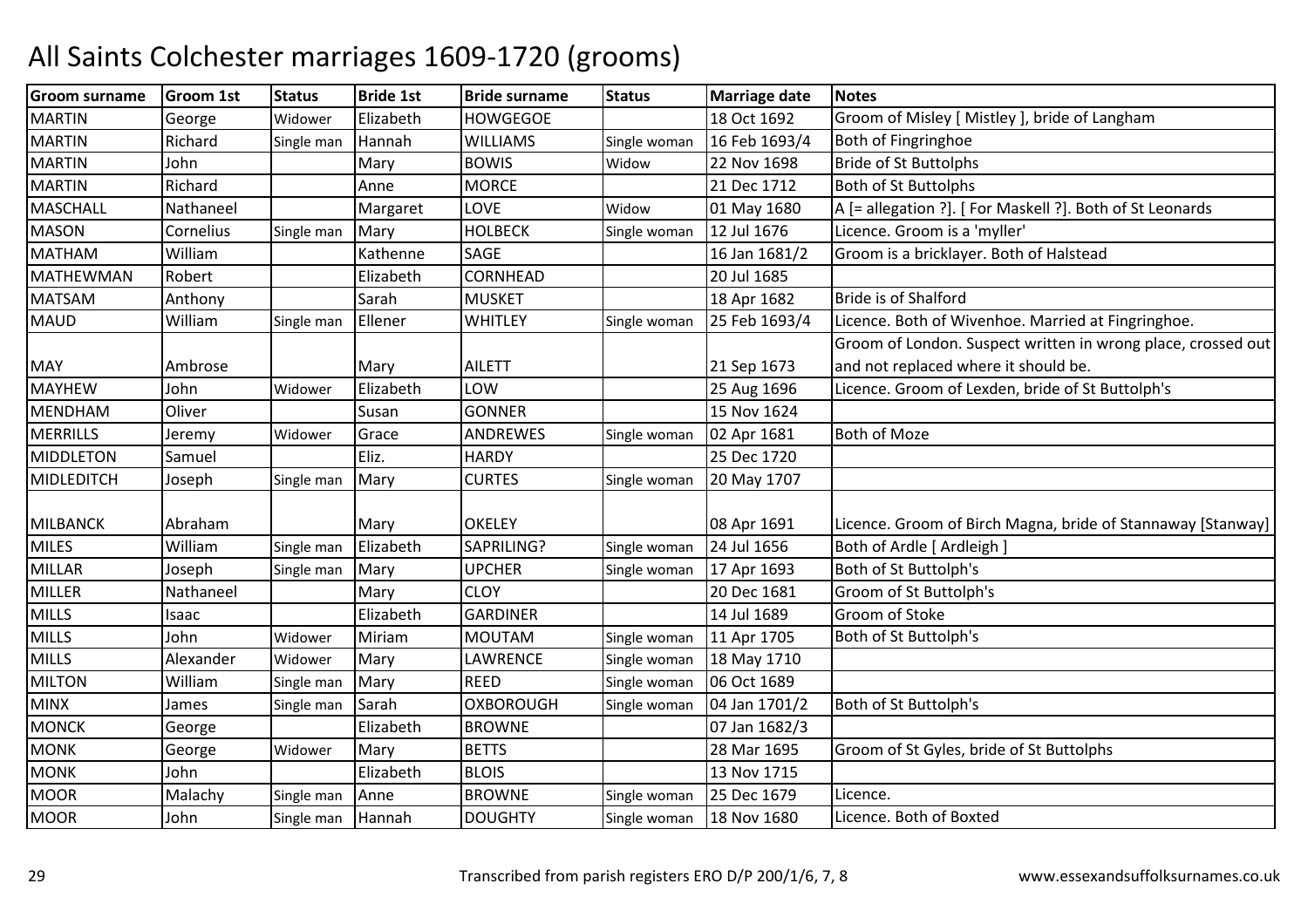| <b>Groom surname</b> | <b>Groom 1st</b> | <b>Status</b> | <b>Bride 1st</b> | <b>Bride surname</b> | <b>Status</b> | <b>Marriage date</b> | <b>Notes</b>                                                   |
|----------------------|------------------|---------------|------------------|----------------------|---------------|----------------------|----------------------------------------------------------------|
| <b>MOOR</b>          | John             |               | Anne             | <b>BOREHAM</b>       |               | 28 Aug 1681          | Groom is a butcher. Both of Wivenhoe.                          |
| <b>MOORE</b>         | William          |               | Hannah           | <b>BUTTON</b>        |               | 22 Jun 1684          |                                                                |
| <b>MORDAN</b>        | Richard          |               | Sarah            | <b>COLE</b>          |               | 27 May 1695          | Groom of St Nicholas, bride of St Buttolph's                   |
| <b>MORLEY</b>        | John             | Single man    | Susan            | <b>ROOT</b>          | Single woman  | 31 Dec 1685          | Licence. Both of Chappell                                      |
| <b>MORPHEW</b>       | <b>Thomas</b>    |               | Elsabeth         | <b>PINCHIN</b>       |               | 16 Apr 1615          |                                                                |
| <b>MORRICE</b>       | John             |               | Joan             | ABELL                |               | 18 Feb 1612/3        |                                                                |
| <b>MORRIS</b>        | Henry            | Widower       | Mary             | <b>NEVILL</b>        | Widow         | 29 Mar 1695          | Both of St Buttolph's                                          |
| <b>MORRIS</b>        | Henry            |               | Ann              | <b>HAYWARD</b>       |               | 20 May 1718          |                                                                |
| <b>MORTLACH</b>      | Robert           | Single man    | Margaret         | <b>HAZELL</b>        | Single woman  | 25 Sep 1677          | Licence.                                                       |
|                      |                  |               |                  |                      |               |                      | Groom of Much Holand, bride of Greenstrut? [ Greenstreet ?     |
| <b>MOSSE</b>         | Gorge            | Widower       | Susen            | <b>MARTEN</b>        | Widow         | 10 Jun 1655          | For Greenstead ?].                                             |
| <b>MOTT</b>          | William          | Single man    | Anne             | <b>WARE</b>          | Widow         | 16 May 1679          | Licence. Groom of St Rumwalds, bride of St Martin's            |
| <b>MOULSON</b>       | Thomas           | Single man    | Mary             | <b>CLARK</b>         |               | 15 Apr 1681          | Both of St Maryes                                              |
| <b>MUMFORD</b>       | Robert           | Single man    | Sarah            | <b>AUSTIN</b>        | Single woman  | 10 Oct 1691          |                                                                |
| <b>MUMFORD</b>       | William          |               | Ann              | <b>WATTS</b>         |               | 14 Jun 1719          |                                                                |
| <b>MUNNINGS</b>      | William          |               | Anne             | <b>BUMSTEAD</b>      |               | 24 Jul 1679          | Groom of Bilson [ Bilston/Bildeston Suffolk ?]. Licence.       |
|                      |                  |               |                  |                      |               |                      |                                                                |
| <b>MUNNINGS</b>      | Roger            |               | Sarah            | <b>FISHPOOLE</b>     |               | 26 Jun 1683          | Licence. Groom of Coggeshall, bride of Keldon [ Kelvedon ?]    |
| <b>MUNSON</b>        | John             |               | Alice            | <b>FORD</b>          | Widow         | 21 Jun 1681          | Groom is a husbandman of Bradfeild, bride is of Thorp          |
| <b>MURRELL</b>       | Robert           |               | Millesent        | <b>PARKER</b>        | Widow         | 27 Jun 1681          | Groom of Orwell by Aey?, Suffolk, bride of Ardley [ Ardleigh ] |
|                      |                  |               |                  |                      |               |                      | Bride of Much Bromley. 'where was no setled minist'r but       |
| <b>MYLES</b>         | John             | Widower       | Susan            | <b>BINDER</b>        |               | 25 Nov 1678          | published in St Gyles parish'. A [= allegation ?].             |
| <b>NASH</b>          | John             |               | Mary             | <b>BRAND</b>         | Single woman  | 26 Feb 1673/4        | Both of St Peter's                                             |
| <b>NEALE</b>         | Thomas           | Single man    | Abigail          | <b>DAWES</b>         | Single woman  | 09 May 1697          | Bride of St Botolph's                                          |
| <b>NEATHERCOTT</b>   | Thomas           | Widower       | Mary             | <b>CARTER</b>        | Widow         | 12 Nov 1674          | Groom of St Gyles                                              |
| <b>NEVILL</b>        | Abraham          |               | Susan            | <b>KELLEE</b>        | Widow         | 07 Nov 1697          | At Fingringhoe. [ For Kelly ?]. Bride of St Buttolphs          |
| <b>NEWMAN</b>        | John             |               | Mary             | <b>GOODIN</b>        |               | 16 Jul 1689          | Groom of St Giles, bride of St Buttolph's                      |
|                      |                  |               |                  |                      |               |                      | Licence. Groom of Chich St Osyth, bride of Bricklesea [        |
| <b>NEWTON</b>        | Thomas           |               | Katherine        | <b>WILKINSON</b>     | Widow         | 04 May 1680          | Brightlingsea]                                                 |
| <b>NICE</b>          | Henry            | Single man    | Sarah            | <b>BECKWITH</b>      | Single woman  | 05 Aug 1700          | Both of Fingringhoe                                            |
| <b>NICOLS</b>        | Benjamin         |               | Elizabeth        | <b>HATCHER</b>       | Widow         | 18 Feb 1706/7        | Groom of Lexden, bride of S. Buttolphs                         |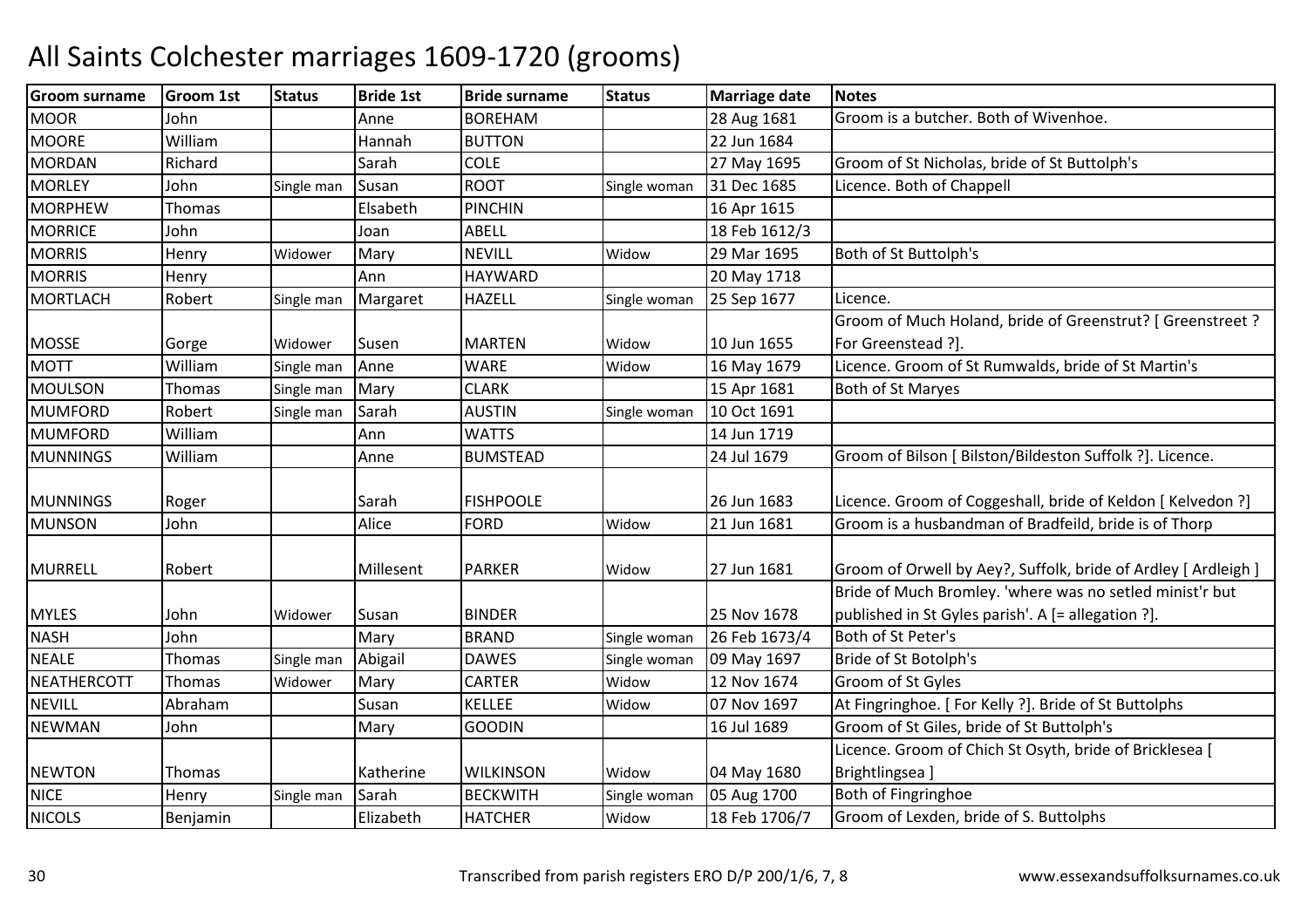| <b>Groom surname</b> | <b>Groom 1st</b> | <b>Status</b> | <b>Bride 1st</b> | <b>Bride surname</b> | <b>Status</b> | <b>Marriage date</b> | <b>Notes</b>                                               |
|----------------------|------------------|---------------|------------------|----------------------|---------------|----------------------|------------------------------------------------------------|
| NIGHTINGALE          | Richard          | Single man    | Anne             | <b>BIGGS</b>         | Single woman  | 07 Apr 1689          | Both of Alesford [ For Alresford ?]                        |
| <b>NOKES</b>         | William          |               | Dorothy          | CRACKNALL            |               | 31 Dec 1681          | Bride of West Marsey [ West Mersea ].                      |
| <b>NORRIS</b>        | Daniel           |               | Mary             | <b>SIMPKIN</b>       |               | 25 Apr 1682          | <b>Bride of St Peters</b>                                  |
| <b>NORTHY</b>        | John             | Widower       | Mary             | <b>BEZOAR</b>        | Widow         | 21 Oct 1679          | A [= allegation ?]. Both of St Leonard's                   |
|                      |                  |               |                  |                      |               |                      | Groom is a husbandman of West Marsey [West Mersea].        |
| <b>NUN</b>           | Thomas           |               | Sarah            | <b>SKINNER</b>       |               | 18 Apr 1682          | Bride is of Fingringhoe                                    |
| <b>NUTMAN</b>        | Joseph           |               | Sarah            | <b>BUSHELL</b>       |               | 08 Jan 1716/7        |                                                            |
| <b>NUTT</b>          | George           | Single man    | Katharine        | <b>MARTINE</b>       |               | 30 Sep 1616          |                                                            |
| <b>NUTTON</b>        | John             |               | Martha           | <b>CARTER</b>        |               | 02 Oct 1684          | Both of Little Clackton                                    |
|                      |                  |               |                  |                      |               |                      | A [= allegation ?]. Groom of St Mary Magdalen, bride of St |
| <b>OASTLER</b>       | Robert           | Single man    | Mary             | <b>RAYNER</b>        | Single woman  | 16 Apr 1677          | Leonards                                                   |
| <b>ONYON</b>         | Thomas           | Single man    | Susan            | TEMPLEMAN            | Single woman  | 20 Jan 1675/6        | Both of St Buttolph's                                      |
| <b>ONYON</b>         | Benjamin         |               | Mary             | <b>KEEBLE</b>        |               | 21 Aug 1716          |                                                            |
| <b>OSBORN</b>        | Richard          |               | Susan            | <b>TAYLER</b>        |               | 27 Sep 1653          | <b>Bride of Maningtree</b>                                 |
| <b>OSBORN</b>        | Martin           |               | Elizabeth        | <b>SMITH</b>         |               | 10 May 1719          |                                                            |
| <b>OSBORNE</b>       | Mathew           | Single man    | Mary             | <b>SYSTERNE</b>      | Single woman  | 30 Oct 1676          | A [= allegation ?]. Groom of St Buttolphs                  |
| <b>OSBORNE</b>       |                  |               | Eliz.            | <b>PASFORD</b>       |               | 20 Apr 1718          | Firstname omitted [ likely, Edward ?].                     |
| <b>OSMAND</b>        | John             | Widower       | Barbarah         | <b>WADE</b>          | Single woman  | 13 Aug 1712          | <b>Both of St Buttolphs</b>                                |
| <b>OSMOND</b>        | Henry            | Single man    | Esther           | <b>STONWARD</b>      | Single woman  | 04 Jul 1704          | Both of St Buttolph's                                      |
| <b>OXBOROUGH</b>     | Nathan           | Single man    | Alice            | <b>APLEWHITE</b>     | Single woman  | 19 Jul 1699          | Both of St Buttolph's                                      |
| PAGE                 | John             |               | Hannah           | <b>JOHNSON</b>       |               | 17 Apr 1715          |                                                            |
| <b>PAIN</b>          | Robert           |               | Margaret         | GOODWIN              |               | 12 May 1687          |                                                            |
| <b>PAIN</b>          | John             |               | Mary             | <b>WILES</b>         |               | 10 Jan 1713/4        | Bride of St Buttolph's                                     |
| <b>PALMER</b>        | John             |               | Alice            | <b>OLYVER</b>        |               | 07 Aug 1617          |                                                            |
|                      |                  |               |                  |                      |               |                      |                                                            |
|                      |                  |               |                  |                      |               |                      | Groom is a glover of Hinningham Sybill [Sible Hedingham],  |
| <b>PAMPLIN</b>       | Mathew           |               | Anne             | <b>DAY</b>           | Widow         | 02 Sep 1681          | bride is of Gaynes Kolne [Colne Engaine ].                 |
| <b>PANNELL</b>       | Thomas           |               | Elizabeth        | <b>CURKYS</b>        | Widow         | 13 Jan 1681/2        | [For Curtis ?]. Both of St Peters                          |
| <b>PARK</b>          | William          |               | Sarah            | <b>FAWSTICK</b>      | Single woman  | 19 Apr 1682          | Groom is a weaver. Both of Langham                         |
| <b>PARKE</b>         | John             |               | Mary             | <b>VEAL</b>          |               | 11 Sep 1717          |                                                            |
| <b>PARKER</b>        | Thomes           | Widower       | Esster           | <b>MALTSTER</b>      | Single woman  | 23 Apr 1656          | Both of Giles [ St Giles ].                                |
| <b>PARKER</b>        | Samuel           |               | Prisalla         | <b>MATHEWES</b>      |               | 01 Aug 1681          | Both of St Leonard's                                       |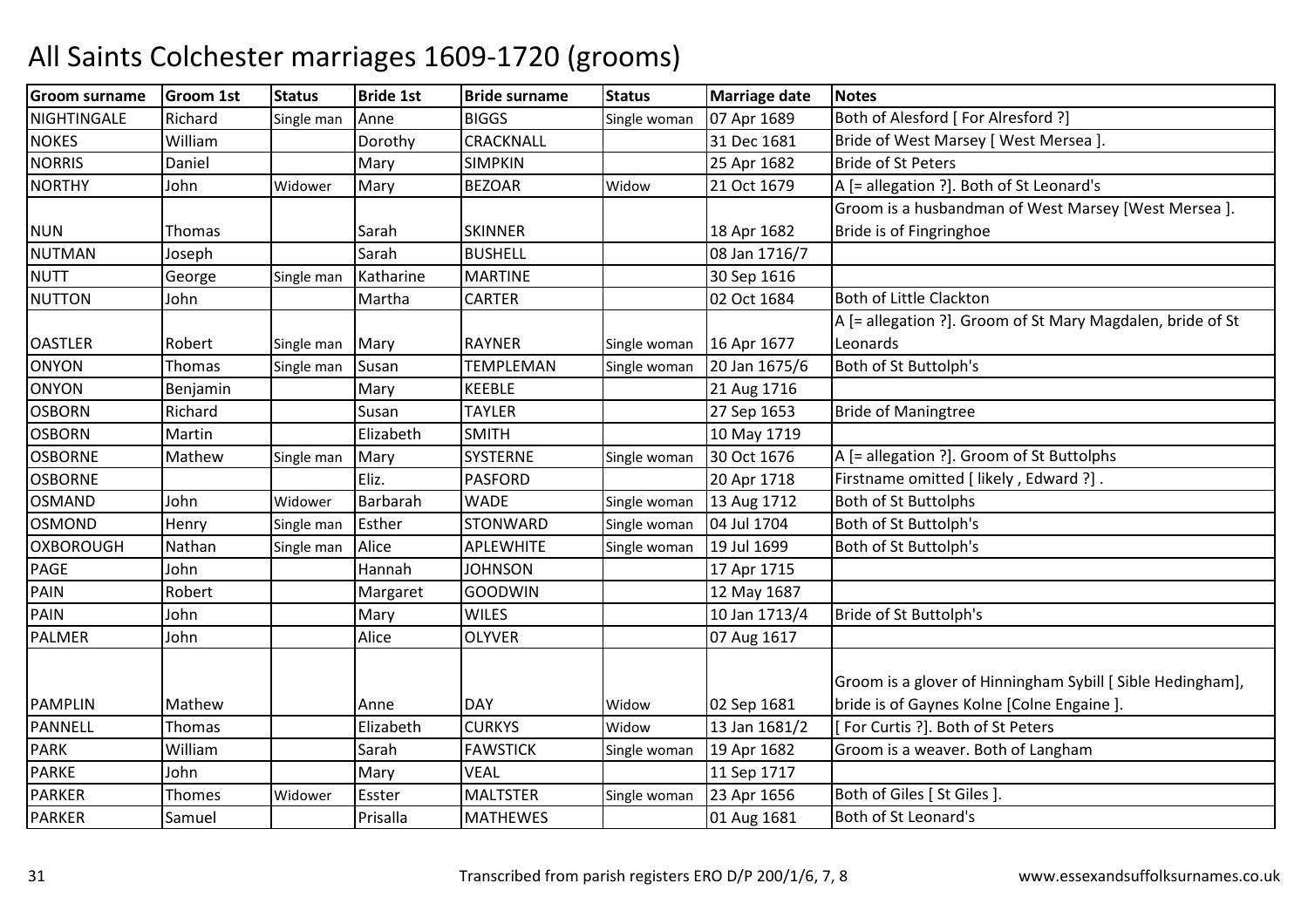| <b>Groom surname</b> | <b>Groom 1st</b> | <b>Status</b> | <b>Bride 1st</b> | <b>Bride surname</b> | <b>Status</b> | <b>Marriage date</b> | <b>Notes</b>                                                       |
|----------------------|------------------|---------------|------------------|----------------------|---------------|----------------------|--------------------------------------------------------------------|
| <b>PARKER</b>        | Phillip          | Single man    | Abigail          | <b>CRICKIT</b>       | Single woman  | 30 Apr 1696          | Both of St Buttolph's                                              |
| <b>PARKINS</b>       | George           | Single man    | Hannah           | <b>GAYMER</b>        | Single woman  | 12 Oct 1676          | Groom of Thorp, bride of Langhnoe [ Langenhoe ]                    |
| <b>PARMAFOY</b>      | Thomas           | Single man    | Mary             | <b>FULLER</b>        | Single woman  | 23 Sep 1679          | Licence. Both of Wivenhoe                                          |
| <b>PARMATER</b>      | Peter            | Single man    | Mary             | <b>SMITH</b>         | Widow         | 25 Dec 1678          | Parmenter ]. A [= allegation ?]. Groom of St Gyles                 |
| <b>PARMINTER</b>     | Isaac            |               | Susan            | <b>HEDGE</b>         |               | 01 Jun 1707          | Groom of St Buttolphs                                              |
| PARMITER             | Samuel           | Widower       | Sarah            | <b>BRAGG</b>         | Widow         | 01 May 1690          | Groom of Wormingford, bride of Fordham                             |
| <b>PARR</b>          | Thomas           |               | Hannah           | <b>SKINNER</b>       |               | 26 Sep 1678          | A [= allegation ?]. Both of Fingringhoe                            |
| <b>PARR</b>          | Thomas           | Widower       | Sarah            | <b>THEEDAM</b>       | Widow         | 02 Apr 1680          | Licence, A [= allegation ?]. Both of Fingringhoe                   |
|                      |                  |               |                  |                      |               |                      |                                                                    |
| PARTRIDGE            | Robert           | Widower       | Anne             | <b>HORNIDGE</b>      | Widow         | 17 Oct 1676          | Groom of Trinity [ Holy Trinity ]. Bride of St Buttolphs. Licence. |
| <b>PAUL</b>          | John             | Widower       | Rose             | SAUL                 | Widow         | 04 Oct 1681          | Groom of St Leonard's, bride of Wivenhoe                           |
| <b>PAUSIE</b>        | John             | Single man    | Elsabeth         | SALLOWES             | Single woman  | 06 Feb 1620/1        |                                                                    |
| <b>PAXON</b>         | Adam             |               | Anne             | <b>BUTTON</b>        |               | 02 Nov 1684          | <b>Bride of St Buttolphs</b>                                       |
| <b>PAYN</b>          | John             | Single man    | Mary             | <b>HALLOWAY</b>      | Single woman  | 26 Dec 1699          | Both of St Buttolph's                                              |
|                      |                  |               |                  |                      |               |                      |                                                                    |
| <b>PAYNE</b>         | Samuell          | Single man    | Mary             | <b>MALLEE</b>        | Single woman  | 13 Apr 1676          | Licence. Groom of Wicks[ Wix ]. Bride of Chappell [ Malley ]       |
| <b>PAYNE</b>         | Abraham          |               | Elizabeth        | LUFKIN               |               | 08 Nov 1679          | $A$ [= allegation ?].                                              |
| <b>PAYNE</b>         | John             |               | Elizabeth        | <b>BARKER</b>        |               | 10 Feb 1679/80       | A [= allegation ?]. Groom of St Leonards, bride of St Buttolphs    |
| <b>PAYNE</b>         | Thomas           |               | Anne             | <b>WATSON</b>        |               | 24 Jul 1681          | Both of St Buttolph's                                              |
| <b>PAYNE</b>         | Joseph           | Single man    | Susan            | <b>HOVER</b>         | Single woman  | 14 Jun 1716          |                                                                    |
| <b>PAYNE</b>         | John             |               | Mary             | <b>LINNETT</b>       |               | 10 Nov 1719          |                                                                    |
| PE[NU]TILO           | Thomas           | Single man    | Ellen            | LIGHTMAN             | Widow         | 26 Aug 1705          | Both of St Buttolph's                                              |
| <b>PEACH</b>         | Joseph           | Single man    | Elizabeth        | <b>WOOLLARD</b>      | Single woman  | 31 Dec 1689          | Both of Briclingsea [ Brightlingsea ]                              |
| <b>PEAK</b>          | John             | Single man    | Judith           | SHERMAN              | Single woman  | 23 Oct 1679          | Licence. Both of Dedham                                            |
|                      |                  |               |                  |                      |               |                      | A [= allegation ?]. Both of White Kolne 'there published by        |
| <b>PEAK</b>          | John             | Widower       | Margaret         | <b>WARD</b>          | Widow         | 28 Feb 1679/80       | the oath of the said Peak'.                                        |
| PEAK                 | Robert           |               | Susan            | <b>GRUB</b>          |               | 01 Mar 1684/5        | Groom of St Leonards                                               |
| <b>PECK</b>          | William          | Single man    | Elizabeth        | LEWIS                | Single woman  | 16 Feb 1677/8        | Both of Laer Bretton [ Layer Breton]. Licence.                     |
| PEIRCE               | <b>Thomas</b>    | Single man    | Martha           | CADGE                | Single woman  | 19 Feb 1676/7        | A [= allegation ?]. Both of St Buttolphs                           |
| <b>PEIRCE</b>        | <b>Thomas</b>    |               | Elizabeth        | <b>TOMS</b>          |               | 29 Dec 1681          | <b>Bride of St Maryes</b>                                          |
| <b>PEIRCE</b>        | Henry            | Widower       | Elizabeth        | <b>STILES</b>        | Widow         | 20 Oct 1702          | Groom of St Peter's, bride of St Buttolphs                         |
|                      |                  |               |                  |                      |               |                      |                                                                    |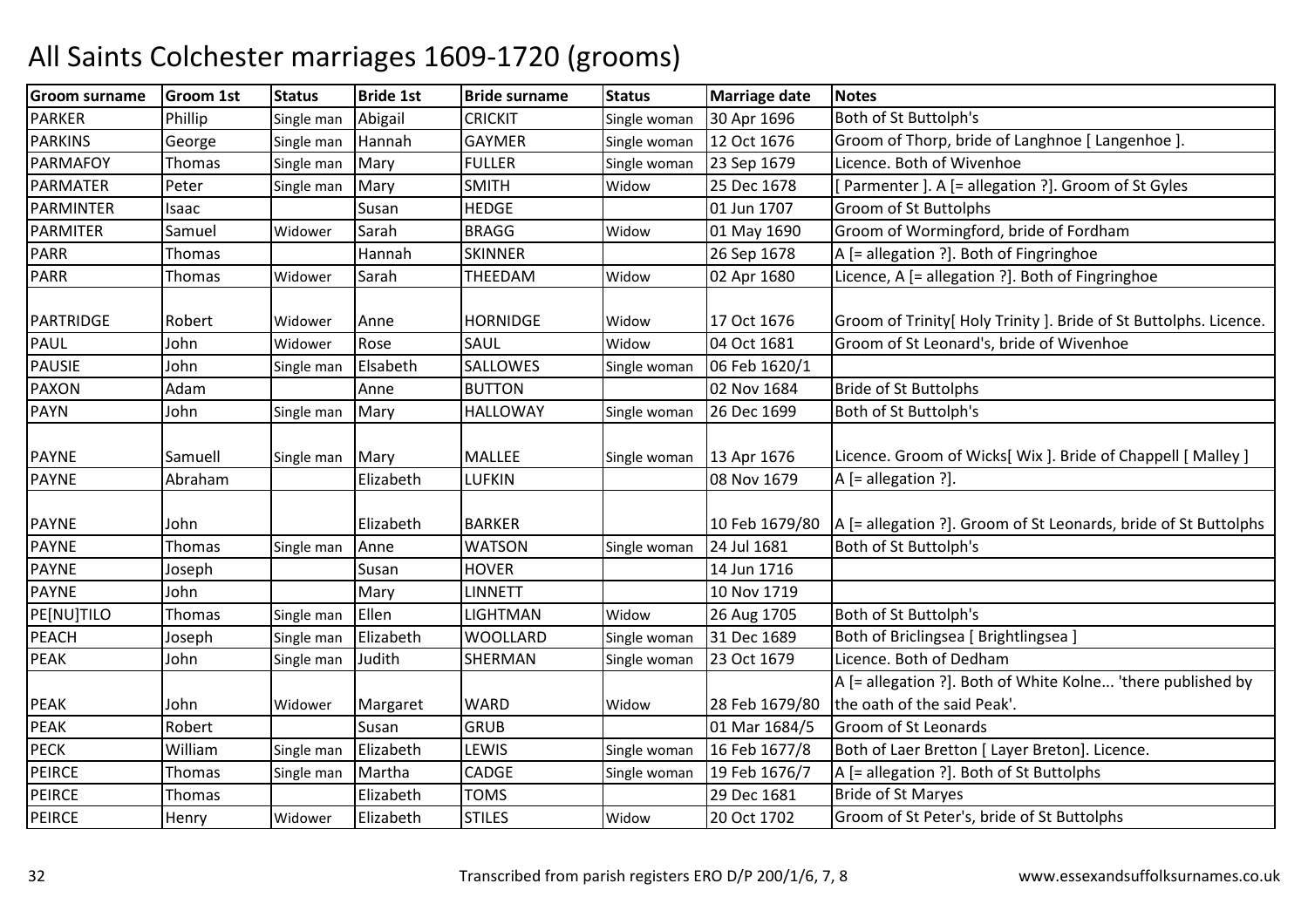#### Groom surnamee Groom 1st Status Bride 1st Bride surname Status Marriage date Notes PEPPER Joseph Jane CLARK CLARK Single woman 15 Sep 1681<br>ANNET 10 Jun 1695 Groom is a husbandman of Water Belsham [ Belchamp Walter], Bride is of Acton [in Suffolk? ]. **PFRRY**  WilliamWidower Susanna ANNET | 10 Jun 1695 Licence. Groom of St Gyles<br>Anne WICKES Widow 12 Mar 1681/2 Both of West Marsey. [We PETTIT Johnn | Anne | WICKES | Widow 12 Mar 1681/2 Both of West Marsey. [West Mersea ].<br>20 Oct 1677 Bride of Milden [For Maldon or Milder PHILIPPSS Charles | Sarah Sarah BUDDS 20 Oct 1677 Bride of Milden [ For Maldon or Mildenhall ?]. Licence.<br>
20 Oct 1677 Bride of Milden [ For Maldon or Mildenhall ?]. Licence. PHILIPS**Samuel**  ALEFOUNDERALEFOUNDER Widow<br>NOLBOROUGH 30 Nov 1714 No firstname.<br>\* Jan 1715/6 PHILLEBROWNN Isaac Mary NOLBOROUGH \* Jan 1715/6 PIERCEE Henry Mary Mary MANNING MANNING 103 Nov 1715<br>AMES 22 May 1681 **PIGGOT** T Henry Widower Mary AMES 122 May 1681 Both of Coggeshall PIKERalph<br>Edward Elizabeth TOTEMAN<br>Tomasin BELL 05 Jun 1710 Groom of Trinity [ Holy Trinity ], bride of St Buttolphs.<br>06 Apr 1675 Both of St Buttolph's PILSONN Edward Tomasin BELL 06 Apr 1675 Both of St Buttolph's PINCHBACK Joseph Sarah GOLDING 26 Feb 1681/2 Groom is a weaver of St Buttolphs. Bride is of St Nicholas. 'a' = allegation ? **PINNOKE** Alexander | Margerie BUSKIN 25 Apr 1614 PIPER Thomas Single man Jane POND POND Single woman 19 Sep 1676 Licence. Groom of Stannaway [Stanway], bride of Cockford [ Copford ?]. PIPER Robert Single man Elizabeth CRANE Single woman 30 Jun 1680 30 Jun 1680 Licence. Groom of Stannoway [Stanway], bride of Earles Colne<br>09 Oct 1700 Both of St Buttolph's **PITCHFORD** D Thomas Single man Christian WILKINS Single woman 09 Oct 1700 Both of St Buttolph's **PITCHFORD** D John Widower Katherin KNIGHTLY Widow Widow 18 Feb 1700/1<br>Widow 18 Jul 1681 PLAMPINThomas Mary HALSTEAD Widow 18 Jul 1681 Both of Boxford [ Boxford ?].<br>John Single man Sarah COLLIN Single woman 24 Sep 1706 Groom of St Maryes, bride of PLANTINJohn Single man Sarah COLLIN Single woman 24 Sep 1706 Groom of St Maryes, bride of St Buttolph's John Single woman 24 Sep 1706 Groom of St Maryes, bride of St Buttolph's PONDERR Isaac | Alice PLAMPIN PLAMPIN 103 Nov 1681 Both of Boxford<br>STEEVENS Single woman 29 Dec 1698 Groom of Holy T PONDERRobert Single man Elizabeth STEEVENS Single woman 29 Dec 1698 Groom of Holy Trinity, bride of St Buttolphs John<br>John Single man Prudence SPRINGET Single woman 12 May 1678 Licence. Both of Peldon POOLE JohnLicence. Both of Peldon POOLL GeorgeSingle man Mary MOOR Single woman | 10 Jul 1700 | Both of St Buttolph's POOLYE? Mathew<br>PORTER Richard Widower Susan SAMMONT Widow 21 Dec 1696 [ Brise should be Salmon ?]. Groom of St Mary Magdalen, bride of St Buttolph'sPORTERRichard Single man Alice MADE Single woman 29 Sep 1653 Both of Fering. [ Feering ]<br>George Widower Thomasin MAN Widow 11 Feb 1677/8 A [= allegation ?]. Both of PORTERR George Widower Thomasin MAN MAN Widow 11 Feb 1677/8 A [= allegation ?]. Both of St Leonard's<br>PORTER Single woman 17 Apr 1677 Licence. Both of Ardley POTTERRobert Single man Elizabeth PORTER Single woman 17 Apr 1677 Licence. Both of Ardley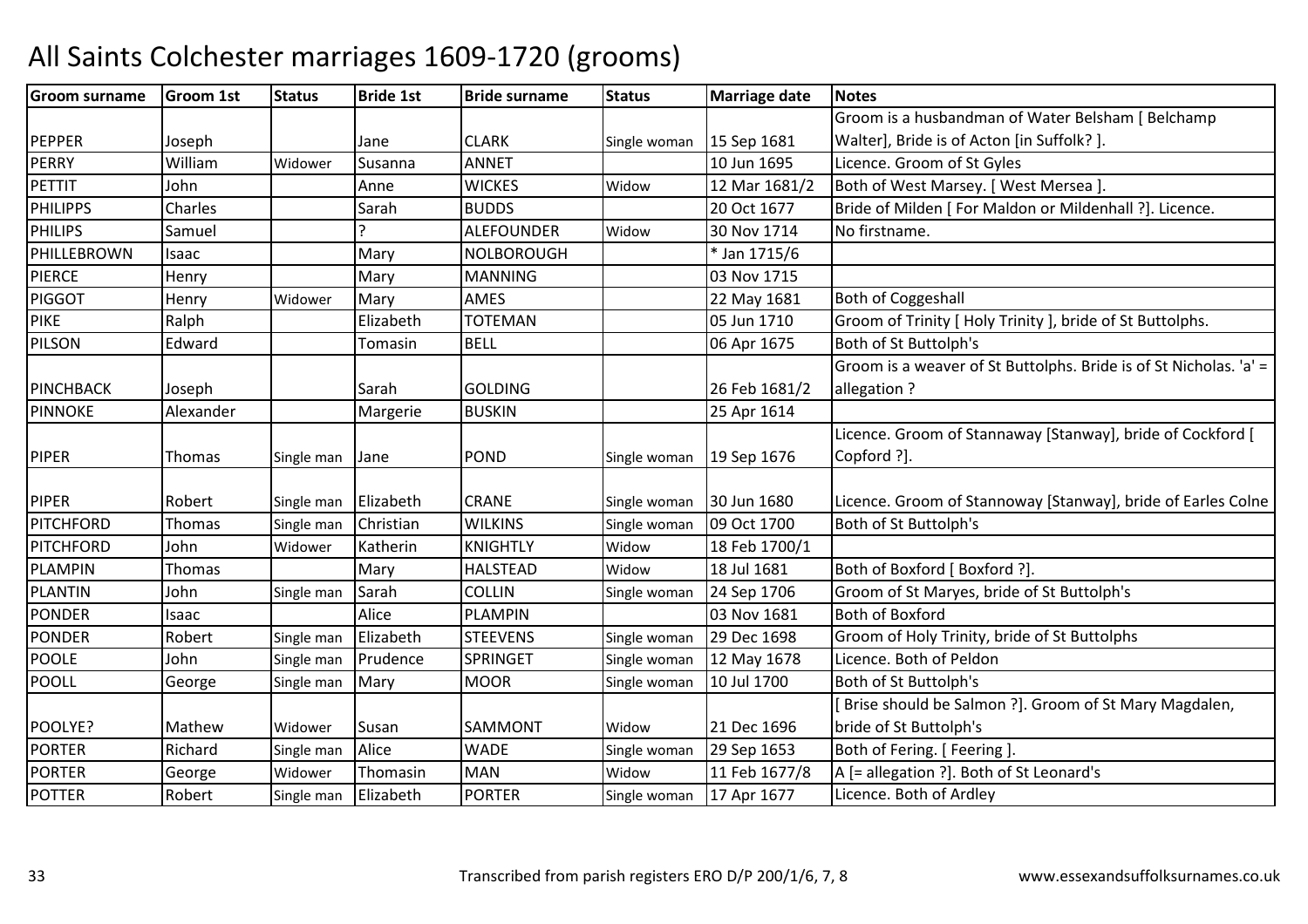#### Groom surnamee Groom 1st Status Bride 1st Bride surname Status Marriage date Notes POTTER Richard Widower Rose WARREN<br>Widower Joanna BURNELL Widow 03 Apr 1681<br>29 Jan 1681/2 Groom is a 'cordwinder' (cordwainer). Both of Fordstreet. [ Aldham ].POTTERR 1583 | Isaac Widower Joanna BURNELL | 29 Jan 1681/2 Both of St Buttolph's POULTERJohn Single man Mary YOUNG<br>John Single man Hannah SMITH Single woman 23 Feb 1679/80 Licence. Both of Fordham<br>Single woman 18 May 1707 Both of St Buttolph's POULTERJohn Single man Hannah SMITH<br>William Widower Elizabeth PARISH Single woman 18 May 1707 Both of St Buttolph's<br>Single woman 20 Feb 1689/90 Licence. Both of Peldon PRANKS Williamm Widower Elizabeth PARISH Single woman 20 Feb 1689/90 Licence. Both of Peldon<br>And Single Widower Elizabeth Single Widowell Single Woman 20 Feb 1689/90 Licence. Both of Peldon PRAT John Elizabeth REVELL Widow 05 Jan 1681/2 Groom is a weaver of St Peter's. Bride is of St Leonard's PRENTISE JohnMarie WILLIAMSON<br>Susanna TOWERS 20 Jun 1611<br>Single woman 14 Jan 1700/1 PRESNY JohnSingle man Susanna TOWERS Single woman 14 Jan 1700/1 Both of S. Butt. [St Botolph's ].<br>Single man Sarah WOOD Widow 13 Nov 1698 Licence. Both of Wivenhoe PRESTONRobert Single man Sarah MOOD Widow 13 Nov 1698 Licence. Both of Wivenhoe Nilliam Single man Elizabeth TRUE Single woman 07 Apr 1702 PRETTY Williamm Single man Elizabeth TRUE Single woman 07 Apr 1702 PRICKRichard<br>George Widower Anne SHEPHERD<br>Phillis YOUNG 19 Oct 1680 Licence. Groom of Nayland, bride of Wormingford PRIORR George Phillis YOUNG 31 Jan 1719/20 PROUD John Thomas Single man Martha BAXTER<br>PRYOR John Widower Sarah SAMMS Single woman 20 Aug 1653 Groom of Crissen [ Cressing ]. Bride of Foulson Bushes?<br>Widow 11 Jul 1680 A [= allegation ?]. Both of St Buttolphs PRYORR John Widower Sarah SAMMS Widow  $A$  [= allegation ?]. Both of St Buttolphs PURCHAS JoshuahMargerett | MILLER 01 May 1715 PURKISS Richard | Anne BEADLE | 29 Sep 1681 N 11 Feb 1688/9 Groom is a combmaker of Cogshall [Coggeshall]. Bride is of BockingPYLE RichardSarah ISTOCKIN RALETINN George Single man Mary TWINE Single woman 26 Dec 1699 RAM William<br>RAM Israel Widower Tomasin BLAGG Single woman 27 Feb 1679/80 Licence. Groom of Brightlingsey, bride of Much Bromley Sarah CRANFIN 17 Jan 1681/2 Both of St Peter's RAMM Israel Sarah CRANFIN 17 Jan 1681/2 Both of St Peter's<br>Massius Williams Hotel Development (UNISONS) Number of St Peter's RAMPSHIRE William Hannah HUSSYE 06 Jan 1681/2 Both of St Buttolph's RANDD Golding Single man Mary BRADLEY Widow Widow 13 May 1677 Licence. Groom of St Peters, bride of St Buttolphs<br>Single woman 25 Dec 1679 Licence. Both of Magdalen RAND John Single man Johanna CLARK Single woman 25 Dec 1679 Licence. Both of Magdalen RAND John n Widower Elizabeth CLEER? Widow Widow 23 Aug 1680 A [= allegation ?]. Groom of St Leonards, bride of St Buttolphs<br>23 Nov 1680 Licence. Both of St Peters RANDD James Margaret LINTEN LINTEN 23 Nov 1680 Licence. Both of St Peters<br>
TYLER Widow 23 Jun 1696 Both of St Buttolph's RANDD John Single man Mary TYLER Widow Widow 23 Jun 1696 Both of St Buttolph's<br>Single woman 24 Aug 1701 Both of St Buttolph's RANDD 1583 and Single man Sarah 1 | LAURENCE Single woman 24 Aug 1701 Both of St Buttolph's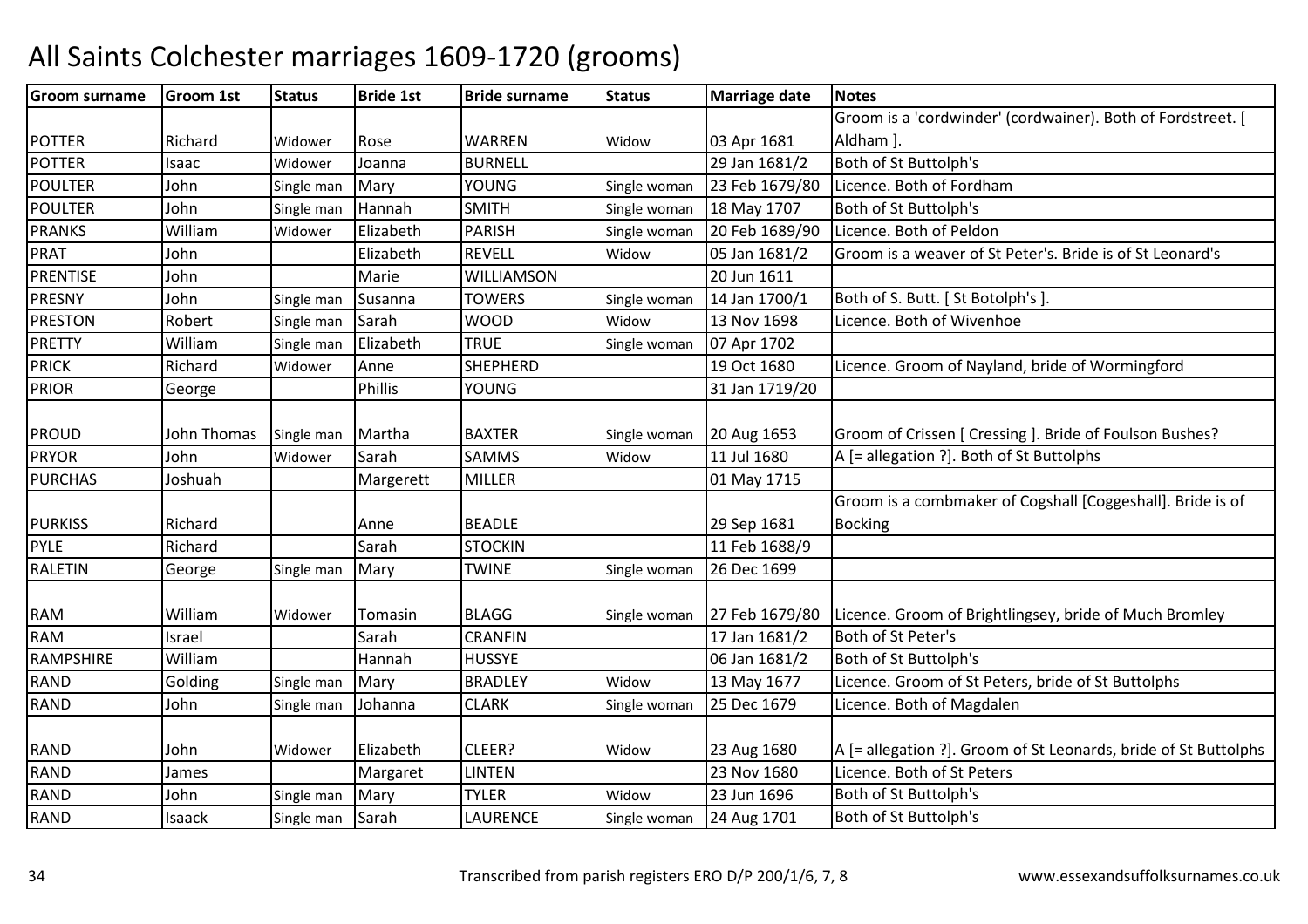| <b>Groom surname</b> | <b>Groom 1st</b> | <b>Status</b> | <b>Bride 1st</b> | <b>Bride surname</b> | <b>Status</b> | <b>Marriage date</b> | <b>Notes</b>                                                |
|----------------------|------------------|---------------|------------------|----------------------|---------------|----------------------|-------------------------------------------------------------|
| <b>RAND</b>          | Jacob            | Single man    | Mary             | <b>DAY</b>           | Single woman  | 06 May 1706          | Both of St Buttolph's                                       |
| <b>RANDALL</b>       | Isaac            |               | Sarah            | <b>MANNING</b>       | Widow         | 02 Jun 1691          | Groom of St Buttolphs, bride of St Maryes                   |
| <b>RAY</b>           | John             | Single man    | Mary             | <b>DINES</b>         | Widow         | 08 Apr 1705          | Both of St Buttolph's                                       |
| <b>RAYNER</b>        | John             | Single man    | Mary             | <b>HOPKINS</b>       | Single woman  | 05 Nov 1667          |                                                             |
| <b>RAYNER</b>        | Thomas           |               | <b>Dorcas</b>    | <b>RICCARDS</b>      |               | 31 Aug 1680          | Licence. Groom is a miller. Both of Fordham                 |
| <b>RAYNER</b>        | Thomas           |               | Mary             | <b>OSBORNE</b>       | Single woman  | 10 Mar 1680/1        | Groom is a thatcher. Both of Earles Colne                   |
| <b>RAZIN</b>         | Jeremy           | Single man    | Mary             | <b>RAWLIN</b>        | Single woman  | 03 Oct 1676          | Licence. Both of Bils?                                      |
|                      |                  |               |                  |                      |               |                      | Groom is a husbandman of Wisson?, bride is of Wisson?,      |
|                      |                  |               |                  |                      |               |                      | Colchester. Bride was ' kinswoman to James Leper by         |
| <b>REACH</b>         | Roger            | Widower       | Elizabeth        | <b>NICHOLSON</b>     |               | 07 Jul 1680          | Sheregate in Trinity'. Licence                              |
|                      |                  |               |                  |                      |               |                      | Groom of Laerdelay Hay, bride of Laer Britton [ Layer de la |
| <b>REED</b>          | Thomas           |               | Jane             | <b>DINE</b>          |               | 13 Jan 1665/6        | Haye, Layer Breton ].                                       |
| <b>REEVE</b>         | Oliver           | Widower       | Rachel           | <b>WAREN</b>         | Single woman  | 10 Feb 1707/8        | Both of St Buttolph's                                       |
|                      |                  |               |                  |                      |               |                      | Reynolds ?]. Groom of St Mary Magdalen, bride of St         |
| <b>RENNALLS</b>      | Joseph           | Widower       | Lydia            | <b>COLE</b>          | Single woman  | 04 Apr 1711          | <b>Buttolph's</b>                                           |
| <b>REYNOLDS</b>      | Thomas           | Single man    | Elizabeth        | CARD                 | Widow         | 06 Feb 1676/7        | Licence. Both of East Marsey. [East Mersea]                 |
| <b>REYNOLDS</b>      | Joseph           | Single man    | Susan            | <b>KING</b>          | Single woman  | 05 May 1701          | Both of St Buttolph's                                       |
| <b>RICHARD</b>       | Thomas           | Single man    | Elizabeth        | <b>BRETT</b>         | Single woman  | 24 Apr 1709          | <b>Groom of St Buttolphs</b>                                |
| <b>RICHARDSON</b>    | William          |               | Hannah           | <b>CHILDS</b>        |               | 16 Mar 1675/6        | Both of East Dullyland. [ East Donyland ?].                 |
| <b>RICHARDSON</b>    | John             |               | Mary             | <b>THORNE</b>        |               | 13 Feb 1682/3        | Licence. Groom of St Peters                                 |
|                      |                  |               |                  |                      |               |                      |                                                             |
| <b>RICHARDSON</b>    | Gilbert          | Single man    | Joanna           | <b>DAMMOND</b>       | Single woman  | 20 Mar 1689/90       | Licence. Groom of Aldham, bride of Mark's Stay [Marks Tey]  |
| <b>RICHARDSON</b>    | <b>Thomas</b>    | Single man    | Elizabeth        | PREAM?               | Single woman  | 10 Oct 1692          | Both of St Buttolph's                                       |
| <b>RICHARDSON</b>    | John             | Single man    | Elizabeth        | <b>FULBURN</b>       | Single woman  | 18 Feb 1693/4        | Both of St Buttolph's                                       |
| <b>RICHER</b>        | Christopher      |               | Olive            | <b>TAYLOR</b>        |               | 01 Apr 1677          | A [= allegation ?]. Bride of St Rumwalds                    |
| <b>RICHES</b>        | George           | Single man    | Sarah            | <b>STUD</b>          | Single woman  | 09 Oct 1681          | <b>Both of St Nicholas</b>                                  |
| RIDDLESDALE          | Joshua           | Single man    | Rose             | <b>MUNNINGS</b>      | Single woman  | 21 Nov 1676          | Licence. Both of Tolleshen Darcy                            |
| RIDDLESDALE          | John             |               | Mary             | <b>DAY</b>           |               | 19 Dec 1719          | Altered from Rigsdale by a later hand.                      |
| <b>RIDLY</b>         | John             |               | Hannah           | <b>MITCHELL</b>      |               | 30 Dec 1715          |                                                             |
| <b>RIGHT</b>         | Robert           | Single man    | Frances          | <b>VINYARD</b>       | Single woman  | 10 Jun 1708          |                                                             |
| <b>RIGSDELL</b>      | John             |               | Mary             | <b>DAY</b>           |               | 19 Dec 1719          | Altered to Riddlesdale by a later hand.                     |
| <b>RISBY</b>         | John             |               | Sarah            | <b>DAWES</b>         |               | 10 Feb 1679/80       | A [= allegation ?]. Both of St Buttolphs                    |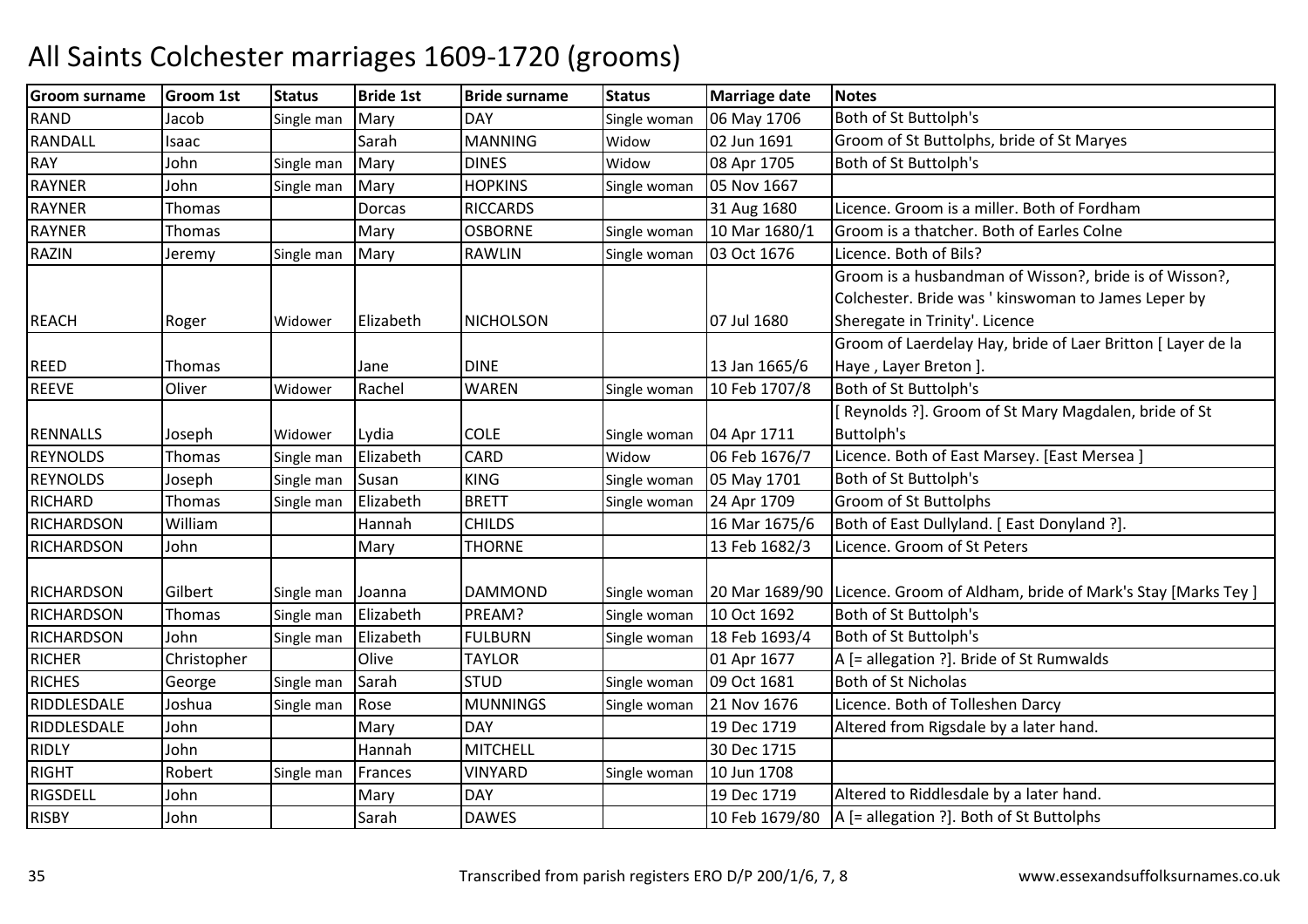| Groom surname   | <b>Groom 1st</b> | <b>Status</b> | <b>Bride 1st</b> | <b>Bride surname</b> | <b>Status</b> | <b>Marriage date</b> | <b>Notes</b>                                                 |
|-----------------|------------------|---------------|------------------|----------------------|---------------|----------------------|--------------------------------------------------------------|
| RO[NU]GEWELL    | John             | Single man    | Sarah            | <b>RAY</b>           | Widow         | 11 Sep 1699          | Both of St Buttolph's                                        |
| <b>ROBARTS</b>  | Thomas           |               | Martha           | <b>WISEMAN</b>       |               | 08 Feb 1612/3        |                                                              |
|                 |                  |               |                  |                      |               |                      | A [= allegation ?]. Groom of St Buttolphs Bride of West      |
| <b>ROBERTS</b>  | John             | Single man    | Frances          | <b>WODLEE</b>        | Single woman  | 30 Jul 1676          | Dullyland. [Woodley ? West Donyland ].                       |
| <b>ROBINSON</b> | John             |               | Marther          | <b>MAKIN</b>         |               | 16 Jan 1699/00       | Groom of Greenstead                                          |
| <b>ROE</b>      | John             |               | Sarah            | <b>HILL</b>          |               | 28 Aug 1681          | Groom of St James, bride of Earles Colne                     |
| <b>ROOT</b>     | Richard          | Single man    | Mary             | <b>DAVY</b>          | Single woman  | 22 Aug 1700          | Both of Fingringhoe                                          |
| <b>ROOT</b>     | Robt.            | Single man    | Eliz.            | <b>BAKER</b>         | Single woman  | 31 Jul 1709          | Both of St Buttolph's                                        |
| <b>ROOT</b>     | Robert           |               |                  | <b>OFFORD</b>        |               | 02 Feb 1720/1        | No bride firstname.                                          |
| <b>ROSE</b>     | John             | Single man    | Margaret         | LANGLY               | Single woman  | 28 Mar 1692          | Licence. Both of Wivenhoe                                    |
| <b>RUDLIN</b>   | Simon            |               | Elizabeth        | <b>BOWTLE</b>        |               | 21 Aug 1681          | Groom of St Peters, bride of St Maryes                       |
|                 |                  |               |                  |                      |               |                      | No bride's surname. Year is given as 166 and is probably one |
| <b>RUELL</b>    | Thomas           |               | Sara             |                      |               | 22 Jul 1660          | of 1660 to 1664.                                             |
| <b>RUSH</b>     | Thomes           | Single man    | Frances          | <b>PALMER</b>        | Single woman  | 13 Apr 1656          | Groom of Neckholes [ St Nicholas parish ]                    |
| <b>RUST</b>     | John             | Widower       | Jan              | <b>TABER</b>         |               | 01 Mar 1653/4        | [Tabor].                                                     |
| <b>RUST</b>     | John             |               | Johanna          | <b>MASEY</b>         | Widow         | 08 Aug 1681          | Groom of St Nicholas, bride of Chelmmsford                   |
| <b>RYSSON</b>   | William          | Single man    | Alice            | <b>HUNNOCKS</b>      | Single woman  | 12 Mar 1677/8        | Licence.                                                     |
| <b>SACHE</b>    | William          |               | Judith           | <b>SWAINE</b>        |               | 27 Dec 1720          |                                                              |
| SADLER          | <b>Thomas</b>    | Single man    | Sarah            | COLEMAN              | Single woman  | 12 Oct 1692          | Both of Fingringhoe                                          |
| SALLOWS         | Tho.             |               | Elizabeth        | CARDINALL            |               | 26 Aug 1723          | Both of Tendring. [Out of order, within 1715/6 pages].       |
| SALMON          | Daniel           |               | Dorothy          | <b>MALTWOOD</b>      |               | 23 Nov 1683          | Licence.                                                     |
| SALMON          | John             | Single man    | Rebecca          | <b>MOUNTAGUE</b>     | Single woman  | 17 Apr 1693          | Groom of St James, bride of St Buttolphs                     |
| SALMON          | Edmond           | Single man    | Mary             | <b>USHER</b>         | Single woman  | 03 Jun 1712          | Groom of St Peters, bride of St Buttolphs                    |
| SALMON          | John             |               | Mary             | <b>EDWARDS</b>       |               | 23 Oct 1718          |                                                              |
|                 |                  |               |                  |                      |               |                      |                                                              |
| SAMMON          | William          | Single man    | Elizabeth        | CHEARCOCK?           |               | * * 1679             | Undated and crossed out. Probably late April / early May.    |
| SAMMON          | <b>Thomas</b>    | Single man    | Elizabeth        | <b>KERRY</b>         |               | 01 Apr 1690          | Groom is a rower. Both of St Peters                          |
| SAMSON          | James            | Single man    | Anne             | <b>PALMER</b>        | Single woman  | 05 Apr 1702          | Groom of St Giles, bride of St Buttolph's                    |
| SAMSON          | Jeremy           | Single man    | Abigail          | <b>PARKER</b>        | Widow         | 01 Sep 1702          | Both of St Buttolph's                                        |
| SAMSON          | George           |               | Mary             | SALMON               |               | 21 Jan 1707/8        | Groom of St Martins, bride of St Buttolph's                  |
| SANDALL         | John             |               | Rachel           | <b>DUTCH</b>         |               | 09 Oct 1687          |                                                              |
| SANDON          | William          | Single man    | Elizabeth        | <b>HOWELL</b>        | Single woman  | 24 Dec 1691          | Both of Fingringhoe                                          |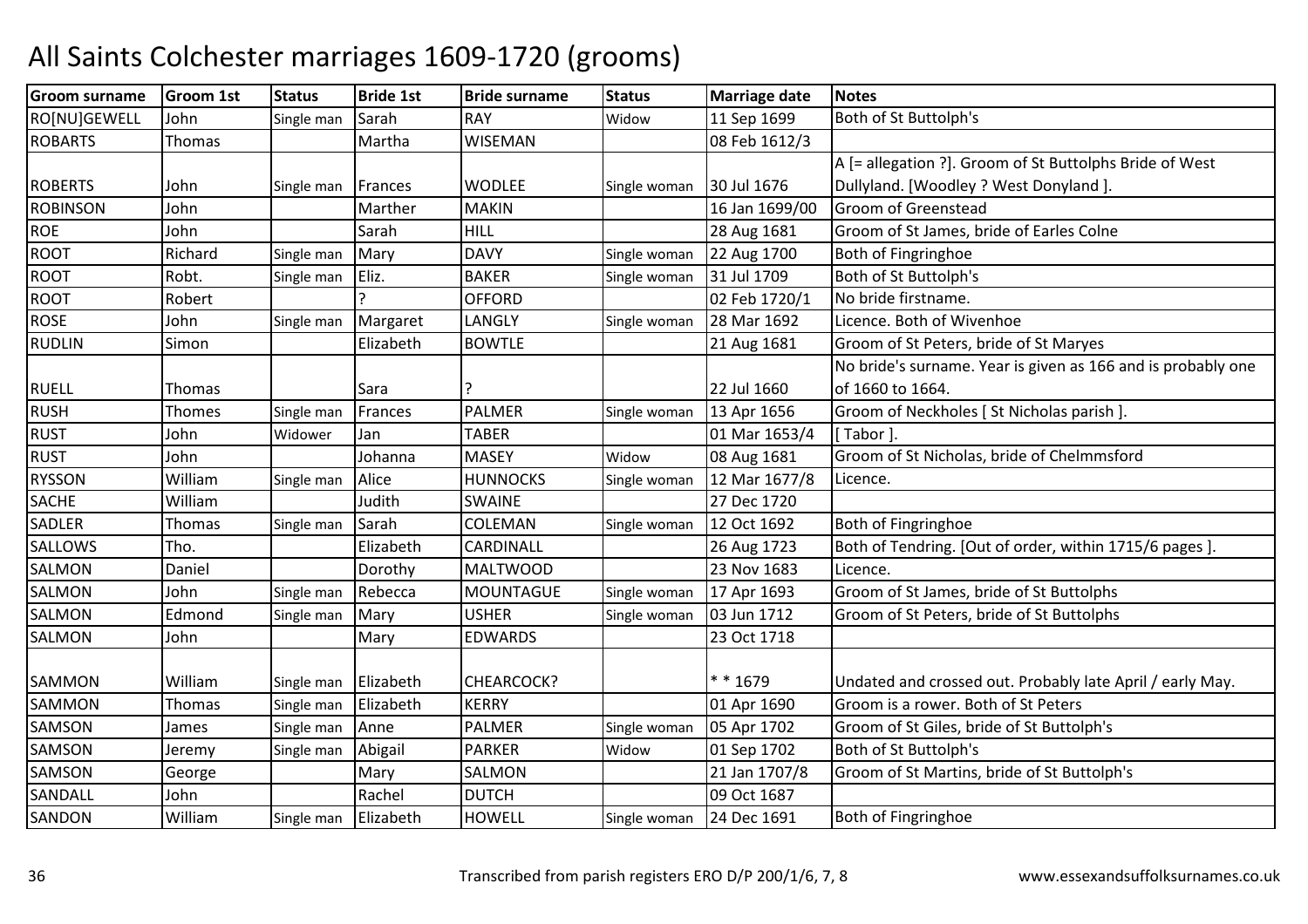| <b>Groom surname</b> | <b>Groom 1st</b> | <b>Status</b> | <b>Bride 1st</b> | <b>Bride surname</b> | <b>Status</b> | <b>Marriage date</b> | <b>Notes</b>                                                    |
|----------------------|------------------|---------------|------------------|----------------------|---------------|----------------------|-----------------------------------------------------------------|
| SANGSTER             | Jonas            |               | Susan            | LAY                  |               | 21 May 1715          | Licence.                                                        |
|                      |                  |               |                  |                      |               |                      | Groom is of Tolleston Major [ Tolleshunt Major ]. Bride is of   |
| SAVORY               | William          | Widower       | Martha           | <b>AILET</b>         | Single woman  | 24 Aug 1676          | Tollesbury. Licence.                                            |
| SAWDER               | William          | Single man    | Elizabeth        | WEBB                 | Widow         | 25 Mar 1677          | A [= allegation ?]. Both of Fingringhoe                         |
| <b>SCOT</b>          | Samuel           | Widower       | Mary             | <b>HOWARD</b>        |               | 22 Aug 1676          | Licence. Groom is a gent of Ballington, bride is of St Leonards |
|                      |                  |               |                  |                      |               |                      |                                                                 |
| <b>SCOTT</b>         | John             | Single man    | Rebecca          | <b>DAMMON</b>        | Single woman  | 18 Jan 1711/2        | Groom of Mark Stay [ Mark's Tey ]. Bride of Birch Magna         |
| <b>SCOWEN</b>        | Daniel           |               | Susan            | <b>BURNHAM</b>       |               | 27 Dec 1681          | Bride of Newton, Suffolk                                        |
| <b>SEAMAN</b>        | Will.            | Widower       | Eliz.            | <b>SAUNDERS</b>      | Widow         | 04 Mar 1685/6        | Licence. Both of Dedham                                         |
| <b>SEAMANS</b>       | Robert           | Widower       | Mary             | <b>SMEE</b>          | Single woman  | 14 Jul 1701          | Groom of Weevenhoe, bride of St Buttolphs                       |
| <b>SEELY</b>         | Christopher      | Single man    | Elsabeth         | MARSHALL             | Single woman  | 22 Jul 1620          |                                                                 |
| <b>SELBY</b>         | Drury            | Widower       | Anne             | <b>ABBOT</b>         | Widow         | 07 Jul 1676          | Licence. Both of Needham, Suffolk                               |
| <b>SELLEY</b>        | John             | Single man    | Elizabeth        | <b>HENDRICK</b>      | Single woman  | 06 Apr 1708          |                                                                 |
| <b>SELSBY</b>        | Jeremy           | Single man    | Sarah            | <b>NUTTON</b>        | Single woman  | 26 Dec 1693          | Licence. Groom of Harwich, bride of Tolleshunt Darcy            |
| <b>SEQUILPRIZE</b>   | John             | Widower       | Alice            | <b>CORBY</b>         |               | 29 Apr 1707          | Groom of St Buttolphs                                           |
| <b>SERLES</b>        | John             |               | Abigail          | <b>DOWNS</b>         |               | 02 Jun 1717          |                                                                 |
| <b>SERLES</b>        | James            |               | Ann              | <b>LESTER</b>        |               | 19 Feb 1720/1        |                                                                 |
|                      |                  |               |                  |                      |               |                      | Grom of St Martins, bride of St Mary Magdalen. [ Bride          |
| <b>SEWELL</b>        | Edmund           |               | Grace            | <b>BUSBRIDGE</b>     |               | 25 Aug 1713          | baptised 1713].                                                 |
| <b>SEYMORE</b>       | William          |               | Sarah            | <b>MOORE</b>         |               | 28 Nov 1678          | Licence.                                                        |
| <b>SHARP</b>         | Samuel           | Widower       | Martha           | <b>WOOD</b>          |               | 28 Jul 1681          | <b>Bride of Dedham</b>                                          |
| <b>SHARP</b>         | Edward           |               |                  |                      |               | ** 1696              | Married at Fearing, no other details.                           |
| <b>SHARP</b>         | John             | Single man    | Annebull         | <b>COOPER</b>        | Single woman  | 15 Apr 1697          | JS, Jun'r. [ Annabel ?]. Both of St Buttolph's                  |
| <b>SHEAD</b>         | Daniel           | Widower       | Sarah            | <b>ALIFORE</b>       | Single woman  | 08 Feb 1702/3        | Groom of St Peter's                                             |
| <b>SHED</b>          | John             |               |                  | <b>BOGGIS</b>        |               | 19 Apr 1715          | No bride firstname.                                             |
| <b>SHEEDER</b>       | William          |               | Mary             | <b>PALMER</b>        | Widow         | 02 Apr 1681          | Both of Kirby in le Soken                                       |
|                      |                  |               |                  |                      |               |                      | Groom of St Neckholes, bride of Petters [ St Nicholas, St       |
| <b>SHELLETO</b>      | Petter           | Single man    | Eliz.            | HOW                  | Single woman  | 04 Aug 1655          | Peters ].                                                       |
| <b>SHELLEY</b>       | John             |               | Mary             | <b>TOWLER</b>        |               | 24 Apr 1679          | A [= allegation ?].                                             |
| SHEPHEARD            | John             | Single man    | Damaris          | <b>GILLINGS</b>      | Single woman  | 01 Feb 1680/1        | Licence. Both of St Leonard's                                   |
| <b>SHERECROFT</b>    | Thomas           |               | Ellen            | <b>SCOT</b>          |               | 28 Oct 1692          | At Lexden. Groom of Lexden, bride of St Buttolphs               |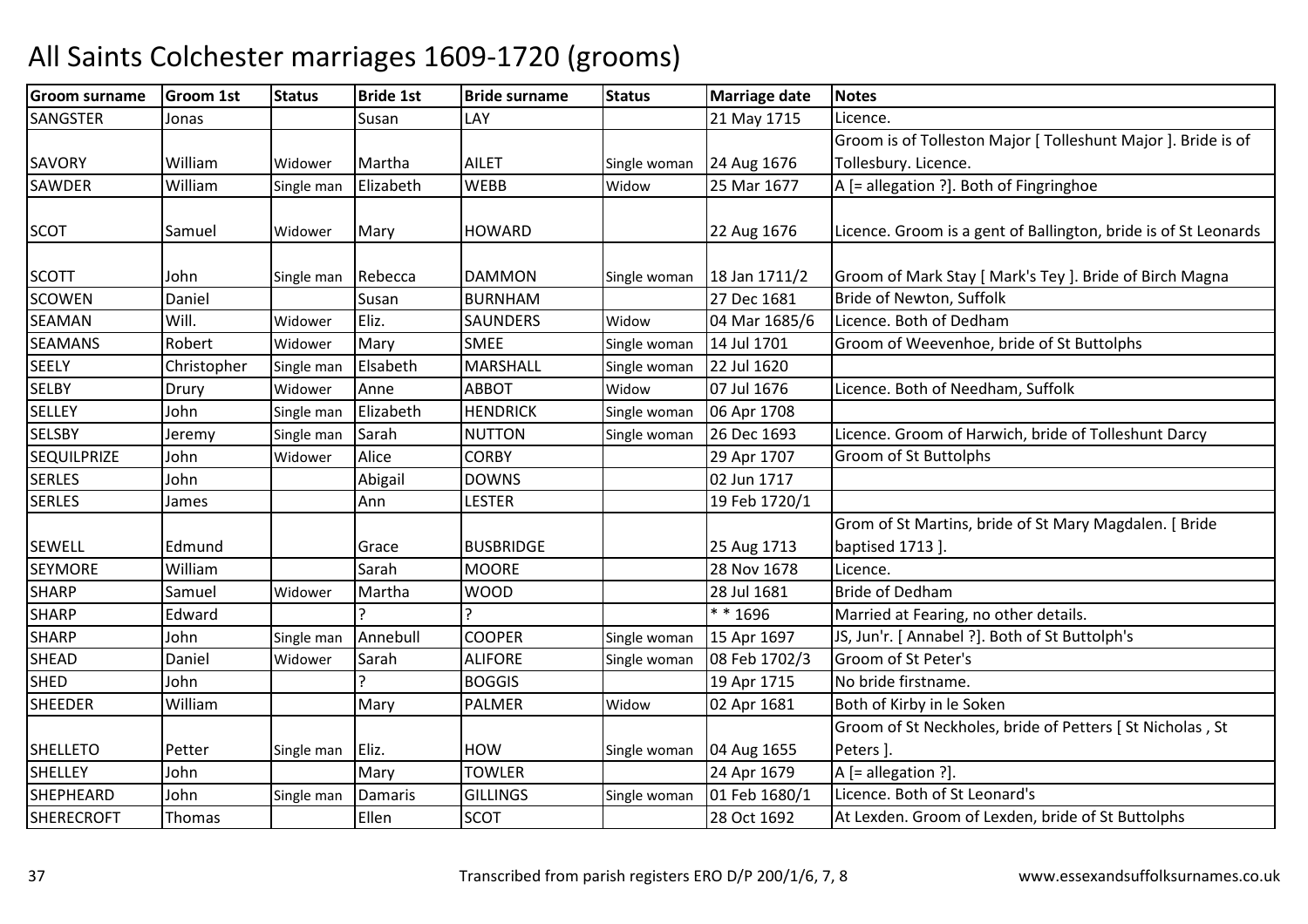| <b>Groom surname</b> | <b>Groom 1st</b> | <b>Status</b> | <b>Bride 1st</b> | <b>Bride surname</b> | <b>Status</b> | <b>Marriage date</b> | <b>Notes</b>                                                                                                              |
|----------------------|------------------|---------------|------------------|----------------------|---------------|----------------------|---------------------------------------------------------------------------------------------------------------------------|
| <b>SHERLOCK</b>      | John             | Single man    | Anne             | <b>MILLER</b>        | Single woman  | 28 Feb 1681/2        | Both of Peldon                                                                                                            |
| <b>SHERLOCK</b>      | James            | Single man    | Katherine        | <b>ROOKESBY</b>      | Single woman  | 12 Nov 1696          | Both of St Buttolph's                                                                                                     |
| <b>SHERWOOD</b>      | Richard          |               | Sarah            | <b>DEUCH</b>         |               | 15 Jul 1711          | Both of St Butts.                                                                                                         |
| SHOCKFOOT            | Samuel           |               | Rebecca          | <b>DUFTY</b>         |               | 06 Nov 1712          | <b>Both of St Buttolphs</b>                                                                                               |
| <b>SIDAY</b>         | Barnaby          |               | Elizabeth        | <b>MOUNTAGUE</b>     | Single woman  | 06 Sep 1681          | Both of Eason, Suffolk [ Easton ?].                                                                                       |
|                      |                  |               |                  |                      |               |                      | Groom is of Pedmarsh, bride is of Munt Bewers [ Pebmarsh,                                                                 |
| <b>SIDAY</b>         | John             |               | Mary             | <b>SMITH</b>         |               | 14 Oct 1681          | Mount Bures ].                                                                                                            |
| SIDAY                | Daniel           | Single man    | Mary             | <b>GARRARD</b>       | Single woman  | 06 Jun 1690          | Licence. Both of Dedham                                                                                                   |
| <b>SIDEY</b>         | Clare            | Widower       | Anne             | <b>CLARK</b>         | Widow         | 25 Dec 1679          | Licence.                                                                                                                  |
| SIETH?               | Edward           | Single man    | Ann              | <b>NEVELL</b>        | Single woman  | 07 Feb 1655/6        | Groom of Neckhole, bride of Petters [Smieth missing m ?<br>Could be Soth for South. St Nicholas and St Peters parishes. ] |
| <b>SILVESTER</b>     | Richard          |               | Lydia            | <b>ALLEN</b>         |               | 23 Apr 1682          | <b>Bride of St Peters</b>                                                                                                 |
| <b>SIMPSON</b>       | Daniell          |               | Sara             | <b>VALE</b>          |               | 26 Sep 1652          |                                                                                                                           |
| <b>SKINGLY</b>       | <b>Brook</b>     |               | Sarah            | <b>STALLIBRASS</b>   |               | 23 Jun 1706          | Groom of St Giles, bride of St Buttolph's                                                                                 |
| SKINGSLEY            | John             | Single man    | Sarah            | GRAVENER?            | Single woman  | 20 Sep 1691          | Licence. Groom of St Maryes, bride of Hadly [Hadleigh]                                                                    |
| <b>SKINNER</b>       | Beniamin         |               | Mary             | <b>CLARK</b>         |               | 28 Dec 1677          | Licence. Both of Bergeholt                                                                                                |
| <b>SKIPPER</b>       | John             |               | Anne             | <b>BINES</b>         |               | 23 May 1681          | Groom of Melford, bride of Bewers [ Bures ].                                                                              |
| <b>SLAN</b>          | William          |               | Elizabeth        | <b>SMITH</b>         |               | 01 Nov 1716          |                                                                                                                           |
| SMALLEDGE            | Edward           | Single man    | Mary             | <b>BATES</b>         | Single woman  | 24 Apr 1701          | Licence. Both of S. Butt [Botolph's]                                                                                      |
| <b>SMIETH</b>        | Edward           | Single man    | Mary             | <b>ELLENETES</b>     |               | 07 Apr 1656          | Both of Buttles [ St Botolphs parish ].                                                                                   |
| <b>SMITH</b>         | John             | Single man    | Sara             | <b>PRENTICE</b>      | Widow         | 06 Jun 1616          |                                                                                                                           |
| <b>SMITH</b>         | Willem           | Single man    | <b>Bathia</b>    | <b>ALWARD</b>        | Single woman  | 09 Aug 1654          | Both of Dadham [ Dedham ]                                                                                                 |
| <b>SMITH</b>         | William          |               | Jane             | <b>SMITH</b>         |               | 05 Oct 1676          | Licence. Both of Great Horkesley                                                                                          |
| <b>SMITH</b>         | Peter            |               | Sarah            | <b>SYMPSON</b>       |               | 25 Dec 1676          | A [= allegation ?].                                                                                                       |
| <b>SMITH</b>         | William          |               | Sarah            | <b>DAMMON</b>        |               | 06 Jun 1678          | Bride of Markes Stay [ Marks Tey ]. Licence.                                                                              |
| <b>SMITH</b>         | John             |               | Phoebe           | <b>BITMAR</b>        | Widow         | 28 Jan 1678/9        | Groom of West Marsey [ West Mersea ]. Licence.                                                                            |
| <b>SMITH</b>         | William          |               | Hannah           | SPALDING             |               | 20 Apr 1682          | Groom is a rower. Both of St Peter's                                                                                      |
| <b>SMITH</b>         | Humphrey         | Widower       | Mary             | <b>WOOLLARD</b>      | Single woman  | 08 Mar 1693/4        | Both of Bardfeild Magna                                                                                                   |
| <b>SMITH</b>         | Joseph           | Single man    | Anne             | <b>CASTLE</b>        | Single woman  | 27 Mar 1698          | Groom of Fingringhoe, bride of Peldon                                                                                     |
| <b>SMITH</b>         | John             | Single man    | Sarah            | <b>TOWERS</b>        | Single woman  | 09 Apr 1699          | Both of St Buttolph's                                                                                                     |
| <b>SMITH</b>         | John             | Widower       | Mary             | <b>HOSTLER</b>       | Widow         | 24 Aug 1705          | Groom of St James, bride of St Buttolphs                                                                                  |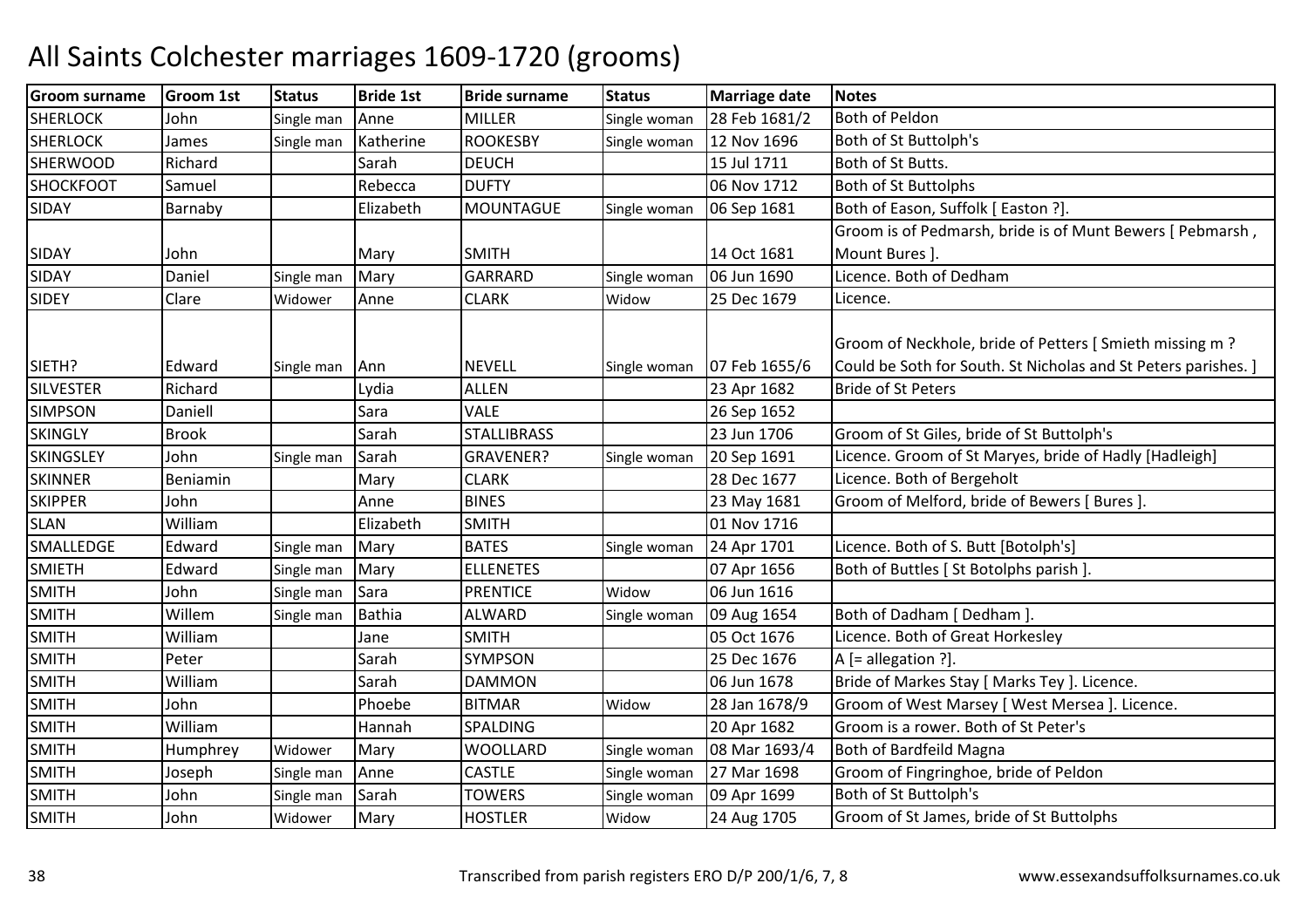| Philip<br><b>SIMPSON</b><br>27 Jun 1708<br>Groom of St James<br><b>SMITH</b><br>Alice<br>Widower<br>Single woman<br><b>SUMMERS</b><br><b>SMITH</b><br>24 Apr 1720<br>Solomon<br>Susanna<br><b>SMYTH</b><br>John<br><b>CECILL</b><br>Elisabeth<br>25 Aug 1640<br>Single man<br><b>SMYTH</b><br><b>HAZELL</b><br>Groom of St Buttolphs, bride of St Peters<br>Edward<br>25 Aug 1681<br>Widow<br>Anne<br><b>SMYTH</b><br><b>NICE</b><br>03 Feb 1681/2<br>Both of St Martin's<br>Simon<br>Elizabeth<br>Widow<br><b>KINGSMAN</b><br>SNELLOCK<br>Alicia<br>30 Jun 1700<br>Both of St Buttolph's<br>James<br>Widower<br>Single woman<br><b>COLE</b><br>SOUTHGATE<br>Elizabeth<br>25 Dec 1681<br>Both of St Buttolph's<br>Benjamin<br>A [= allegation ?]. Both of St Buttolphs<br>SPALDING<br>Elizabeth<br><b>OSWELL</b><br>21 Feb 1676/7<br>John<br>Widow<br>Groom is a weaver of St James. Bride is of Layer de Laye [<br><b>BURTON</b><br>02 May 1681<br><b>SPARLING</b><br>Robert<br>Layer de la Haye ].<br>Mary<br><b>SPARROW</b><br><b>COOK</b><br>11 Oct 1679<br>Stephen<br>Mary<br>A [= allegation ?]. Both of Fingringhoe<br>Single woman<br>Single man<br><b>COOPER</b><br>SPEARPOYNT<br>Both of St Nicholas<br>Mary<br>Widow<br>18 Apr 1682<br>Henry<br><b>TYLL</b><br>Both of St Martin's<br>SPEEDLOVE<br>Daniel<br>12 Dec 1689<br>Mary<br>Widower<br>Widow<br><b>SPENSER</b><br>LESTER<br>21 Feb 1720/1<br>Mary<br>Thomas<br>SPILMAN<br>Marie<br><b>DOWE</b><br>03 Oct 1614<br>Thomas<br>Licence. [For Hunwick]. Groom of Sudbury, bride of St<br><b>SPINK</b><br>06 Nov 1712<br><b>Buttolphs</b><br>Richard<br><b>HUNNUCK</b><br>Susanna<br>SPUNDALL<br>Judith<br><b>WEBB</b><br>27 Jul 1680<br>A [= allegation ?]. Groom of St Nicholas, bride of St Leonards<br>John<br>SPURHAM<br><b>POLLY</b><br><b>Both of St Buttolphs</b><br>John<br>30 Oct 1694<br>Mary<br><b>STANES</b><br>Edward<br>07 Nov 1710<br>Both of St Buttolph's<br><b>THORN</b><br>Widower<br>Ann<br>Single woman<br><b>STANFEILD</b><br><b>WYLYE</b><br>Licence. Bride is of Boxted<br>John<br>Elizabeth<br>08 Nov 1675<br>Widow<br><b>STAPLETON</b><br><b>MOTT</b><br>27 Nov 1676<br>A [= allegation ?]. Both of St Leonard's<br>Joseph<br>Frances<br>Single man<br>Single woman<br>Groom of Fingringhoe, bride of Langnoe [ Langenhoe ].<br><b>STAYNES</b><br><b>PARIS</b><br>Edward<br>06 Apr 1675<br>Widow<br>Joanna<br><b>STAYNES</b><br>William<br><b>KETTLE</b><br>17 Jul 1681<br><b>Both of St Buttolphs</b><br>Rebecca<br>15 Feb 1680/1<br><b>STEARE</b><br><b>FISHPOOLE</b><br>Licence. Groom of St Mary Magdalen, bride of St Leonards<br>Daniel<br>Anne<br>At Fingringhoe. Both of St Buttolph's<br>05 Nov 1699<br><b>STEARNES</b><br>John<br>Martha<br><b>MAYBARN</b><br>Single man<br>Single woman<br><b>DEEKS</b><br>[Boxford ?].<br><b>STEBBIN</b><br>Charles<br>05 Aug 1680<br>Mary<br>Widower<br>Groom of Greenstead, bride of St Buttolphs<br>23 Aug 1681<br><b>STEBBIN</b><br><b>HORSINGTON</b><br>Nathaneel<br>Anne<br><b>STEBBIN</b><br>Charles<br><b>REYNOLDS</b><br>26 Aug 1695<br>Both of St Buttolph's<br>Single man<br>Susanna<br>Single woman | <b>Groom surname</b> | <b>Groom 1st</b> | <b>Status</b> | <b>Bride 1st</b> | <b>Bride surname</b> | <b>Status</b> | <b>Marriage date</b> | <b>Notes</b>                                                     |
|-----------------------------------------------------------------------------------------------------------------------------------------------------------------------------------------------------------------------------------------------------------------------------------------------------------------------------------------------------------------------------------------------------------------------------------------------------------------------------------------------------------------------------------------------------------------------------------------------------------------------------------------------------------------------------------------------------------------------------------------------------------------------------------------------------------------------------------------------------------------------------------------------------------------------------------------------------------------------------------------------------------------------------------------------------------------------------------------------------------------------------------------------------------------------------------------------------------------------------------------------------------------------------------------------------------------------------------------------------------------------------------------------------------------------------------------------------------------------------------------------------------------------------------------------------------------------------------------------------------------------------------------------------------------------------------------------------------------------------------------------------------------------------------------------------------------------------------------------------------------------------------------------------------------------------------------------------------------------------------------------------------------------------------------------------------------------------------------------------------------------------------------------------------------------------------------------------------------------------------------------------------------------------------------------------------------------------------------------------------------------------------------------------------------------------------------------------------------------------------------------------------------------------------------------------------------------------------------------------------------------------------------------------------------------------------------------------------------------------------------------------------------------------------------------------------------------------------------------------------------------------------------------------------------------------------------------------------------------------------------------------------------------------------------------------------------------------------------------------------------------------------------------------|----------------------|------------------|---------------|------------------|----------------------|---------------|----------------------|------------------------------------------------------------------|
|                                                                                                                                                                                                                                                                                                                                                                                                                                                                                                                                                                                                                                                                                                                                                                                                                                                                                                                                                                                                                                                                                                                                                                                                                                                                                                                                                                                                                                                                                                                                                                                                                                                                                                                                                                                                                                                                                                                                                                                                                                                                                                                                                                                                                                                                                                                                                                                                                                                                                                                                                                                                                                                                                                                                                                                                                                                                                                                                                                                                                                                                                                                                                     |                      |                  |               |                  |                      |               |                      |                                                                  |
|                                                                                                                                                                                                                                                                                                                                                                                                                                                                                                                                                                                                                                                                                                                                                                                                                                                                                                                                                                                                                                                                                                                                                                                                                                                                                                                                                                                                                                                                                                                                                                                                                                                                                                                                                                                                                                                                                                                                                                                                                                                                                                                                                                                                                                                                                                                                                                                                                                                                                                                                                                                                                                                                                                                                                                                                                                                                                                                                                                                                                                                                                                                                                     |                      |                  |               |                  |                      |               |                      |                                                                  |
|                                                                                                                                                                                                                                                                                                                                                                                                                                                                                                                                                                                                                                                                                                                                                                                                                                                                                                                                                                                                                                                                                                                                                                                                                                                                                                                                                                                                                                                                                                                                                                                                                                                                                                                                                                                                                                                                                                                                                                                                                                                                                                                                                                                                                                                                                                                                                                                                                                                                                                                                                                                                                                                                                                                                                                                                                                                                                                                                                                                                                                                                                                                                                     |                      |                  |               |                  |                      |               |                      |                                                                  |
|                                                                                                                                                                                                                                                                                                                                                                                                                                                                                                                                                                                                                                                                                                                                                                                                                                                                                                                                                                                                                                                                                                                                                                                                                                                                                                                                                                                                                                                                                                                                                                                                                                                                                                                                                                                                                                                                                                                                                                                                                                                                                                                                                                                                                                                                                                                                                                                                                                                                                                                                                                                                                                                                                                                                                                                                                                                                                                                                                                                                                                                                                                                                                     |                      |                  |               |                  |                      |               |                      |                                                                  |
|                                                                                                                                                                                                                                                                                                                                                                                                                                                                                                                                                                                                                                                                                                                                                                                                                                                                                                                                                                                                                                                                                                                                                                                                                                                                                                                                                                                                                                                                                                                                                                                                                                                                                                                                                                                                                                                                                                                                                                                                                                                                                                                                                                                                                                                                                                                                                                                                                                                                                                                                                                                                                                                                                                                                                                                                                                                                                                                                                                                                                                                                                                                                                     |                      |                  |               |                  |                      |               |                      |                                                                  |
|                                                                                                                                                                                                                                                                                                                                                                                                                                                                                                                                                                                                                                                                                                                                                                                                                                                                                                                                                                                                                                                                                                                                                                                                                                                                                                                                                                                                                                                                                                                                                                                                                                                                                                                                                                                                                                                                                                                                                                                                                                                                                                                                                                                                                                                                                                                                                                                                                                                                                                                                                                                                                                                                                                                                                                                                                                                                                                                                                                                                                                                                                                                                                     |                      |                  |               |                  |                      |               |                      |                                                                  |
|                                                                                                                                                                                                                                                                                                                                                                                                                                                                                                                                                                                                                                                                                                                                                                                                                                                                                                                                                                                                                                                                                                                                                                                                                                                                                                                                                                                                                                                                                                                                                                                                                                                                                                                                                                                                                                                                                                                                                                                                                                                                                                                                                                                                                                                                                                                                                                                                                                                                                                                                                                                                                                                                                                                                                                                                                                                                                                                                                                                                                                                                                                                                                     |                      |                  |               |                  |                      |               |                      |                                                                  |
|                                                                                                                                                                                                                                                                                                                                                                                                                                                                                                                                                                                                                                                                                                                                                                                                                                                                                                                                                                                                                                                                                                                                                                                                                                                                                                                                                                                                                                                                                                                                                                                                                                                                                                                                                                                                                                                                                                                                                                                                                                                                                                                                                                                                                                                                                                                                                                                                                                                                                                                                                                                                                                                                                                                                                                                                                                                                                                                                                                                                                                                                                                                                                     |                      |                  |               |                  |                      |               |                      |                                                                  |
|                                                                                                                                                                                                                                                                                                                                                                                                                                                                                                                                                                                                                                                                                                                                                                                                                                                                                                                                                                                                                                                                                                                                                                                                                                                                                                                                                                                                                                                                                                                                                                                                                                                                                                                                                                                                                                                                                                                                                                                                                                                                                                                                                                                                                                                                                                                                                                                                                                                                                                                                                                                                                                                                                                                                                                                                                                                                                                                                                                                                                                                                                                                                                     |                      |                  |               |                  |                      |               |                      |                                                                  |
|                                                                                                                                                                                                                                                                                                                                                                                                                                                                                                                                                                                                                                                                                                                                                                                                                                                                                                                                                                                                                                                                                                                                                                                                                                                                                                                                                                                                                                                                                                                                                                                                                                                                                                                                                                                                                                                                                                                                                                                                                                                                                                                                                                                                                                                                                                                                                                                                                                                                                                                                                                                                                                                                                                                                                                                                                                                                                                                                                                                                                                                                                                                                                     |                      |                  |               |                  |                      |               |                      |                                                                  |
|                                                                                                                                                                                                                                                                                                                                                                                                                                                                                                                                                                                                                                                                                                                                                                                                                                                                                                                                                                                                                                                                                                                                                                                                                                                                                                                                                                                                                                                                                                                                                                                                                                                                                                                                                                                                                                                                                                                                                                                                                                                                                                                                                                                                                                                                                                                                                                                                                                                                                                                                                                                                                                                                                                                                                                                                                                                                                                                                                                                                                                                                                                                                                     |                      |                  |               |                  |                      |               |                      |                                                                  |
|                                                                                                                                                                                                                                                                                                                                                                                                                                                                                                                                                                                                                                                                                                                                                                                                                                                                                                                                                                                                                                                                                                                                                                                                                                                                                                                                                                                                                                                                                                                                                                                                                                                                                                                                                                                                                                                                                                                                                                                                                                                                                                                                                                                                                                                                                                                                                                                                                                                                                                                                                                                                                                                                                                                                                                                                                                                                                                                                                                                                                                                                                                                                                     |                      |                  |               |                  |                      |               |                      |                                                                  |
|                                                                                                                                                                                                                                                                                                                                                                                                                                                                                                                                                                                                                                                                                                                                                                                                                                                                                                                                                                                                                                                                                                                                                                                                                                                                                                                                                                                                                                                                                                                                                                                                                                                                                                                                                                                                                                                                                                                                                                                                                                                                                                                                                                                                                                                                                                                                                                                                                                                                                                                                                                                                                                                                                                                                                                                                                                                                                                                                                                                                                                                                                                                                                     |                      |                  |               |                  |                      |               |                      |                                                                  |
|                                                                                                                                                                                                                                                                                                                                                                                                                                                                                                                                                                                                                                                                                                                                                                                                                                                                                                                                                                                                                                                                                                                                                                                                                                                                                                                                                                                                                                                                                                                                                                                                                                                                                                                                                                                                                                                                                                                                                                                                                                                                                                                                                                                                                                                                                                                                                                                                                                                                                                                                                                                                                                                                                                                                                                                                                                                                                                                                                                                                                                                                                                                                                     |                      |                  |               |                  |                      |               |                      |                                                                  |
|                                                                                                                                                                                                                                                                                                                                                                                                                                                                                                                                                                                                                                                                                                                                                                                                                                                                                                                                                                                                                                                                                                                                                                                                                                                                                                                                                                                                                                                                                                                                                                                                                                                                                                                                                                                                                                                                                                                                                                                                                                                                                                                                                                                                                                                                                                                                                                                                                                                                                                                                                                                                                                                                                                                                                                                                                                                                                                                                                                                                                                                                                                                                                     |                      |                  |               |                  |                      |               |                      |                                                                  |
|                                                                                                                                                                                                                                                                                                                                                                                                                                                                                                                                                                                                                                                                                                                                                                                                                                                                                                                                                                                                                                                                                                                                                                                                                                                                                                                                                                                                                                                                                                                                                                                                                                                                                                                                                                                                                                                                                                                                                                                                                                                                                                                                                                                                                                                                                                                                                                                                                                                                                                                                                                                                                                                                                                                                                                                                                                                                                                                                                                                                                                                                                                                                                     |                      |                  |               |                  |                      |               |                      |                                                                  |
|                                                                                                                                                                                                                                                                                                                                                                                                                                                                                                                                                                                                                                                                                                                                                                                                                                                                                                                                                                                                                                                                                                                                                                                                                                                                                                                                                                                                                                                                                                                                                                                                                                                                                                                                                                                                                                                                                                                                                                                                                                                                                                                                                                                                                                                                                                                                                                                                                                                                                                                                                                                                                                                                                                                                                                                                                                                                                                                                                                                                                                                                                                                                                     |                      |                  |               |                  |                      |               |                      |                                                                  |
|                                                                                                                                                                                                                                                                                                                                                                                                                                                                                                                                                                                                                                                                                                                                                                                                                                                                                                                                                                                                                                                                                                                                                                                                                                                                                                                                                                                                                                                                                                                                                                                                                                                                                                                                                                                                                                                                                                                                                                                                                                                                                                                                                                                                                                                                                                                                                                                                                                                                                                                                                                                                                                                                                                                                                                                                                                                                                                                                                                                                                                                                                                                                                     |                      |                  |               |                  |                      |               |                      |                                                                  |
|                                                                                                                                                                                                                                                                                                                                                                                                                                                                                                                                                                                                                                                                                                                                                                                                                                                                                                                                                                                                                                                                                                                                                                                                                                                                                                                                                                                                                                                                                                                                                                                                                                                                                                                                                                                                                                                                                                                                                                                                                                                                                                                                                                                                                                                                                                                                                                                                                                                                                                                                                                                                                                                                                                                                                                                                                                                                                                                                                                                                                                                                                                                                                     |                      |                  |               |                  |                      |               |                      |                                                                  |
|                                                                                                                                                                                                                                                                                                                                                                                                                                                                                                                                                                                                                                                                                                                                                                                                                                                                                                                                                                                                                                                                                                                                                                                                                                                                                                                                                                                                                                                                                                                                                                                                                                                                                                                                                                                                                                                                                                                                                                                                                                                                                                                                                                                                                                                                                                                                                                                                                                                                                                                                                                                                                                                                                                                                                                                                                                                                                                                                                                                                                                                                                                                                                     |                      |                  |               |                  |                      |               |                      |                                                                  |
|                                                                                                                                                                                                                                                                                                                                                                                                                                                                                                                                                                                                                                                                                                                                                                                                                                                                                                                                                                                                                                                                                                                                                                                                                                                                                                                                                                                                                                                                                                                                                                                                                                                                                                                                                                                                                                                                                                                                                                                                                                                                                                                                                                                                                                                                                                                                                                                                                                                                                                                                                                                                                                                                                                                                                                                                                                                                                                                                                                                                                                                                                                                                                     |                      |                  |               |                  |                      |               |                      |                                                                  |
|                                                                                                                                                                                                                                                                                                                                                                                                                                                                                                                                                                                                                                                                                                                                                                                                                                                                                                                                                                                                                                                                                                                                                                                                                                                                                                                                                                                                                                                                                                                                                                                                                                                                                                                                                                                                                                                                                                                                                                                                                                                                                                                                                                                                                                                                                                                                                                                                                                                                                                                                                                                                                                                                                                                                                                                                                                                                                                                                                                                                                                                                                                                                                     |                      |                  |               |                  |                      |               |                      |                                                                  |
|                                                                                                                                                                                                                                                                                                                                                                                                                                                                                                                                                                                                                                                                                                                                                                                                                                                                                                                                                                                                                                                                                                                                                                                                                                                                                                                                                                                                                                                                                                                                                                                                                                                                                                                                                                                                                                                                                                                                                                                                                                                                                                                                                                                                                                                                                                                                                                                                                                                                                                                                                                                                                                                                                                                                                                                                                                                                                                                                                                                                                                                                                                                                                     |                      |                  |               |                  |                      |               |                      |                                                                  |
|                                                                                                                                                                                                                                                                                                                                                                                                                                                                                                                                                                                                                                                                                                                                                                                                                                                                                                                                                                                                                                                                                                                                                                                                                                                                                                                                                                                                                                                                                                                                                                                                                                                                                                                                                                                                                                                                                                                                                                                                                                                                                                                                                                                                                                                                                                                                                                                                                                                                                                                                                                                                                                                                                                                                                                                                                                                                                                                                                                                                                                                                                                                                                     |                      |                  |               |                  |                      |               |                      |                                                                  |
|                                                                                                                                                                                                                                                                                                                                                                                                                                                                                                                                                                                                                                                                                                                                                                                                                                                                                                                                                                                                                                                                                                                                                                                                                                                                                                                                                                                                                                                                                                                                                                                                                                                                                                                                                                                                                                                                                                                                                                                                                                                                                                                                                                                                                                                                                                                                                                                                                                                                                                                                                                                                                                                                                                                                                                                                                                                                                                                                                                                                                                                                                                                                                     |                      |                  |               |                  |                      |               |                      |                                                                  |
|                                                                                                                                                                                                                                                                                                                                                                                                                                                                                                                                                                                                                                                                                                                                                                                                                                                                                                                                                                                                                                                                                                                                                                                                                                                                                                                                                                                                                                                                                                                                                                                                                                                                                                                                                                                                                                                                                                                                                                                                                                                                                                                                                                                                                                                                                                                                                                                                                                                                                                                                                                                                                                                                                                                                                                                                                                                                                                                                                                                                                                                                                                                                                     |                      |                  |               |                  |                      |               |                      |                                                                  |
|                                                                                                                                                                                                                                                                                                                                                                                                                                                                                                                                                                                                                                                                                                                                                                                                                                                                                                                                                                                                                                                                                                                                                                                                                                                                                                                                                                                                                                                                                                                                                                                                                                                                                                                                                                                                                                                                                                                                                                                                                                                                                                                                                                                                                                                                                                                                                                                                                                                                                                                                                                                                                                                                                                                                                                                                                                                                                                                                                                                                                                                                                                                                                     |                      |                  |               |                  |                      |               |                      |                                                                  |
|                                                                                                                                                                                                                                                                                                                                                                                                                                                                                                                                                                                                                                                                                                                                                                                                                                                                                                                                                                                                                                                                                                                                                                                                                                                                                                                                                                                                                                                                                                                                                                                                                                                                                                                                                                                                                                                                                                                                                                                                                                                                                                                                                                                                                                                                                                                                                                                                                                                                                                                                                                                                                                                                                                                                                                                                                                                                                                                                                                                                                                                                                                                                                     |                      |                  |               |                  |                      |               |                      | A [= allegation ?]. Groom of St Buttolph's, bride of Bocksforth? |
|                                                                                                                                                                                                                                                                                                                                                                                                                                                                                                                                                                                                                                                                                                                                                                                                                                                                                                                                                                                                                                                                                                                                                                                                                                                                                                                                                                                                                                                                                                                                                                                                                                                                                                                                                                                                                                                                                                                                                                                                                                                                                                                                                                                                                                                                                                                                                                                                                                                                                                                                                                                                                                                                                                                                                                                                                                                                                                                                                                                                                                                                                                                                                     |                      |                  |               |                  |                      |               |                      |                                                                  |
|                                                                                                                                                                                                                                                                                                                                                                                                                                                                                                                                                                                                                                                                                                                                                                                                                                                                                                                                                                                                                                                                                                                                                                                                                                                                                                                                                                                                                                                                                                                                                                                                                                                                                                                                                                                                                                                                                                                                                                                                                                                                                                                                                                                                                                                                                                                                                                                                                                                                                                                                                                                                                                                                                                                                                                                                                                                                                                                                                                                                                                                                                                                                                     |                      |                  |               |                  |                      |               |                      |                                                                  |
|                                                                                                                                                                                                                                                                                                                                                                                                                                                                                                                                                                                                                                                                                                                                                                                                                                                                                                                                                                                                                                                                                                                                                                                                                                                                                                                                                                                                                                                                                                                                                                                                                                                                                                                                                                                                                                                                                                                                                                                                                                                                                                                                                                                                                                                                                                                                                                                                                                                                                                                                                                                                                                                                                                                                                                                                                                                                                                                                                                                                                                                                                                                                                     |                      |                  |               |                  |                      |               |                      |                                                                  |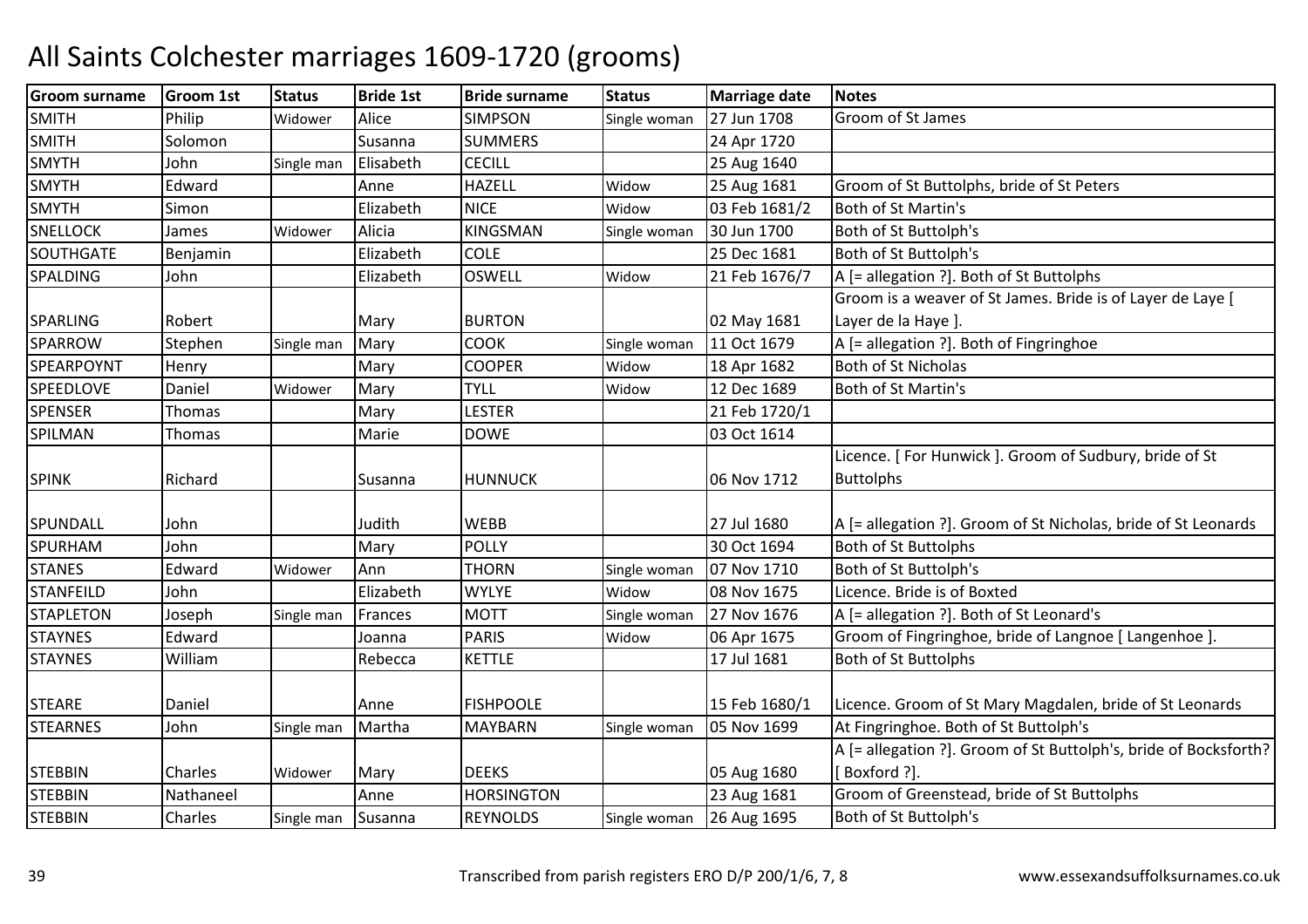| <b>Groom surname</b> | <b>Groom 1st</b> | <b>Status</b> | <b>Bride 1st</b> | <b>Bride surname</b> | <b>Status</b> | <b>Marriage date</b> | <b>Notes</b>                                                 |
|----------------------|------------------|---------------|------------------|----------------------|---------------|----------------------|--------------------------------------------------------------|
| <b>STEBBIN</b>       | Charles          | Widower       | Mary             | <b>THOMPSON</b>      | Widow         | 09 May 1703          | Both of St Buttolph's                                        |
| <b>STEBBIN</b>       | Charles          |               | Sarah            | <b>HEDGE</b>         |               | 11 Aug 1714          |                                                              |
| <b>STEBBING</b>      | John             |               | Frances          | <b>INFIELD</b>       |               | 19 Jun 1687          |                                                              |
| <b>STEBBING</b>      | William          |               | Sarah            | <b>HALL</b>          |               | 29 Apr 1720          |                                                              |
| <b>STEBEN</b>        | Samuel           | Widower       | Mary             | <b>MILLS</b>         | Widow         | 25 May 1708          | For Stebbing etc ?].                                         |
| <b>STEBIN</b>        | Charles          | Widower       | Mary             | <b>LINERE</b>        | Widow         | 21 May 1711          | Both of St Butts.                                            |
| <b>STEEVENS</b>      | Edward           |               | Anne             | <b>MOTT</b>          |               | 01 Jun 1680          | Licence. Groom of West Bergeholt, bride of Wivenhoe          |
| <b>STEPHENS</b>      | John             |               | Penelope         | <b>WISEMAN</b>       |               | 02 Jun 1612          | Gentleman.                                                   |
| <b>STEPHENS</b>      | George           | Single man    | Elizabeth        | <b>HANSELL</b>       | Single woman  | 30 Jul 1676          | Licence. Both of St Gyles                                    |
| <b>STEPHENS</b>      | John             |               | Margaret         | <b>PATTYSON</b>      | Widow         | 03 Sep 1680          | Licence. Groom of East Donnyland, bride of Wivenhoe          |
| <b>STEPHENS</b>      | Henry            |               | Deborah          | <b>COOPER</b>        |               | 17 Oct 1686          |                                                              |
| <b>STERNE</b>        | John             |               | Ursula           | <b>HEFFEILD</b>      |               | 14 Aug 1679          | Licence. Both of Great Holland                               |
| <b>STEVENES</b>      | Thomes           | Widower       | Mary             | <b>PARKHUST</b>      | Widow         | 04 Apr 1654          | Groom of Coldersten, Suffolk                                 |
| <b>STEVENS</b>       | Robert           | Widower       | Jane             | <b>BROMWELL</b>      | Widow         | 12 Nov 1695          | Licence. Both of Harwich                                     |
| <b>STEVENS</b>       | William          | Single man    | Sarah            | <b>MUMFORD</b>       | Widow         | 25 Dec 1697          | Both of St Buttolph's                                        |
| <b>STEVENS</b>       | Humphrey         | Widower       | Rebeca           | <b>JUDE</b>          | Widow         | 11 May 1704          | Groom of St Maryes, bride of St Buttolph's                   |
| <b>STEVENSON</b>     | John             | Widower       | Mary             | PILGRIM              | Widow         | 03 Jul 1679          | Licence. Groom of Great Okeley magna, bride of Moze          |
| <b>STOCKIN</b>       | <b>Thomas</b>    | Widower       | Mary             | <b>MALIN</b>         | Widow         | 18 May 1681          | Both of Myle End                                             |
|                      |                  |               |                  |                      |               |                      |                                                              |
| <b>STOKES</b>        | Jonas            |               | Elizabeth        | <b>CROSSE</b>        | Widow         | 11 Oct 1680          | Licence. Groom of Cogshall [Coggeshall], bride of St Peters  |
| <b>STONE</b>         | Nathaneel        | Single man    | Elizabeth        | <b>BREAME</b>        | Single woman  | 11 Jan 1685/6        | Licence. Both of Fingringhoe                                 |
| <b>STONE</b>         | Nathaneel        |               | Rebecca          | <b>GOODMAN</b>       |               | 10 May 1692          | Both of Fingringhoe                                          |
| <b>STOW</b>          | Thomas           | Widower       | Mary             | <b>WING</b>          | Widow         | 29 May 1690          | Groom of Peldon, bride of Fingringhoe                        |
| <b>STOWELL</b>       | Thomas           |               | Anne             | <b>WHAPLIN</b>       |               | 01 Jul 1677          | Licence. Both of Great Wigborough                            |
| <b>STREET</b>        | John             |               | Marie            | <b>DEEKS</b>         |               | 17 Apr 1625          |                                                              |
| <b>STRUT</b>         | Richard          |               | Anne             | <b>BIGSBY</b>        |               | 13 Oct 1681          | Groom of Much Holland, bride of St Peters                    |
| <b>STRUTT</b>        | William          |               | Elsabeth         | <b>THORNBACKE</b>    |               | 20 Jan 1610/1        |                                                              |
|                      |                  |               |                  |                      |               |                      | Suspect written in wrong place, crossed out and not replaced |
| <b>STRUTT</b>        | <b>Nicholas</b>  |               | Mary             | <b>COLE</b>          |               | 09 Oct 1673          | where it should be.                                          |
| <b>STRUTT</b>        | Richard          |               | Temperance       | <b>NUTTON</b>        |               | 18 Sep 1686          | Licence.                                                     |
| <b>STUART</b>        | Charles          |               | Frances          | <b>WRIGHT</b>        |               | 20 Feb 1714/5        |                                                              |
| <b>STYRIE</b>        | Savill           | Single man    | Anne             | <b>BALL</b>          | Widow         | 11 Jan 1690/1        | Licence.                                                     |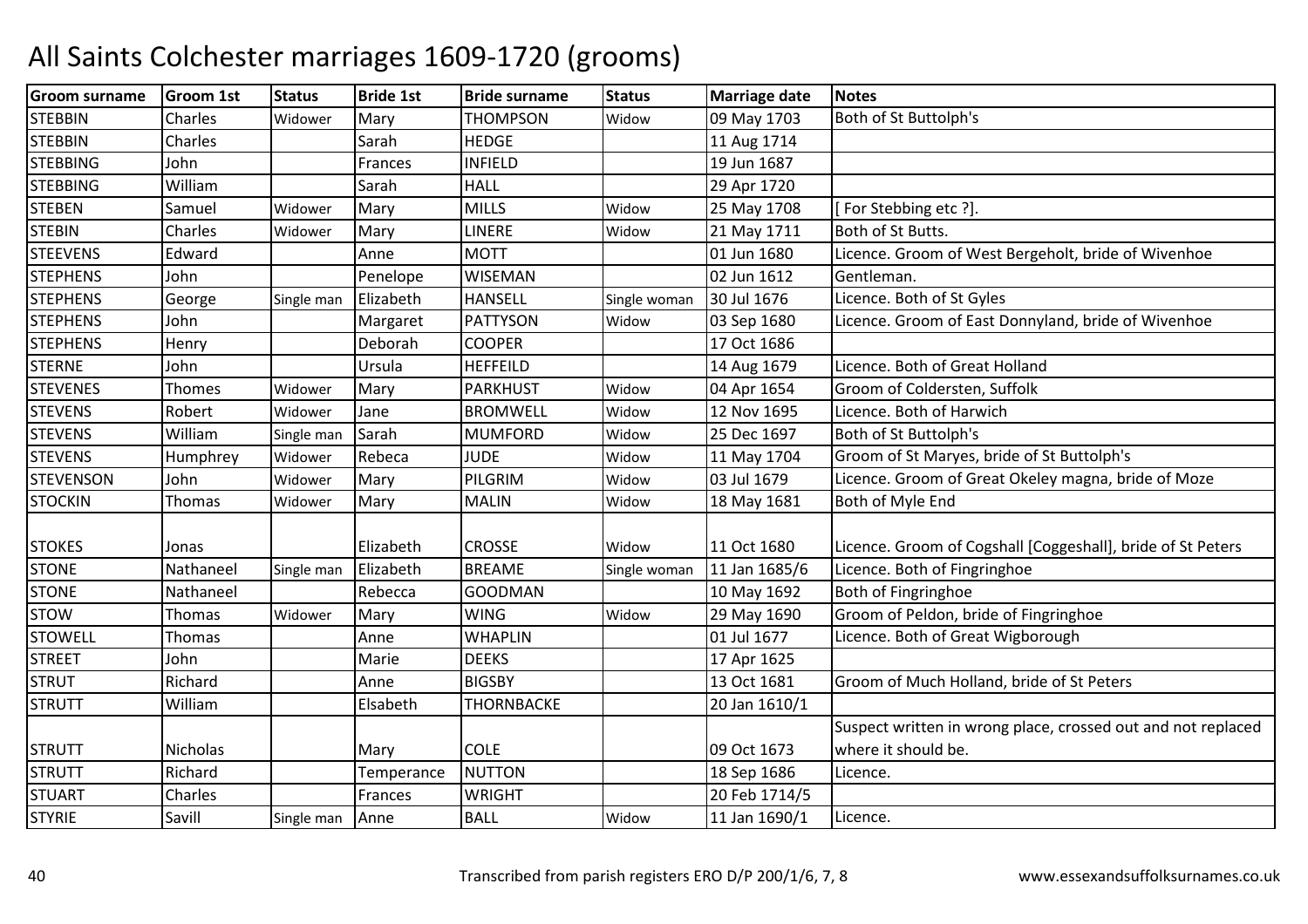| <b>Groom surname</b> | <b>Groom 1st</b> | <b>Status</b>    | <b>Bride 1st</b> | <b>Bride surname</b> | <b>Status</b> | <b>Marriage date</b> | <b>Notes</b>                                                |
|----------------------|------------------|------------------|------------------|----------------------|---------------|----------------------|-------------------------------------------------------------|
| <b>SWAN</b>          | Lennard          | Single man       | Elizabeth        | <b>SHILLITO</b>      | Single woman  | 21 Nov 1655          | Both of Neckholes [ St Nicholas ].                          |
|                      |                  |                  |                  |                      |               |                      | Groom of Wivenhoe, bride of Bicklesea [ Brightlingsea].     |
| <b>SWINHOE</b>       | Samuell          | Widower          | Elizabeth        | <b>NORTHAGE</b>      |               | 18 Jul 1677          | Licence.                                                    |
| SYMMOND              | Robert           |                  | Martha           | <b>STREATON</b>      |               | 01 Apr 1678          | $A$ [= allegation ?].                                       |
| <b>SYMONDS</b>       | John             |                  | Magdalina        | <b>BREWER</b>        | Widow         | 27 Sep 1679          | A [= allegation ?]. Both of Fingringhoe                     |
|                      |                  |                  |                  |                      |               |                      |                                                             |
| <b>SYMONDS</b>       | John             |                  | Anne             | <b>BRIDGES</b>       | Widow         | 24 Jul 1694          | JS, Sen'r. Groom of Fingringhoe, bride of Chich St Osyth    |
|                      |                  |                  |                  |                      |               |                      | Groom of Fingringhoe, bride of East Donnyland [East         |
| <b>SYMONDS</b>       | John             | Widower          | Anne             | LILLY                | Widow         | 16 Feb 1696/7        | Donyland, later Rowhedge]                                   |
| <b>SYMONS</b>        | <b>Thomas</b>    | Single man       | Susan            | <b>SILLETTO</b>      | Single woman  | 09 Jan 1710/1        | Both of St Buttolph's                                       |
| SYMPSON              | Thomas           |                  | Mary             | <b>ABBOT</b>         | Widow         | 17 Dec 1679          | Licence. Bride of Wivenhoe                                  |
| SYMPSON              | Robert           |                  | Sarah            | <b>FREEMAN</b>       |               | 08 Nov 1681          | Both of St Buttolph's                                       |
| <b>SYMPSON</b>       | Thomas           | Single man       | Mary             | <b>ELLIS</b>         | Single woman  | 02 May 1693          | Both of St Buttolph's                                       |
|                      |                  |                  |                  |                      |               |                      | Groom is a 'marriner' of East Dunnyland [ East Donyland].   |
| <b>TABOR</b>         | Jonathan         |                  | Martha           | <b>GILL</b>          |               | 15 Sep 1681          | Bride is of Bricklesea [Brightlingsea].                     |
| <b>TANN</b>          | Joshua           |                  | Mary             | <b>FIRMIN</b>        |               | 10 Jul 1710          | Both of St Buttolph's                                       |
| <b>TANNER</b>        | Jeffrey          |                  | Susan            | <b>CARTER</b>        | Single woman  | 26 Jun 1681          | Groom is a yeoman. Both of Buers. [ Bures ].                |
|                      |                  |                  |                  |                      |               |                      | Licence. Both of East Dunnyland [Donyland]. [May have been  |
| <b>TAVER</b>         | John             | Single man       | Mary             | <b>WOODWARD</b>      | Single woman  | 15 May 1678          | same as Taber/Tabor later].                                 |
| <b>TAYLOR</b>        | Andrew           | Single man       | Margaret         | <b>BALL</b>          | Single woman  | 16 Feb 1678/9        | A [= allegation ?]. Both of St Leonard's                    |
| <b>TAYLOR</b>        | Andrew           |                  | Penelope         | <b>WOOLWARD</b>      |               | 31 Jul 1681          | Both of St Leonard's                                        |
| <b>TAYLOR</b>        | John             |                  | Elizabeth        | <b>HUNNOCKS</b>      |               | 12 Mar 1681/2        | Groom of Walton in le Soken, bride of Thorrington           |
| <b>TAYLOR</b>        | William          |                  | Anne             | <b>DICKESON</b>      |               | 19 Apr 1685          | Groom of Aldham                                             |
| <b>TAYLOR</b>        | William          | Widower          | Easther          | <b>STANDLE</b>       | Single woman  | 27 Feb 1692/3        | Both of St Buttolph's                                       |
| <b>TAYLOR</b>        | John             |                  | Hannah           | <b>BLOYCE</b>        |               | 29 Jan 1720/1        |                                                             |
| <b>TAYSPILL</b>      | Francis          | Widower          | Elizabeth        | <b>CARVER</b>        | Widow         | 09 Apr 1680          | Licence. Groom of St Martin's                               |
| <b>TEEDER</b>        | William          | Single man       | Mary             | <b>REVELL</b>        | Single woman  | 11 Jan 1698/9        | Both of St Buttolph's                                       |
| <b>TESSARD</b>       | John             |                  | Anne             | LAPPAGE              | Widow         | 26 Jun 1681          | Groom is of Magdalen                                        |
|                      |                  |                  |                  |                      |               |                      | Licence. [ Bucknam = Buckingham ?]. Groom of Lexden, bride  |
| <b>TEVERSON</b>      | Henry            | Single man       | Mary             | <b>BUCKNAM</b>       | Single woman  | 27 Feb 1689/90       | of Fingringhoe                                              |
|                      |                  |                  |                  |                      |               |                      |                                                             |
| <b>THEEDHAM</b>      | Thomas           | Single man Sarah |                  | <b>LAMBERT</b>       | Single woman  | 20 Feb 1693/4        | Licence. Groom of Great Birch, bride of Stannaway [Stanway] |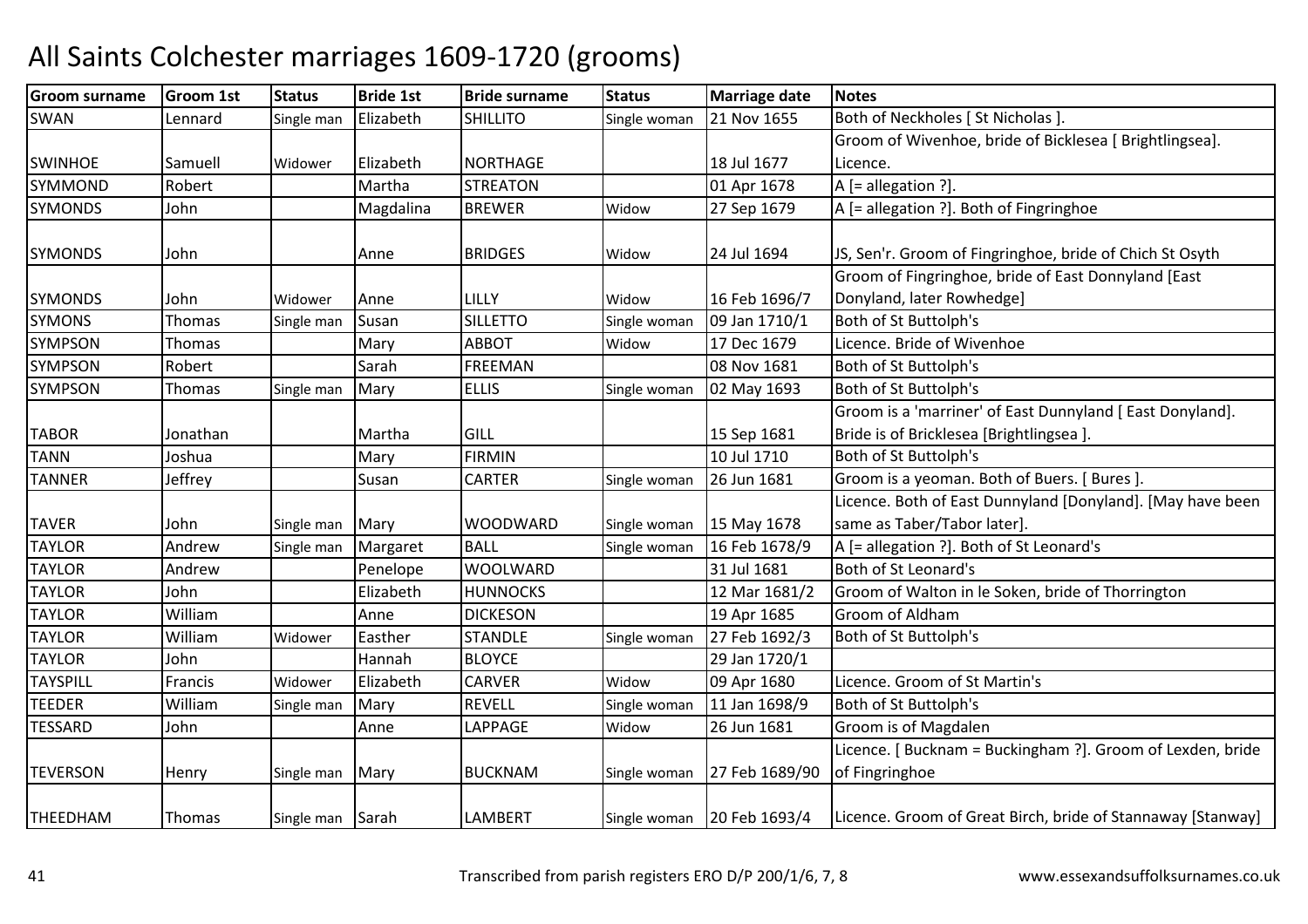| Groom surname    | <b>Groom 1st</b> | <b>Status</b> | <b>Bride 1st</b> | <b>Bride surname</b> | <b>Status</b> | <b>Marriage date</b> | <b>Notes</b>                                                  |
|------------------|------------------|---------------|------------------|----------------------|---------------|----------------------|---------------------------------------------------------------|
| <b>THEOBALD</b>  | Robert           | Widower       | Margaret         | <b>HAMMOND</b>       | Widow         | 07 Nov 1694          | Groom of Great Birch, bride of Lexden                         |
| <b>THETFORD</b>  | Robert           |               | Alice            | LAMB                 |               | 08 May 1716          |                                                               |
| <b>THIRMWOOD</b> | John             | Single man    | Mary             | <b>KING</b>          | Single woman  | 04 Apr 1681          | A [= allegation ?]. Both of St Buttolphs                      |
| <b>THIRSBY</b>   | John             |               | Elizabeth        | <b>DELIGHT</b>       |               | 10 Jul 1712          |                                                               |
| <b>THOMAS</b>    | Robert           | Single man    | Rachel           | <b>VINER</b>         | Single woman  | 22 Aug 1697          | Both of St Buttolph's                                         |
| <b>THOMPSON</b>  | Thomas           | Widower       | Elizabeth        | COOK                 | Single woman  | 29 Feb 1679/80       | A [= allegation ?]. Both of St Buttolphs                      |
| <b>THOMPSON</b>  | David            |               | Mary             | <b>PURCHAS</b>       |               | 29 Dec 1713          | Groom of Sudberry [Sudbury, Suffolk], bride of St But.        |
| <b>THOMSON</b>   | Thomas           | Widower       | Sarah            | <b>BARKER</b>        | Widow         | 09 Jul 1679          | A [= allegation ?]. Both of St Buttolphs                      |
| <b>THOMSON</b>   | John             | Single man    | Mary             | <b>GREENLIFFE</b>    | Single woman  | 21 Aug 1692          | Both of St Buttolph's                                         |
| <b>THORNBACK</b> | Robert           | Single man    | Rebekah          | <b>TAYLOR</b>        | Single woman  | 28 Jun 1680          | Licence. Both of Brantree [Braintree]                         |
|                  |                  |               |                  |                      |               |                      | Groom is a smith of Haverill, bride is of Hastead[ Haverhill, |
| <b>THORNTON</b>  | John             |               | Martha           | <b>TUMBRIDGE</b>     |               | 29 Nov 1681          | Halstead ]                                                    |
| THOROWGOOD       | James            | Single man    | Susan            | <b>MORRIS</b>        | Single woman  | 27 Sep 1702          | Both of St Buttolph's                                         |
| <b>THORP</b>     | Thomas           |               | Judith           | LORD                 |               | 25 Sep 1687          |                                                               |
| <b>TIBBALD</b>   | William          | Single man    | Katherine        | <b>HAMMOND</b>       | Single woman  | 19 Mar 1676/7        | Licence.                                                      |
| <b>TIBBALD</b>   | John             |               | Abigail          | <b>STEVENS</b>       | Widow         | 03 Feb 1679/80       | Licence. Both of St Giles                                     |
| <b>TIBBALL</b>   | Thomas           | Single man    | <b>Bridget</b>   | <b>ODDY</b>          | Single woman  | 24 Jun 1679          | Licence. Both of Wivenhoe                                     |
| <b>TILLET</b>    | Joseph           | Single man    | Anne             | <b>RICHARDSON</b>    | Single woman  | 24 Jun 1708          | Groom of St James, bride of St Buttolphs                      |
| <b>TILLS</b>     | William          |               | Susan            | PETFEILD             |               | 16 May 1680          | Licence. Groom of St Leonard's, bride of St Gyles             |
| <b>TODD</b>      | William          |               | Mary             | VANAUTHER            |               | 13 Jan 1639/40       |                                                               |
| <b>TODDY</b>     | Samuell          |               | Elizabeth        | <b>HEDGTHORNE</b>    |               | 29 Sep 1713          | <b>Groom of Great Bromley</b>                                 |
| <b>TOMSON</b>    | James            | Widower       | Anne             | <b>COBBOLD</b>       | Widow         | 26 Dec 1678          | Licence. Both of Law_?                                        |
|                  |                  |               |                  |                      |               |                      |                                                               |
| <b>TOPLEE</b>    | Richard          | Widower       | Mary             | <b>CROUCH</b>        | Widow         | 27 Dec 1675          | A [= allegation ?]. Groom of St Buttolphs, bride of St Maryes |
| <b>TORBALL</b>   | John             | Single man    | Martha           | <b>WHISKIN</b>       | Single woman  | 22 Feb 1690/1        | Both of St Peter's                                            |
| <b>TORY</b>      | Peter            |               | Elizabeth        | <b>BILLYO</b>        |               | 16 Apr 1682          | Groom is a say weaver of St Peter's                           |
| <b>TOUCHING</b>  | Christopher      |               | Anne             | <b>RICHMAN</b>       |               | 26 Dec 1682          |                                                               |
| <b>TRACEY</b>    | Joseph           |               | Rebecca          | WARMESLEY            |               | 26 Apr 1719          |                                                               |
| <b>TREDGET</b>   | Nicholas         | Widower       | Elizabeth        | <b>RAYNER</b>        |               | 12 Oct 1678          | Licence. Groom of West Bergeholt, bride of St Gyles           |
| <b>TUFFS</b>     | John             |               | Mary             | <b>WOOD</b>          |               | 27 Jun 1653          | <b>Both of Weevenhoe</b>                                      |
| <b>TURNER</b>    | John             |               | Sarah            | <b>FULLER</b>        |               | 04 Jun 1667          | Groom of Aldham, bride of Wigborough                          |
| <b>TURNER</b>    | Henry            | Single man    | Elizabeth        | <b>GARLAND</b>       | Single woman  | 22 Jan 1677/8        | Licence. Both of Fingringhoe                                  |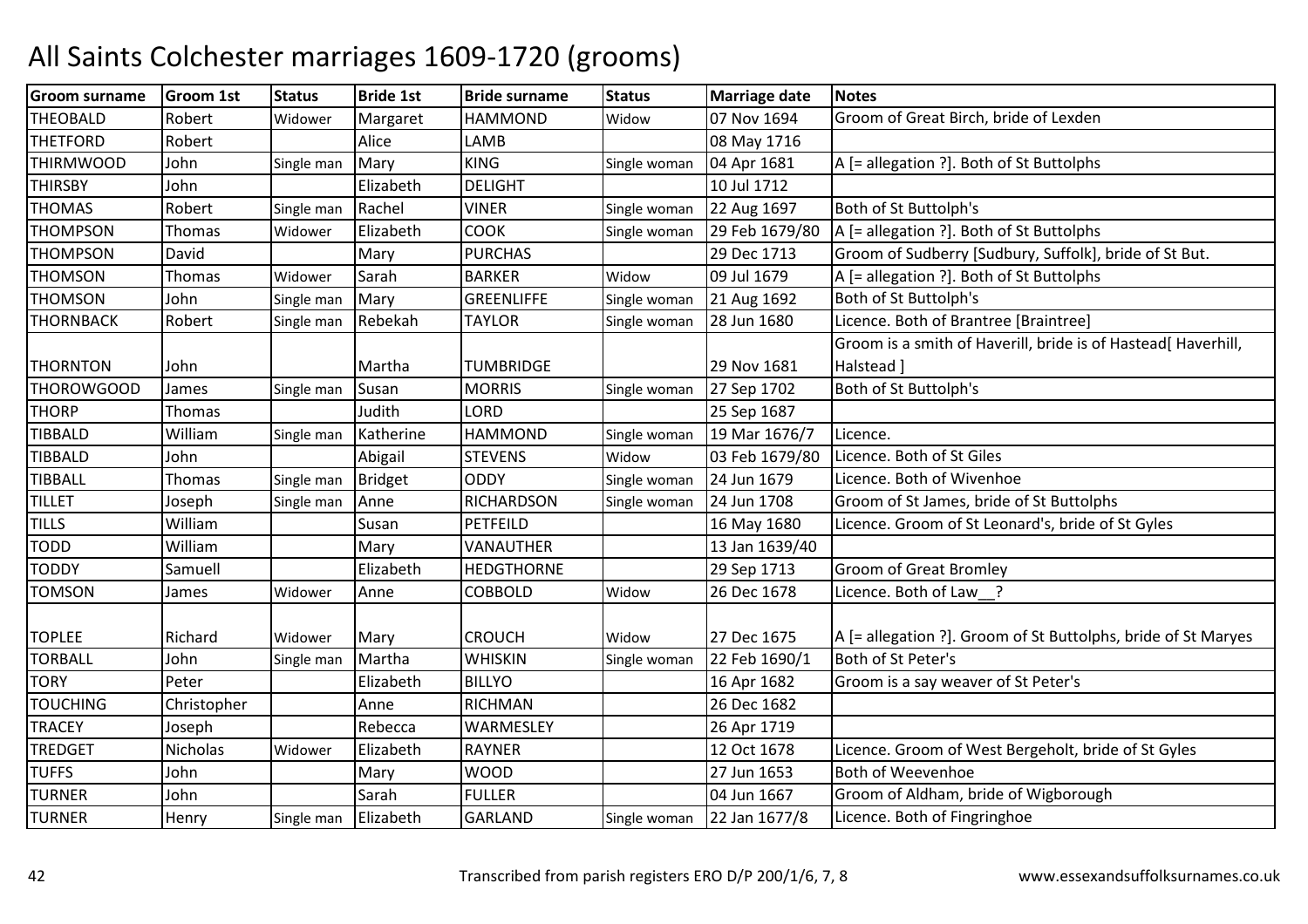| <b>Groom surname</b> | <b>Groom 1st</b> | <b>Status</b> | <b>Bride 1st</b> | <b>Bride surname</b> | <b>Status</b> | <b>Marriage date</b> | <b>Notes</b>                                                                                                        |
|----------------------|------------------|---------------|------------------|----------------------|---------------|----------------------|---------------------------------------------------------------------------------------------------------------------|
| <b>TURNER</b>        | Thomas           | Single man    | Mary             | <b>BRIGGS</b>        | Single woman  | 28 Mar 1681          | Both of St Maryes                                                                                                   |
| <b>TURNER</b>        | Thomas           |               | Mary             | <b>BROCK</b>         |               | 07 Aug 1681          | Groom is a husbandman of Fordham. Bride is of Earles Colne                                                          |
| <b>TURNER</b>        | Samuel           |               | Elizabeth        | <b>TURNER</b>        |               | 16 Aug 1681          | <b>Both of St Nicholas</b>                                                                                          |
| <b>TURNER</b>        | William          | Widower       | Lydia            | <b>JAMES</b>         | Widow         | 04 Mar 1700/1        | Groom of S. Martin, bride of St Buttolphs                                                                           |
| <b>TURNER</b>        | <b>Thomas</b>    | Single man    | Elizabeth        | <b>SMITH</b>         | Single woman  | 23 Dec 1701          | Groom of St Buttolphs, Bride of Fingrigo [ Fingringhoe ].                                                           |
| <b>TURPIN</b>        | Ralph            |               | Susanna          | <b>DAVY</b>          |               | 24 Mar 1684/5        | Licence. Groom of St Leonards, bride of Trinity [Holy Trinity].                                                     |
| <b>TWIN</b>          | <b>Thomas</b>    |               | Abigail          | <b>STEPHENS</b>      |               | 04 Feb 1680/1        | o I'= Ordinary Licence? Groom of St Peters                                                                          |
|                      |                  |               |                  |                      |               |                      | A [= allegation ?]. Groom of St Mary Magdalen, bride of St                                                          |
| <b>TYLER</b>         | Nathaniel        | Widower       | Mary             | <b>RUMBALL</b>       | Widow         | 24 Jun 1677          | Buttolph's                                                                                                          |
| <b>UNDERWOOD</b>     | John             |               | Elizabeth        | <b>FOSTER</b>        |               | 22 Apr 1679          | Licence. Bride of Peldon                                                                                            |
| <b>UNDERWOOD</b>     | Thomas           | Widower       | Mary             | <b>CAUSTON</b>       | Widow         | 14 Jun 1680          | Licence. [Layer de la Haye]. Groom is a husbandman of Laer<br>de Lay [Layer de la Haye]. Bride is of West Donnyland |
| <b>UNDERWOOD</b>     | <b>Thomas</b>    | Widower       | Elizabeth        | <b>ROOT</b>          | Single woman  | 28 Mar 1692          | Groom of Langenhoe, bride of Fingringhoe                                                                            |
|                      |                  |               |                  |                      |               |                      | Both of St Buttolph's. Some Banns at Fingringhoe, unclear                                                           |
| <b>UNDERWOOD</b>     | William          | Single man    | Alice            | LAMB                 | Single woman  | 16 Nov 1696          | whether marriage took place there as well.                                                                          |
| <b>UPSON</b>         | John             | Single man    | Mary             | <b>BAKER</b>         | Single woman  | 24 Feb 1677/8        | Licence. Groom of St Peters, bride of St Buttolphs                                                                  |
| <b>VENT</b>          | James            | Single man    | Mary             | CHRISTENWHAYT        | Single woman  | 21 Apr 1681          | Groom of St Gyles                                                                                                   |
| <b>VINCE</b>         | Robert           | Single man    |                  | <b>SIMSON</b>        | Widow         | 11 Apr 1714          | No firstname.                                                                                                       |
| <b>WAB</b>           | Robert           | Widower       | Priselle         | <b>CROSE</b>         | Single woman  | 11 Feb 1655/6        | Both of Weckes [Wix] [ Webb, Cross]                                                                                 |
| <b>WADE</b>          | William          | Single man    | Lydia            | THEEDAM              | Widow         | 08 Oct 1698          | WW, Jun'r. Both of East Thorpe                                                                                      |
| <b>WAKELIN</b>       | Joseph           |               | Elizabeth        | <b>VINCENT</b>       |               | 04 Feb 1681/2        | <b>Both of St Nicholas</b>                                                                                          |
| <b>WAKELIN</b>       | Francis          |               | Mary             | LAY                  |               | 28 Mar 1687          |                                                                                                                     |
| <b>WALKER</b>        | Samuell          | Single man    | Eli'h            | EUAR?                | Single woman  | 10 Sep 1653          | [For Ewer ?].                                                                                                       |
| <b>WALKER</b>        | John             | Single man    | Sarah            | <b>SYMONDS</b>       | Single woman  | 28 Jul 1692          | Licence. Groom of St Nicholas, bride of Fingringhoe                                                                 |
| <b>WALKER</b>        | William          | Single man    | Susan            | LARRET               | Single woman  | 28 Sep 1696          | Licence. Groom of Wix, bride of Bradfeild                                                                           |
| <b>WALLS</b>         | John             |               | Elizabeth        | MARSHALL             |               | 27 Oct 1712          | Bride of Coptford [Copford]                                                                                         |
| <b>WAMBECK</b>       | Daniell          | Single man    | Margaret         | <b>GARDINER</b>      | Single woman  | 12 Jun 1681          | Groom of St Buttolphs, bride of St Nicholas                                                                         |
| <b>WANE</b>          | Thomas           | Single man    | Sarah            | <b>HOWARD</b>        | Single woman  | 24 Feb 1706/7        | Both of St Buttolph's                                                                                               |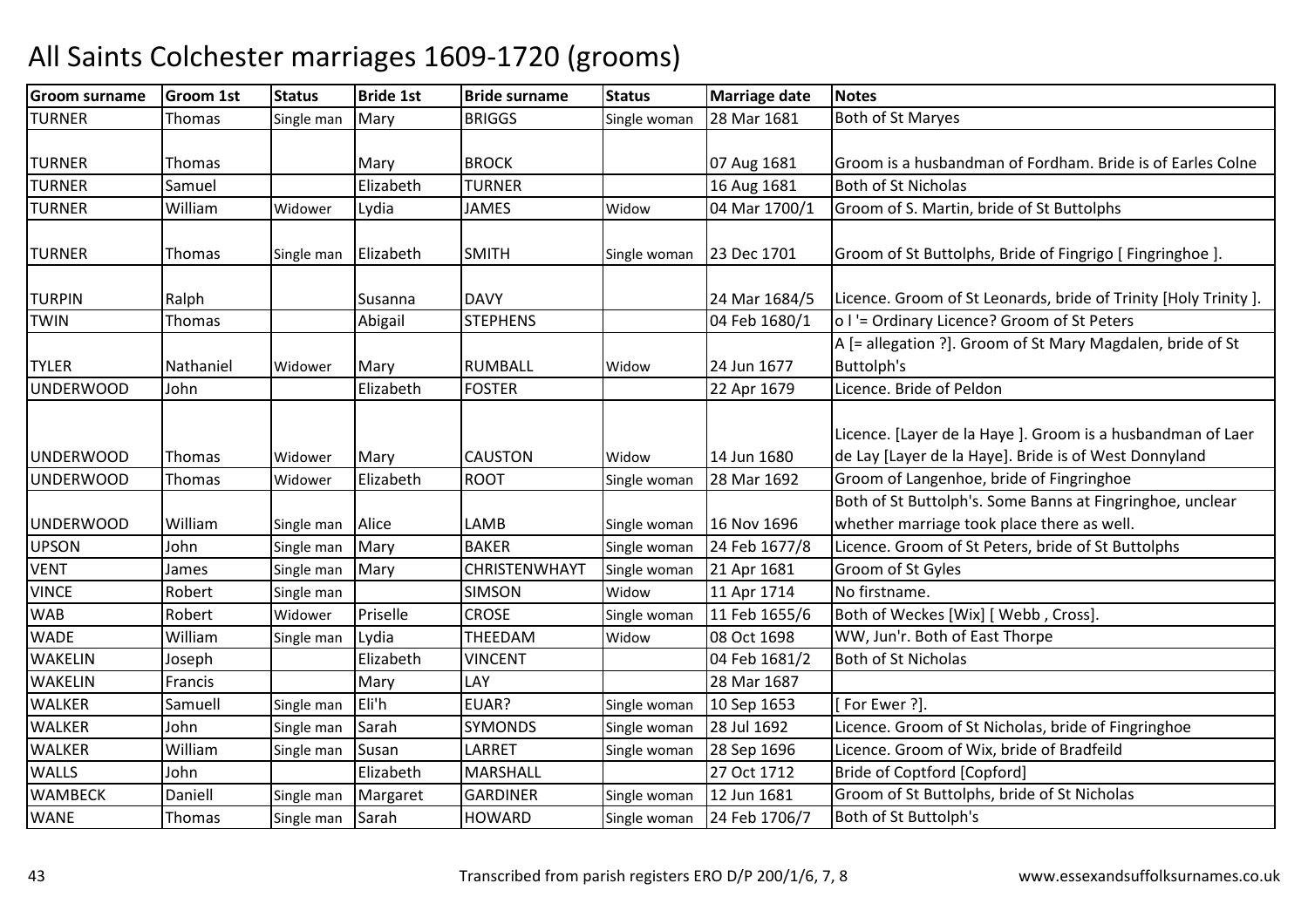#### Groom surnamee Groom 1st Status Bride 1st Bride surname Status Marriage date Notes **WARD**  John Widower Sarah PARYMANPARYMAN Widow 13 Feb 1653/4 Groom of (unfortunately) Buttholes [St Botolphs ].<br>MMANN Widow 06 Apr 1656 Both of 'Neck.' [St Nicholas parish ]. **WARD** Robert Single man Susen MMANN<br>John Single man Elizabeth EDWARDS Widow 1656 Both of 'Neck.' [ St Nicholas parish ].<br>Single woman 19 Oct 1676 Licence. Both of St Ousyth [ St Osyth **WARD** Single man Elizabeth EDWARDS Single woman 19 Oct 1676 Licence. Both of St Ousyth [ St Osyth ]. WARD Thomas Single man Mary BEAZY Single woman 29 Sep 1678 TW iunl [= juvenile ?]. Both of Alesford [Alresford ?]. Licence. **WARD** D Thomas | Elizabeth DOWMAN DOWMAN Single woman 10 Apr 1681 Groom is a husbandman. Both of Stoke, Suffolk.<br>HEASEL Single woman 10 Dec 1704 [For Hazel ?]. Both of St Buttolph's **WARD** John Single man Anne HEASEL Single woman 10 Dec 1704 [ For Hazel ?]. Both of St Buttolph's Joseph Single man Elizabeth NAYLER Single woman 24 Dec 1706 Both of St Buttolph's **WARD** D Joseph Single man Elizabeth NAYLER Single woman 24 Dec 1706 Both of St Buttolph's **WARD** D John Martha CLARK 03 Jul 1720 WARE Samson Elizabeth SNELL 25 Feb 1714/5 **WARMESLEY** Y Thomas Rebecca WING WING 15 Jul 1717<br>JOYCE Widow 19 Nov 1679 WARNERR Edward Widower Mary JOYCE Widow 19 Nov 1679 A [= allegation ?]. Both of Fingringhoe<br>30 Oct 1681 Both of St Buttolph's WARNERR Edward Sarah KIRDER 30 Oct 1681 Both of St Buttolph's WARREN AndrewAndrew | Elizabeth FENNER | 26 Apr 1681 Groom is a weaver. Both of St Buttolphs<br>George Widower Susan DUNMOW Widow | 26 May 1681 Groom of Redgwell, bride of Laer [ Layer WARRENN George Widower Susan DUNMOW 26 May 1681 Groom of Redgwell, bride of Laer [ Layer ].<br>01 Mar 1681/2 Groom of St Osyth, bride of Greenstead WARREN WilliamElizabeth DIXON 01 Mar 1681/2 Groom of St Osyth, bride of Greenstead<br>Mary BYFORD 19 Jun 1687 WARRENWilliam<br>Phillip m Mary BYFORD 19 Jun 1687<br>20 June 19 June 19 June 1687 WARRENN Phillip Single man Alice WEAR Single woman 25 Feb 1695/6 Both of St Buttolph's **WATTFF**  JohnElizabeth LUSE 10 Jan 1679/80 Licence. [Watty , and for Lewsey ?]. **WATTS** Thomas **Anne**  WILLIAMS 27 Feb 1681/2 Both of St Buttolphs. 'a' = allegation ? WEAVERRobert Single man Sarah BACON<br>Esra BElizabeth CREAMER Single woman 03 Nov 1706 Both of St Buttolph's<br>04 Jul 1715 WEAVERR Esra Rizabeth CREAMER 104 Jul 1715 **WEB**  John Elizabeth CLAYPOL 26 Nov 1708 Bride of St Buttolph's WEBB John Rose IMMANS 29 Dec 168102 Jun 1707 Groom of Much Tayne [ Great Tey ?], bride of Cogshall Magna (Coggeshall)**WFBB** Steven Single man Anne HOWARD HOWARD Single woman 02 Jun 1707 Both of St Buttolph's<br>TURNER Widow 02 May 1697 WELHAM Thomas Widower Hannah TURNER Widow 02 May 1697 WELLAMM Edmund Mary PARTRIDGE 02 Oct 1681 Groom of St Nicholas<br>Mary Partners Corresponding Contractor of St Nicholas WELLAMThomas | Grace BRANWOOD | 02 Feb 1681/2 Both of St Buttolphs. 'a' = allegation?<br>Richard | Ann HECKFORD | 14 Apr 1618 **WELLON** N Richard Ann HECKFORD 14 Apr 1618 **WELLS**  WilliamRebecca CROSSMAN 09 Jan 1680/1 Licence. Groom of Ballington, bride of St Leonard's<br>Widower Elizabeth COWELL Widow 10 Aug 1681 Both of Miland [ Myland ] **WELLS**  Ralphh | Widower | Elizabeth | COWELL | Widow Both of Miland [ Myland ]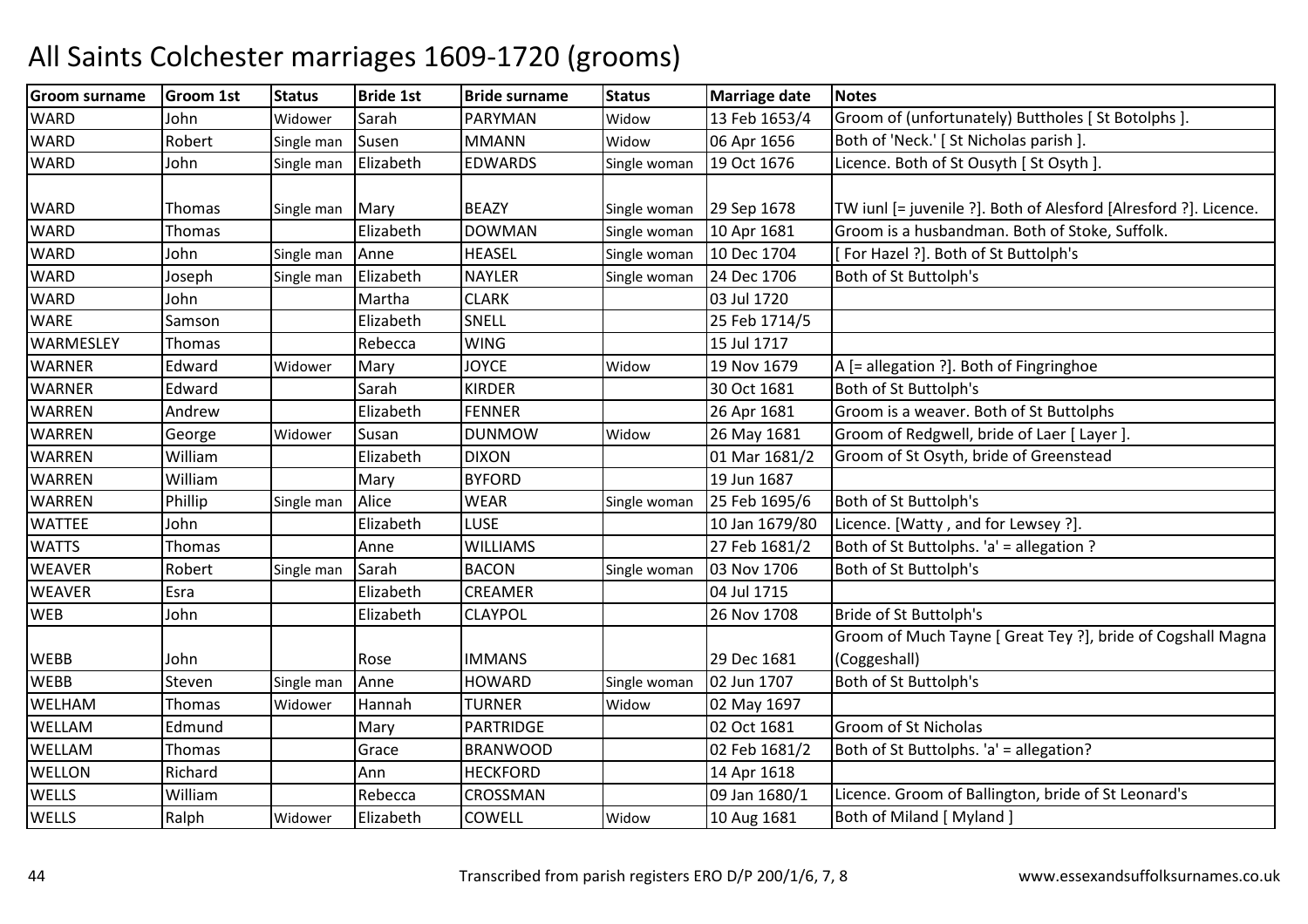| <b>Groom surname</b> | <b>Groom 1st</b> | <b>Status</b> | <b>Bride 1st</b> | <b>Bride surname</b> | <b>Status</b> | <b>Marriage date</b> | <b>Notes</b>                                              |
|----------------------|------------------|---------------|------------------|----------------------|---------------|----------------------|-----------------------------------------------------------|
| <b>WENDEN</b>        | James            |               | Lydea            | <b>DOWNING</b>       |               | 18 Oct 1683          |                                                           |
| <b>WENT</b>          | John             |               | Mary             | <b>ROCHESTER</b>     |               | 01 Sep 1681          | Groom is of St Gyles, bride is of St Buttolphs            |
| <b>WESTUPP</b>       | William          |               | Elizabeth        | <b>EDDS</b>          |               | 06 Jun 1715          | [Should have been Westrup ?].                             |
| <b>WEYMAN</b>        | William          | Single man    | Anne             | <b>USHER</b>         | Single woman  | 05 Jul 1705          | Groom of St James, bride of St Buttolphs                  |
| <b>WHEEL</b>         | Henery           |               | Hannah           | <b>MAY</b>           |               | 30 Dec 1712          |                                                           |
| <b>WHEELER</b>       | <b>Thomas</b>    | Widower       | Judith           | LITTLEBURY           | Widow         | 03 Nov 1676          | Licence. Both of Tollesbury                               |
| <b>WHEELER</b>       | John             |               | Elizabeth        | <b>EWERS</b>         | Widow         | 11 Sep 1681          | Groom is a weaver. Both of St James                       |
| <b>WHEELER</b>       | Abraham          |               | Alice            | CHAMBERLAYN          | Widow         | 25 Jun 1691          |                                                           |
| <b>WHEELEY</b>       | <b>Thomas</b>    |               | Mary             | SEDDEN               |               | 17 Apr 1720          |                                                           |
| <b>WHIPHAM</b>       | Samuel           |               | Martha           | <b>TURNER</b>        |               | 28 Jun 1681          | Groom of Bockin [Bocking], bride of Stystead [ Stisted ]. |
| <b>WHISLOW</b>       | John             |               | Sarah            | WENDEN               |               | 02 Jun 1718          |                                                           |
| <b>WHITE</b>         | Matthias         |               | Joane            | PEARTREE             |               | 25 Mar 1667          | <b>Both of Earles Colne</b>                               |
| <b>WHITE</b>         | John             | Single man    | Margery          | <b>WRINCH</b>        | Widow         | 13 Jul 1680          | Licence. Both of Earles Colne                             |
| <b>WHITE</b>         | Daniel           | Widower       | Hannah           | THEEDAM              | Single woman  | 12 Jul 1698          | Licence. Groom of Greenstead, bride of Fingringhoe        |
| <b>WHITE</b>         | William          |               | Rose             | <b>BUMSTED</b>       |               | 24 Feb 1714/5        |                                                           |
| <b>WHITECAKE</b>     | Thomas           | Single man    | Susan            | <b>MOHAYR</b>        | Single woman  | 29 Apr 1698          | Groom of Needham, Suffolk                                 |
| <b>WHITEING</b>      | Jeremy           | Single man    | Elizabeth        | <b>FARRE</b>         | Single woman  | 24 May 1676          | Licence. Groom of Fingringhoe                             |
| <b>WICKHAM</b>       | John             |               | Susan            | <b>TEEL</b>          |               | 01 Jun 1715          |                                                           |
| <b>WIFFIN</b>        | Thomas           |               | Anne             | LOVE                 |               | 01 Mar 1681/2        | Groom of Sawkit? [Salcott ?], bride of Great Wigborough   |
| <b>WILBORE</b>       | Gamaleel         |               | Mary             | <b>SLOAT</b>         |               | 23 Jun 1681          | <b>Both of Cogshall (Coggeshall)</b>                      |
| <b>WILES</b>         | George           | Single man    | Elizabeth        | <b>COLLINS</b>       | Single woman  | 27 Dec 1710          | Both of St Buttolph's                                     |
| <b>WILKIN</b>        | John             | Single man    | Rachel           | <b>FROST</b>         | Single woman  | 25 Dec 1700          | Both of St Buttolph's                                     |
| <b>WILKIN</b>        | Mark             | Single man    | Grace            | <b>KETTLE</b>        | Single woman  | 27 Dec 1703          | Both of St Buttolph's                                     |
| <b>WILKINS</b>       | <b>Thomas</b>    |               | Sarah            | <b>REVE</b>          |               | 12 Feb 1710/1        | Bride of St Buttolph's                                    |
| <b>WILLIAMS</b>      | David            |               | Mary             | <b>JARLINGS</b>      |               | 21 Apr 1719          |                                                           |
| WILLIAMSON           | William          |               | Mary             | <b>GOOSE</b>         |               | 30 Jun 1681          | Groom is a husbandman. Both of St Leonard's               |
| <b>WILLIAMSON</b>    | John             |               | Hannah           | <b>BANKS</b>         | Widow         | 18 Aug 1681          | Groom is a weaver of Buttolphs, bride is of St Giles      |
| WILLIAMSON           | John             | Widower       | Anne             | <b>MOOR</b>          | Widow         | 28 Oct 1689          | Both of St Buttolph's                                     |
| WILLIAMSON           | Robert           |               | Hannah           | <b>BURGESSE</b>      |               | 06 Jul 1691          | Licence. Groom of Frinton                                 |
| <b>WILLIS</b>        | Joseph           |               | Elizabeth        | <b>BAKER</b>         |               | 25 Feb 1681/2        | Bride of St Buttolphs. 'a' = allegation ?                 |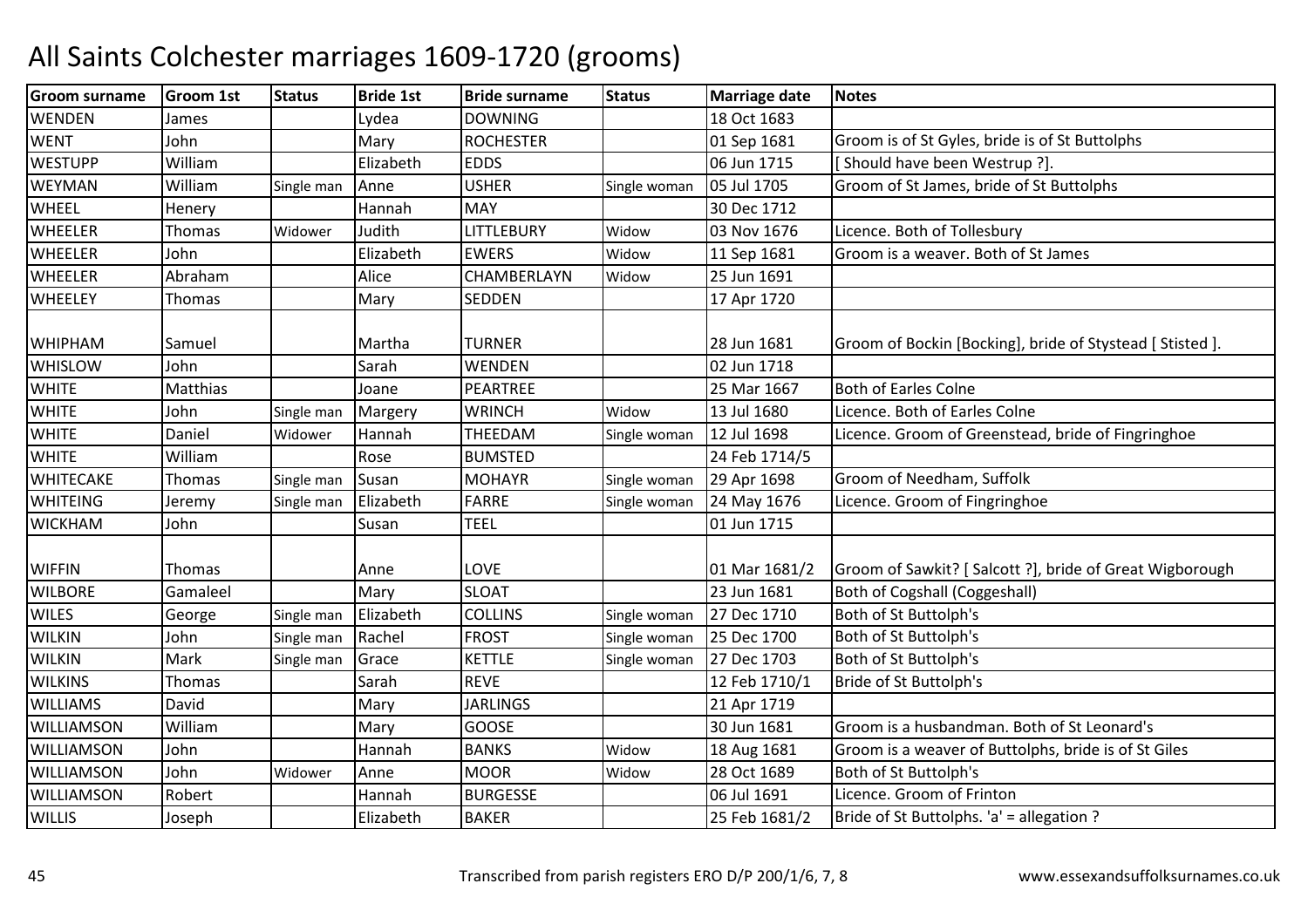| <b>Groom surname</b> | <b>Groom 1st</b> | <b>Status</b> | <b>Bride 1st</b> | <b>Bride surname</b> | <b>Status</b> | <b>Marriage date</b> | <b>Notes</b>                                                  |
|----------------------|------------------|---------------|------------------|----------------------|---------------|----------------------|---------------------------------------------------------------|
| <b>WILLIS</b>        | John             |               | Elizabeth        | <b>COGER</b>         |               | 27 Apr 1682          | Both of St Buttolph's                                         |
| <b>WILLSON</b>       | Robert           | Widower       | Elizabeth        | <b>KEYS</b>          | Single woman  | 21 Apr 1706          |                                                               |
| <b>WILSON</b>        | Robert           | Single man    | Mary             | <b>RICH</b>          | Single woman  | 29 Sep 1678          | Licence. Both of Alesford. [ Alresford ?].                    |
| <b>WILSON</b>        | John             | Single man    | Ann              | <b>STEVENS</b>       | Single woman  | 28 Dec 1701          | Both of St Buttolph's                                         |
| <b>WILSON</b>        | William          | Widower       | Susan            | <b>BADROCK</b>       | Single woman  | 09 Jan 1703/4        | Groom of St Maryes                                            |
| <b>WILSON</b>        | Robt.            |               | Hannah           | <b>BRAGG</b>         |               | 11 Oct 1709          | Both of St Peter's                                            |
| <b>WING</b>          | Thomas           | Single man    | Mary             | <b>BRAKET</b>        | Single woman  | 03 Feb 1701/2        | Licence. Groom of St Buttolphs, bride of St Rumwalls          |
|                      |                  |               |                  |                      |               |                      | Licence. Groom is a 'copperas boyler'. Both of Bricklesea. [  |
| <b>WINSTANLEY</b>    | Youin            |               | Elizabeth        | <b>HOWELL</b>        | Widow         | 15 Jul 1680          | Owen/ Ewan ? Brightlingsea ].                                 |
| <b>WISBY</b>         | William          |               | Jane             | <b>ISAAC</b>         | Widow         | 15 May 1680          | Licence, A [= allegation ?]. Both of Boxted                   |
|                      |                  |               |                  |                      |               |                      | Licence. Groom is a weaver of St Leonard's. Bride is of Layer |
| <b>WISBY</b>         | Edward           |               | Sarah            | <b>DANBY</b>         | Widow         | 15 Feb 1680/1        | de Lay [Layer de la Haye].                                    |
| <b>WISEMAN</b>       | <b>Nicholas</b>  |               | Mary             | <b>ANDREWS</b>       |               | 02 Aug 1653          | Both of Buttolphes[ St Botolphs ]                             |
| <b>WITHEY</b>        | Thomas           |               | Mary             | COLLEWAY             |               | 06 Sep 1711          | Both of St Butts.                                             |
| <b>WITNAL</b>        | Thomas           | Single man    | Sarah            | <b>SMITH</b>         | Single woman  | 25 Feb 1706/7        | Both of St Buttolph's                                         |
| <b>WODDOM</b>        | Anthony          |               | Jane             | <b>CLUB</b>          |               | 03 Jan 1681/2        | [Wadham ?]. Both of St Buttolph's                             |
| <b>WOLNER</b>        | Thomas           | Single man    | Hannah           | <b>GLADDEN</b>       | Single woman  | 21 May 1711          | <b>Both of St Buttolphs</b>                                   |
| <b>WOMACK</b>        | George           |               | Mary             | <b>DILLOW</b>        |               | 19 Feb 1692/3        | Licence. Groom of St Buttolphs, bride of St Leonards          |
| <b>WOMWORK</b>       | Matthew          |               | Sarah            | <b>BARNARD</b>       |               | 20 Oct 1714          | <b>Bride of St Buttolphs</b>                                  |
| <b>WOOD</b>          | John             | Single man    | Mary             | <b>RIVERS</b>        | Single woman  | 08 Oct 1699          | Groom of Greenstead, bride of St Buttolph's                   |
| <b>WOOD</b>          | Thomas           | Widower       | Elizabeth        | <b>BOWLY</b>         | Widow         | 30 Nov 1701          | Licence. Both of Denge, Denger Hundred [Dengie]               |
|                      |                  |               |                  |                      |               |                      | Undated, but may be same as previous record, 26th. Both of    |
| <b>WOOD</b>          | William          | Single man    | Martha           | <b>JOHNSON</b>       | Single woman  | * Nov 1708           | St Buttolph's                                                 |
| <b>WOODBRIDGE</b>    | Robert           | Widower       | Annah            | <b>STONE</b>         | Widow         | 04 Aug 1675          | Both of St Leonard's                                          |
| <b>WOODHAM</b>       | <b>Thomas</b>    |               | Elizabeth        | CHAPMAN              |               | 15 Apr 1707          | Groom of St Leonard's, bride of St Buttolph's                 |
| <b>WOODWARD</b>      | Richard          | Widower       | Susen            | <b>CUTTES</b>        | Widow         | 16 Jun 1656          | Both of Wex [ Wix ?]                                          |
| <b>WOODWARD</b>      | William          | Single man    | Sarah            | REDGWELL             | Single woman  | 16 Sep 1677          | Licence. Both of Wakes Colne                                  |
|                      |                  |               |                  |                      |               |                      |                                                               |
| <b>WOODWARD</b>      | William          | Widower       | Mary             | <b>BOGGYS</b>        | Widow         | 12 Nov 1694          | Groom of Wakes Colne, bride of Buers. [ Boggis, Bures ].      |
| <b>WOOLBRIDGE</b>    | Robt.            | Widower       | Margaret         | <b>BRIGNALL</b>      | Widow         | 14 Oct 1674          | Groom of St Nicholas, bride of St Leonard                     |
|                      |                  |               |                  |                      |               |                      | Licence. [ Woolley ]. Groom of Langenhoe, bride of            |
| <b>WOOLLEE</b>       | William          | Single man    | Susan            | <b>PAYNE</b>         | Single woman  | 19 Sep 1676          | Fingringhoe                                                   |